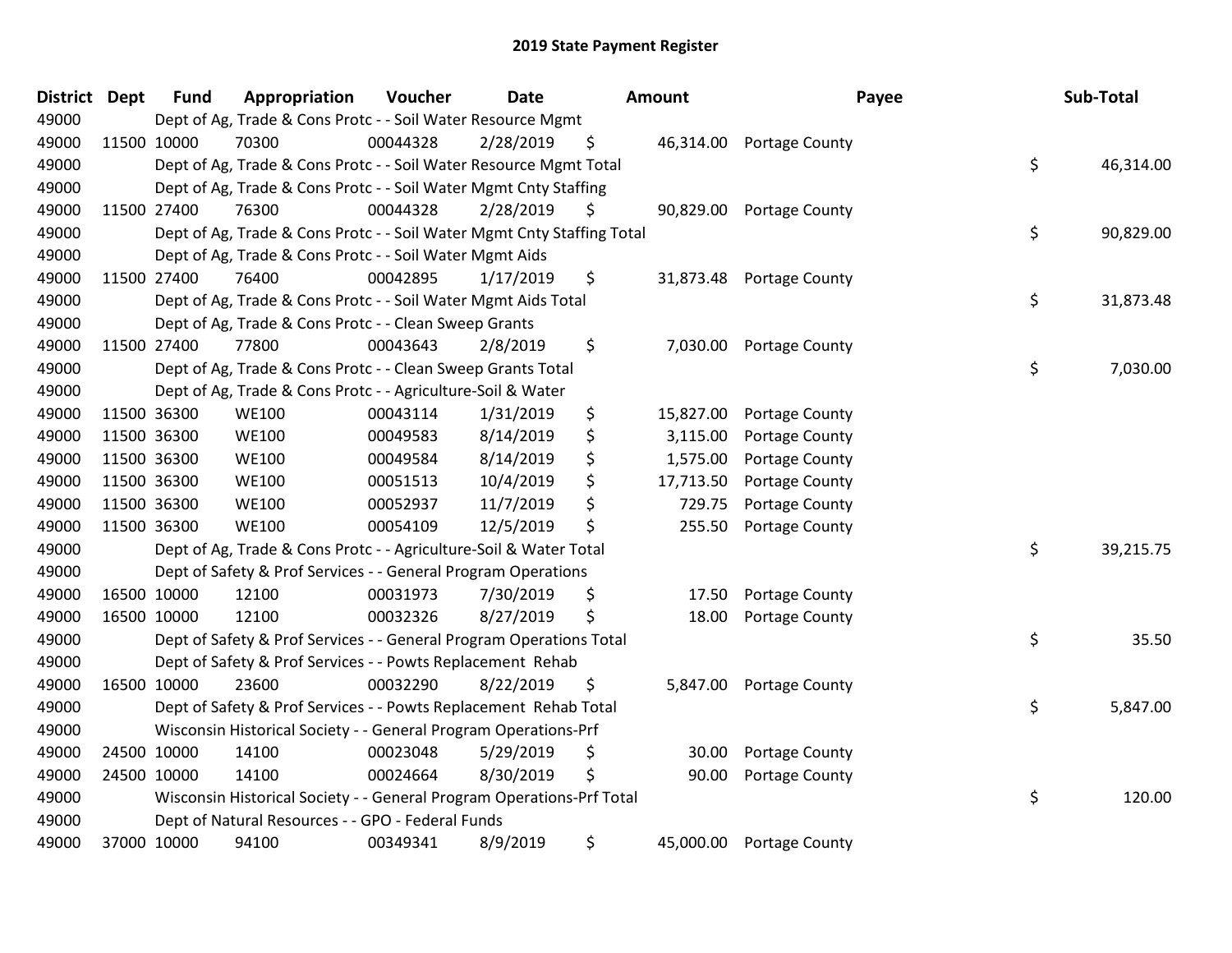| <b>District Dept</b> | <b>Fund</b> | Appropriation                                                      | Voucher  | <b>Date</b> | Amount          | Payee                    | Sub-Total       |
|----------------------|-------------|--------------------------------------------------------------------|----------|-------------|-----------------|--------------------------|-----------------|
| 49000                |             | Dept of Natural Resources - - GPO - Federal Funds Total            |          |             |                 |                          | \$<br>45,000.00 |
| 49000                |             | Dept of Natural Resources - - Gen Program Ops-State Funds          |          |             |                 |                          |                 |
| 49000                | 37000 21200 | 16100                                                              | 00285896 | 1/3/2019    | \$<br>200.00    | Portage County           |                 |
| 49000                | 37000 21200 | 16100                                                              | 00361338 | 10/24/2019  | \$<br>200.00    | Portage County           |                 |
| 49000                |             | Dept of Natural Resources - - Gen Program Ops-State Funds Total    |          |             |                 |                          | \$<br>400.00    |
| 49000                |             | Dept of Natural Resources - - General Program Operations --        |          |             |                 |                          |                 |
| 49000                | 37000 21200 | 25400                                                              | 00343001 | 7/23/2019   | \$<br>1,140.00  | Portage County           |                 |
| 49000                |             | Dept of Natural Resources - - General Program Operations -- Total  |          |             |                 |                          | \$<br>1,140.00  |
| 49000                |             | Dept of Natural Resources - - GPO -Federal Funds                   |          |             |                 |                          |                 |
| 49000                | 37000 21200 | 38100                                                              | 00307387 | 3/27/2019   | \$<br>2,705.95  | Portage County           |                 |
| 49000                | 37000 21200 | 38100                                                              | 00307449 | 3/28/2019   | \$<br>26,662.00 | Portage County           |                 |
| 49000                |             | Dept of Natural Resources - - GPO -Federal Funds Total             |          |             |                 |                          | \$<br>29,367.95 |
| 49000                |             | Dept of Natural Resources - - Venison Processing                   |          |             |                 |                          |                 |
| 49000                | 37000 21200 | 54900                                                              | 00304040 | 3/29/2019   | \$              | 2,315.00 Portage County  |                 |
| 49000                |             | Dept of Natural Resources - - Venison Processing Total             |          |             |                 |                          | \$<br>2,315.00  |
| 49000                |             | Dept of Natural Resources - - Enf A - Boating Enforcement          |          |             |                 |                          |                 |
| 49000                | 37000 21200 | 55000                                                              | 00307387 | 3/27/2019   | \$<br>5,095.73  | Portage County           |                 |
| 49000                |             | Dept of Natural Resources - - Enf A - Boating Enforcement Total    |          |             |                 |                          | \$<br>5,095.73  |
| 49000                |             | Dept of Natural Resources - - Enf A - Atv & Utv Enforcement        |          |             |                 |                          |                 |
| 49000                | 37000 21200 | 55100                                                              | 00359161 | 9/18/2019   | \$              | 2,879.00 Portage County  |                 |
| 49000                |             | Dept of Natural Resources - - Enf A - Atv & Utv Enforcement Total  |          |             |                 |                          | \$<br>2,879.00  |
| 49000                |             | Dept of Natural Resources - - Enf A - Snow Enforcement             |          |             |                 |                          |                 |
| 49000                | 37000 21200 | 55200                                                              | 00359359 | 9/20/2019   | \$              | 4,734.93 Portage County  |                 |
| 49000                |             | Dept of Natural Resources - - Enf A - Snow Enforcement Total       |          |             |                 |                          | \$<br>4,734.93  |
| 49000                |             | Dept of Natural Resources - - Wildlife Damage Claims & Abat        |          |             |                 |                          |                 |
| 49000                | 37000 21200 | 55300                                                              | 00304040 | 3/29/2019   | \$              | 19,844.31 Portage County |                 |
| 49000                |             | Dept of Natural Resources - - Wildlife Damage Claims & Abat Total  |          |             |                 |                          | \$<br>19,844.31 |
| 49000                |             | Dept of Natural Resources - - Resaids - Forest Croplnd & Mfl       |          |             |                 |                          |                 |
| 49000                | 37000 21200 | 56600                                                              | 00359799 | 9/23/2019   | \$              | 21,074.33 Portage County |                 |
| 49000                |             | Dept of Natural Resources - - Resaids - Forest Croplnd & Mfl Total |          |             |                 |                          | \$<br>21,074.33 |
| 49000                |             | Dept of Natural Resources - - Ra- Snowmobile Trail Areas           |          |             |                 |                          |                 |
| 49000                | 37000 21200 | 57500                                                              | 00307045 | 3/26/2019   | \$<br>73,800.37 | Portage County           |                 |
| 49000                | 37000 21200 | 57500                                                              | 00360400 | 10/7/2019   | \$<br>22,563.05 | Portage County           |                 |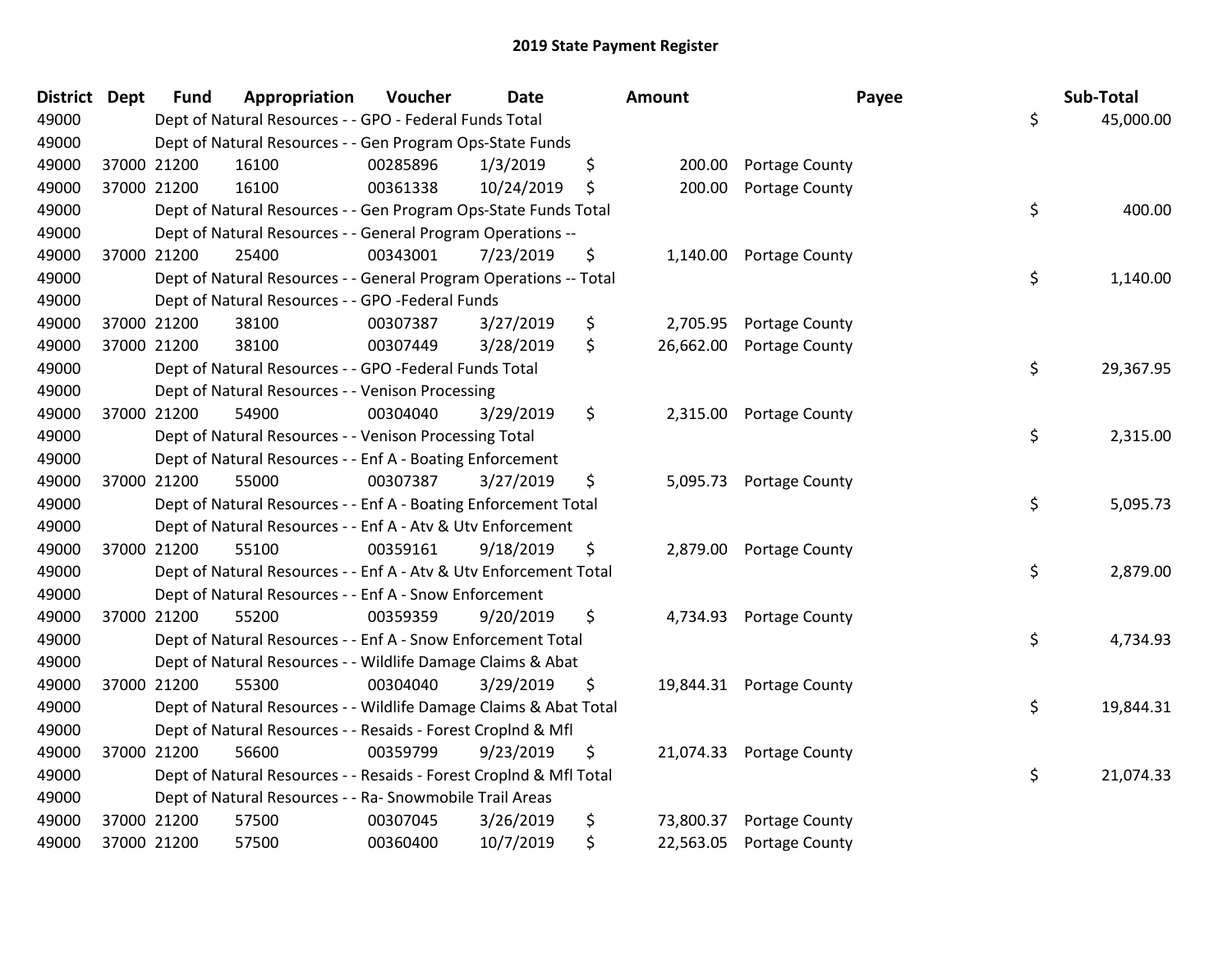| <b>District</b> | Dept | <b>Fund</b> | Appropriation                                                      | Voucher  | <b>Date</b> | Amount          | Payee                 | Sub-Total        |
|-----------------|------|-------------|--------------------------------------------------------------------|----------|-------------|-----------------|-----------------------|------------------|
| 49000           |      | 37000 21200 | 57500                                                              | 00374698 | 11/26/2019  | \$<br>87,270.00 | Portage County        |                  |
| 49000           |      |             | Dept of Natural Resources - - Ra- Snowmobile Trail Areas Total     |          |             |                 |                       | \$<br>183,633.42 |
| 49000           |      |             | Dept of Natural Resources - - Resaids - Pymt In Lieu Tax Fed       |          |             |                 |                       |                  |
| 49000           |      | 37000 21200 | 58400                                                              | 00364672 | 10/15/2019  | \$              | 150.00 Portage County |                  |
| 49000           |      |             | Dept of Natural Resources - - Resaids - Pymt In Lieu Tax Fed Total |          |             |                 |                       | \$<br>150.00     |
| 49000           |      |             | Dept of Natural Resources - - Ea - Lake Protection                 |          |             |                 |                       |                  |
| 49000           |      | 37000 21200 | 66300                                                              | 00328315 | 6/10/2019   | \$<br>2,000.00  | Portage County        |                  |
| 49000           |      |             | Dept of Natural Resources - - Ea - Lake Protection Total           |          |             |                 |                       | \$<br>2,000.00   |
| 49000           |      |             | Dept of Natural Resources - - Ea - River Protect, Cons Fund        |          |             |                 |                       |                  |
| 49000           |      | 37000 21200 | 67500                                                              | 00370737 | 11/12/2019  | \$<br>10,000.00 | Portage County        |                  |
| 49000           |      |             | Dept of Natural Resources - - Ea - River Protect, Cons Fund Total  |          |             |                 |                       | \$<br>10,000.00  |
| 49000           |      |             | Dept of Natural Resources - - Res Acq & Dev - Federal Funds        |          |             |                 |                       |                  |
| 49000           |      | 37000 21200 | 78200                                                              | 00294651 | 1/31/2019   | \$<br>564.57    | Portage County        |                  |
| 49000           |      | 37000 21200 | 78200                                                              | 00294652 | 1/31/2019   | \$<br>568.17    | Portage County        |                  |
| 49000           |      | 37000 21200 | 78200                                                              | 00294653 | 1/31/2019   | \$<br>574.40    | Portage County        |                  |
| 49000           |      | 37000 21200 | 78200                                                              | 00294654 | 1/31/2019   | \$<br>574.30    | Portage County        |                  |
| 49000           |      | 37000 21200 | 78200                                                              | 00294655 | 1/31/2019   | \$<br>568.00    | Portage County        |                  |
| 49000           |      | 37000 21200 | 78200                                                              | 00294656 | 1/31/2019   | \$<br>568.98    | Portage County        |                  |
| 49000           |      | 37000 21200 | 78200                                                              | 00294657 | 1/31/2019   | \$<br>744.61    | Portage County        |                  |
| 49000           |      | 37000 21200 | 78200                                                              | 00294658 | 1/31/2019   | \$<br>585.32    | Portage County        |                  |
| 49000           |      | 37000 21200 | 78200                                                              | 00294659 | 1/31/2019   | \$<br>600.37    | Portage County        |                  |
| 49000           |      | 37000 21200 | 78200                                                              | 00294660 | 1/31/2019   | \$<br>605.66    | Portage County        |                  |
| 49000           |      | 37000 21200 | 78200                                                              | 00294661 | 1/31/2019   | \$<br>605.76    | Portage County        |                  |
| 49000           |      | 37000 21200 | 78200                                                              | 00294662 | 1/31/2019   | \$<br>595.82    | Portage County        |                  |
| 49000           |      | 37000 21200 | 78200                                                              | 00294663 | 1/31/2019   | \$<br>595.68    | Portage County        |                  |
| 49000           |      | 37000 21200 | 78200                                                              | 00294664 | 1/31/2019   | \$<br>602.51    | Portage County        |                  |
| 49000           |      | 37000 21200 | 78200                                                              | 00294665 | 1/31/2019   | \$<br>453.48    | Portage County        |                  |
| 49000           |      | 37000 21200 | 78200                                                              | 00294666 | 1/31/2019   | \$<br>604.78    | Portage County        |                  |
| 49000           |      | 37000 21200 | 78200                                                              | 00294667 | 1/31/2019   | \$<br>1,049.11  | Portage County        |                  |
| 49000           |      | 37000 21200 | 78200                                                              | 00294668 | 1/31/2019   | \$<br>1,047.99  | Portage County        |                  |
| 49000           |      | 37000 21200 | 78200                                                              | 00294669 | 1/31/2019   | \$<br>1,048.87  | Portage County        |                  |
| 49000           |      | 37000 21200 | 78200                                                              | 00294670 | 1/31/2019   | \$<br>1,051.74  | Portage County        |                  |
| 49000           |      | 37000 21200 | 78200                                                              | 00294671 | 1/31/2019   | \$<br>1,399.02  | Portage County        |                  |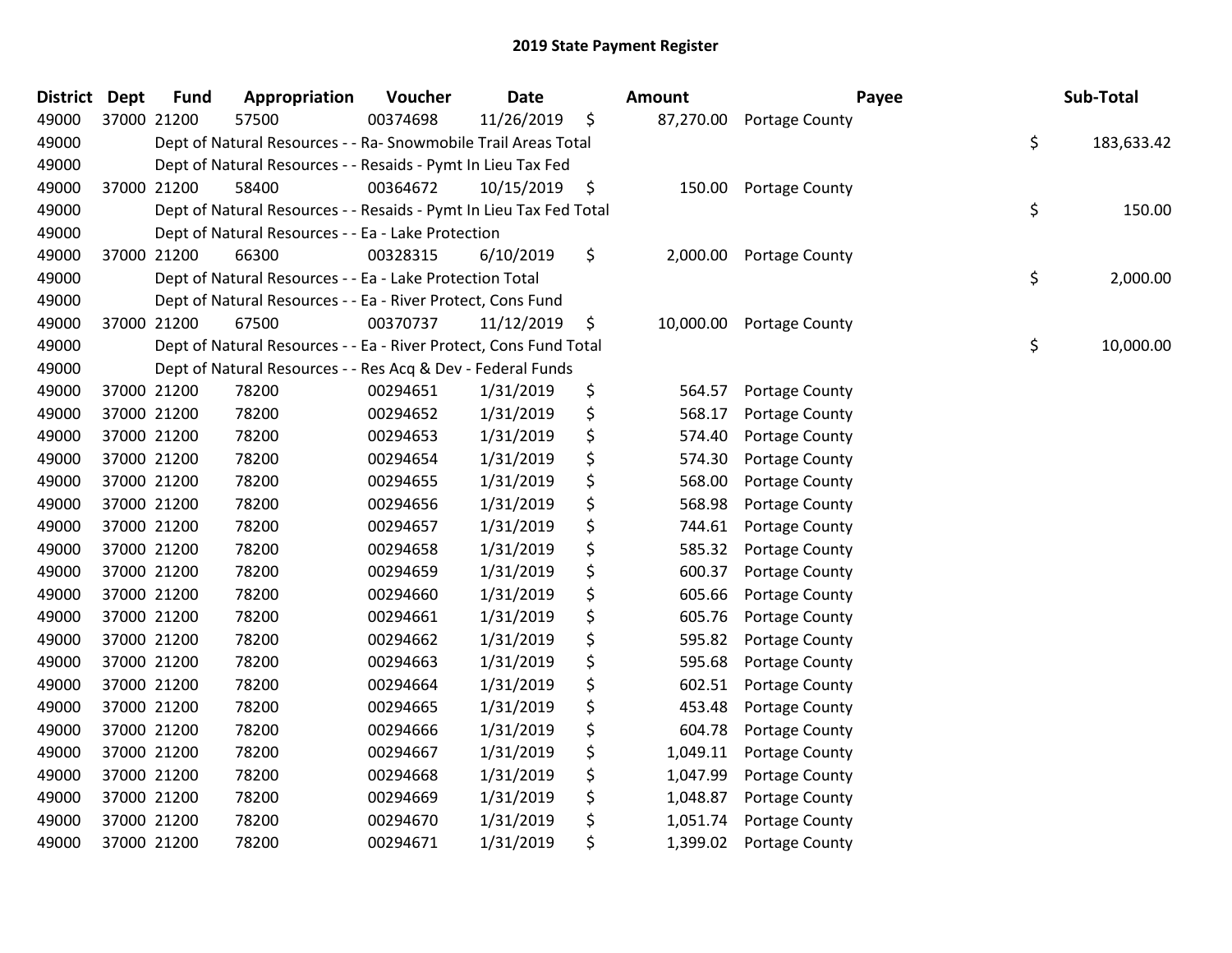| <b>District</b> | <b>Dept</b> | <b>Fund</b> | Appropriation | Voucher  | <b>Date</b> | Amount         | Payee                 | Sub-Total |
|-----------------|-------------|-------------|---------------|----------|-------------|----------------|-----------------------|-----------|
| 49000           |             | 37000 21200 | 78200         | 00294672 | 1/31/2019   | \$<br>1,407.09 | <b>Portage County</b> |           |
| 49000           |             | 37000 21200 | 78200         | 00294673 | 1/31/2019   | \$<br>1,433.41 | Portage County        |           |
| 49000           |             | 37000 21200 | 78200         | 00294674 | 1/31/2019   | \$<br>1,051.74 | Portage County        |           |
| 49000           |             | 37000 21200 | 78200         | 00294675 | 1/31/2019   | \$<br>1,049.74 | Portage County        |           |
| 49000           |             | 37000 21200 | 78200         | 00294676 | 1/31/2019   | \$<br>1,049.74 | <b>Portage County</b> |           |
| 49000           |             | 37000 21200 | 78200         | 00294677 | 1/31/2019   | \$<br>1,051.74 | Portage County        |           |
| 49000           |             | 37000 21200 | 78200         | 00294678 | 1/31/2019   | \$<br>1,198.26 | Portage County        |           |
| 49000           |             | 37000 21200 | 78200         | 00294679 | 1/31/2019   | \$<br>1,416.98 | Portage County        |           |
| 49000           |             | 37000 21200 | 78200         | 00294680 | 1/31/2019   | \$<br>890.93   | Portage County        |           |
| 49000           |             | 37000 21200 | 78200         | 00294681 | 1/31/2019   | \$<br>890.86   | Portage County        |           |
| 49000           |             | 37000 21200 | 78200         | 00294682 | 1/31/2019   | \$<br>890.89   | Portage County        |           |
| 49000           |             | 37000 21200 | 78200         | 00294683 | 1/31/2019   | \$<br>526.70   | Portage County        |           |
| 49000           |             | 37000 21200 | 78200         | 00294684 | 1/31/2019   | \$<br>1,053.24 | Portage County        |           |
| 49000           |             | 37000 21200 | 78200         | 00294685 | 1/31/2019   | \$<br>278.40   | Portage County        |           |
| 49000           |             | 37000 21200 | 78200         | 00294686 | 1/31/2019   | \$<br>229.95   | <b>Portage County</b> |           |
| 49000           |             | 37000 21200 | 78200         | 00294687 | 1/31/2019   | \$<br>1,053.07 | Portage County        |           |
| 49000           |             | 37000 21200 | 78200         | 00294688 | 1/31/2019   | \$<br>1,052.89 | Portage County        |           |
| 49000           |             | 37000 21200 | 78200         | 00294689 | 1/31/2019   | \$<br>1,043.76 | Portage County        |           |
| 49000           |             | 37000 21200 | 78200         | 00294690 | 1/31/2019   | \$<br>1,045.68 | Portage County        |           |
| 49000           |             | 37000 21200 | 78200         | 00294691 | 1/31/2019   | \$<br>23.65    | Portage County        |           |
| 49000           |             | 37000 21200 | 78200         | 00294692 | 1/31/2019   | \$<br>3.65     | Portage County        |           |
| 49000           |             | 37000 21200 | 78200         | 00294693 | 1/31/2019   | \$<br>906.43   | Portage County        |           |
| 49000           |             | 37000 21200 | 78200         | 00294694 | 1/31/2019   | \$<br>979.26   | Portage County        |           |
| 49000           |             | 37000 21200 | 78200         | 00294695 | 1/31/2019   | \$<br>953.07   | Portage County        |           |
| 49000           |             | 37000 21200 | 78200         | 00294696 | 1/31/2019   | \$<br>956.71   | Portage County        |           |
| 49000           |             | 37000 21200 | 78200         | 00294697 | 1/31/2019   | \$<br>901.92   | Portage County        |           |
| 49000           |             | 37000 21200 | 78200         | 00294698 | 1/31/2019   | \$<br>946.77   | Portage County        |           |
| 49000           |             | 37000 21200 | 78200         | 00294699 | 1/31/2019   | \$<br>959.02   | Portage County        |           |
| 49000           |             | 37000 21200 | 78200         | 00294700 | 1/31/2019   | \$<br>481.78   | Portage County        |           |
| 49000           |             | 37000 21200 | 78200         | 00294701 | 1/31/2019   | \$<br>481.78   | Portage County        |           |
| 49000           |             | 37000 21200 | 78200         | 00294702 | 1/31/2019   | \$<br>902.48   | Portage County        |           |
| 49000           |             | 37000 21200 | 78200         | 00294703 | 1/31/2019   | \$<br>249.85   | Portage County        |           |
| 49000           |             | 37000 21200 | 78200         | 00294704 | 1/31/2019   | \$<br>959.89   | Portage County        |           |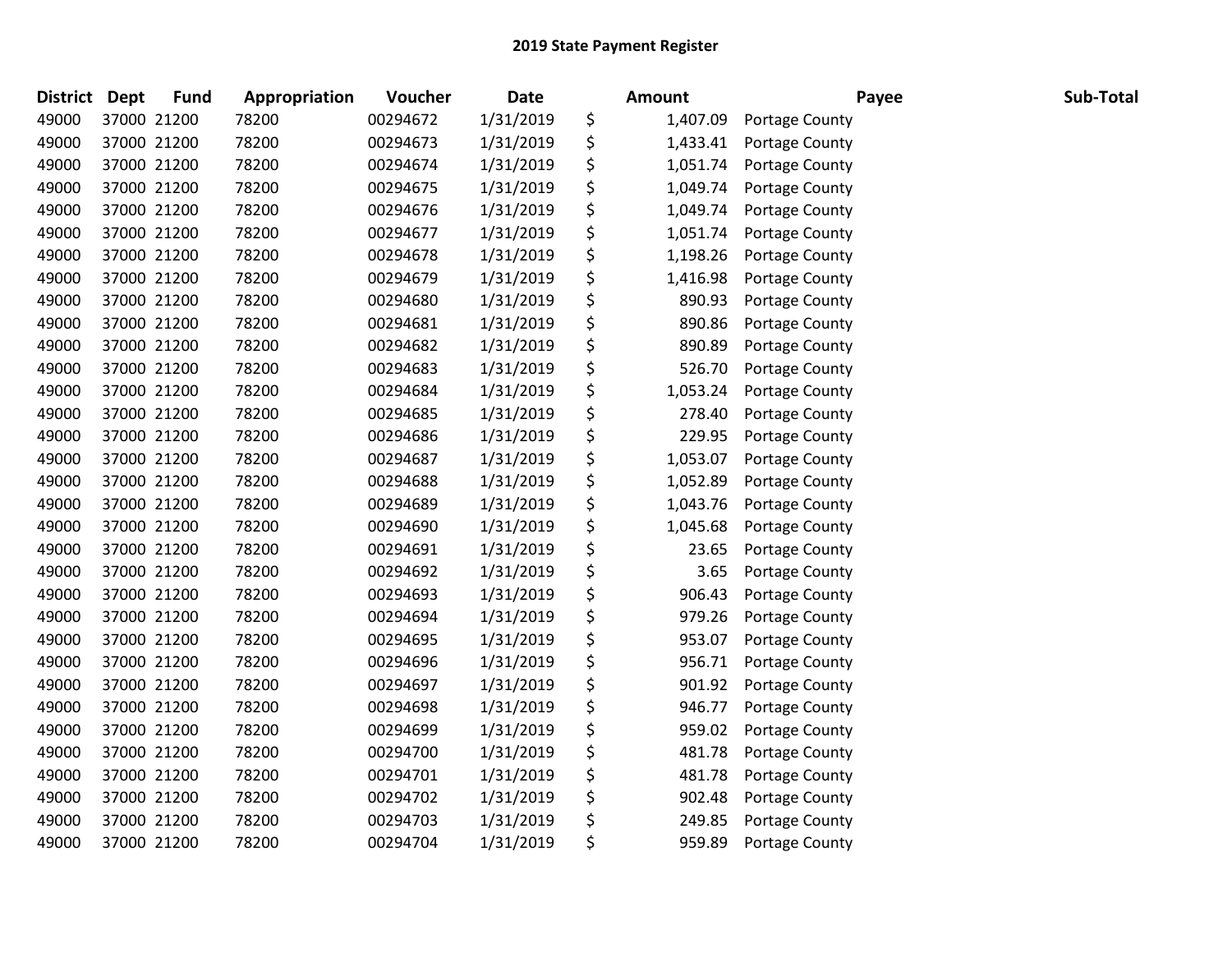| <b>District</b> | <b>Dept</b> | <b>Fund</b> | Appropriation | Voucher  | <b>Date</b> | <b>Amount</b>  | Payee          | Sub-Total |
|-----------------|-------------|-------------|---------------|----------|-------------|----------------|----------------|-----------|
| 49000           |             | 37000 21200 | 78200         | 00294705 | 1/31/2019   | \$<br>620.98   | Portage County |           |
| 49000           |             | 37000 21200 | 78200         | 00294706 | 1/31/2019   | \$<br>896.25   | Portage County |           |
| 49000           |             | 37000 21200 | 78200         | 00294707 | 1/31/2019   | \$<br>844.07   | Portage County |           |
| 49000           |             | 37000 21200 | 78200         | 00294708 | 1/31/2019   | \$<br>880.59   | Portage County |           |
| 49000           |             | 37000 21200 | 78200         | 00294709 | 1/31/2019   | \$<br>880.42   | Portage County |           |
| 49000           |             | 37000 21200 | 78200         | 00294710 | 1/31/2019   | \$<br>844.94   | Portage County |           |
| 49000           |             | 37000 21200 | 78200         | 00294711 | 1/31/2019   | \$<br>452.73   | Portage County |           |
| 49000           | 37000 21200 |             | 78200         | 00294712 | 1/31/2019   | \$<br>1,193.87 | Portage County |           |
| 49000           | 37000 21200 |             | 78200         | 00294713 | 1/31/2019   | \$<br>1,542.46 | Portage County |           |
| 49000           |             | 37000 21200 | 78200         | 00294714 | 1/31/2019   | \$<br>1,069.39 | Portage County |           |
| 49000           |             | 37000 21200 | 78200         | 00294715 | 1/31/2019   | \$<br>1,072.12 | Portage County |           |
| 49000           |             | 37000 21200 | 78200         | 00294716 | 1/31/2019   | \$<br>179.84   | Portage County |           |
| 49000           | 37000 21200 |             | 78200         | 00294717 | 1/31/2019   | \$<br>177.60   | Portage County |           |
| 49000           |             | 37000 21200 | 78200         | 00294718 | 1/31/2019   | \$<br>177.60   | Portage County |           |
| 49000           |             | 37000 21200 | 78200         | 00294719 | 1/31/2019   | \$<br>889.75   | Portage County |           |
| 49000           |             | 37000 21200 | 78200         | 00294720 | 1/31/2019   | \$<br>150.07   | Portage County |           |
| 49000           |             | 37000 21200 | 78200         | 00294721 | 1/31/2019   | \$<br>844.00   | Portage County |           |
| 49000           | 37000 21200 |             | 78200         | 00294722 | 1/31/2019   | \$<br>1,031.86 | Portage County |           |
| 49000           |             | 37000 21200 | 78200         | 00294723 | 1/31/2019   | \$<br>1,182.50 | Portage County |           |
| 49000           |             | 37000 21200 | 78200         | 00294724 | 1/31/2019   | \$<br>1,224.69 | Portage County |           |
| 49000           |             | 37000 21200 | 78200         | 00294725 | 1/31/2019   | \$<br>983.64   | Portage County |           |
| 49000           |             | 37000 21200 | 78200         | 00294726 | 1/31/2019   | \$<br>1,122.54 | Portage County |           |
| 49000           |             | 37000 21200 | 78200         | 00294727 | 1/31/2019   | \$<br>1,122.54 | Portage County |           |
| 49000           |             | 37000 21200 | 78200         | 00294728 | 1/31/2019   | \$<br>1,164.43 | Portage County |           |
| 49000           |             | 37000 21200 | 78200         | 00294729 | 1/31/2019   | \$<br>983.64   | Portage County |           |
| 49000           | 37000 21200 |             | 78200         | 00294730 | 1/31/2019   | \$<br>1,087.88 | Portage County |           |
| 49000           | 37000 21200 |             | 78200         | 00294731 | 1/31/2019   | \$<br>1,095.42 | Portage County |           |
| 49000           | 37000 21200 |             | 78200         | 00294732 | 1/31/2019   | \$<br>159.42   | Portage County |           |
| 49000           |             | 37000 21200 | 78200         | 00294733 | 1/31/2019   | \$<br>160.05   | Portage County |           |
| 49000           |             | 37000 21200 | 78200         | 00294734 | 1/31/2019   | \$<br>163.27   | Portage County |           |
| 49000           |             | 37000 21200 | 78200         | 00294735 | 1/31/2019   | \$<br>167.30   | Portage County |           |
| 49000           |             | 37000 21200 | 78200         | 00294736 | 1/31/2019   | \$<br>893.43   | Portage County |           |
| 49000           | 37000 21200 |             | 78200         | 00294737 | 1/31/2019   | \$<br>822.01   | Portage County |           |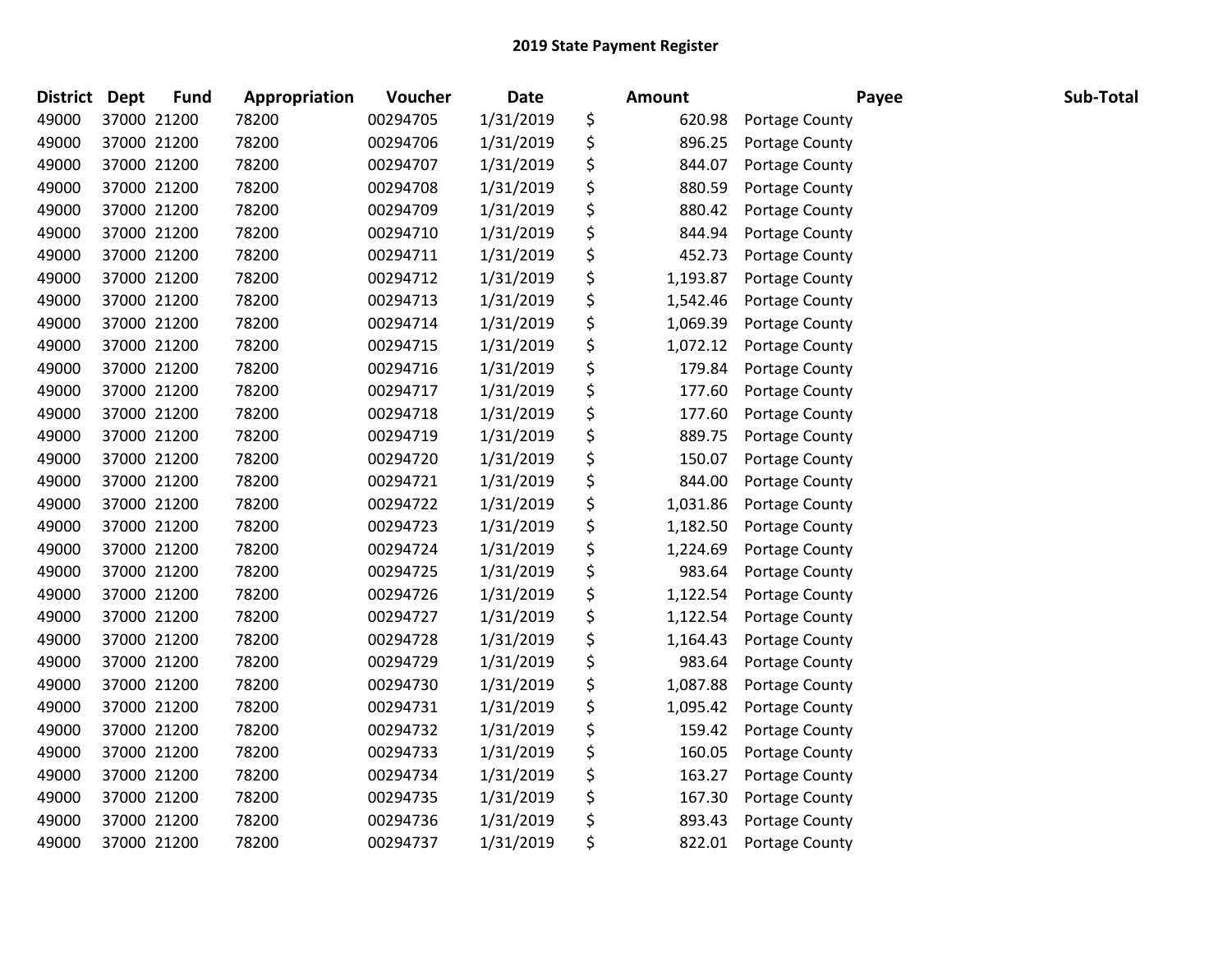| District Dept | <b>Fund</b> | Appropriation                                                     | Voucher  | <b>Date</b> | Amount         |                       | Payee | Sub-Total       |
|---------------|-------------|-------------------------------------------------------------------|----------|-------------|----------------|-----------------------|-------|-----------------|
| 49000         | 37000 21200 | 78200                                                             | 00294738 | 1/31/2019   | \$<br>796.62   | Portage County        |       |                 |
| 49000         | 37000 21200 | 78200                                                             | 00294739 | 1/31/2019   | \$<br>1,095.60 | Portage County        |       |                 |
| 49000         | 37000 21200 | 78200                                                             | 00294740 | 1/31/2019   | \$<br>894.79   | Portage County        |       |                 |
| 49000         | 37000 21200 | 78200                                                             | 00294741 | 1/31/2019   | \$<br>896.51   | Portage County        |       |                 |
| 49000         | 37000 21200 | 78200                                                             | 00294742 | 1/31/2019   | \$<br>858.62   | Portage County        |       |                 |
| 49000         | 37000 21200 | 78200                                                             | 00294743 | 1/31/2019   | \$<br>896.26   | Portage County        |       |                 |
| 49000         | 37000 21200 | 78200                                                             | 00294744 | 1/31/2019   | \$<br>158.73   | Portage County        |       |                 |
| 49000         | 37000 21200 | 78200                                                             | 00294745 | 1/31/2019   | \$<br>153.78   | Portage County        |       |                 |
| 49000         | 37000 21200 | 78200                                                             | 00294746 | 1/31/2019   | \$<br>158.12   | Portage County        |       |                 |
| 49000         | 37000 21200 | 78200                                                             | 00294747 | 1/31/2019   | \$<br>826.95   | Portage County        |       |                 |
| 49000         | 37000 21200 | 78200                                                             | 00294748 | 1/31/2019   | \$<br>896.26   | Portage County        |       |                 |
| 49000         | 37000 21200 | 78200                                                             | 00294749 | 1/31/2019   | \$<br>887.27   | Portage County        |       |                 |
| 49000         | 37000 21200 | 78200                                                             | 00294750 | 1/31/2019   | \$<br>887.27   | <b>Portage County</b> |       |                 |
| 49000         | 37000 21200 | 78200                                                             | 00294751 | 1/31/2019   | \$<br>1,013.42 | Portage County        |       |                 |
| 49000         | 37000 21200 | 78200                                                             | 00294752 | 1/31/2019   | \$<br>1,040.90 | Portage County        |       |                 |
| 49000         | 37000 21200 | 78200                                                             | 00294753 | 1/31/2019   | \$<br>1,017.66 | Portage County        |       |                 |
| 49000         | 37000 21200 | 78200                                                             | 00294754 | 1/31/2019   | \$<br>1,032.43 | Portage County        |       |                 |
| 49000         | 37000 21200 | 78200                                                             | 00294755 | 1/31/2019   | \$<br>1,038.59 | Portage County        |       |                 |
| 49000         | 37000 21200 | 78200                                                             | 00294756 | 1/31/2019   | \$<br>229.89   | Portage County        |       |                 |
| 49000         | 37000 21200 | 78200                                                             | 00294757 | 1/31/2019   | \$<br>225.87   | Portage County        |       |                 |
| 49000         | 37000 21200 | 78200                                                             | 00294758 | 1/31/2019   | \$<br>1,065.95 | Portage County        |       |                 |
| 49000         | 37000 21200 | 78200                                                             | 00294759 | 1/31/2019   | \$<br>1,055.60 | Portage County        |       |                 |
| 49000         | 37000 21200 | 78200                                                             | 00294760 | 1/31/2019   | \$<br>1,074.77 | Portage County        |       |                 |
| 49000         | 37000 21200 | 78200                                                             | 00294761 | 1/31/2019   | \$<br>1,074.98 | Portage County        |       |                 |
| 49000         | 37000 21200 | 78200                                                             | 00294762 | 1/31/2019   | \$<br>1,069.87 | Portage County        |       |                 |
| 49000         | 37000 21200 | 78200                                                             | 00294763 | 1/31/2019   | \$<br>1,067.01 | Portage County        |       |                 |
| 49000         | 37000 21200 | 78200                                                             | 00294764 | 1/31/2019   | \$<br>1,068.76 | Portage County        |       |                 |
| 49000         | 37000 21200 | 78200                                                             | 00294765 | 1/31/2019   | \$<br>1,067.60 | Portage County        |       |                 |
| 49000         | 37000 21200 | 78200                                                             | 00294766 | 1/31/2019   | \$<br>1,065.94 | Portage County        |       |                 |
| 49000         |             | Dept of Natural Resources - - Res Acq & Dev - Federal Funds Total |          |             |                |                       |       | \$<br>94,027.79 |
| 49000         |             | Dept of Natural Resources - - GPO-Environmental Fund              |          |             |                |                       |       |                 |
| 49000         | 37000 27400 | 46100                                                             | 00319255 | 5/21/2019   | \$<br>30.00    | Portage County        |       |                 |
| 49000         |             | Dept of Natural Resources - - GPO-Environmental Fund Total        |          |             |                |                       |       | \$<br>30.00     |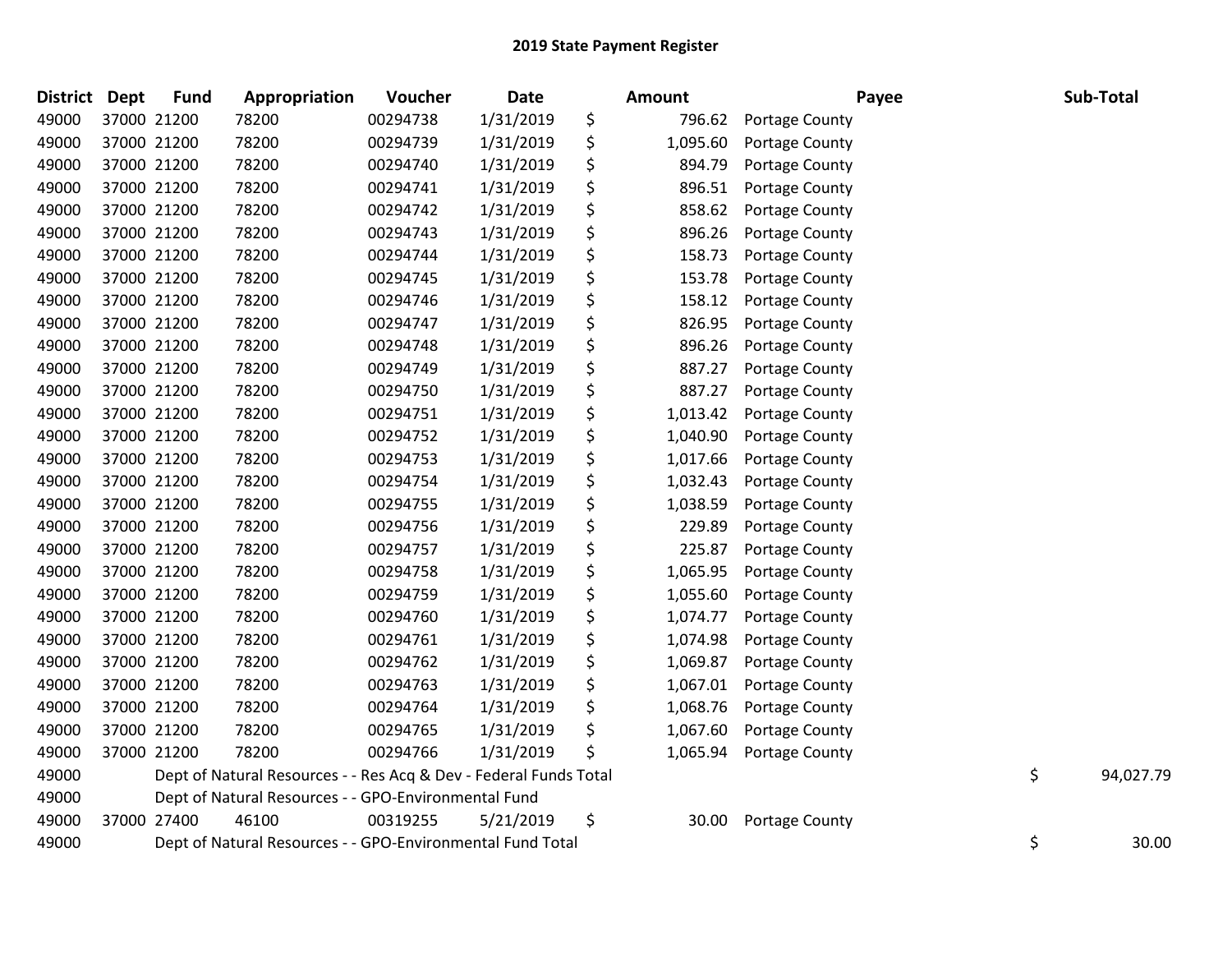| <b>District</b> | <b>Dept</b> | <b>Fund</b> | Appropriation                                                      | Voucher  | <b>Date</b> | Amount             |                           | Payee | Sub-Total    |
|-----------------|-------------|-------------|--------------------------------------------------------------------|----------|-------------|--------------------|---------------------------|-------|--------------|
| 49000           |             |             | Dept of Natural Resources - - Fin Asst For Responsible Units       |          |             |                    |                           |       |              |
| 49000           |             | 37000 27400 | 67000                                                              | 00322869 | 5/22/2019   | \$                 | 203,955.38 Portage County |       |              |
| 49000           |             |             | Dept of Natural Resources - - Fin Asst For Responsible Units Total |          |             |                    |                           | \$    | 203,955.38   |
| 49000           |             |             | Dept of Natural Resources - - Recycling Consolidation Grants       |          |             |                    |                           |       |              |
| 49000           |             | 37000 27400 | 67300                                                              | 00322869 | 5/22/2019   | \$                 | 15,946.87 Portage County  |       |              |
| 49000           |             |             | Dept of Natural Resources - - Recycling Consolidation Grants Total |          |             |                    |                           | \$    | 15,946.87    |
| 49000           |             |             | Dept of Natural Resources - - Dnr-Nonpoint Source                  |          |             |                    |                           |       |              |
| 49000           |             | 37000 36300 | TF100                                                              | 00297423 | 2/8/2019    | \$                 | 150,000.00 Portage County |       |              |
| 49000           |             |             | Dept of Natural Resources - - Dnr-Nonpoint Source Total            |          |             |                    |                           | \$    | 150,000.00   |
| 49000           |             |             | Dept of Natural Resources - - GPO - Sd Water Loan Prog, Fed        |          |             |                    |                           |       |              |
| 49000           |             | 37000 57300 | 48200                                                              | 00298750 | 2/15/2019   | \$<br>8,510.50     | Portage County            |       |              |
| 49000           |             | 37000 57300 | 48200                                                              | 00310970 | 4/30/2019   | \$<br>5,617.00     | Portage County            |       |              |
| 49000           | 37000 57300 |             | 48200                                                              | 00329983 | 7/5/2019    | \$<br>5,617.00     | Portage County            |       |              |
| 49000           |             | 37000 57300 | 48200                                                              | 00373577 | 11/27/2019  | \$<br>5,617.00     | Portage County            |       |              |
| 49000           |             |             | Dept of Natural Resources - - GPO - Sd Water Loan Prog, Fed Total  |          |             |                    |                           | \$    | 25,361.50    |
| 49000           |             |             | WI Dept of Transportation - - Eldly&Disa Co/Aid Sf                 |          |             |                    |                           |       |              |
| 49000           |             | 39500 21100 | 16800                                                              | 00340246 | 1/9/2019    | \$                 | 165,817.00 Portage County |       |              |
| 49000           |             |             | WI Dept of Transportation - - Eldly&Disa Co/Aid Sf Total           |          |             |                    |                           | \$    | 165,817.00   |
| 49000           |             |             | WI Dept of Transportation - - Hwy Sfty Loc Aid Ffd                 |          |             |                    |                           |       |              |
| 49000           |             | 39500 21100 | 18500                                                              | 00368851 | 4/5/2019    | \$<br>3,999.54     | Portage County            |       |              |
| 49000           |             | 39500 21100 | 18500                                                              | 00413925 | 7/19/2019   | \$<br>9,939.06     | Portage County            |       |              |
| 49000           |             | 39500 21100 | 18500                                                              | 00424474 | 8/16/2019   | \$<br>12,493.76    | Portage County            |       |              |
| 49000           |             | 39500 21100 | 18500                                                              | 00433468 | 9/12/2019   | \$<br>7,562.86     | Portage County            |       |              |
| 49000           |             |             | WI Dept of Transportation - - Hwy Sfty Loc Aid Ffd Total           |          |             |                    |                           | \$    | 33,995.22    |
| 49000           |             |             | WI Dept of Transportation - - Trans Aids To Co.-Sf                 |          |             |                    |                           |       |              |
| 49000           |             | 39500 21100 | 19000                                                              | 00335821 | 1/7/2019    | \$<br>544,160.42   | Portage County            |       |              |
| 49000           |             | 39500 21100 | 19000                                                              | 00401146 | 7/1/2019    | \$<br>1,088,320.84 | Portage County            |       |              |
| 49000           | 39500 21100 |             | 19000                                                              | 00443964 | 10/7/2019   | \$<br>544,160.43   | Portage County            |       |              |
| 49000           |             |             | WI Dept of Transportation - - Trans Aids To Co.-Sf Total           |          |             |                    |                           | \$    | 2,176,641.69 |
| 49000           |             |             | WI Dept of Transportation - - Local Rds, Grants Sf                 |          |             |                    |                           |       |              |
| 49000           |             | 39500 21100 | 27000                                                              | 00338979 | 1/4/2019    | \$                 | 16,795.93 Portage County  |       |              |
| 49000           |             |             | WI Dept of Transportation - - Local Rds, Grants Sf Total           |          |             |                    |                           | \$    | 16,795.93    |
| 49000           |             |             | WI Dept of Transportation - - Loc Rd Imp Prg St Fd                 |          |             |                    |                           |       |              |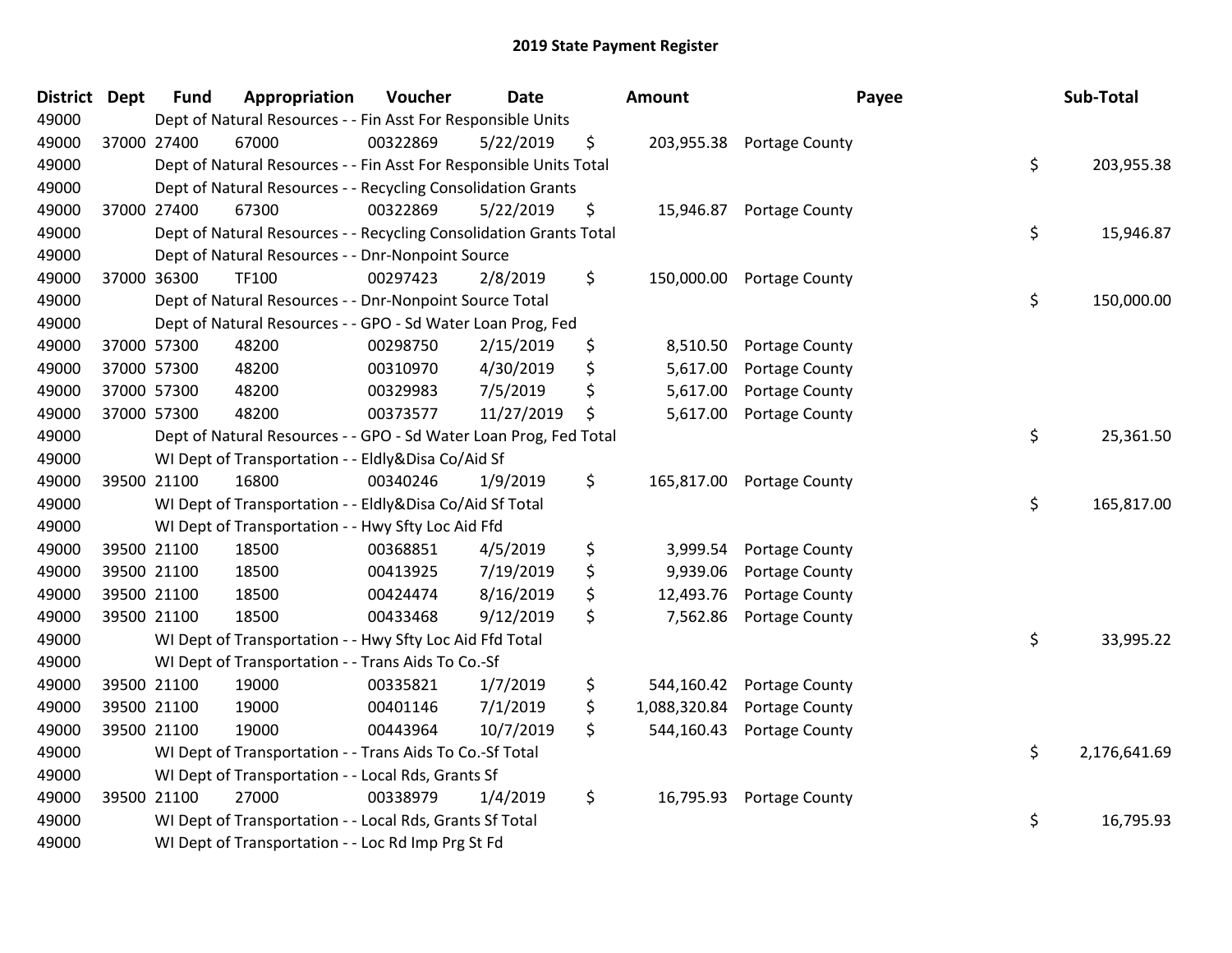| <b>District</b> | <b>Dept</b> | <b>Fund</b> | Appropriation                                            | Voucher  | Date       | <b>Amount</b>    |                       | Payee | Sub-Total        |
|-----------------|-------------|-------------|----------------------------------------------------------|----------|------------|------------------|-----------------------|-------|------------------|
| 49000           |             | 39500 21100 | 27800                                                    | 00338980 | 1/4/2019   | \$<br>225,867.64 | <b>Portage County</b> |       |                  |
| 49000           |             | 39500 21100 | 27800                                                    | 00465332 | 11/29/2019 | \$<br>5,556.79   | Portage County        |       |                  |
| 49000           |             |             | WI Dept of Transportation - - Loc Rd Imp Prg St Fd Total |          |            |                  |                       |       | \$<br>231,424.43 |
| 49000           |             |             | WI Dept of Transportation - - St Hwy Rehab, Sf           |          |            |                  |                       |       |                  |
| 49000           |             | 39500 21100 | 36300                                                    | 00331807 | 1/3/2019   | \$<br>60.00      | Portage County        |       |                  |
| 49000           |             | 39500 21100 | 36300                                                    | 00331808 | 1/2/2019   | \$<br>25.00      | Portage County        |       |                  |
| 49000           |             | 39500 21100 | 36300                                                    | 00372503 | 4/25/2019  | \$<br>90.00      | Portage County        |       |                  |
| 49000           |             | 39500 21100 | 36300                                                    | 00375199 | 5/17/2019  | \$<br>240.00     | Portage County        |       |                  |
| 49000           |             | 39500 21100 | 36300                                                    | 00380532 | 5/31/2019  | \$<br>270.00     | <b>Portage County</b> |       |                  |
| 49000           |             | 39500 21100 | 36300                                                    | 00384402 | 6/7/2019   | \$<br>30.00      | Portage County        |       |                  |
| 49000           |             | 39500 21100 | 36300                                                    | 00386180 | 6/14/2019  | \$<br>30.00      | Portage County        |       |                  |
| 49000           |             | 39500 21100 | 36300                                                    | 00392256 | 6/21/2019  | \$<br>90.00      | Portage County        |       |                  |
| 49000           |             | 39500 21100 | 36300                                                    | 00394941 | 7/11/2019  | \$<br>30.00      | Portage County        |       |                  |
| 49000           |             | 39500 21100 | 36300                                                    | 00407272 | 7/1/2019   | \$<br>2,733.38   | Portage County        |       |                  |
| 49000           |             | 39500 21100 | 36300                                                    | 00414956 | 8/16/2019  | \$<br>120.00     | Portage County        |       |                  |
| 49000           |             | 39500 21100 | 36300                                                    | 00415460 | 7/26/2019  | \$<br>468.55     | Portage County        |       |                  |
| 49000           |             |             | WI Dept of Transportation - - St Hwy Rehab, Sf Total     |          |            |                  |                       |       | \$<br>4,186.93   |
| 49000           |             |             | WI Dept of Transportation - - Hwy Mgmt & Opers Sf        |          |            |                  |                       |       |                  |
| 49000           |             | 39500 21100 | 36500                                                    | 00346934 | 2/15/2019  | \$<br>1,458.00   | Portage County        |       |                  |
| 49000           |             | 39500 21100 | 36500                                                    | 00367835 | 4/3/2019   | \$<br>900.38     | Portage County        |       |                  |
| 49000           |             | 39500 21100 | 36500                                                    | 00368834 | 4/5/2019   | \$<br>626.83     | Portage County        |       |                  |
| 49000           |             | 39500 21100 | 36500                                                    | 00372034 | 4/18/2019  | \$<br>486.00     | Portage County        |       |                  |
| 49000           |             | 39500 21100 | 36500                                                    | 00376261 | 5/17/2019  | \$<br>337.19     | Portage County        |       |                  |
| 49000           |             | 39500 21100 | 36500                                                    | 00382965 | 5/17/2019  | \$<br>486.00     | <b>Portage County</b> |       |                  |
| 49000           |             | 39500 21100 | 36500                                                    | 00395452 | 6/20/2019  | \$<br>486.00     | Portage County        |       |                  |
| 49000           |             | 39500 21100 | 36500                                                    | 00408809 | 7/3/2019   | \$<br>900.34     | <b>Portage County</b> |       |                  |
| 49000           |             | 39500 21100 | 36500                                                    | 00415460 | 7/26/2019  | \$<br>243.57     | Portage County        |       |                  |
| 49000           |             | 39500 21100 | 36500                                                    | 00434642 | 9/25/2019  | \$<br>1,555.39   | Portage County        |       |                  |
| 49000           |             | 39500 21100 | 36500                                                    | 00449942 | 10/17/2019 | \$<br>1,413.44   | Portage County        |       |                  |
| 49000           |             | 39500 21100 | 36500                                                    | 00458800 | 11/12/2019 | \$<br>292.36     | Portage County        |       |                  |
| 49000           |             | 39500 21100 | 36500                                                    | 00464207 | 11/21/2019 | \$<br>31,808.90  | Portage County        |       |                  |
| 49000           |             | 39500 21100 | 36500                                                    | 00464208 | 11/21/2019 | \$<br>61,626.90  | Portage County        |       |                  |
| 49000           |             | 39500 21100 | 36500                                                    | 00464209 | 11/21/2019 | \$<br>16,851.50  | Portage County        |       |                  |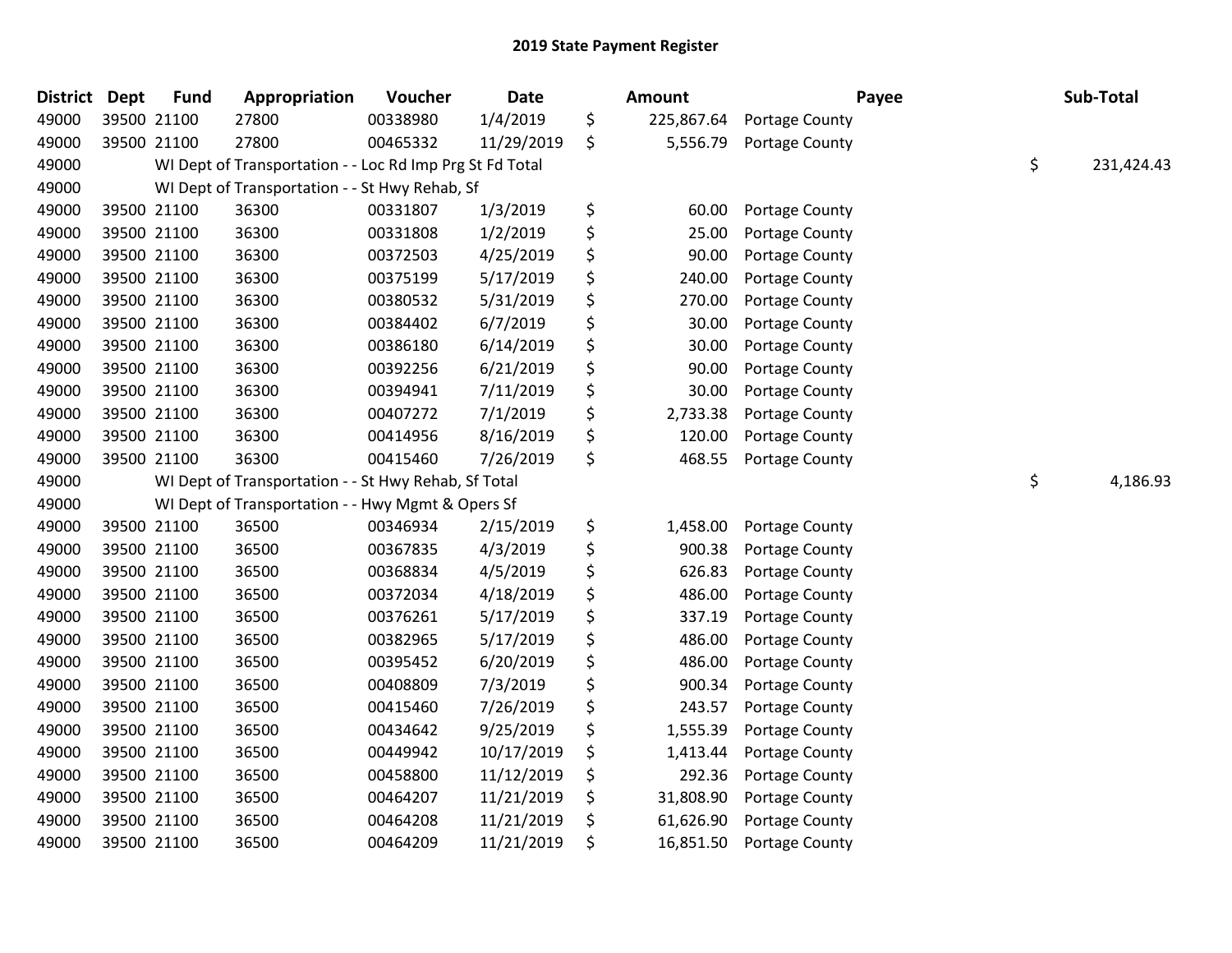| <b>District</b> | <b>Dept</b> | <b>Fund</b> | Appropriation                                           | Voucher  | <b>Date</b> | <b>Amount</b>    | Payee                    | Sub-Total          |
|-----------------|-------------|-------------|---------------------------------------------------------|----------|-------------|------------------|--------------------------|--------------------|
| 49000           | 39500 21100 |             | 36500                                                   | 00464210 | 11/21/2019  | \$<br>9,038.10   | Portage County           |                    |
| 49000           | 39500 21100 |             | 36500                                                   | 00474808 | 12/27/2019  | \$<br>1,879.80   | Portage County           |                    |
| 49000           |             |             | WI Dept of Transportation - - Hwy Mgmt & Opers Sf Total |          |             |                  |                          | \$<br>130,390.70   |
| 49000           |             |             | WI Dept of Transportation - - Routine Maint Sf          |          |             |                  |                          |                    |
| 49000           | 39500 21100 |             | 36800                                                   | 00349740 | 2/15/2019   | \$<br>357,868.93 | Portage County           |                    |
| 49000           | 39500 21100 |             | 36800                                                   | 00361950 | 3/19/2019   | \$<br>70,554.85  | Portage County           |                    |
| 49000           | 39500 21100 |             | 36800                                                   | 00367835 | 4/3/2019    | \$<br>297,486.41 | Portage County           |                    |
| 49000           | 39500 21100 |             | 36800                                                   | 00368834 | 4/5/2019    | \$<br>470,742.90 | Portage County           |                    |
| 49000           | 39500 21100 |             | 36800                                                   | 00376261 | 5/17/2019   | \$<br>350,252.49 | Portage County           |                    |
| 49000           | 39500 21100 |             | 36800                                                   | 00385462 | 6/5/2019    | \$<br>177,940.29 | Portage County           |                    |
| 49000           |             | 39500 21100 | 36800                                                   | 00407272 | 7/1/2019    | \$<br>102,912.40 | Portage County           |                    |
| 49000           | 39500 21100 |             | 36800                                                   | 00415460 | 7/26/2019   | \$<br>123,531.03 | Portage County           |                    |
| 49000           | 39500 21100 |             | 36800                                                   | 00434054 | 9/13/2019   | \$<br>56,572.98  | Portage County           |                    |
| 49000           | 39500 21100 |             | 36800                                                   | 00434642 | 9/25/2019   | \$<br>198,771.61 | Portage County           |                    |
| 49000           | 39500 21100 |             | 36800                                                   | 00448365 | 10/11/2019  | \$<br>684.52     | Portage County           |                    |
| 49000           | 39500 21100 |             | 36800                                                   | 00449942 | 10/17/2019  | \$<br>170,733.57 | Portage County           |                    |
| 49000           | 39500 21100 |             | 36800                                                   | 00458800 | 11/12/2019  | \$<br>88,597.48  | Portage County           |                    |
| 49000           | 39500 21100 |             | 36800                                                   | 00474808 | 12/27/2019  | \$<br>107,040.29 | Portage County           |                    |
| 49000           |             |             | WI Dept of Transportation - - Routine Maint Sf Total    |          |             |                  |                          | \$<br>2,573,689.75 |
| 49000           |             |             | WI Dept of Transportation - - Adm & Planning Sfd        |          |             |                  |                          |                    |
| 49000           | 39500 21100 |             | 36900                                                   | 00467809 | 12/5/2019   | \$               | 249.11 Portage County    |                    |
| 49000           |             |             | WI Dept of Transportation - - Adm & Planning Sfd Total  |          |             |                  |                          | \$<br>249.11       |
| 49000           |             |             | WI Dept of Transportation - - Routine Maint Ff          |          |             |                  |                          |                    |
| 49000           |             | 39500 21100 | 38000                                                   | 00434642 | 9/25/2019   | \$               | 78,741.91 Portage County |                    |
| 49000           | 39500 21100 |             | 38000                                                   | 00458800 | 11/12/2019  | \$               | 47,273.21 Portage County |                    |
| 49000           |             |             | WI Dept of Transportation - - Routine Maint Ff Total    |          |             |                  |                          | \$<br>126,015.12   |
| 49000           |             |             | WI Dept of Transportation - - St Hwy Rehab Fed Fd       |          |             |                  |                          |                    |
| 49000           |             | 39500 21100 | 38300                                                   | 00437192 | 9/25/2019   | \$<br>229.58     | Portage County           |                    |
| 49000           | 39500 21100 |             | 38300                                                   | 00458800 | 11/12/2019  | \$<br>3,353.24   | Portage County           |                    |
| 49000           |             |             | WI Dept of Transportation - - St Hwy Rehab Fed Fd Total |          |             |                  |                          | \$<br>3,582.82     |
| 49000           |             |             | WI Dept of Transportation - - Hwy Mgmt & Opers Ff       |          |             |                  |                          |                    |
| 49000           | 39500 21100 |             | 38500                                                   | 00346934 | 2/15/2019   | \$<br>81.34      | Portage County           |                    |
| 49000           |             |             | WI Dept of Transportation - - Hwy Mgmt & Opers Ff Total |          |             |                  |                          | \$<br>81.34        |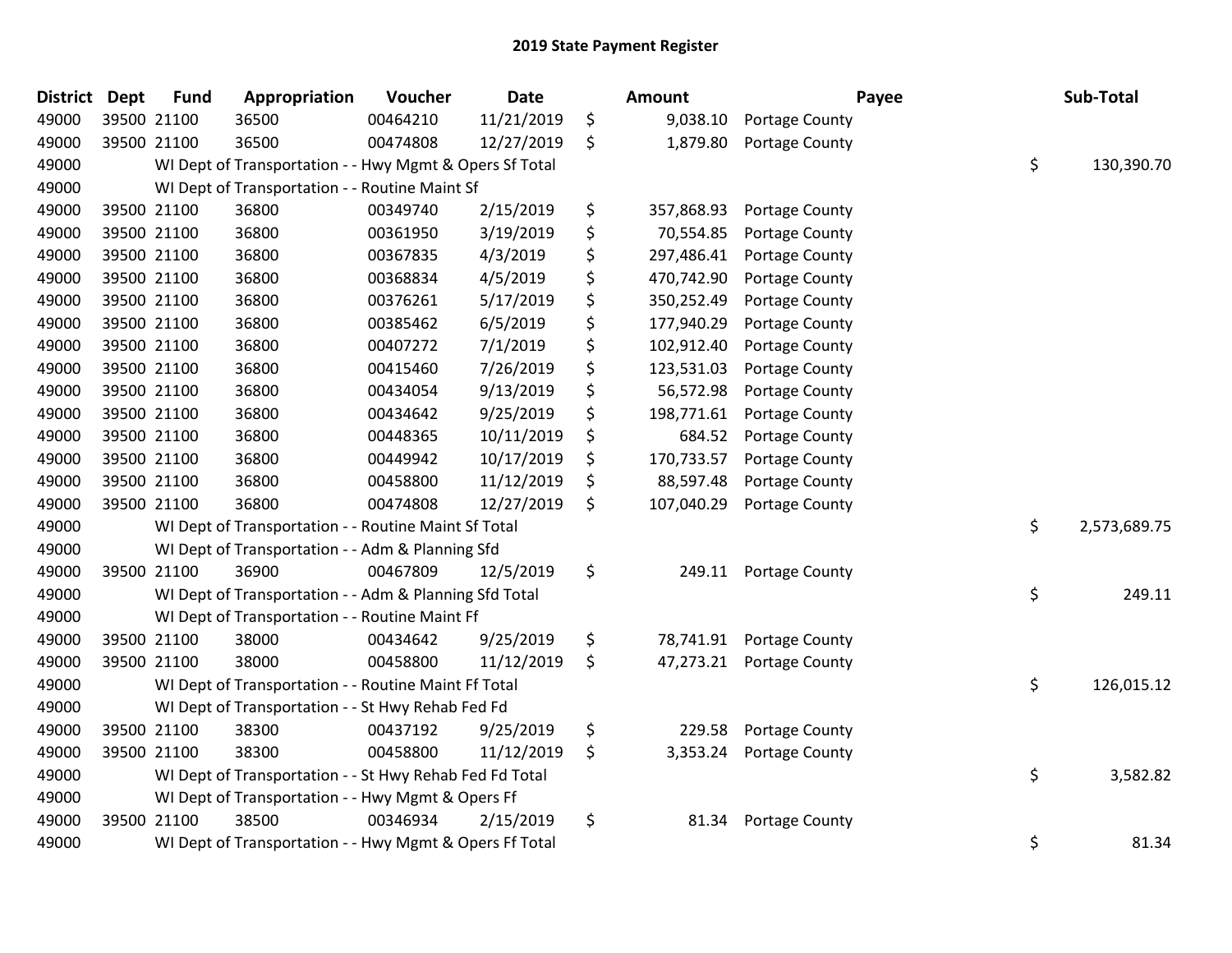| <b>District</b> | <b>Dept</b> | <b>Fund</b> | Appropriation                                                      | Voucher  | <b>Date</b> | Amount          | Payee                 | Sub-Total        |
|-----------------|-------------|-------------|--------------------------------------------------------------------|----------|-------------|-----------------|-----------------------|------------------|
| 49000           |             |             | WI Dept of Transportation - - Adm & Planning Fd Fd                 |          |             |                 |                       |                  |
| 49000           |             | 39500 21100 | 38900                                                              | 00467809 | 12/5/2019   | \$<br>996.45    | Portage County        |                  |
| 49000           |             |             | WI Dept of Transportation - - Adm & Planning Fd Fd Total           |          |             |                 |                       | \$<br>996.45     |
| 49000           |             |             | Department of Corrections - - Becky Young Community Correcti       |          |             |                 |                       |                  |
| 49000           |             | 41000 10000 | 11200                                                              | 00268505 | 2/21/2019   | \$<br>64,104.74 | <b>Portage County</b> |                  |
| 49000           |             | 41000 10000 | 11200                                                              | 00287127 | 5/20/2019   | \$<br>29,212.27 | <b>Portage County</b> |                  |
| 49000           |             | 41000 10000 | 11200                                                              | 00288974 | 5/29/2019   | \$<br>34,915.23 | Portage County        |                  |
| 49000           |             | 41000 10000 | 11200                                                              | 00288977 | 5/29/2019   | \$<br>47,459.52 | Portage County        |                  |
| 49000           |             | 41000 10000 | 11200                                                              | 00297790 | 7/11/2019   | \$<br>36,703.65 | Portage County        |                  |
| 49000           |             | 41000 10000 | 11200                                                              | 00297799 | 7/11/2019   | \$<br>37,846.73 | <b>Portage County</b> |                  |
| 49000           |             | 41000 10000 | 11200                                                              | 00297813 | 7/11/2019   | \$<br>86,294.51 | Portage County        |                  |
| 49000           |             | 41000 10000 | 11200                                                              | 00311920 | 9/20/2019   | \$<br>29,132.28 | Portage County        |                  |
| 49000           |             | 41000 10000 | 11200                                                              | 00314083 | 10/2/2019   | \$<br>56,632.58 | Portage County        |                  |
| 49000           |             | 41000 10000 | 11200                                                              | 00323616 | 11/19/2019  | \$<br>45,337.82 | Portage County        |                  |
| 49000           |             | 41000 10000 | 11200                                                              | 00326644 | 11/29/2019  | \$<br>39,948.95 | Portage County        |                  |
| 49000           |             |             | Department of Corrections - - Becky Young Community Correcti Total |          |             |                 |                       | \$<br>507,588.28 |
| 49000           |             |             | Department of Corrections - - Corrections Contracts And Agre       |          |             |                 |                       |                  |
| 49000           |             | 41000 10000 | 11400                                                              | 00257566 | 1/2/2019    | \$<br>3,087.60  | Portage County        |                  |
| 49000           |             | 41000 10000 | 11400                                                              | 00263325 | 1/29/2019   | \$<br>5,557.68  | Portage County        |                  |
| 49000           |             | 41000 10000 | 11400                                                              | 00271118 | 3/8/2019    | \$<br>3,910.96  | Portage County        |                  |
| 49000           |             | 41000 10000 | 11400                                                              | 00276807 | 4/24/2019   | \$<br>2,675.92  | Portage County        |                  |
| 49000           |             | 41000 10000 | 11400                                                              | 00281094 | 4/23/2019   | \$<br>2,418.62  | Portage County        |                  |
| 49000           |             | 41000 10000 | 11400                                                              | 00283940 | 5/8/2019    | \$<br>205.84    | Portage County        |                  |
| 49000           |             | 41000 10000 | 11400                                                              | 00289372 | 6/3/2019    | \$<br>102.92    | Portage County        |                  |
| 49000           |             | 41000 10000 | 11400                                                              | 00289575 | 6/4/2019    | \$<br>4,168.26  | Portage County        |                  |
| 49000           |             | 41000 10000 | 11400                                                              | 00295637 | 7/2/2019    | \$<br>2,624.46  | <b>Portage County</b> |                  |
| 49000           |             | 41000 10000 | 11400                                                              | 00298095 | 7/15/2019   | \$<br>3,653.66  | <b>Portage County</b> |                  |
| 49000           |             | 41000 10000 | 11400                                                              | 00303728 | 8/15/2019   | \$<br>9,005.50  | Portage County        |                  |
| 49000           |             | 41000 10000 | 11400                                                              | 00314063 | 10/2/2019   | \$<br>9,931.78  | Portage County        |                  |
| 49000           |             | 41000 10000 | 11400                                                              | 00318099 | 10/22/2019  | \$<br>617.52    | Portage County        |                  |
| 49000           |             | 41000 10000 | 11400                                                              | 00318417 | 10/22/2019  | \$<br>9,108.42  | Portage County        |                  |
| 49000           |             | 41000 10000 | 11400                                                              | 00324344 | 11/20/2019  | \$<br>11,527.04 | Portage County        |                  |
| 49000           |             | 41000 10000 | 11400                                                              | 00330710 | 12/20/2019  | \$<br>5,043.08  | Portage County        |                  |
|                 |             |             |                                                                    |          |             |                 |                       |                  |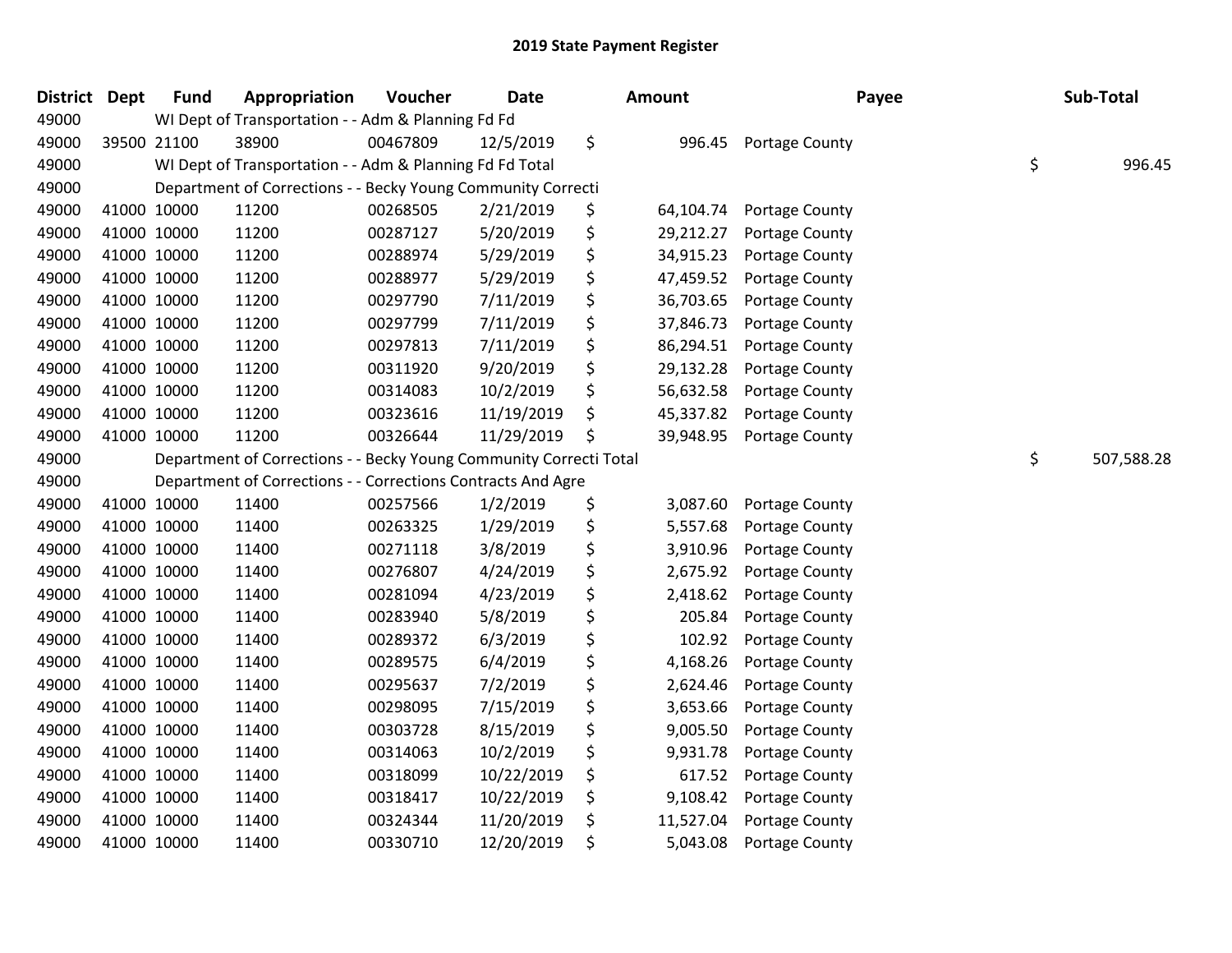| District Dept |             | <b>Fund</b> | Appropriation                                                          | Voucher  | <b>Date</b> | Amount           | Payee                                                                                                         | Sub-Total          |
|---------------|-------------|-------------|------------------------------------------------------------------------|----------|-------------|------------------|---------------------------------------------------------------------------------------------------------------|--------------------|
| 49000         |             |             | Department of Corrections - - Corrections Contracts And Agre Total     |          |             |                  |                                                                                                               | \$<br>73,639.26    |
| 49000         |             |             |                                                                        |          |             |                  | Department of Corrections - - Reimbursing Counties For Probation, Extended Supervision And Parole Holds       |                    |
| 49000         | 41000 10000 |             | 11600                                                                  | 00320917 | 11/4/2019   | \$               | 63,517.72 Portage County                                                                                      |                    |
| 49000         |             |             |                                                                        |          |             |                  | Department of Corrections - - Reimbursing Counties For Probation, Extended Supervision And Parole Holds Total | \$<br>63,517.72    |
| 49000         |             |             | Department of Corrections - - Probation, Parole And Extended           |          |             |                  |                                                                                                               |                    |
| 49000         | 41000 10000 |             | 18700                                                                  | 00320917 | 11/4/2019   | \$<br>26,642.28  | Portage County                                                                                                |                    |
| 49000         |             |             | Department of Corrections - - Probation, Parole And Extended Total     |          |             |                  |                                                                                                               | \$<br>26,642.28    |
| 49000         |             |             | Department of Corrections - - Juvenile Operations                      |          |             |                  |                                                                                                               |                    |
| 49000         | 41000 10000 |             | 32300                                                                  | 00301933 | 8/5/2019    | \$<br>8.75       | Portage County                                                                                                |                    |
| 49000         |             |             | Department of Corrections - - Juvenile Operations Total                |          |             |                  |                                                                                                               | \$<br>8.75         |
| 49000         |             |             | Department of Health Services - - State/Federal Aids                   |          |             |                  |                                                                                                               |                    |
| 49000         | 43500 10000 |             | 00000                                                                  | 90906    | 1/2/2019    | \$<br>138,668.00 | Portage County                                                                                                |                    |
| 49000         | 43500 10000 |             | 00000                                                                  | 90907    | 2/1/2019    | \$<br>165,305.00 | Portage County                                                                                                |                    |
| 49000         | 43500 10000 |             | 00000                                                                  | 90909    | 3/1/2019    | \$<br>206,492.00 | Portage County                                                                                                |                    |
| 49000         | 43500 10000 |             | 00000                                                                  | 90913    | 6/3/2019    | \$<br>40,675.00  | Portage County                                                                                                |                    |
| 49000         | 43500 10000 |             | 00000                                                                  | 90914    | 6/17/2019   | \$<br>7,224.00   | Portage County                                                                                                |                    |
| 49000         | 43500 10000 |             | 00000                                                                  | 92001    | 8/1/2019    | \$<br>530,895.00 | Portage County                                                                                                |                    |
| 49000         | 43500 10000 |             | 00000                                                                  | 92002    | 9/3/2019    | \$<br>912,003.00 | Portage County                                                                                                |                    |
| 49000         | 43500 10000 |             | 00000                                                                  | 92003    | 10/1/2019   | \$<br>906,699.00 | Portage County                                                                                                |                    |
| 49000         | 43500 10000 |             | 00000                                                                  | 92004    | 11/1/2019   | \$<br>347,259.00 | Portage County                                                                                                |                    |
| 49000         | 43500 10000 |             | 00000                                                                  | 92005    | 12/2/2019   | \$<br>114,024.00 | Portage County                                                                                                |                    |
| 49000         |             |             | Department of Health Services - - State/Federal Aids Total             |          |             |                  |                                                                                                               | \$<br>3,369,244.00 |
| 49000         |             |             | Department of Health Services - - Public Health Dispensaries And       |          |             |                  |                                                                                                               |                    |
| 49000         | 43500 10000 |             | 10700                                                                  | 00264929 | 3/1/2019    | \$<br>1,317.19   | Portage County                                                                                                |                    |
| 49000         | 43500 10000 |             | 10700                                                                  | 00283966 | 6/5/2019    | \$<br>225.86     | Portage County                                                                                                |                    |
| 49000         | 43500 10000 |             | 10700                                                                  | 00283967 | 6/5/2019    | \$<br>188.26     | Portage County                                                                                                |                    |
| 49000         | 43500 10000 |             | 10700                                                                  | 00283968 | 6/5/2019    | \$<br>216.20     | Portage County                                                                                                |                    |
| 49000         | 43500 10000 |             | 10700                                                                  | 00298184 | 8/1/2019    | \$<br>28.20      | Portage County                                                                                                |                    |
| 49000         |             |             | Department of Health Services - - Public Health Dispensaries And Total |          |             |                  |                                                                                                               | \$<br>1,975.71     |
| 49000         |             |             | Department of Health Services - - General Program Operations           |          |             |                  |                                                                                                               |                    |
| 49000         | 43500 10000 |             | 40100                                                                  | 00277896 | 4/17/2019   | \$<br>1.50       | Portage County                                                                                                |                    |
| 49000         | 43500 10000 |             | 40100                                                                  | 00290210 | 6/12/2019   | \$<br>1.00       | Portage County                                                                                                |                    |
| 49000         | 43500 10000 |             | 40100                                                                  | 00290211 | 6/12/2019   | \$<br>15.00      | Portage County                                                                                                |                    |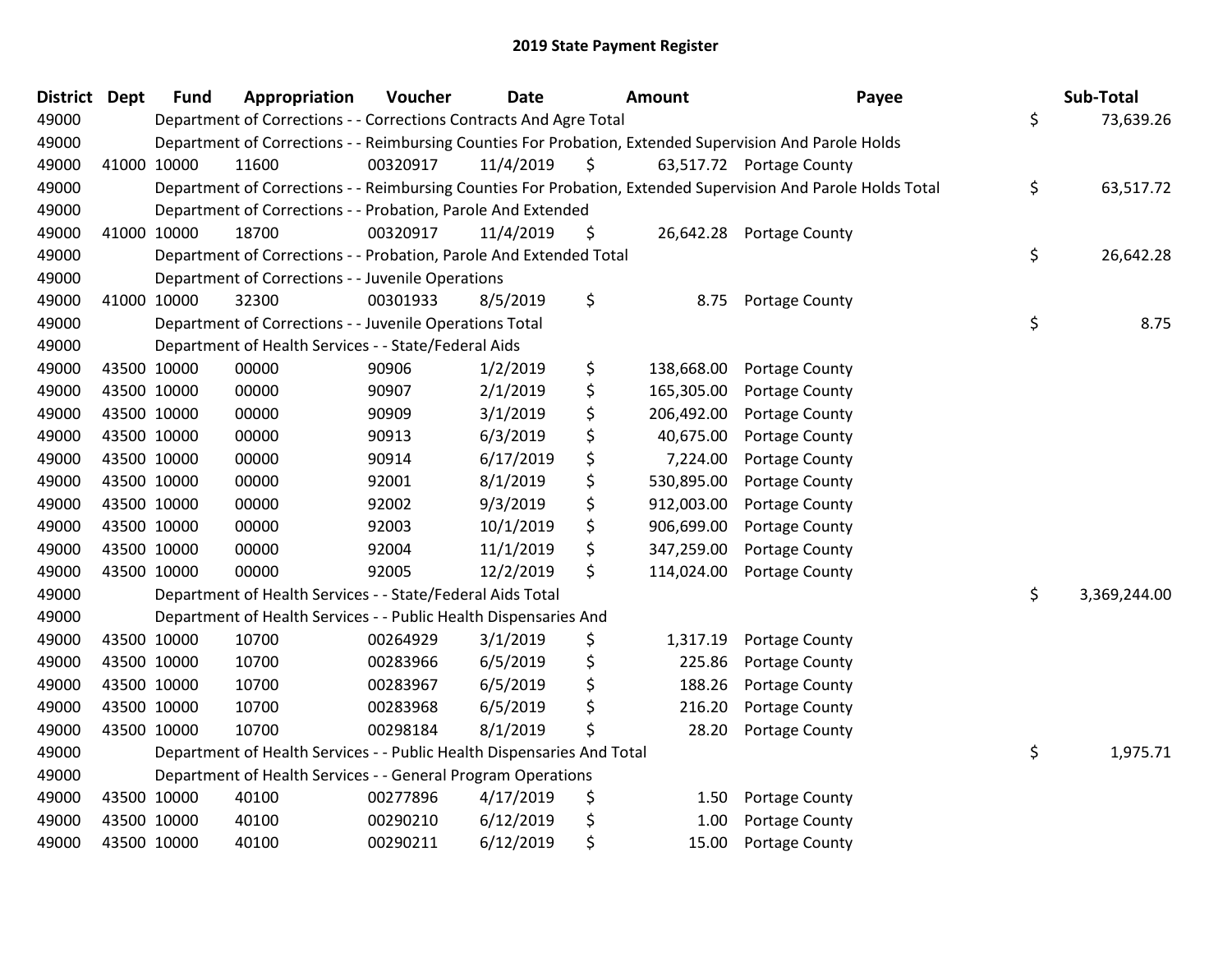| District Dept | <b>Fund</b> | Appropriation                                                          | Voucher  | <b>Date</b> | <b>Amount</b>    | Payee                 | Sub-Total    |
|---------------|-------------|------------------------------------------------------------------------|----------|-------------|------------------|-----------------------|--------------|
| 49000         | 43500 10000 | 40100                                                                  | 00322457 | 11/6/2019   | \$<br>1.50       | Portage County        |              |
| 49000         | 43500 10000 | 40100                                                                  | 00322470 | 11/6/2019   | \$<br>1.00       | Portage County        |              |
| 49000         | 43500 10000 | 40100                                                                  | 00322471 | 11/6/2019   | \$<br>15.00      | Portage County        |              |
| 49000         |             | Department of Health Services - - General Program Operations Total     |          |             |                  |                       | \$<br>35.00  |
| 49000         |             | Department of Health Services - - Medical Assistance State Admin       |          |             |                  |                       |              |
| 49000         | 43500 10000 | 44000                                                                  | 00277896 | 4/17/2019   | \$<br>1.50       | <b>Portage County</b> |              |
| 49000         | 43500 10000 | 44000                                                                  | 00290210 | 6/12/2019   | \$<br>1.00       | Portage County        |              |
| 49000         | 43500 10000 | 44000                                                                  | 00290211 | 6/12/2019   | \$<br>15.00      | Portage County        |              |
| 49000         | 43500 10000 | 44000                                                                  | 00322457 | 11/6/2019   | \$<br>1.50       | Portage County        |              |
| 49000         | 43500 10000 | 44000                                                                  | 00322470 | 11/6/2019   | \$<br>1.00       | Portage County        |              |
| 49000         | 43500 10000 | 44000                                                                  | 00322471 | 11/6/2019   | \$<br>15.00      | Portage County        |              |
| 49000         |             | Department of Health Services - - Medical Assistance State Admin Total |          |             |                  |                       | \$<br>35.00  |
| 49000         |             | Dept of Children and Families - - Fees For Administrative Servic       |          |             |                  |                       |              |
| 49000         | 43700 10000 | 23100                                                                  | 00049875 | 2/5/2019    | \$<br>20.00      | Portage County        |              |
| 49000         | 43700 10000 | 23100                                                                  | 00054495 | 4/30/2019   | \$<br>115.00     | Portage County        |              |
| 49000         | 43700 10000 | 23100                                                                  | 00058418 | 7/26/2019   | \$<br>80.00      | Portage County        |              |
| 49000         | 43700 10000 | 23100                                                                  | 00062310 | 10/31/2019  | \$<br>55.00      | Portage County        |              |
| 49000         |             | Dept of Children and Families - - Fees For Administrative Servic Total |          |             |                  |                       | \$<br>270.00 |
| 49000         |             | Dept of Children and Families - - General Aids                         |          |             |                  |                       |              |
| 49000         | 43700 10000 | 99000                                                                  | 00048546 | 1/7/2019    | \$<br>31,851.22  | Portage County        |              |
| 49000         | 43700 10000 | 99000                                                                  | 00049433 | 2/1/2019    | \$<br>74,345.85  | Portage County        |              |
| 49000         | 43700 10000 | 99000                                                                  | 00049501 | 2/5/2019    | \$<br>1,120.00   | Portage County        |              |
| 49000         | 43700 10000 | 99000                                                                  | 00049670 | 2/5/2019    | \$<br>316.17     | Portage County        |              |
| 49000         | 43700 10000 | 99000                                                                  | 00049742 | 2/5/2019    | \$<br>719.00     | Portage County        |              |
| 49000         | 43700 10000 | 99000                                                                  | 00050362 | 2/21/2019   | \$<br>101,428.00 | Portage County        |              |
| 49000         | 43700 10000 | 99000                                                                  | 00050615 | 2/26/2019   | \$<br>170,898.44 | Portage County        |              |
| 49000         | 43700 10000 | 99000                                                                  | 00050963 | 3/5/2019    | \$<br>2,088.18   | Portage County        |              |
| 49000         | 43700 10000 | 99000                                                                  | 00051136 | 3/7/2019    | \$<br>54,384.24  | Portage County        |              |
| 49000         | 43700 10000 | 99000                                                                  | 00052190 | 3/29/2019   | \$<br>713.00     | Portage County        |              |
| 49000         | 43700 10000 | 99000                                                                  | 00052799 | 4/4/2019    | \$<br>444.27     | Portage County        |              |
| 49000         | 43700 10000 | 99000                                                                  | 00052895 | 4/5/2019    | \$<br>3,815.53   | Portage County        |              |
| 49000         | 43700 10000 | 99000                                                                  | 00053636 | 4/23/2019   | \$<br>3,690.00   | Portage County        |              |
| 49000         | 43700 10000 | 99000                                                                  | 00054020 | 4/30/2019   | \$<br>8,500.00   | Portage County        |              |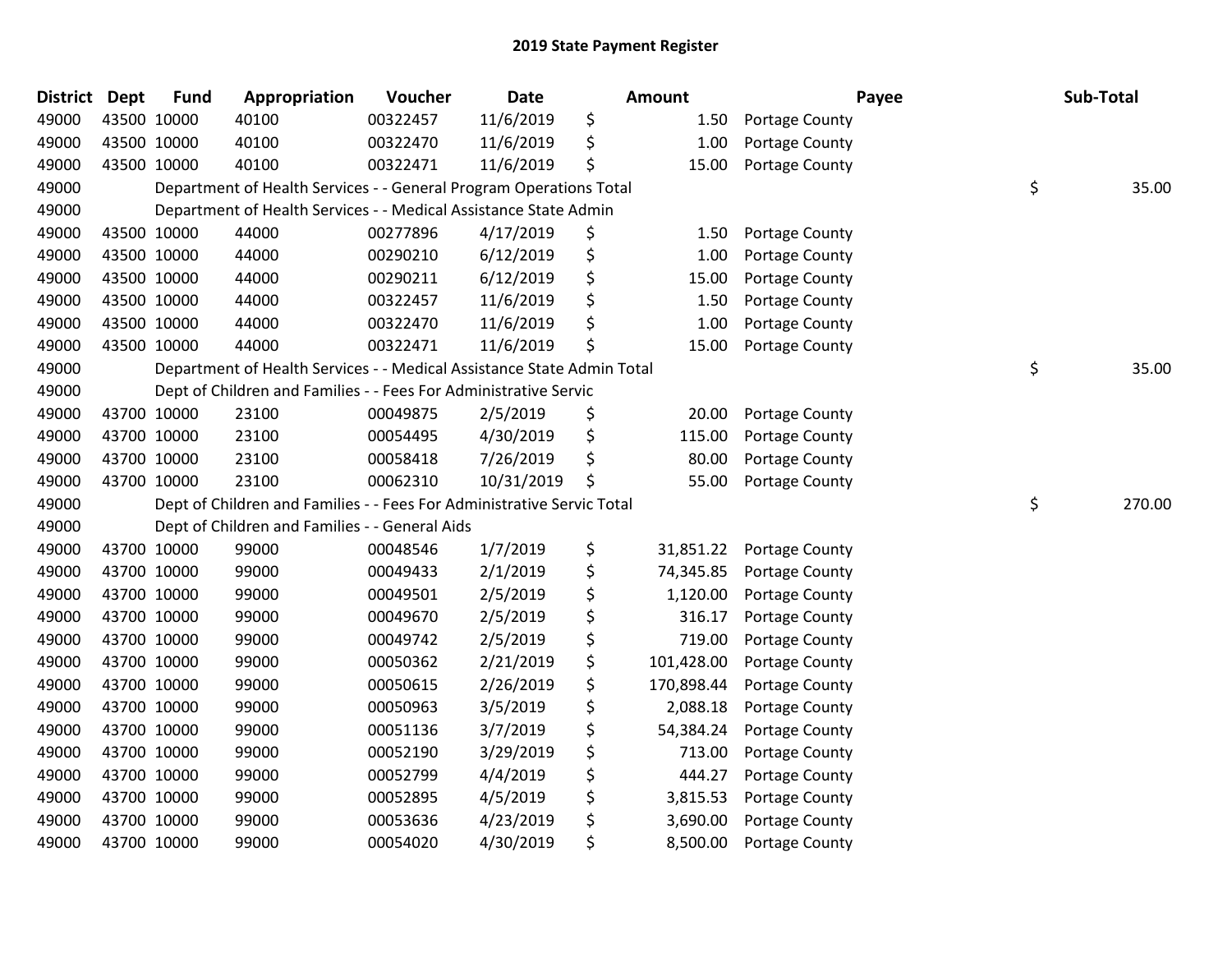| <b>District</b> | <b>Dept</b> | <b>Fund</b> | Appropriation                                        | Voucher  | <b>Date</b> | Amount           |                       | Payee | Sub-Total          |
|-----------------|-------------|-------------|------------------------------------------------------|----------|-------------|------------------|-----------------------|-------|--------------------|
| 49000           | 43700 10000 |             | 99000                                                | 00054686 | 5/6/2019    | \$<br>3,746.29   | Portage County        |       |                    |
| 49000           | 43700 10000 |             | 99000                                                | 00056119 | 6/5/2019    | \$<br>26,108.00  | Portage County        |       |                    |
| 49000           | 43700 10000 |             | 99000                                                | 00056120 | 6/5/2019    | \$<br>4,006.86   | Portage County        |       |                    |
| 49000           | 43700 10000 |             | 99000                                                | 00057384 | 7/5/2019    | \$<br>1,299.42   | Portage County        |       |                    |
| 49000           | 43700 10000 |             | 99000                                                | 00057847 | 7/16/2019   | \$<br>8,692.00   | Portage County        |       |                    |
| 49000           | 43700 10000 |             | 99000                                                | 00057848 | 7/16/2019   | \$<br>6,069.00   | Portage County        |       |                    |
| 49000           | 43700 10000 |             | 99000                                                | 00058492 | 7/30/2019   | \$<br>98,158.45  | Portage County        |       |                    |
| 49000           | 43700 10000 |             | 99000                                                | 00058573 | 8/1/2019    | \$<br>391,205.29 | Portage County        |       |                    |
| 49000           | 43700 10000 |             | 99000                                                | 00058797 | 8/5/2019    | \$<br>15,800.00  | Portage County        |       |                    |
| 49000           | 43700 10000 |             | 99000                                                | 00059412 | 8/23/2019   | \$<br>178,598.59 | <b>Portage County</b> |       |                    |
| 49000           | 43700 10000 |             | 99000                                                | 00059580 | 8/29/2019   | \$<br>39,829.09  | Portage County        |       |                    |
| 49000           | 43700 10000 |             | 99000                                                | 00059622 | 8/29/2019   | \$<br>357,438.22 | Portage County        |       |                    |
| 49000           | 43700 10000 |             | 99000                                                | 00059919 | 9/5/2019    | \$<br>464.00     | Portage County        |       |                    |
| 49000           | 43700 10000 |             | 99000                                                | 00059920 | 9/5/2019    | \$<br>273.27     | Portage County        |       |                    |
| 49000           | 43700 10000 |             | 99000                                                | 00060368 | 9/18/2019   | \$<br>885,712.22 | <b>Portage County</b> |       |                    |
| 49000           | 43700 10000 |             | 99000                                                | 00060466 | 9/24/2019   | \$<br>16,773.00  | <b>Portage County</b> |       |                    |
| 49000           | 43700 10000 |             | 99000                                                | 00060796 | 9/27/2019   | \$<br>4,880.00   | Portage County        |       |                    |
| 49000           | 43700 10000 |             | 99000                                                | 00060797 | 9/27/2019   | \$<br>1,056.38   | Portage County        |       |                    |
| 49000           | 43700 10000 |             | 99000                                                | 00061182 | 10/7/2019   | \$<br>302.08     | Portage County        |       |                    |
| 49000           | 43700 10000 |             | 99000                                                | 00061991 | 10/30/2019  | \$<br>95,615.88  | Portage County        |       |                    |
| 49000           | 43700 10000 |             | 99000                                                | 00062243 | 11/1/2019   | \$<br>13,200.00  | Portage County        |       |                    |
| 49000           | 43700 10000 |             | 99000                                                | 00062405 | 11/5/2019   | \$<br>100,004.80 | Portage County        |       |                    |
| 49000           | 43700 10000 |             | 99000                                                | 00062406 | 11/5/2019   | \$<br>4,534.90   | Portage County        |       |                    |
| 49000           | 43700 10000 |             | 99000                                                | 00062565 | 11/8/2019   | \$<br>41,182.16  | Portage County        |       |                    |
| 49000           | 43700 10000 |             | 99000                                                | 00062941 | 11/18/2019  | \$<br>118,701.83 | Portage County        |       |                    |
| 49000           | 43700 10000 |             | 99000                                                | 00063376 | 11/27/2019  | \$<br>44,849.90  | Portage County        |       |                    |
| 49000           | 43700 10000 |             | 99000                                                | 00063393 | 11/29/2019  | \$<br>40,022.36  | Portage County        |       |                    |
| 49000           | 43700 10000 |             | 99000                                                | 00063572 | 12/5/2019   | \$<br>30,521.40  | Portage County        |       |                    |
| 49000           | 43700 10000 |             | 99000                                                | 00063651 | 12/5/2019   | \$<br>906.94     | Portage County        |       |                    |
| 49000           |             |             | Dept of Children and Families - - General Aids Total |          |             |                  |                       |       | \$<br>2,984,266.23 |
| 49000           |             |             | Dept of Workforce Development - - Ui Admin Fed       |          |             |                  |                       |       |                    |
| 49000           | 44500 10000 |             | 15100                                                | 00204059 | 1/3/2019    | \$<br>35.00      | Portage County        |       |                    |
| 49000           | 44500 10000 |             | 15100                                                | 00208798 | 2/4/2019    | \$<br>55.00      | Portage County        |       |                    |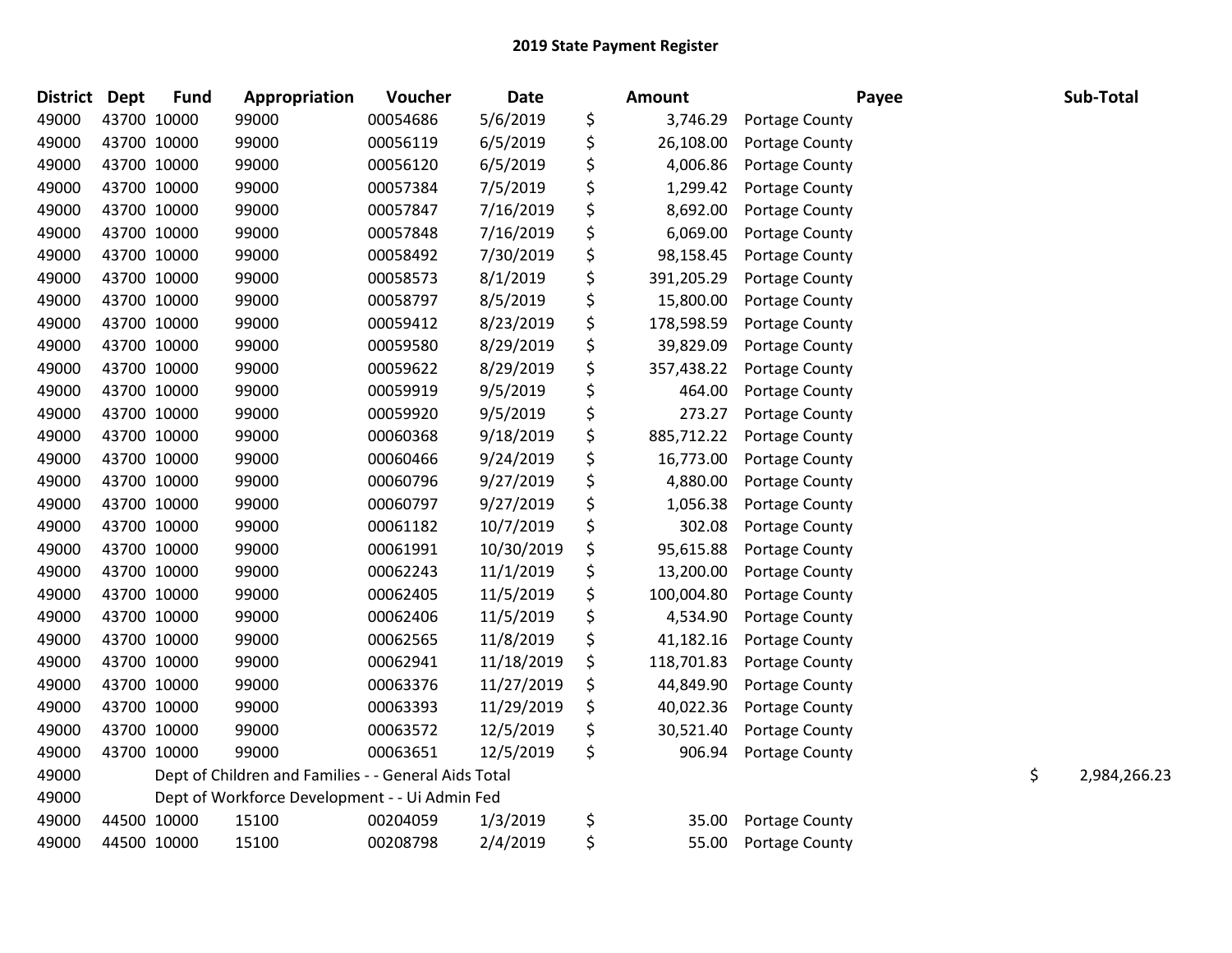| <b>District</b> | <b>Dept</b> | <b>Fund</b> | Appropriation                                                         | Voucher  | <b>Date</b> |    | Amount    | Payee          | Sub-Total        |
|-----------------|-------------|-------------|-----------------------------------------------------------------------|----------|-------------|----|-----------|----------------|------------------|
| 49000           |             | 44500 10000 | 15100                                                                 | 00213499 | 3/4/2019    | \$ | 30.00     | Portage County |                  |
| 49000           |             | 44500 10000 | 15100                                                                 | 00218430 | 4/2/2019    | \$ | 60.00     | Portage County |                  |
| 49000           | 44500 10000 |             | 15100                                                                 | 00223387 | 5/2/2019    | \$ | 65.00     | Portage County |                  |
| 49000           |             | 44500 10000 | 15100                                                                 | 00228675 | 6/4/2019    | \$ | 30.00     | Portage County |                  |
| 49000           |             | 44500 10000 | 15100                                                                 | 00233362 | 7/2/2019    | \$ | 30.00     | Portage County |                  |
| 49000           |             | 44500 10000 | 15100                                                                 | 00238731 | 8/2/2019    | \$ | 60.00     | Portage County |                  |
| 49000           |             | 44500 10000 | 15100                                                                 | 00244435 | 9/4/2019    | \$ | 45.00     | Portage County |                  |
| 49000           |             | 44500 10000 | 15100                                                                 | 00249272 | 10/2/2019   | \$ | 80.00     | Portage County |                  |
| 49000           |             | 44500 10000 | 15100                                                                 | 00255660 | 11/4/2019   | \$ | 55.00     | Portage County |                  |
| 49000           |             | 44500 10000 | 15100                                                                 | 00261221 | 12/3/2019   | \$ | 60.00     | Portage County |                  |
| 49000           |             |             | Dept of Workforce Development - - Ui Admin Fed Total                  |          |             |    |           |                | \$<br>605.00     |
| 49000           |             |             | Dept of Workforce Development - - Wc Ops Uninsured Emplyr Admin       |          |             |    |           |                |                  |
| 49000           |             | 44500 22700 | 17700                                                                 | 00217287 | 3/28/2019   | \$ | 65.00     | Portage County |                  |
| 49000           |             | 44500 22700 | 17700                                                                 | 00217303 | 3/28/2019   | \$ | 15.00     | Portage County |                  |
| 49000           |             | 44500 22700 | 17700                                                                 | 00247524 | 9/24/2019   | \$ | 35.00     | Portage County |                  |
| 49000           |             | 44500 22700 | 17700                                                                 | 00247525 | 9/24/2019   | \$ | 55.00     | Portage County |                  |
| 49000           |             | 44500 22700 | 17700                                                                 | 00247526 | 9/24/2019   | \$ | 5.00      | Portage County |                  |
| 49000           |             |             | Dept of Workforce Development - - Wc Ops Uninsured Emplyr Admin Total |          |             |    |           |                | \$<br>175.00     |
| 49000           |             |             | Department of Justice - - Federal Aid                                 |          |             |    |           |                |                  |
| 49000           |             | 45500 10000 | 14100                                                                 | 00064512 | 5/29/2019   | \$ | 60.00     | Portage County |                  |
| 49000           |             |             | Department of Justice - - Federal Aid Total                           |          |             |    |           |                | \$<br>60.00      |
| 49000           |             |             | Department of Justice - - Officer Training Reimbursement              |          |             |    |           |                |                  |
| 49000           |             | 45500 10000 | 20200                                                                 | 00076372 | 12/19/2019  | \$ | 497.81    | Portage County |                  |
| 49000           |             | 45500 10000 | 20200                                                                 | 00077230 | 12/20/2019  | S  | 497.76    | Portage County |                  |
| 49000           |             |             | Department of Justice - - Officer Training Reimbursement Total        |          |             |    |           |                | \$<br>995.57     |
| 49000           |             |             | Department of Justice - - Drug Courts                                 |          |             |    |           |                |                  |
| 49000           |             | 45500 10000 | 21700                                                                 | 00060311 | 3/1/2019    | \$ | 29,619.71 | Portage County |                  |
| 49000           |             | 45500 10000 | 21700                                                                 | 00064407 | 5/10/2019   | \$ | 23,221.28 | Portage County |                  |
| 49000           |             | 45500 10000 | 21700                                                                 | 00069320 | 8/5/2019    | \$ | 28,783.24 | Portage County |                  |
| 49000           |             | 45500 10000 | 21700                                                                 | 00076517 | 12/17/2019  | \$ | 23,899.12 | Portage County |                  |
| 49000           |             |             | Department of Justice - - Drug Courts Total                           |          |             |    |           |                | \$<br>105,523.35 |
| 49000           |             |             | Department of Justice - - Crime Laboratories, Dna                     |          |             |    |           |                |                  |
| 49000           |             | 45500 10000 | 22100                                                                 | 00068587 | 7/19/2019   | \$ | 2,020.00  | Portage County |                  |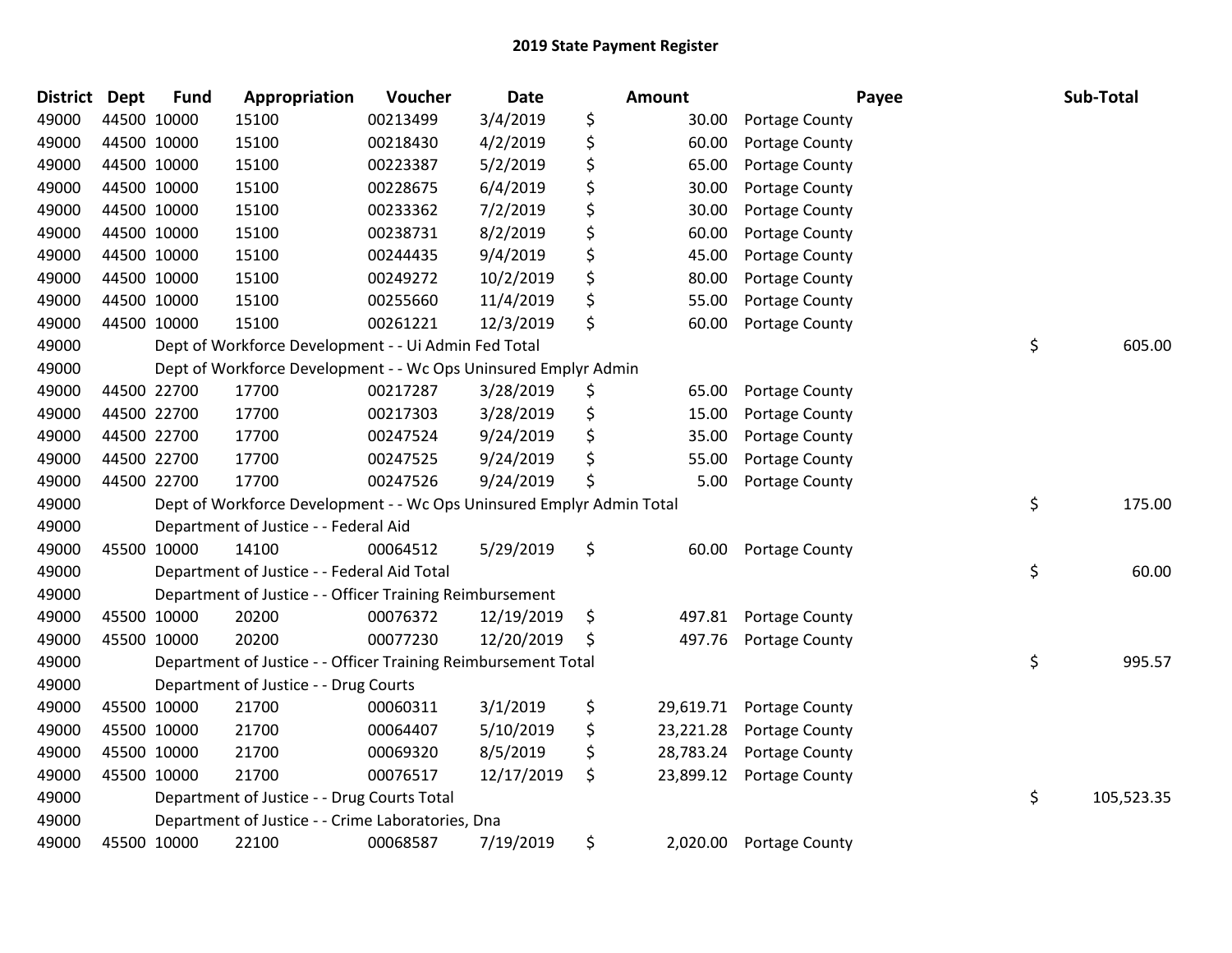| <b>District</b> | <b>Dept</b> | <b>Fund</b> | Appropriation                                                           | Voucher  | <b>Date</b> | Amount          | Payee                    | Sub-Total       |
|-----------------|-------------|-------------|-------------------------------------------------------------------------|----------|-------------|-----------------|--------------------------|-----------------|
| 49000           |             |             | Department of Justice - - Crime Laboratories, Dna Total                 |          |             |                 |                          | \$<br>2,020.00  |
| 49000           |             |             | Department of Justice - - Law Enforcement Train, Local                  |          |             |                 |                          |                 |
| 49000           | 45500 10000 |             | 23100                                                                   | 00062340 | 3/26/2019   | \$              | 1,173.82 Portage County  |                 |
| 49000           | 45500 10000 |             | 23100                                                                   | 00074314 | 11/7/2019   | \$<br>12,320.00 | Portage County           |                 |
| 49000           |             |             | Department of Justice - - Law Enforcement Train, Local Total            |          |             |                 |                          | \$<br>13,493.82 |
| 49000           |             |             | Department of Justice - - Federal Aid, State Operations                 |          |             |                 |                          |                 |
| 49000           | 45500 10000 |             | 24100                                                                   | 00057891 | 1/7/2019    | \$<br>2,731.67  | Portage County           |                 |
| 49000           | 45500 10000 |             | 24100                                                                   | 00064106 | 4/30/2019   | \$<br>5,080.83  | Portage County           |                 |
| 49000           |             |             | Department of Justice - - Federal Aid, State Operations Total           |          |             |                 |                          | \$<br>7,812.50  |
| 49000           |             |             | Department of Justice - - Internet Crimes Against Childr                |          |             |                 |                          |                 |
| 49000           | 45500 10000 |             | 28400                                                                   | 00076499 | 12/13/2019  | \$<br>93.30     | Portage County           |                 |
| 49000           |             |             | Department of Justice - - Internet Crimes Against Childr Total          |          |             |                 |                          | \$<br>93.30     |
| 49000           |             |             | Department of Justice - - Crime Victim Witness Assist                   |          |             |                 |                          |                 |
| 49000           | 45500 10000 |             | 53200                                                                   | 00060588 | 2/28/2019   | \$<br>28,563.54 | Portage County           |                 |
| 49000           | 45500 10000 |             | 53200                                                                   | 00068348 | 7/18/2019   | \$<br>27,930.42 | Portage County           |                 |
| 49000           |             |             | Department of Justice - - Crime Victim Witness Assist Total             |          |             |                 |                          | \$<br>56,493.96 |
| 49000           |             |             | Department of Military Affairs - - Emergency Response Equipment         |          |             |                 |                          |                 |
| 49000           | 46500 10000 |             | 30800                                                                   | 00055705 | 1/31/2019   | \$              | 6,913.52 Portage County  |                 |
| 49000           |             |             | Department of Military Affairs - - Emergency Response Equipment Total   |          |             |                 |                          | \$<br>6,913.52  |
| 49000           |             |             | Department of Military Affairs - - Local Emer Planning Grants           |          |             |                 |                          |                 |
| 49000           | 46500 10000 |             | 33700                                                                   | 00056197 | 2/11/2019   | \$              | 10,574.26 Portage County |                 |
| 49000           |             |             | Department of Military Affairs - - Local Emer Planning Grants Total     |          |             |                 |                          | \$<br>10,574.26 |
| 49000           |             |             | Department of Military Affairs - - Federal Aid, Local Assistance        |          |             |                 |                          |                 |
| 49000           |             | 46500 10000 | 34200                                                                   | 00056188 | 2/11/2019   | \$              | 26,829.95 Portage County |                 |
| 49000           |             |             | Department of Military Affairs - - Federal Aid, Local Assistance Total  |          |             |                 |                          | \$<br>26,829.95 |
| 49000           |             |             | Department of Military Affairs - - Federal Aid, Homeland Security       |          |             |                 |                          |                 |
| 49000           | 46500 10000 |             | 35000                                                                   | 00058401 | 4/25/2019   | \$              | 760.08 Portage County    |                 |
| 49000           |             |             | Department of Military Affairs - - Federal Aid, Homeland Security Total |          |             |                 |                          | \$<br>760.08    |
| 49000           |             |             | Department of Veterans Affairs - - Grants To Counties                   |          |             |                 |                          |                 |
| 49000           | 48500 15200 |             | 12700                                                                   | 00060711 | 2/22/2019   | \$              | 1,150.00 Portage County  |                 |
| 49000           |             |             | Department of Veterans Affairs - - Grants To Counties Total             |          |             |                 |                          | \$<br>1,150.00  |
| 49000           |             |             | Department of Veterans Affairs - - County Grants                        |          |             |                 |                          |                 |
| 49000           | 48500 58200 |             | 26700                                                                   | 00060711 | 2/22/2019   | \$<br>5,175.00  | Portage County           |                 |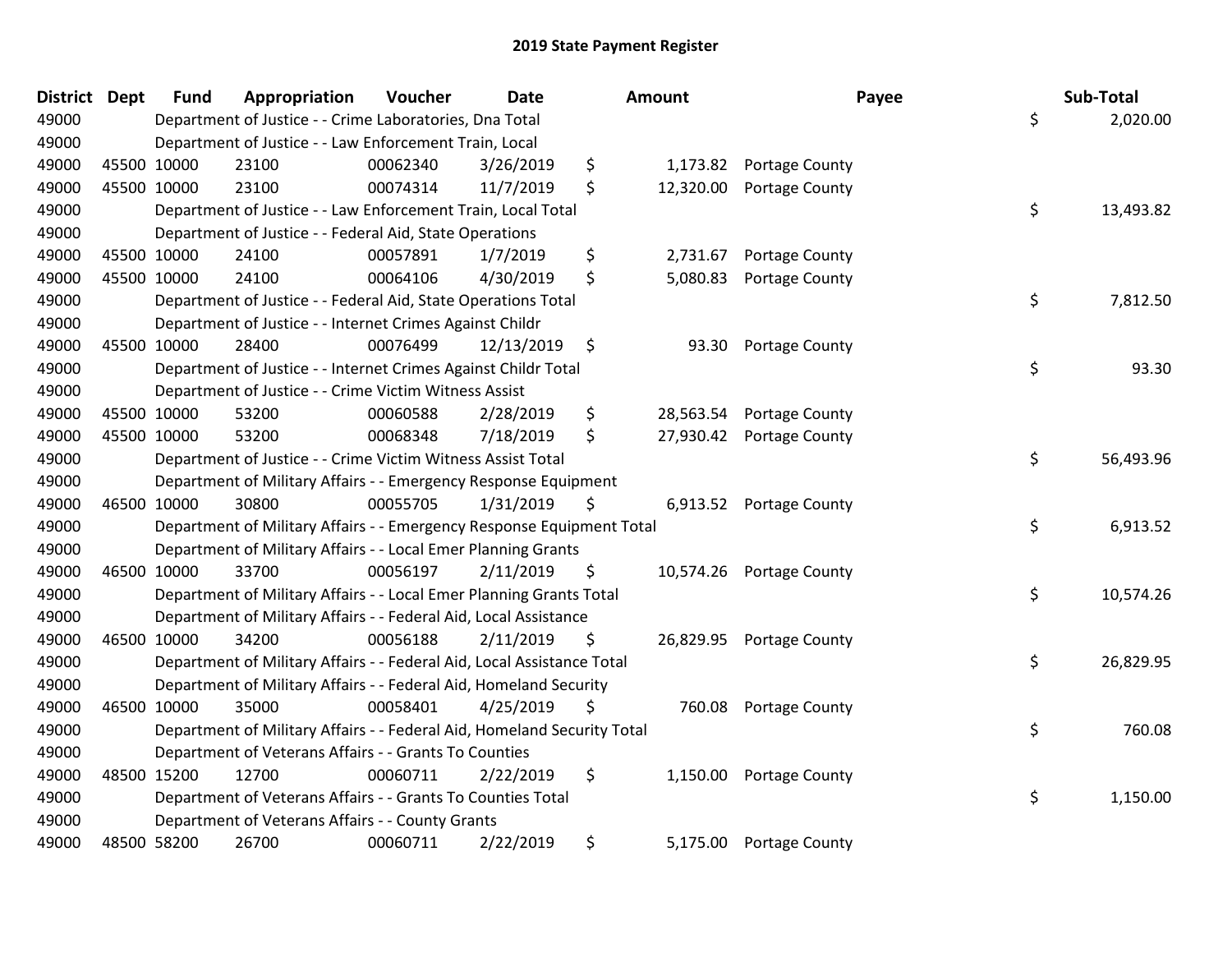| <b>District Dept</b> | <b>Fund</b> | Appropriation                                                        | Voucher  | <b>Date</b> | Amount          | Payee                 | Sub-Total       |
|----------------------|-------------|----------------------------------------------------------------------|----------|-------------|-----------------|-----------------------|-----------------|
| 49000                |             | Department of Veterans Affairs - - County Grants Total               |          |             |                 |                       | \$<br>5,175.00  |
| 49000                |             | Department of Veterans Affairs - - County Grants                     |          |             |                 |                       |                 |
| 49000                | 48500 58300 | 37000                                                                | 00060711 | 2/22/2019   | \$<br>5,175.00  | Portage County        |                 |
| 49000                |             | Department of Veterans Affairs - - County Grants Total               |          |             |                 |                       | \$<br>5,175.00  |
| 49000                |             | Department of Administration - - Federal Aid, Local Assistance       |          |             |                 |                       |                 |
| 49000                | 50500 10000 | 15500                                                                | 00096018 | 1/29/2019   | \$<br>16,669.71 | <b>Portage County</b> |                 |
| 49000                | 50500 10000 | 15500                                                                | 00099633 | 3/29/2019   | \$<br>4,968.65  | Portage County        |                 |
| 49000                | 50500 10000 | 15500                                                                | 00100666 | 4/16/2019   | \$<br>3,633.65  | Portage County        |                 |
| 49000                | 50500 10000 | 15500                                                                | 00103188 | 5/29/2019   | \$<br>3,181.64  | Portage County        |                 |
| 49000                | 50500 10000 | 15500                                                                | 00104143 | 6/17/2019   | \$<br>3,946.38  | Portage County        |                 |
| 49000                | 50500 10000 | 15500                                                                | 00105882 | 7/17/2019   | \$<br>4,000.00  | Portage County        |                 |
| 49000                | 50500 10000 | 15500                                                                | 00109282 | 9/20/2019   | \$<br>2,110.11  | Portage County        |                 |
| 49000                | 50500 10000 | 15500                                                                | 00110008 | 10/1/2019   | \$<br>1,299.52  | Portage County        |                 |
| 49000                | 50500 10000 | 15500                                                                | 00113501 | 12/2/2019   | \$<br>8,873.12  | Portage County        |                 |
| 49000                |             | Department of Administration - - Federal Aid, Local Assistance Total |          |             |                 |                       | \$<br>48,682.78 |
| 49000                |             | Department of Administration - - Low-Income Assistance Grants        |          |             |                 |                       |                 |
| 49000                | 50500 23500 | 37100                                                                | 00096018 | 1/29/2019   | \$<br>8,541.92  | Portage County        |                 |
| 49000                | 50500 23500 | 37100                                                                | 00099633 | 3/29/2019   | \$<br>3,878.84  | Portage County        |                 |
| 49000                | 50500 23500 | 37100                                                                | 00100666 | 4/16/2019   | \$<br>5,369.79  | Portage County        |                 |
| 49000                | 50500 23500 | 37100                                                                | 00103188 | 5/29/2019   | \$<br>7,166.50  | Portage County        |                 |
| 49000                | 50500 23500 | 37100                                                                | 00104143 | 6/17/2019   | \$<br>4,730.28  | Portage County        |                 |
| 49000                | 50500 23500 | 37100                                                                | 00110008 | 10/1/2019   | \$<br>1,934.52  | Portage County        |                 |
| 49000                | 50500 23500 | 37100                                                                | 00110778 | 10/16/2019  | \$<br>8,706.48  | Portage County        |                 |
| 49000                | 50500 23500 | 37100                                                                | 00113501 | 12/2/2019   | \$<br>5,422.12  | Portage County        |                 |
| 49000                |             | Department of Administration - - Low-Income Assistance Grants Total  |          |             |                 |                       | \$<br>45,750.45 |
| 49000                |             | Department of Administration - - Telecom Access; School Dist         |          |             |                 |                       |                 |
| 49000                | 50500 25500 | 46600                                                                | 00108585 | 9/10/2019   | \$<br>878.00    | Portage County        |                 |
| 49000                | 50500 25500 | 46600                                                                | 00108586 | 9/10/2019   | \$<br>439.00    | Portage County        |                 |
| 49000                |             | Department of Administration - - Telecom Access; School Dist Total   |          |             |                 |                       | \$<br>1,317.00  |
| 49000                |             | Department of Administration - - Land Information Program; Loca      |          |             |                 |                       |                 |
| 49000                | 50500 26900 | 17300                                                                | 00095160 | 1/17/2019   | \$<br>1,000.00  | Portage County        |                 |
| 49000                | 50500 26900 | 17300                                                                | 00097385 | 2/26/2019   | \$<br>15,376.00 | Portage County        |                 |
| 49000                | 50500 26900 | 17300                                                                | 00099326 | 3/21/2019   | \$<br>25,000.00 | Portage County        |                 |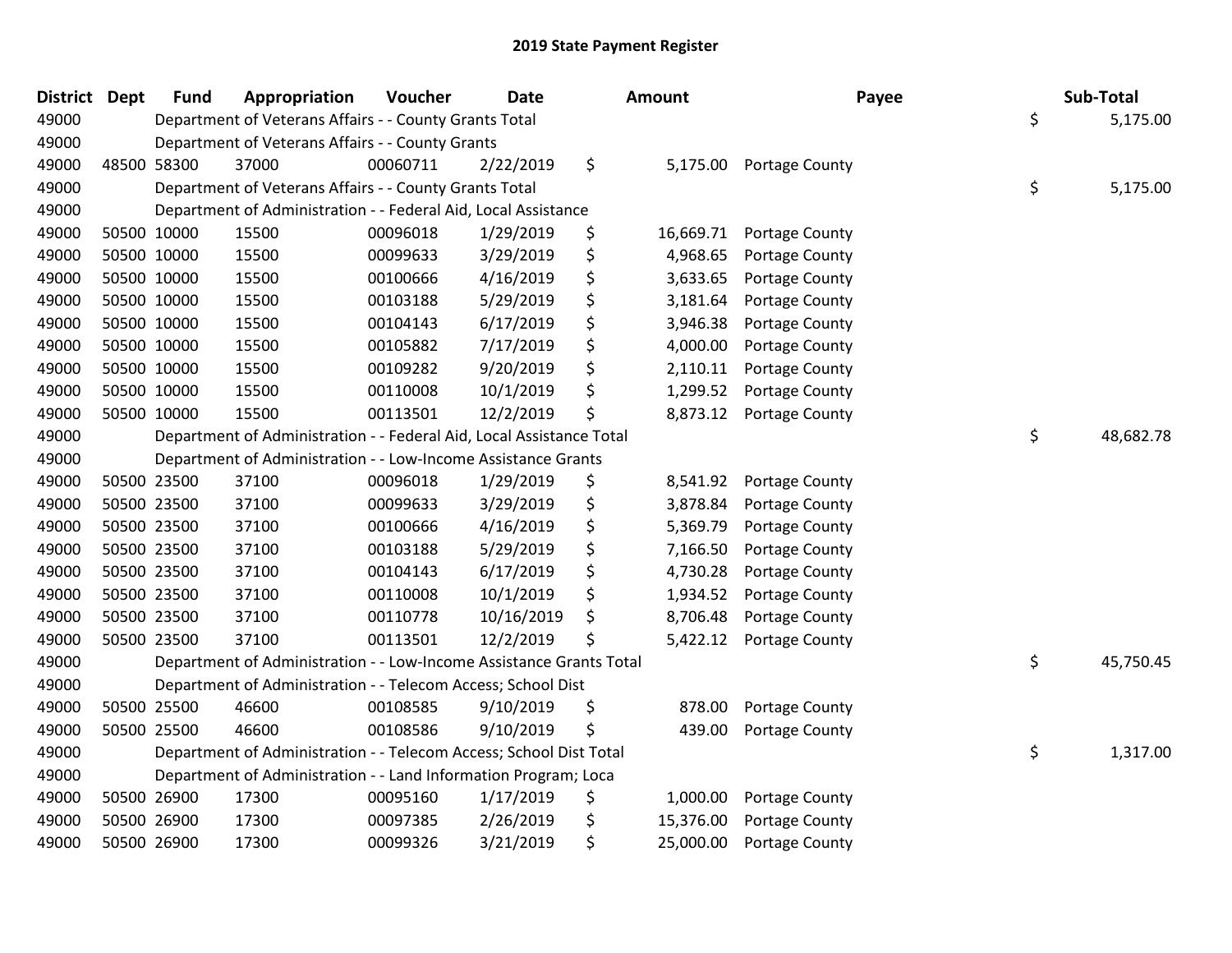| <b>District</b> | <b>Dept</b> | <b>Fund</b> | Appropriation                                                         | Voucher  | <b>Date</b> | Amount             | Payee                     | Sub-Total          |
|-----------------|-------------|-------------|-----------------------------------------------------------------------|----------|-------------|--------------------|---------------------------|--------------------|
| 49000           |             | 50500 26900 | 17300                                                                 | 00101952 | 5/8/2019    | \$<br>25,000.00    | Portage County            |                    |
| 49000           |             |             | Department of Administration - - Land Information Program; Loca Total |          |             |                    |                           | \$<br>66,376.00    |
| 49000           |             |             | Public Defender Board - - Transcript, Discovery And Int               |          |             |                    |                           |                    |
| 49000           |             | 55000 10000 | 10600                                                                 | 00182643 | 2/19/2019   | \$<br>11.68        | Portage County            |                    |
| 49000           |             | 55000 10000 | 10600                                                                 | 00182644 | 2/19/2019   | \$<br>2,662.00     | Portage County            |                    |
| 49000           |             | 55000 10000 | 10600                                                                 | 00186371 | 3/7/2019    | \$<br>52.60        | Portage County            |                    |
| 49000           |             | 55000 10000 | 10600                                                                 | 00193359 | 5/3/2019    | \$<br>3,144.40     | Portage County            |                    |
| 49000           |             | 55000 10000 | 10600                                                                 | 00193470 | 5/3/2019    | \$<br>103.20       | Portage County            |                    |
| 49000           |             | 55000 10000 | 10600                                                                 | 00197486 | 5/30/2019   | \$<br>6.00         | Portage County            |                    |
| 49000           |             | 55000 10000 | 10600                                                                 | 00207434 | 7/30/2019   | \$<br>16.60        | Portage County            |                    |
| 49000           |             | 55000 10000 | 10600                                                                 | 00213915 | 9/16/2019   | \$<br>3,694.00     | Portage County            |                    |
| 49000           |             |             | Public Defender Board - - Transcript, Discovery And Int Total         |          |             |                    |                           | \$<br>9,690.48     |
| 49000           |             |             | Department of Revenue - - Warrants and Satisfactions                  |          |             |                    |                           |                    |
| 49000           |             | 56600 10000 | 10100                                                                 | 00128266 | 3/29/2019   | \$<br>795.00       | Portage County            |                    |
| 49000           |             | 56600 10000 | 10100                                                                 | 00144543 | 8/30/2019   | \$<br>845.00       | Portage County            |                    |
| 49000           |             |             | Department of Revenue - - Warrants and Satisfactions Total            |          |             |                    |                           | \$<br>1,640.00     |
| 49000           |             |             | Circuit Courts - - Circuit Court Costs                                |          |             |                    |                           |                    |
| 49000           |             | 62500 10000 | 10500                                                                 | 00001253 | 1/17/2019   | \$<br>123,129.24   | Portage County            |                    |
| 49000           |             | 62500 10000 | 10500                                                                 | 00001460 | 7/5/2019    | \$<br>7,000.00     | Portage County            |                    |
| 49000           |             | 62500 10000 | 10500                                                                 | 00001563 | 8/1/2019    | \$<br>184,045.00   | Portage County            |                    |
| 49000           |             |             | Circuit Courts - - Circuit Court Costs Total                          |          |             |                    |                           | \$<br>314,174.24   |
| 49000           |             |             | Shared Revenue and Tax Relief - - County And Municipal Aid            |          |             |                    |                           |                    |
| 49000           |             | 83500 10000 | 10500                                                                 | 00049535 | 7/22/2019   | \$<br>260,934.49   | Portage County            |                    |
| 49000           |             | 83500 10000 | 10500                                                                 | 00053834 | 11/18/2019  | \$<br>1,403,861.64 | Portage County            |                    |
| 49000           |             |             | Shared Revenue and Tax Relief - - County And Municipal Aid Total      |          |             |                    |                           | \$<br>1,664,796.13 |
| 49000           |             |             | Shared Revenue and Tax Relief - - Exempt Computer Aid                 |          |             |                    |                           |                    |
| 49000           |             | 83500 10000 | 10900                                                                 | 00045418 | 7/22/2019   | \$                 | 227,795.51 Portage County |                    |
| 49000           |             |             | Shared Revenue and Tax Relief - - Exempt Computer Aid Total           |          |             |                    |                           | \$<br>227,795.51   |
| 49000           |             |             | Shared Revenue and Tax Relief - - Utility Aid                         |          |             |                    |                           |                    |
| 49000           |             | 83500 10000 | 11000                                                                 | 00049535 | 7/22/2019   | \$<br>25,208.09    | Portage County            |                    |
| 49000           |             | 83500 10000 | 11000                                                                 | 00053834 | 11/18/2019  | \$<br>153,608.44   | Portage County            |                    |
| 49000           |             |             | Shared Revenue and Tax Relief - - Utility Aid Total                   |          |             |                    |                           | \$<br>178,816.53   |
| 49000           |             |             | Shared Revenue and Tax Relief - - Personal Property Aid               |          |             |                    |                           |                    |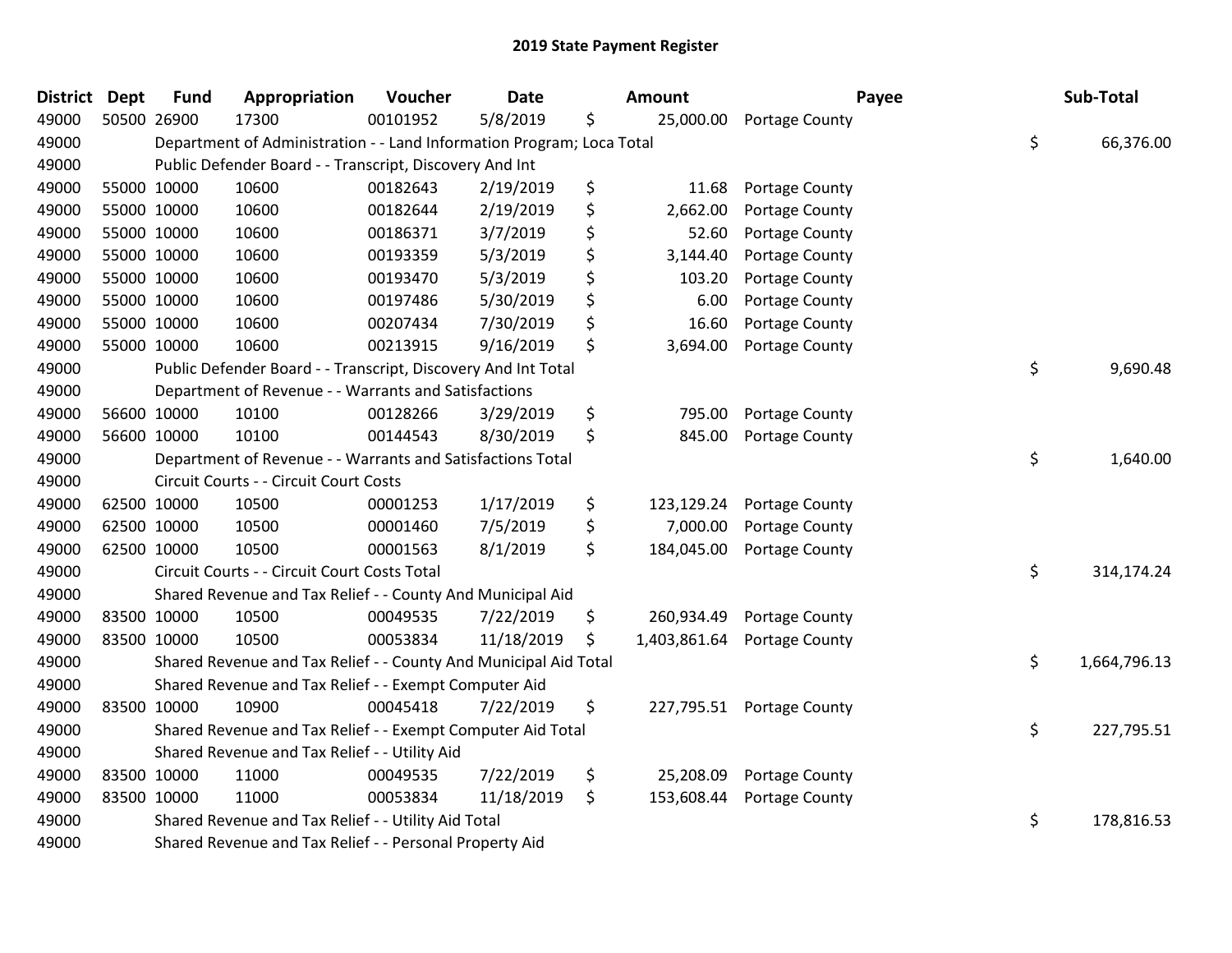| <b>District</b> | Dept | Fund        | Appropriation                                                         | Voucher  | Date      |    | <b>Amount</b> | Payee                       | Sub-Total     |
|-----------------|------|-------------|-----------------------------------------------------------------------|----------|-----------|----|---------------|-----------------------------|---------------|
| 49000           |      | 83500 10000 | 11100                                                                 | 00039941 | 5/6/2019  | \$ | 210,328.32    | <b>Portage County</b>       |               |
| 49000           |      |             | Shared Revenue and Tax Relief - - Personal Property Aid Total         |          |           |    |               |                             | 210,328.32    |
| 49000           |      |             | Shared Revenue and Tax Relief - - School Lvy Tx/First Dollar Cr       |          |           |    |               |                             |               |
| 49000           |      | 83500 10000 | 30200                                                                 | 00045313 | 7/22/2019 | S. | 5,978,389.16  | <b>Portage County</b>       |               |
| 49000           |      | 83500 10000 | 30200                                                                 | 00048196 | 7/22/2019 | S. |               | 1,138,767.16 Portage County |               |
| 49000           |      |             | Shared Revenue and Tax Relief - - School Lvy Tx/First Dollar Cr Total |          |           |    |               |                             | 7,117,156.32  |
| 49000           |      |             | Shared Revenue and Tax Relief - - Lottery & Gaming Credit             |          |           |    |               |                             |               |
| 49000           |      | 83500 52100 | 36300                                                                 | 00038682 | 3/25/2019 | S. | 2,039,456.47  | <b>Portage County</b>       |               |
| 49000           |      |             | Shared Revenue and Tax Relief - - Lottery & Gaming Credit Total       |          |           |    |               |                             | 2,039,456.47  |
| 49000 Total     |      |             |                                                                       |          |           |    |               |                             | 25,699,140.20 |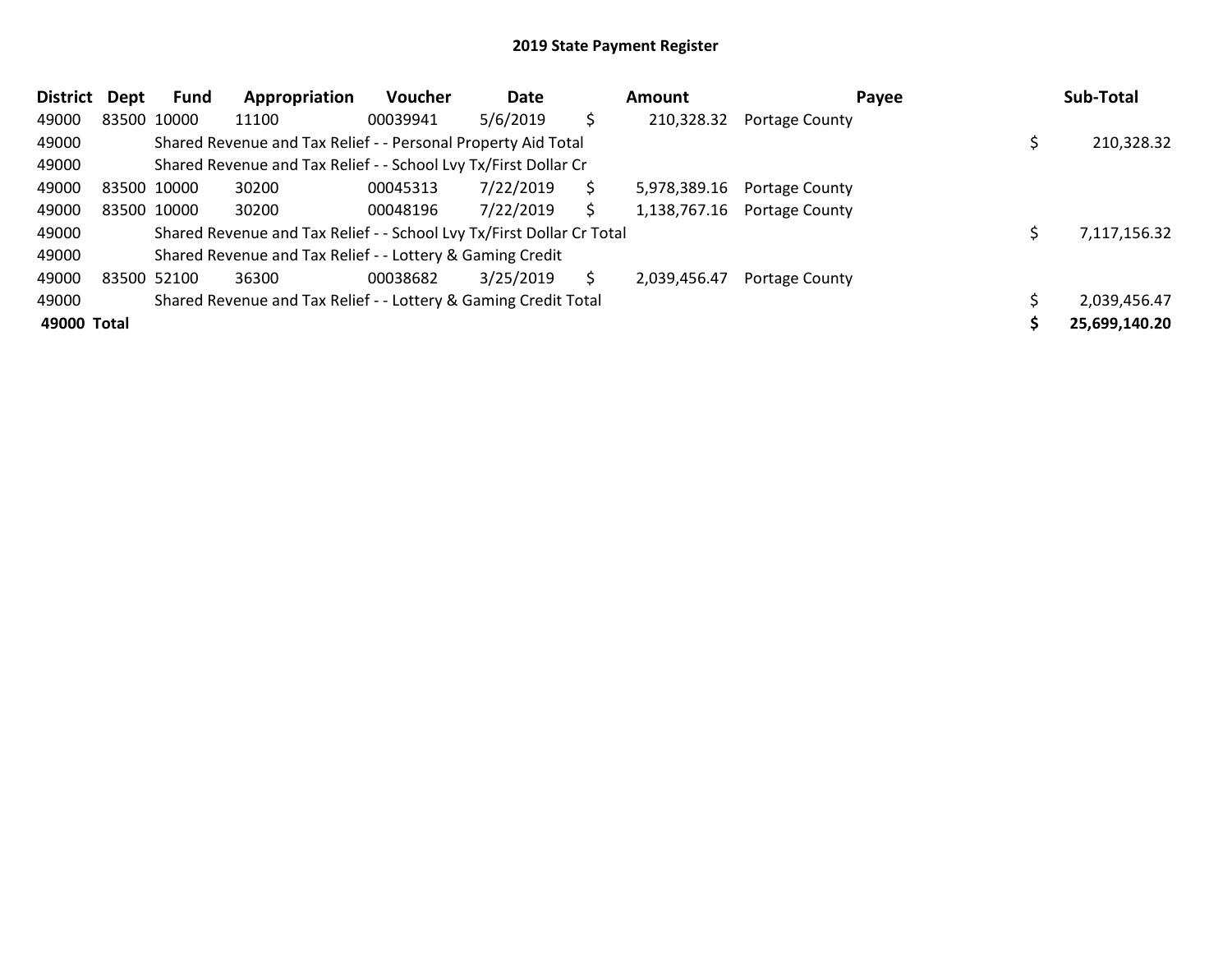| District Dept | <b>Fund</b> | Appropriation                                                      | Voucher  | <b>Date</b> | Amount          |                         | Payee | Sub-Total |
|---------------|-------------|--------------------------------------------------------------------|----------|-------------|-----------------|-------------------------|-------|-----------|
| 49002         |             | Dept of Safety & Prof Services - - Fire Dues Distribution          |          |             |                 |                         |       |           |
| 49002         | 16500 10000 | 22500                                                              | 00030803 | 7/17/2019   | \$              | 3,074.28 Town Of Alban  |       |           |
| 49002         |             | Dept of Safety & Prof Services - - Fire Dues Distribution Total    |          |             |                 |                         | \$    | 3,074.28  |
| 49002         |             | Dept of Natural Resources - - Aids In Lieu Of Taxes - Gener        |          |             |                 |                         |       |           |
| 49002         | 37000 10000 | 50300                                                              | 00297894 | 2/12/2019   | \$<br>25,978.04 | Town Of Alban           |       |           |
| 49002         | 37000 10000 | 50300                                                              | 00297895 | 2/12/2019   | \$              | 6,242.71 Town Of Alban  |       |           |
| 49002         | 37000 10000 | 50300                                                              | 00314178 | 4/19/2019   | \$<br>687.20    | Town Of Alban           |       |           |
| 49002         |             | Dept of Natural Resources - - Aids In Lieu Of Taxes - Gener Total  |          |             |                 |                         | \$    | 32,907.95 |
| 49002         |             | Dept of Natural Resources - - Resaids - Cnty Forst, Cl & Mfl       |          |             |                 |                         |       |           |
| 49002         | 37000 21200 | 57100                                                              | 00333047 | 6/21/2019   | \$              | 851.43 Town Of Alban    |       |           |
| 49002         |             | Dept of Natural Resources - - Resaids - Cnty Forst, Cl & Mfl Total |          |             |                 |                         | \$    | 851.43    |
| 49002         |             | Dept of Natural Resources - - Aids In Lieu Of Taxes - Sum S        |          |             |                 |                         |       |           |
| 49002         | 37000 21200 | 57900                                                              | 00314179 | 4/19/2019   | \$              | 69.93 Town Of Alban     |       |           |
| 49002         |             | Dept of Natural Resources - - Aids In Lieu Of Taxes - Sum S Total  |          |             |                 |                         | \$    | 69.93     |
| 49002         |             | WI Dept of Transportation - - Trns Aids To Mnc.-Sf                 |          |             |                 |                         |       |           |
| 49002         | 39500 21100 | 19100                                                              | 00337068 | 1/7/2019    | \$              | 24,361.82 Town Of Alban |       |           |
| 49002         | 39500 21100 | 19100                                                              | 00364382 | 4/1/2019    | \$              | 24,361.82 Town Of Alban |       |           |
| 49002         | 39500 21100 | 19100                                                              | 00402391 | 7/1/2019    | \$              | 24,361.82 Town Of Alban |       |           |
| 49002         | 39500 21100 | 19100                                                              | 00445209 | 10/7/2019   | \$              | 24,361.85 Town Of Alban |       |           |
| 49002         |             | WI Dept of Transportation - - Trns Aids To Mnc.-Sf Total           |          |             |                 |                         | \$    | 97,447.31 |
| 49002         |             | Elections Commission - - 2018 Hava Election Security               |          |             |                 |                         |       |           |
| 49002         | 51000 22000 | 18200                                                              | 00002495 | 11/15/2019  | \$              | 600.00 Town Of Alban    |       |           |
| 49002         |             | Elections Commission - - 2018 Hava Election Security Total         |          |             |                 |                         | \$    | 600.00    |
| 49002         |             | Shared Revenue and Tax Relief - - County And Municipal Aid         |          |             |                 |                         |       |           |
| 49002         | 83500 10000 | 10500                                                              | 00049508 | 7/22/2019   | \$              | 2,550.57 Town Of Alban  |       |           |
| 49002         | 83500 10000 | 10500                                                              | 00053807 | 11/18/2019  | \$              | 14,453.25 Town Of Alban |       |           |
| 49002         |             | Shared Revenue and Tax Relief - - County And Municipal Aid Total   |          |             |                 |                         | \$    | 17,003.82 |
| 49002         |             | Shared Revenue and Tax Relief - - Exempt Computer Aid              |          |             |                 |                         |       |           |
| 49002         | 83500 10000 | 10900                                                              | 00046602 | 7/22/2019   | \$              | 4.16 Town Of Alban      |       |           |
| 49002         |             | Shared Revenue and Tax Relief - - Exempt Computer Aid Total        |          |             |                 |                         | \$    | 4.16      |
| 49002         |             | Shared Revenue and Tax Relief - - Utility Aid                      |          |             |                 |                         |       |           |
| 49002         | 83500 10000 | 11000                                                              | 00049508 | 7/22/2019   | \$<br>1,870.03  | Town Of Alban           |       |           |
| 49002         | 83500 10000 | 11000                                                              | 00053807 | 11/18/2019  | \$              | 10,414.40 Town Of Alban |       |           |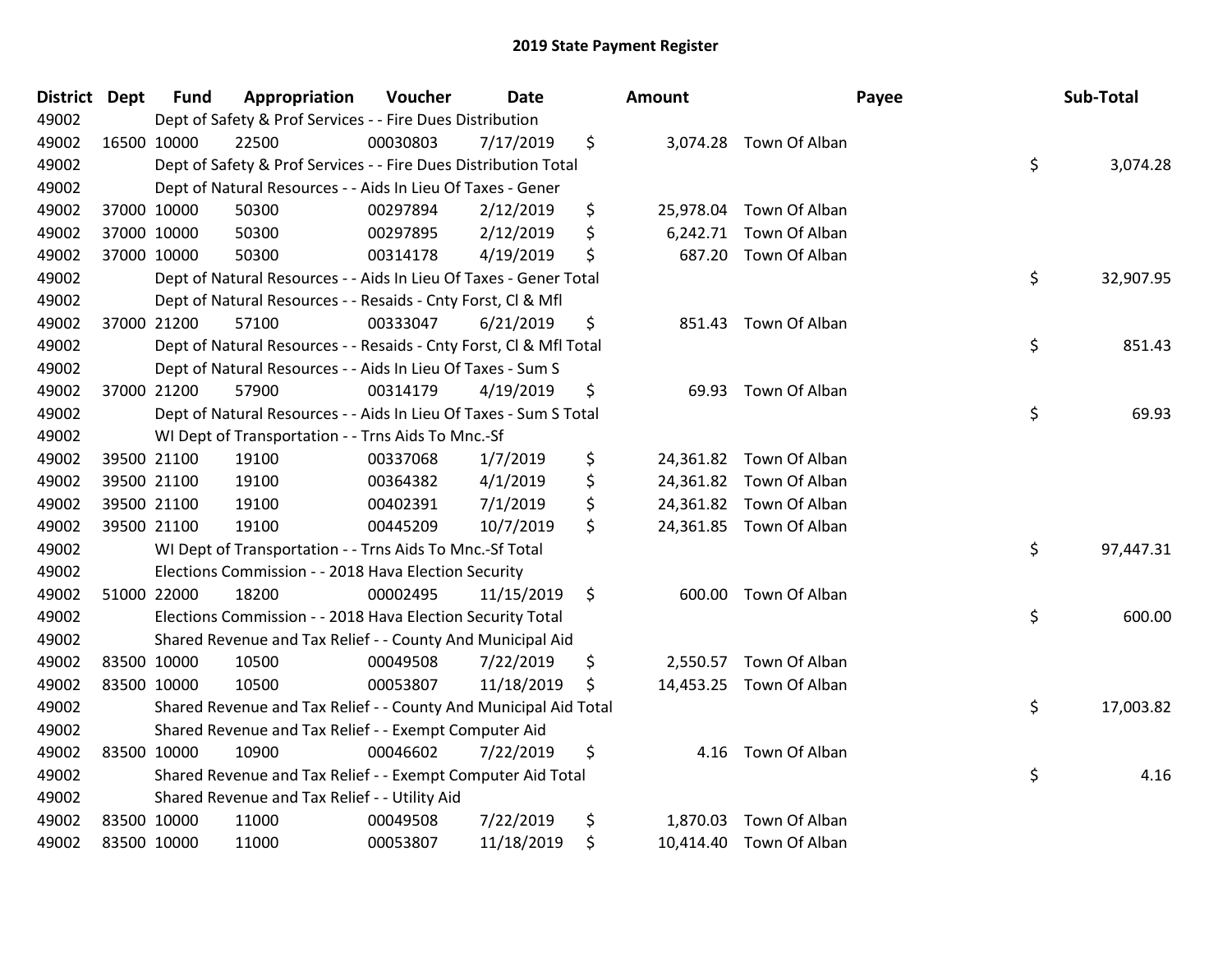|             | District Dept | Fund        | Appropriation                                                 | Voucher  | Date     | <b>Amount</b> |                        | Payee | Sub-Total  |
|-------------|---------------|-------------|---------------------------------------------------------------|----------|----------|---------------|------------------------|-------|------------|
| 49002       |               |             | Shared Revenue and Tax Relief - - Utility Aid Total           |          |          |               |                        |       | 12,284.43  |
| 49002       |               |             | Shared Revenue and Tax Relief - - Personal Property Aid       |          |          |               |                        |       |            |
| 49002       |               | 83500 10000 | 11100                                                         | 00041162 | 5/6/2019 |               | 4,947.88 Town Of Alban |       |            |
| 49002       |               |             | Shared Revenue and Tax Relief - - Personal Property Aid Total |          |          |               |                        |       | 4,947.88   |
| 49002 Total |               |             |                                                               |          |          |               |                        |       | 169,191.19 |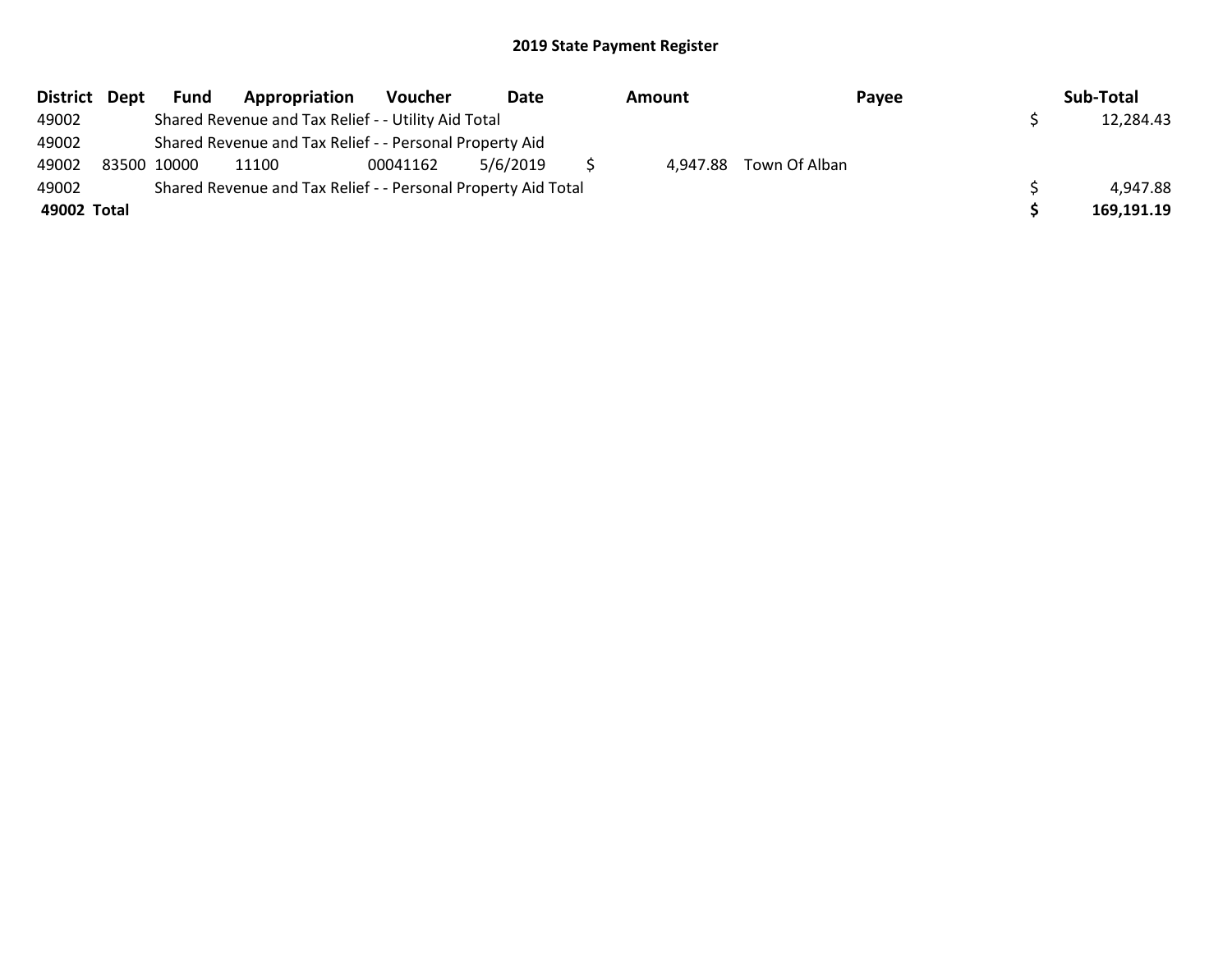| <b>District</b> | <b>Dept</b> | <b>Fund</b> | Appropriation                                                      | Voucher  | Date       | <b>Amount</b>   | Payee                   | Sub-Total        |
|-----------------|-------------|-------------|--------------------------------------------------------------------|----------|------------|-----------------|-------------------------|------------------|
| 49004           |             |             | Dept of Safety & Prof Services - - Fire Dues Distribution          |          |            |                 |                         |                  |
| 49004           |             | 16500 10000 | 22500                                                              | 00031103 | 7/17/2019  | \$              | 2,075.27 Town Of Almond |                  |
| 49004           |             |             | Dept of Safety & Prof Services - - Fire Dues Distribution Total    |          |            |                 |                         | \$<br>2,075.27   |
| 49004           |             |             | Dept of Natural Resources - - Aids In Lieu Of Taxes - Gener        |          |            |                 |                         |                  |
| 49004           |             | 37000 10000 | 50300                                                              | 00297873 | 2/12/2019  | \$              | 8,815.70 Town Of Almond |                  |
| 49004           |             |             | Dept of Natural Resources - - Aids In Lieu Of Taxes - Gener Total  |          |            |                 |                         | \$<br>8,815.70   |
| 49004           |             |             | Dept of Natural Resources - - Resaids - Cnty Forst, CI & Mfl       |          |            |                 |                         |                  |
| 49004           |             | 37000 21200 | 57100                                                              | 00333048 | 6/21/2019  | \$<br>552.20    | Town Of Almond          |                  |
| 49004           |             |             | Dept of Natural Resources - - Resaids - Cnty Forst, CI & Mfl Total |          |            |                 |                         | \$<br>552.20     |
| 49004           |             |             | WI Dept of Transportation - - Trns Aids To Mnc.-Sf                 |          |            |                 |                         |                  |
| 49004           |             | 39500 21100 | 19100                                                              | 00337069 | 1/7/2019   | \$<br>29,796.80 | Town Of Almond          |                  |
| 49004           |             | 39500 21100 | 19100                                                              | 00364383 | 4/1/2019   | \$<br>29,796.80 | Town Of Almond          |                  |
| 49004           |             | 39500 21100 | 19100                                                              | 00402392 | 7/1/2019   | \$<br>29,796.80 | Town Of Almond          |                  |
| 49004           |             | 39500 21100 | 19100                                                              | 00445210 | 10/7/2019  | \$<br>29,796.81 | Town Of Almond          |                  |
| 49004           |             |             | WI Dept of Transportation - - Trns Aids To Mnc.-Sf Total           |          |            |                 |                         | \$<br>119,187.21 |
| 49004           |             |             | Shared Revenue and Tax Relief - - County And Municipal Aid         |          |            |                 |                         |                  |
| 49004           |             | 83500 10000 | 10500                                                              | 00049509 | 7/22/2019  | \$<br>2,542.62  | Town Of Almond          |                  |
| 49004           |             | 83500 10000 | 10500                                                              | 00053808 | 11/18/2019 | \$<br>14,408.17 | Town Of Almond          |                  |
| 49004           |             |             | Shared Revenue and Tax Relief - - County And Municipal Aid Total   |          |            |                 |                         | \$<br>16,950.79  |
| 49004           |             |             | Shared Revenue and Tax Relief - - Exempt Computer Aid              |          |            |                 |                         |                  |
| 49004           |             | 83500 10000 | 10900                                                              | 00046603 | 7/22/2019  | \$<br>2,727.00  | <b>Town Of Almond</b>   |                  |
| 49004           |             |             | Shared Revenue and Tax Relief - - Exempt Computer Aid Total        |          |            |                 |                         | \$<br>2,727.00   |
| 49004           |             |             | Shared Revenue and Tax Relief - - Personal Property Aid            |          |            |                 |                         |                  |
| 49004           |             | 83500 10000 | 11100                                                              | 00041163 | 5/6/2019   | \$<br>2,725.74  | <b>Town Of Almond</b>   |                  |
| 49004           |             |             | Shared Revenue and Tax Relief - - Personal Property Aid Total      |          |            |                 |                         | \$<br>2,725.74   |
| 49004 Total     |             |             |                                                                    |          |            |                 |                         | \$<br>153,033.91 |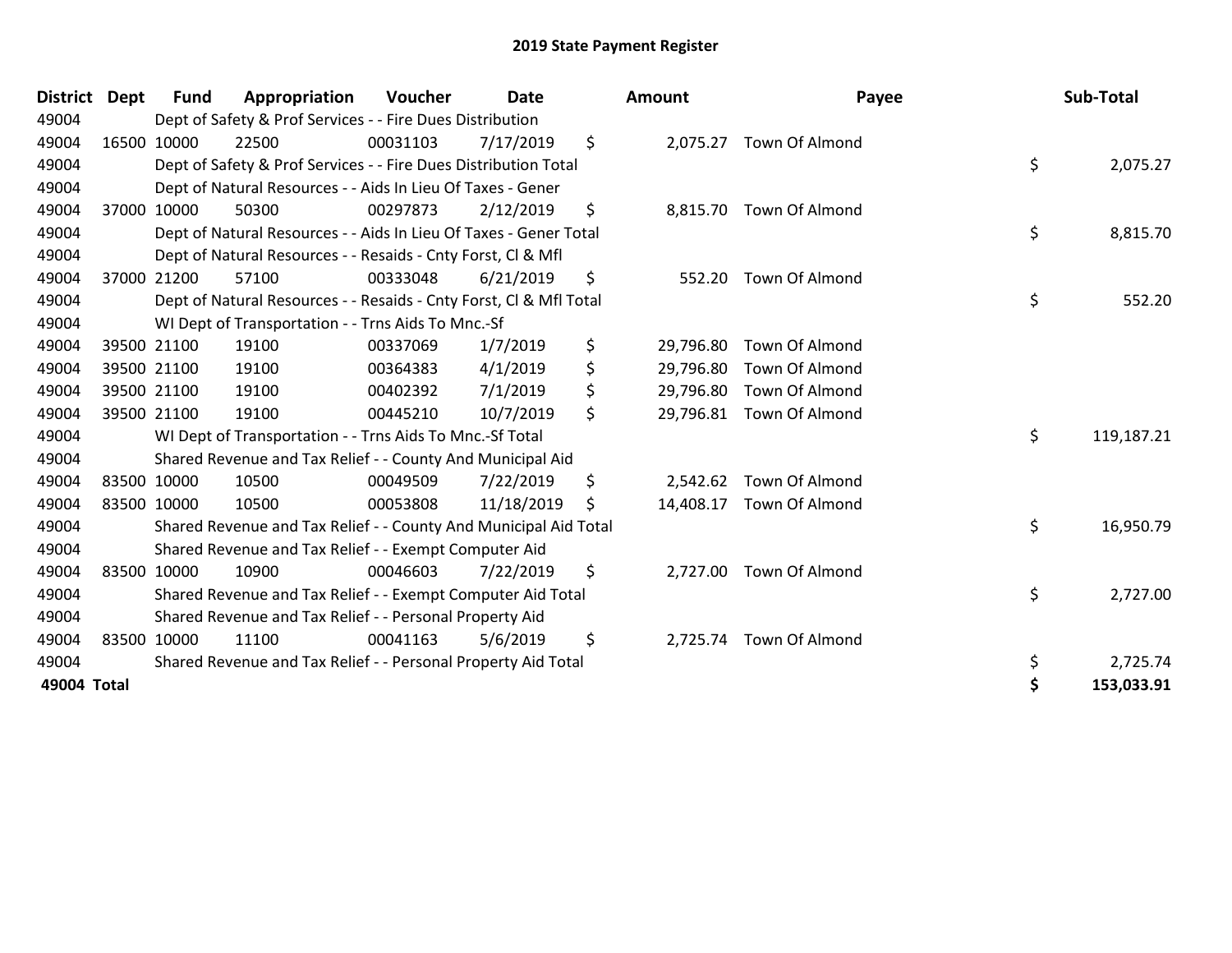| <b>District</b> | <b>Dept</b> | <b>Fund</b> | Appropriation                                                      | Voucher  | <b>Date</b> | Amount          | Payee                     | Sub-Total        |
|-----------------|-------------|-------------|--------------------------------------------------------------------|----------|-------------|-----------------|---------------------------|------------------|
| 49006           |             |             | Dept of Safety & Prof Services - - Fire Dues Distribution          |          |             |                 |                           |                  |
| 49006           |             | 16500 10000 | 22500                                                              | 00030426 | 7/16/2019   | \$              | 5,945.21 Town Of Amherst  |                  |
| 49006           |             |             | Dept of Safety & Prof Services - - Fire Dues Distribution Total    |          |             |                 |                           | \$<br>5,945.21   |
| 49006           |             |             | Dept of Natural Resources - - Aids In Lieu Of Taxes - Gener        |          |             |                 |                           |                  |
| 49006           |             | 37000 10000 | 50300                                                              | 00297839 | 2/12/2019   | \$<br>1,630.42  | Town Of Amherst           |                  |
| 49006           |             | 37000 10000 | 50300                                                              | 00297840 | 2/12/2019   | \$<br>1,702.76  | Town Of Amherst           |                  |
| 49006           |             | 37000 10000 | 50300                                                              | 00313308 | 4/19/2019   | \$<br>64.85     | Town Of Amherst           |                  |
| 49006           |             |             | Dept of Natural Resources - - Aids In Lieu Of Taxes - Gener Total  |          |             |                 |                           | \$<br>3,398.03   |
| 49006           |             |             | Dept of Natural Resources - - Resaids - Cnty Forst, Cl & Mfl       |          |             |                 |                           |                  |
| 49006           |             | 37000 21200 | 57100                                                              | 00333049 | 6/21/2019   | \$              | 535.17 Town Of Amherst    |                  |
| 49006           |             |             | Dept of Natural Resources - - Resaids - Cnty Forst, Cl & Mfl Total |          |             |                 |                           | \$<br>535.17     |
| 49006           |             |             | Dept of Natural Resources - - Aids In Lieu Of Taxes - Sum S        |          |             |                 |                           |                  |
| 49006           |             | 37000 21200 | 57900                                                              | 00313309 | 4/19/2019   | \$<br>4.12      | <b>Town Of Amherst</b>    |                  |
| 49006           |             |             | Dept of Natural Resources - - Aids In Lieu Of Taxes - Sum S Total  |          |             |                 |                           | \$<br>4.12       |
| 49006           |             |             | WI Dept of Transportation - - Trns Aids To Mnc.-Sf                 |          |             |                 |                           |                  |
| 49006           |             | 39500 21100 | 19100                                                              | 00337070 | 1/7/2019    | \$<br>33,350.44 | Town Of Amherst           |                  |
| 49006           |             | 39500 21100 | 19100                                                              | 00364384 | 4/1/2019    | \$<br>33,350.44 | Town Of Amherst           |                  |
| 49006           |             | 39500 21100 | 19100                                                              | 00402393 | 7/1/2019    | \$<br>33,350.44 | Town Of Amherst           |                  |
| 49006           |             | 39500 21100 | 19100                                                              | 00445211 | 10/7/2019   | \$              | 33,350.44 Town Of Amherst |                  |
| 49006           |             |             | WI Dept of Transportation - - Trns Aids To Mnc.-Sf Total           |          |             |                 |                           | \$<br>133,401.76 |
| 49006           |             |             | WI Dept of Transportation - - Loc Rd Imp Prg St Fd                 |          |             |                 |                           |                  |
| 49006           |             | 39500 21100 | 27800                                                              | 00446817 | 10/8/2019   | \$              | 24,434.50 Town Of Amherst |                  |
| 49006           |             |             | WI Dept of Transportation - - Loc Rd Imp Prg St Fd Total           |          |             |                 |                           | \$<br>24,434.50  |
| 49006           |             |             | Shared Revenue and Tax Relief - - County And Municipal Aid         |          |             |                 |                           |                  |
| 49006           |             | 83500 10000 | 10500                                                              | 00049510 | 7/22/2019   | \$<br>3,822.38  | Town Of Amherst           |                  |
| 49006           |             | 83500 10000 | 10500                                                              | 00053809 | 11/18/2019  | \$              | 21,660.13 Town Of Amherst |                  |
| 49006           |             |             | Shared Revenue and Tax Relief - - County And Municipal Aid Total   |          |             |                 |                           | \$<br>25,482.51  |
| 49006           |             |             | Shared Revenue and Tax Relief - - Exempt Computer Aid              |          |             |                 |                           |                  |
| 49006           | 83500 10000 |             | 10900                                                              | 00046604 | 7/22/2019   | \$              | 275.41 Town Of Amherst    |                  |
| 49006           |             |             | Shared Revenue and Tax Relief - - Exempt Computer Aid Total        |          |             |                 |                           | \$<br>275.41     |
| 49006           |             |             | Shared Revenue and Tax Relief - - Utility Aid                      |          |             |                 |                           |                  |
| 49006           |             | 83500 10000 | 11000                                                              | 00049510 | 7/22/2019   | \$<br>109.55    | Town Of Amherst           |                  |
| 49006           |             | 83500 10000 | 11000                                                              | 00053809 | 11/18/2019  | \$              | 690.20 Town Of Amherst    |                  |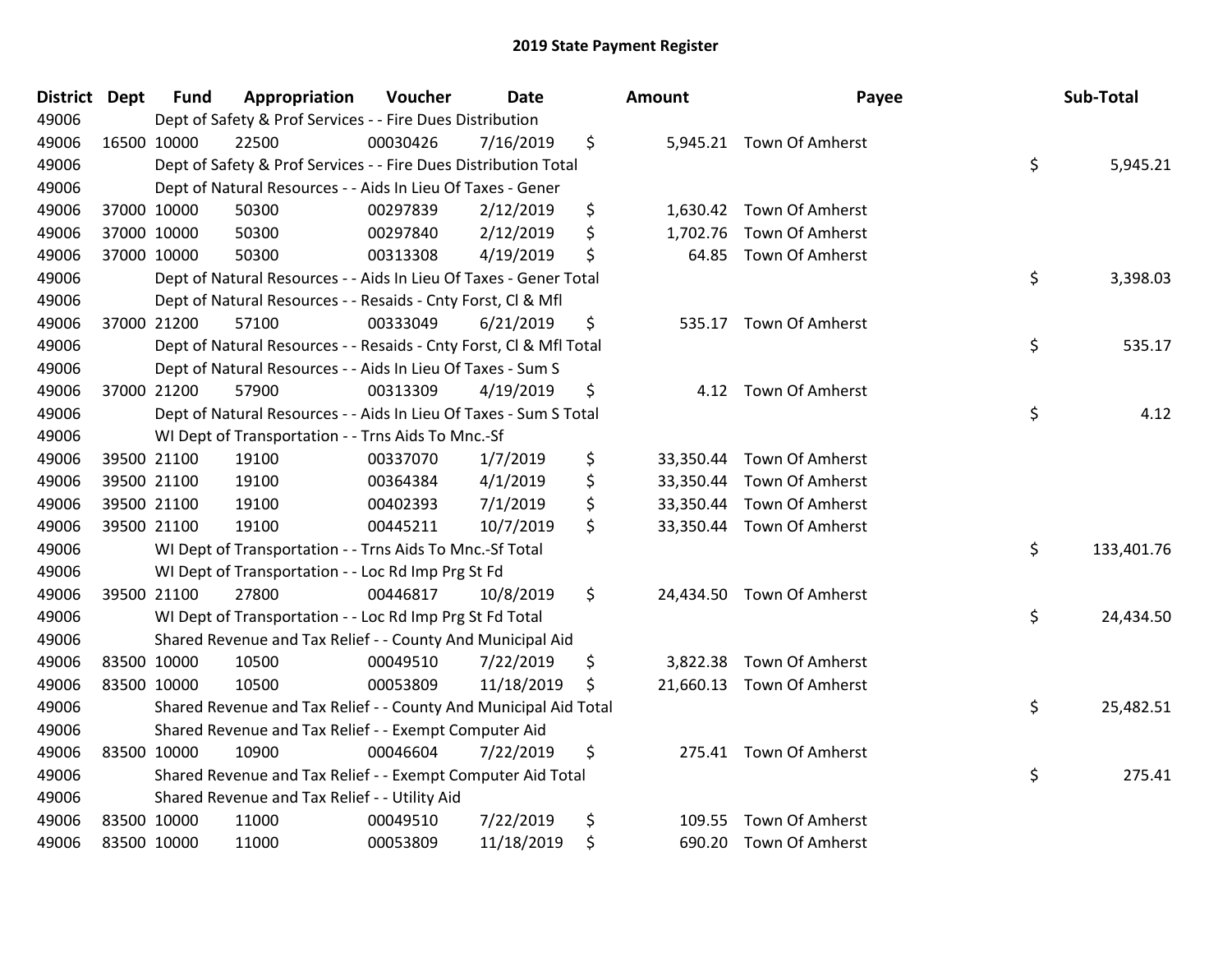|             | District Dept | Fund        | Appropriation                                                 | Voucher  | Date     | Amount | Payee                  | Sub-Total  |
|-------------|---------------|-------------|---------------------------------------------------------------|----------|----------|--------|------------------------|------------|
| 49006       |               |             | Shared Revenue and Tax Relief - - Utility Aid Total           |          |          |        |                        | 799.75     |
| 49006       |               |             | Shared Revenue and Tax Relief - - Personal Property Aid       |          |          |        |                        |            |
| 49006       |               | 83500 10000 | 11100                                                         | 00041164 | 5/6/2019 |        | 647.00 Town Of Amherst |            |
| 49006       |               |             | Shared Revenue and Tax Relief - - Personal Property Aid Total |          |          |        |                        | 647.00     |
| 49006 Total |               |             |                                                               |          |          |        |                        | 194,923.46 |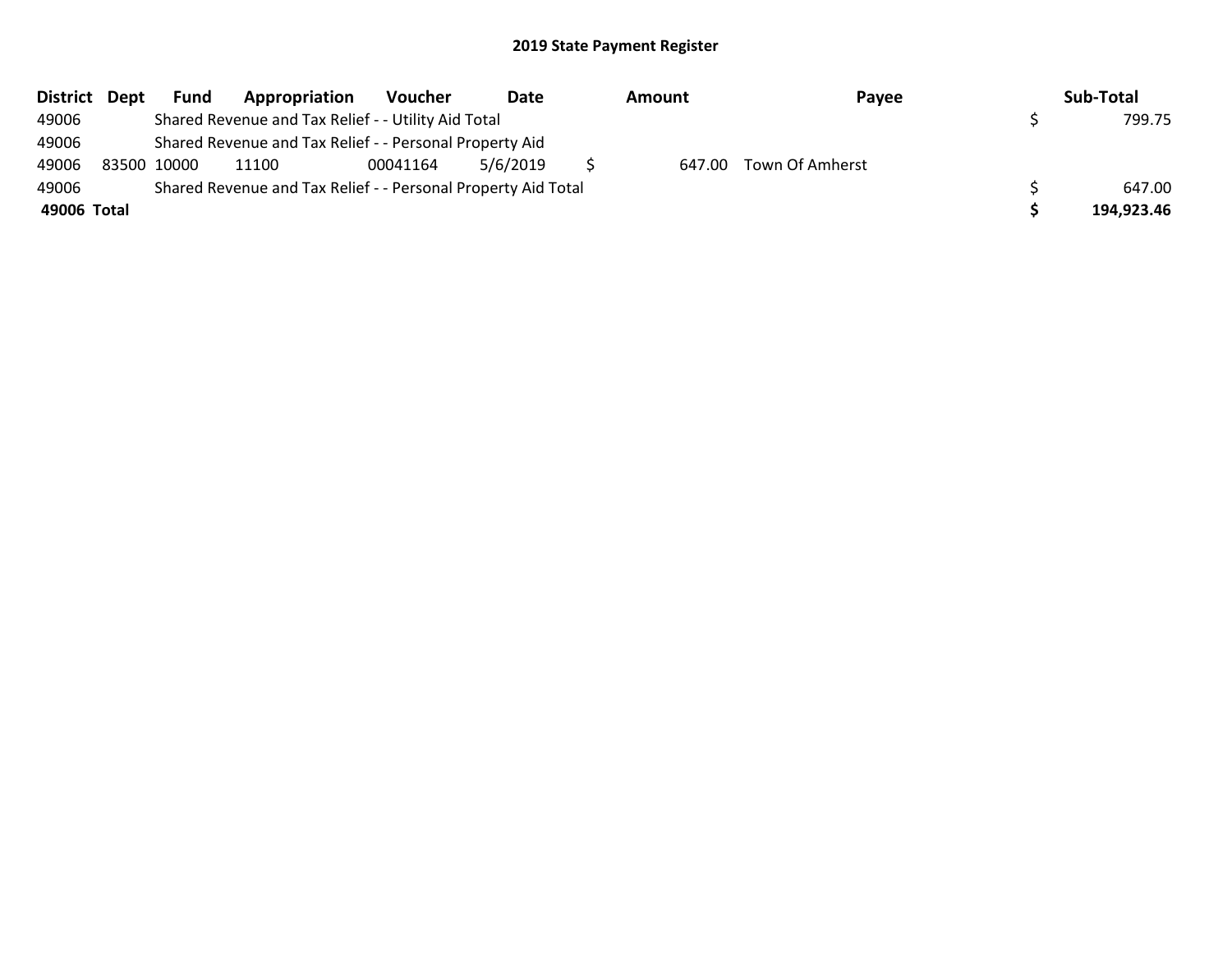| <b>District</b> | Dept | <b>Fund</b> | Appropriation                                                      | Voucher  | <b>Date</b> | Amount                  | Payee                     | Sub-Total       |
|-----------------|------|-------------|--------------------------------------------------------------------|----------|-------------|-------------------------|---------------------------|-----------------|
| 49008           |      |             | Dept of Safety & Prof Services - - Fire Dues Distribution          |          |             |                         |                           |                 |
| 49008           |      | 16500 10000 | 22500                                                              | 00031094 | 7/17/2019   | \$                      | 2,098.00 Town Of Belmont  |                 |
| 49008           |      |             | Dept of Safety & Prof Services - - Fire Dues Distribution Total    |          |             |                         |                           | \$<br>2,098.00  |
| 49008           |      |             | Dept of Natural Resources - - Aids In Lieu Of Taxes - Gener        |          |             |                         |                           |                 |
| 49008           |      | 37000 10000 | 50300                                                              | 00297884 | 2/12/2019   | \$<br>3,564.14          | Town Of Belmont           |                 |
| 49008           |      | 37000 10000 | 50300                                                              | 00297885 | 2/12/2019   | \$<br>6,405.10          | Town Of Belmont           |                 |
| 49008           |      | 37000 10000 | 50300                                                              | 00314000 | 4/19/2019   | \$<br>676.59            | Town Of Belmont           |                 |
| 49008           |      | 37000 10000 | 50300                                                              | 00314003 | 4/19/2019   | \$<br>1,439.59          | Town Of Belmont           |                 |
| 49008           |      |             | Dept of Natural Resources - - Aids In Lieu Of Taxes - Gener Total  |          |             |                         |                           | \$<br>12,085.42 |
| 49008           |      |             | Dept of Natural Resources - - Resaids - Cnty Forst, CI & Mfl       |          |             |                         |                           |                 |
| 49008           |      | 37000 21200 | 57100                                                              | 00333050 | 6/21/2019   | \$                      | 731.82 Town Of Belmont    |                 |
| 49008           |      |             | Dept of Natural Resources - - Resaids - Cnty Forst, Cl & Mfl Total |          |             |                         |                           | \$<br>731.82    |
| 49008           |      |             | Dept of Natural Resources - - Aids In Lieu Of Taxes - Sum S        |          |             |                         |                           |                 |
| 49008           |      | 37000 21200 | 57900                                                              | 00314001 | 4/19/2019   | \$<br>160.67            | Town Of Belmont           |                 |
| 49008           |      | 37000 21200 | 57900                                                              | 00314002 | 4/19/2019   | \$<br>19.68             | Town Of Belmont           |                 |
| 49008           |      |             | Dept of Natural Resources - - Aids In Lieu Of Taxes - Sum S Total  |          |             |                         |                           | \$<br>180.35    |
| 49008           |      |             | WI Dept of Transportation - - Trns Aids To Mnc.-Sf                 |          |             |                         |                           |                 |
| 49008           |      | 39500 21100 | 19100                                                              | 00337071 | 1/7/2019    | \$<br>24,564.89         | Town Of Belmont           |                 |
| 49008           |      | 39500 21100 | 19100                                                              | 00364385 | 4/1/2019    | \$<br>24,564.89         | Town Of Belmont           |                 |
| 49008           |      | 39500 21100 | 19100                                                              | 00402394 | 7/1/2019    | \$<br>24,564.89         | Town Of Belmont           |                 |
| 49008           |      | 39500 21100 | 19100                                                              | 00445212 | 10/7/2019   | \$<br>24,564.90         | Town Of Belmont           |                 |
| 49008           |      |             | WI Dept of Transportation - - Trns Aids To Mnc.-Sf Total           |          |             |                         |                           | \$<br>98,259.57 |
| 49008           |      |             | WI Dept of Transportation - - Loc Rd Imp Prg St Fd                 |          |             |                         |                           |                 |
| 49008           |      | 39500 21100 | 27800                                                              | 00413839 | 7/18/2019   | \$                      | 48,759.84 Town Of Belmont |                 |
| 49008           |      |             | WI Dept of Transportation - - Loc Rd Imp Prg St Fd Total           |          |             |                         |                           | \$<br>48,759.84 |
| 49008           |      |             | Shared Revenue and Tax Relief - - County And Municipal Aid         |          |             |                         |                           |                 |
| 49008           |      | 83500 10000 | 10500                                                              | 00049511 | 7/22/2019   | \$<br>2,200.07          | Town Of Belmont           |                 |
| 49008           |      | 83500 10000 | 10500                                                              | 00053810 | 11/18/2019  | \$                      | 12,467.06 Town Of Belmont |                 |
| 49008           |      |             | Shared Revenue and Tax Relief - - County And Municipal Aid Total   |          |             |                         |                           | \$<br>14,667.13 |
| 49008           |      |             | Shared Revenue and Tax Relief - - Exempt Computer Aid              |          |             |                         |                           |                 |
| 49008           |      | 83500 10000 | 10900                                                              | 00046605 | 7/22/2019   | \$<br>1.03 <sub>1</sub> | Town Of Belmont           |                 |
| 49008           |      |             | Shared Revenue and Tax Relief - - Exempt Computer Aid Total        |          |             |                         |                           | \$<br>1.03      |
| 49008           |      |             | Shared Revenue and Tax Relief - - Personal Property Aid            |          |             |                         |                           |                 |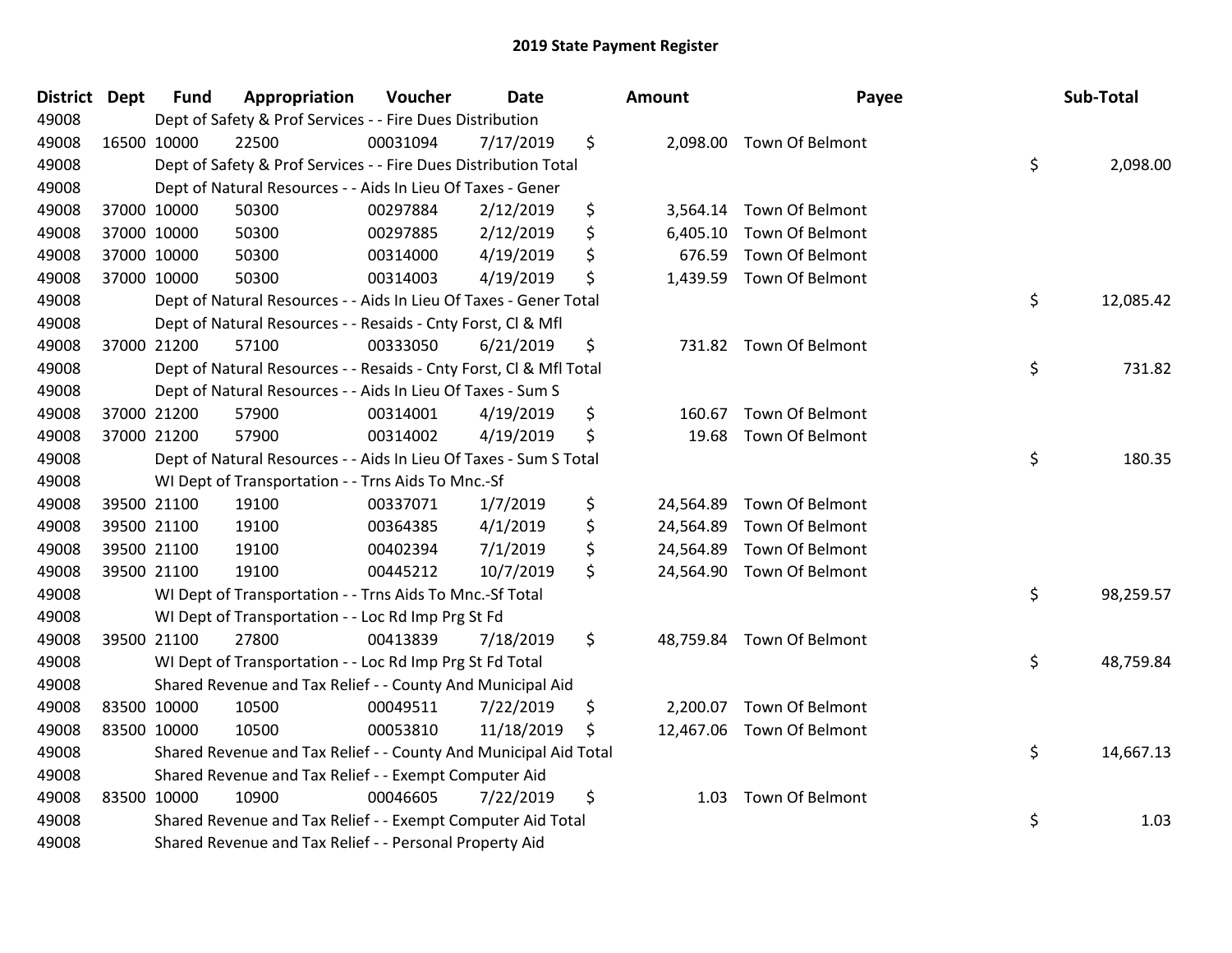| District Dept                                                          |  | Fund        | <b>Appropriation</b> | <b>Voucher</b> | Date     | Amount |  | Pavee                 |  | Sub-Total  |
|------------------------------------------------------------------------|--|-------------|----------------------|----------------|----------|--------|--|-----------------------|--|------------|
| 49008                                                                  |  | 83500 10000 | 11100                | 00041165       | 5/6/2019 |        |  | 30.59 Town Of Belmont |  |            |
| Shared Revenue and Tax Relief - - Personal Property Aid Total<br>49008 |  |             |                      |                |          |        |  |                       |  | 30.59      |
| 49008 Total                                                            |  |             |                      |                |          |        |  |                       |  | 176.813.75 |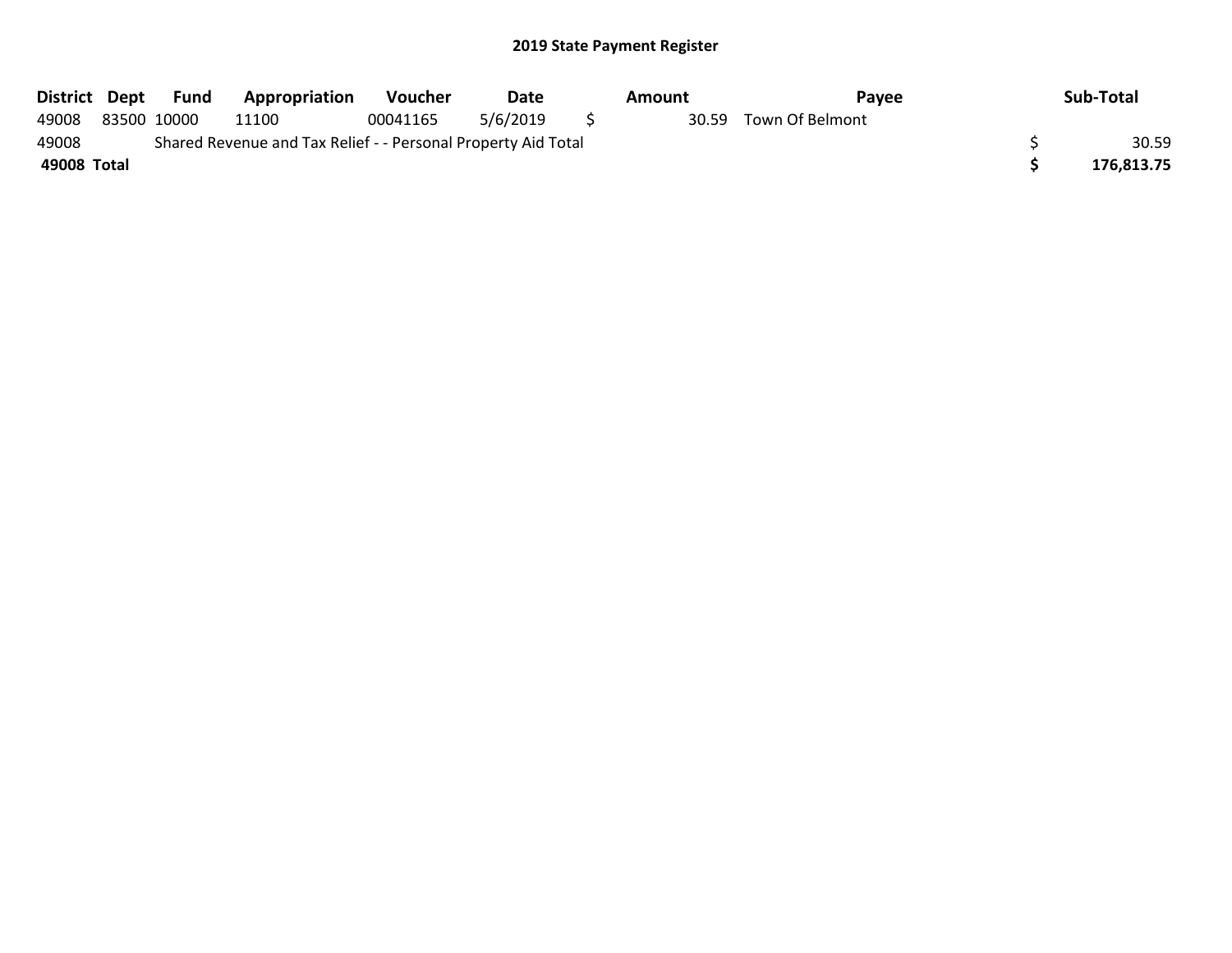| District | <b>Dept</b> | <b>Fund</b>                                              | Appropriation                                                      | Voucher  | <b>Date</b> |    | <b>Amount</b> | Payee                         | Sub-Total        |
|----------|-------------|----------------------------------------------------------|--------------------------------------------------------------------|----------|-------------|----|---------------|-------------------------------|------------------|
| 49010    |             |                                                          | Dept of Safety & Prof Services - - Fire Dues Distribution          |          |             |    |               |                               |                  |
| 49010    |             | 16500 10000                                              | 22500                                                              | 00030652 | 7/16/2019   | \$ |               | 3,942.26 Town Of Buena Vista  |                  |
| 49010    |             |                                                          | Dept of Safety & Prof Services - - Fire Dues Distribution Total    |          |             |    |               |                               | \$<br>3,942.26   |
| 49010    |             |                                                          | Dept of Natural Resources - - Aids In Lieu Of Taxes - Gener        |          |             |    |               |                               |                  |
| 49010    |             | 37000 10000                                              | 50300                                                              | 00297858 | 2/12/2019   | \$ | 13,407.58     | Town Of Buena Vista           |                  |
| 49010    |             | 37000 10000                                              | 50300                                                              | 00313574 | 4/19/2019   | \$ |               | 2,364.97 Town Of Buena Vista  |                  |
| 49010    |             |                                                          | Dept of Natural Resources - - Aids In Lieu Of Taxes - Gener Total  |          |             |    |               |                               | \$<br>15,772.55  |
| 49010    |             |                                                          | Dept of Natural Resources - - Resaids - Cnty Forst, Cl & Mfl       |          |             |    |               |                               |                  |
| 49010    |             | 37000 21200                                              | 57100                                                              | 00333051 | 6/21/2019   | \$ |               | 615.94 Town Of Buena Vista    |                  |
| 49010    |             |                                                          | Dept of Natural Resources - - Resaids - Cnty Forst, Cl & Mfl Total |          |             |    |               |                               | \$<br>615.94     |
| 49010    |             |                                                          | WI Dept of Transportation - - Trns Aids To Mnc.-Sf                 |          |             |    |               |                               |                  |
| 49010    |             | 39500 21100                                              | 19100                                                              | 00337072 | 1/7/2019    | \$ |               | 41,586.51 Town Of Buena Vista |                  |
| 49010    |             | 39500 21100                                              | 19100                                                              | 00364386 | 4/1/2019    | \$ |               | 41,586.51 Town Of Buena Vista |                  |
| 49010    |             | 39500 21100                                              | 19100                                                              | 00402395 | 7/1/2019    | \$ |               | 41,586.51 Town Of Buena Vista |                  |
| 49010    |             | 39500 21100                                              | 19100                                                              | 00445213 | 10/7/2019   | \$ |               | 41,586.54 Town Of Buena Vista |                  |
| 49010    |             | WI Dept of Transportation - - Trns Aids To Mnc.-Sf Total |                                                                    |          |             |    |               |                               | \$<br>166,346.07 |
| 49010    |             |                                                          | Elections Commission - - 2018 Hava Election Security               |          |             |    |               |                               |                  |
| 49010    |             | 51000 22000                                              | 18200                                                              | 00002572 | 11/19/2019  | \$ |               | 800.00 Town Of Buena Vista    |                  |
| 49010    |             |                                                          | Elections Commission - - 2018 Hava Election Security Total         |          |             |    |               |                               | \$<br>800.00     |
| 49010    |             |                                                          | Shared Revenue and Tax Relief - - County And Municipal Aid         |          |             |    |               |                               |                  |
| 49010    |             | 83500 10000                                              | 10500                                                              | 00049512 | 7/22/2019   | \$ |               | 4,417.96 Town Of Buena Vista  |                  |
| 49010    |             | 83500 10000                                              | 10500                                                              | 00053811 | 11/18/2019  | \$ |               | 25,035.10 Town Of Buena Vista |                  |
| 49010    |             |                                                          | Shared Revenue and Tax Relief - - County And Municipal Aid Total   |          |             |    |               |                               | \$<br>29,453.06  |
| 49010    |             |                                                          | Shared Revenue and Tax Relief - - Exempt Computer Aid              |          |             |    |               |                               |                  |
| 49010    |             | 83500 10000                                              | 10900                                                              | 00046606 | 7/22/2019   | \$ | 7.27          | Town Of Buena Vista           |                  |
| 49010    |             |                                                          | Shared Revenue and Tax Relief - - Exempt Computer Aid Total        |          |             |    |               |                               | \$<br>7.27       |
| 49010    |             |                                                          | Shared Revenue and Tax Relief - - Utility Aid                      |          |             |    |               |                               |                  |
| 49010    |             | 83500 10000                                              | 11000                                                              | 00049512 | 7/22/2019   | \$ |               | 265.62 Town Of Buena Vista    |                  |
| 49010    |             | 83500 10000                                              | 11000                                                              | 00053811 | 11/18/2019  | \$ |               | 1,540.96 Town Of Buena Vista  |                  |
| 49010    |             |                                                          | Shared Revenue and Tax Relief - - Utility Aid Total                |          |             |    |               |                               | \$<br>1,806.58   |
| 49010    |             |                                                          | Shared Revenue and Tax Relief - - Personal Property Aid            |          |             |    |               |                               |                  |
| 49010    |             | 83500 10000                                              | 11100                                                              | 00041166 | 5/6/2019    | \$ | 49.44         | Town Of Buena Vista           |                  |
| 49010    |             |                                                          | Shared Revenue and Tax Relief - - Personal Property Aid Total      |          |             |    |               |                               | \$<br>49.44      |

| Sub-Total  | Payee                         | าount     |
|------------|-------------------------------|-----------|
| 3,942.26   | \$<br>Town Of Buena Vista     | 3,942.26  |
|            | 13,407.58 Town Of Buena Vista |           |
|            | Town Of Buena Vista           | 2,364.97  |
| 15,772.55  | \$                            |           |
| 615.94     | \$<br>Town Of Buena Vista     | 615.94    |
|            |                               |           |
|            | Town Of Buena Vista           | 41,586.51 |
|            | 41,586.51 Town Of Buena Vista |           |
|            | 41,586.51 Town Of Buena Vista |           |
|            | Town Of Buena Vista           | 41,586.54 |
| 166,346.07 | \$                            |           |
|            | Town Of Buena Vista           | 800.00    |
| 800.00     | \$                            |           |
|            | 4,417.96 Town Of Buena Vista  |           |
|            | 25,035.10 Town Of Buena Vista |           |
| 29,453.06  | \$                            |           |
|            | Town Of Buena Vista           | 7.27      |
| 7.27       | \$                            |           |
|            | 265.62 Town Of Buena Vista    |           |
|            | Town Of Buena Vista           | 1,540.96  |
| 1,806.58   | \$                            |           |
|            | Town Of Buena Vista           | 49.44     |
| 49.44      | \$                            |           |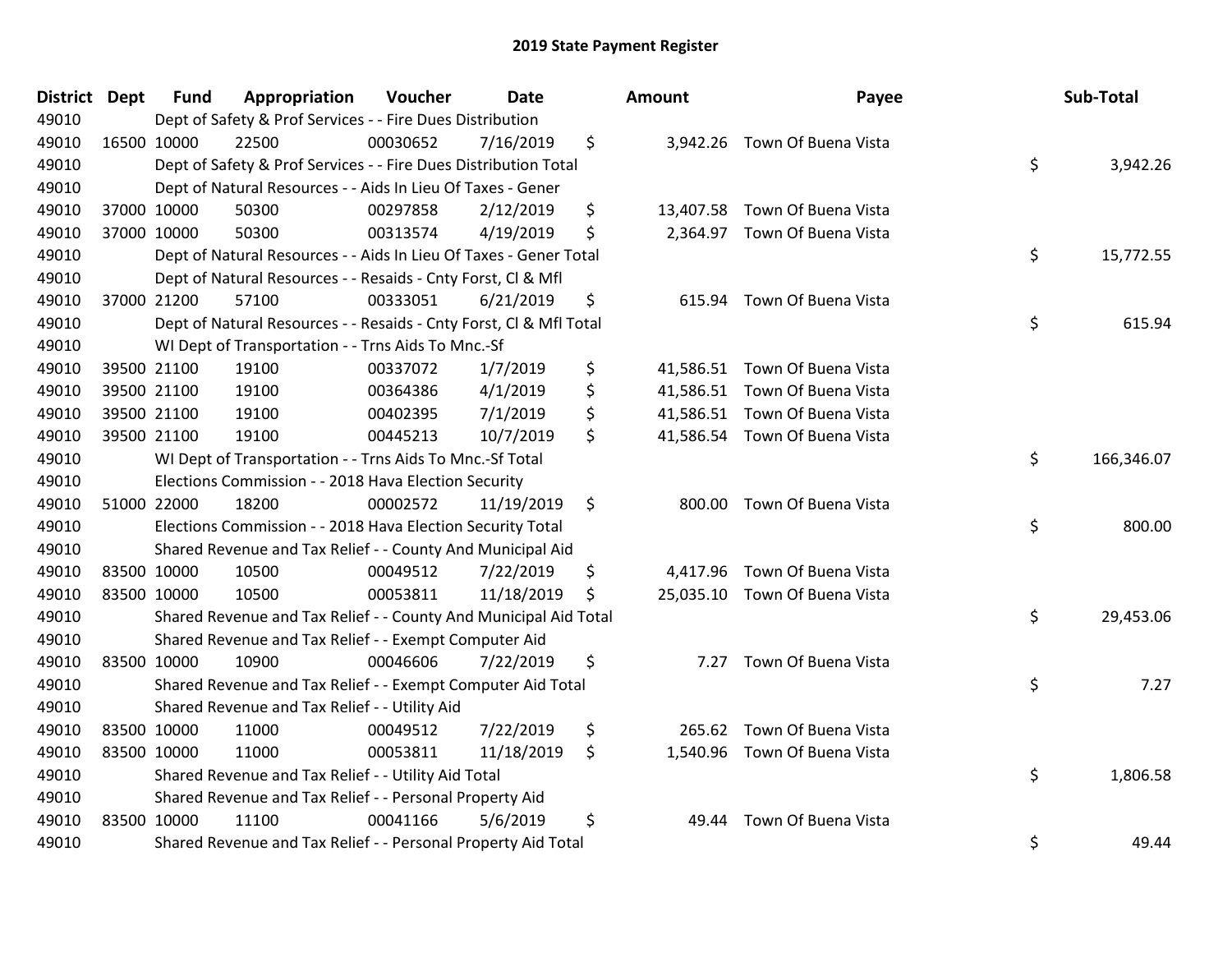| District Dept Fund | Appropriation | Voucher | Date | Amount | Payee | Sub-Total  |
|--------------------|---------------|---------|------|--------|-------|------------|
| 49010 Total        |               |         |      |        |       | 218,793.17 |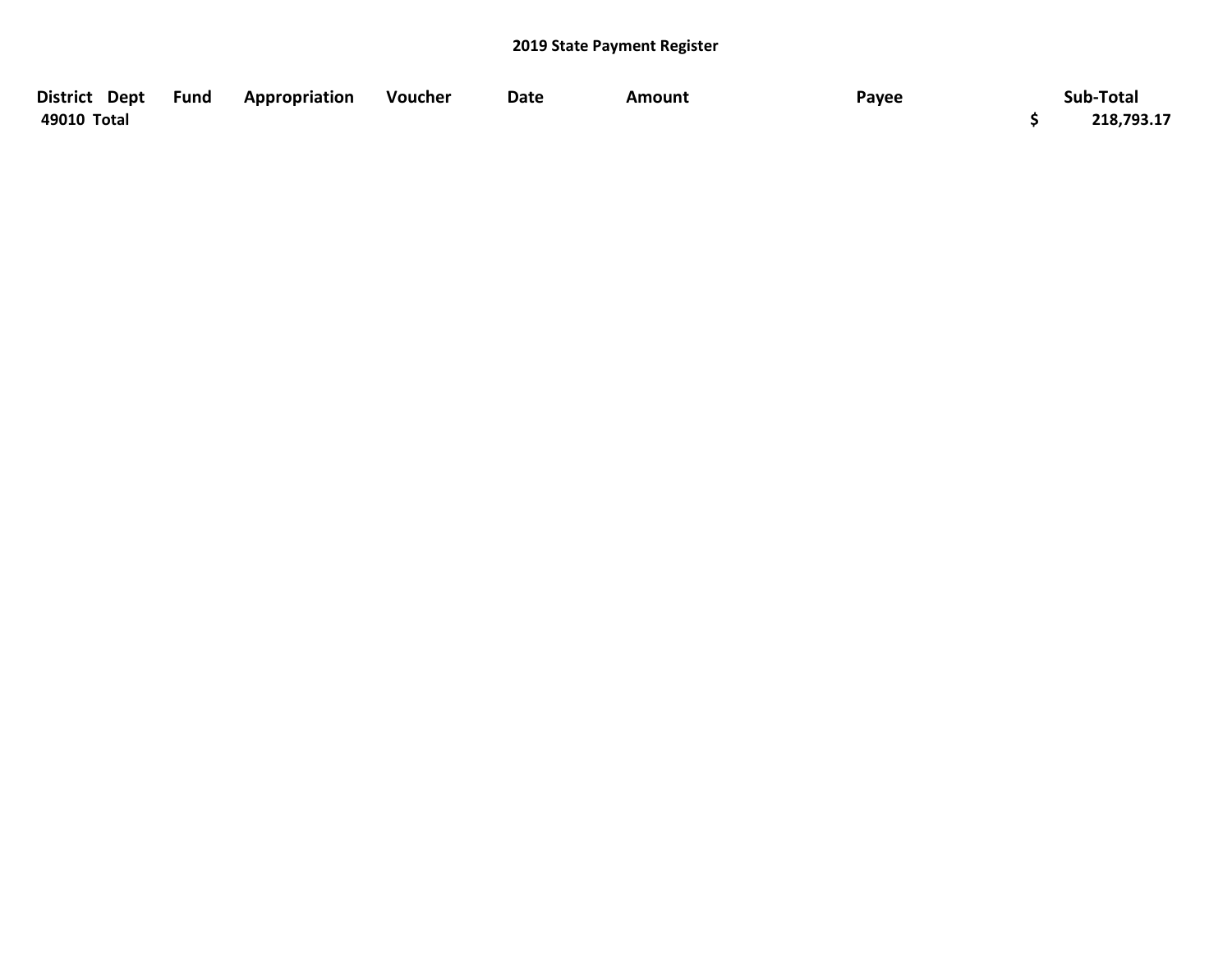| District Dept |             | <b>Fund</b> | Appropriation                                                      | Voucher  | <b>Date</b> | Amount         | Payee                    | Sub-Total        |
|---------------|-------------|-------------|--------------------------------------------------------------------|----------|-------------|----------------|--------------------------|------------------|
| 49012         |             |             | Dept of Safety & Prof Services - - Fire Dues Distribution          |          |             |                |                          |                  |
| 49012         |             | 16500 10000 | 22500                                                              | 00030429 | 7/16/2019   | \$             | 5,917.12 Town Of Carson  |                  |
| 49012         |             |             | Dept of Safety & Prof Services - - Fire Dues Distribution Total    |          |             |                |                          | \$<br>5,917.12   |
| 49012         |             |             | Dept of Natural Resources - - Aids In Lieu Of Taxes - Gener        |          |             |                |                          |                  |
| 49012         |             | 37000 10000 | 50300                                                              | 00297854 | 2/12/2019   | \$             | 27,227.61 Town Of Carson |                  |
| 49012         |             | 37000 10000 | 50300                                                              | 00313555 | 4/19/2019   | \$             | 356.16 Town Of Carson    |                  |
| 49012         |             |             | Dept of Natural Resources - - Aids In Lieu Of Taxes - Gener Total  |          |             |                |                          | \$<br>27,583.77  |
| 49012         |             |             | Dept of Natural Resources - - Resaids - Cnty Forst, Cl & Mfl       |          |             |                |                          |                  |
| 49012         |             | 37000 21200 | 57100                                                              | 00333052 | 6/21/2019   | \$             | 312.69 Town Of Carson    |                  |
| 49012         |             |             | Dept of Natural Resources - - Resaids - Cnty Forst, CI & Mfl Total |          |             |                |                          | \$<br>312.69     |
| 49012         |             |             | Dept of Natural Resources - - Fin Asst For Responsible Units       |          |             |                |                          |                  |
| 49012         |             | 37000 27400 | 67000                                                              | 00323134 | 5/22/2019   | \$             | 2,853.69 Town Of Carson  |                  |
| 49012         |             |             | Dept of Natural Resources - - Fin Asst For Responsible Units Total |          |             |                |                          | \$<br>2,853.69   |
| 49012         |             |             | WI Dept of Transportation - - Trns Aids To Mnc.-Sf                 |          |             |                |                          |                  |
| 49012         |             | 39500 21100 | 19100                                                              | 00337073 | 1/7/2019    | \$             | 37,352.01 Town Of Carson |                  |
| 49012         |             | 39500 21100 | 19100                                                              | 00364387 | 4/1/2019    | \$             | 37,352.01 Town Of Carson |                  |
| 49012         |             | 39500 21100 | 19100                                                              | 00402396 | 7/1/2019    | \$             | 37,352.01 Town Of Carson |                  |
| 49012         |             | 39500 21100 | 19100                                                              | 00445214 | 10/7/2019   | \$             | 37,352.03 Town Of Carson |                  |
| 49012         |             |             | WI Dept of Transportation - - Trns Aids To Mnc.-Sf Total           |          |             |                |                          | \$<br>149,408.06 |
| 49012         |             |             | Shared Revenue and Tax Relief - - County And Municipal Aid         |          |             |                |                          |                  |
| 49012         |             | 83500 10000 | 10500                                                              | 00049513 | 7/22/2019   | \$             | 2,631.21 Town Of Carson  |                  |
| 49012         | 83500 10000 |             | 10500                                                              | 00053812 | 11/18/2019  | \$             | 14,910.17 Town Of Carson |                  |
| 49012         |             |             | Shared Revenue and Tax Relief - - County And Municipal Aid Total   |          |             |                |                          | \$<br>17,541.38  |
| 49012         |             |             | Shared Revenue and Tax Relief - - Exempt Computer Aid              |          |             |                |                          |                  |
| 49012         |             | 83500 10000 | 10900                                                              | 00046607 | 7/22/2019   | \$             | 14.55 Town Of Carson     |                  |
| 49012         |             |             | Shared Revenue and Tax Relief - - Exempt Computer Aid Total        |          |             |                |                          | \$<br>14.55      |
| 49012         |             |             | Shared Revenue and Tax Relief - - Utility Aid                      |          |             |                |                          |                  |
| 49012         | 83500 10000 |             | 11000                                                              | 00049513 | 7/22/2019   | \$<br>66.80    | Town Of Carson           |                  |
| 49012         | 83500 10000 |             | 11000                                                              | 00053812 | 11/18/2019  | \$             | 386.43 Town Of Carson    |                  |
| 49012         |             |             | Shared Revenue and Tax Relief - - Utility Aid Total                |          |             |                |                          | \$<br>453.23     |
| 49012         |             |             | Shared Revenue and Tax Relief - - Personal Property Aid            |          |             |                |                          |                  |
| 49012         |             | 83500 10000 | 11100                                                              | 00041167 | 5/6/2019    | \$<br>1,183.18 | Town Of Carson           |                  |
| 49012         |             |             | Shared Revenue and Tax Relief - - Personal Property Aid Total      |          |             |                |                          | \$<br>1,183.18   |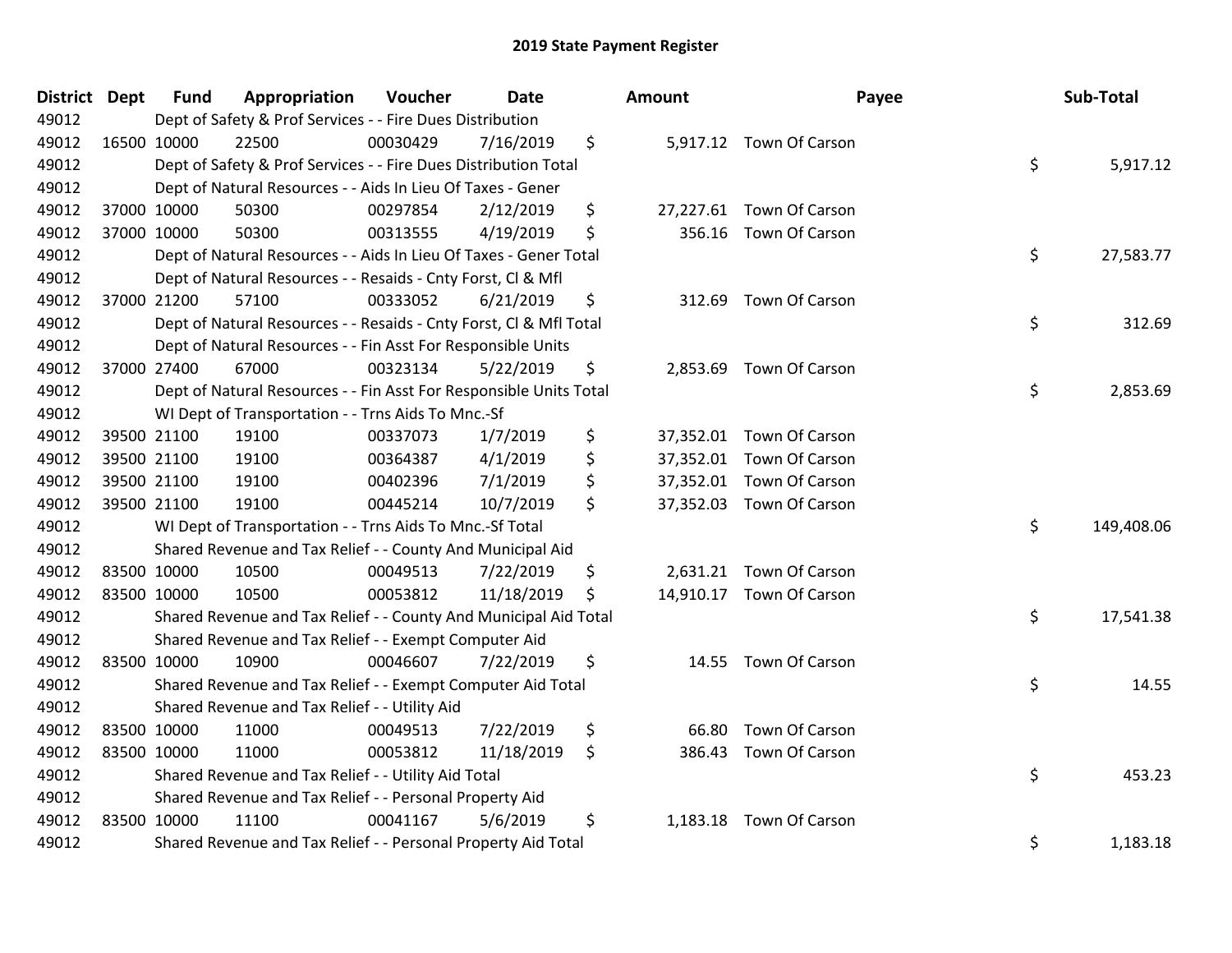| District Dept | <b>Fund</b> | Appropriation | Voucher | <b>Date</b> | Amount | Payee | Sub-Total  |
|---------------|-------------|---------------|---------|-------------|--------|-------|------------|
| 49012 Total   |             |               |         |             |        |       | 205,267.67 |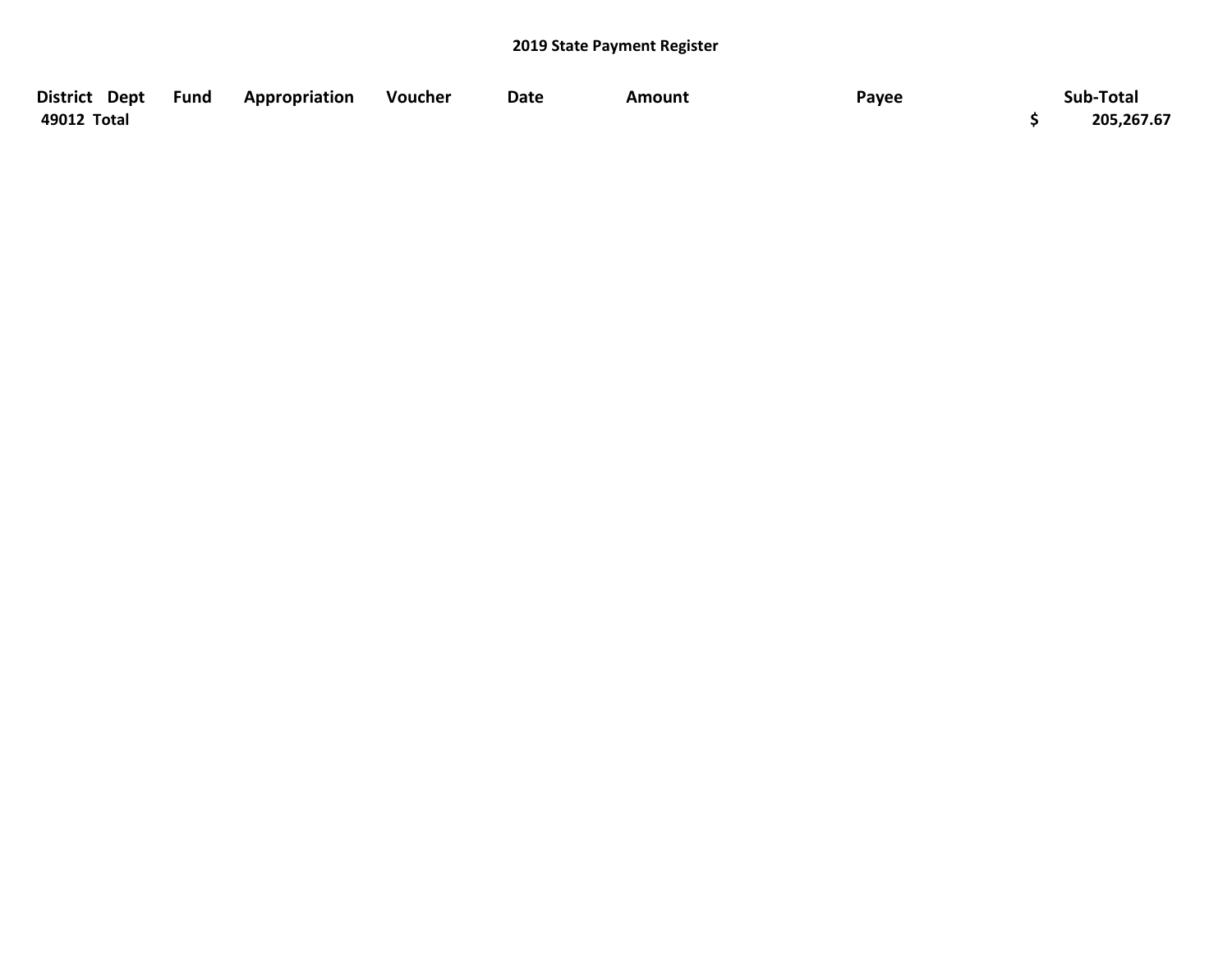| <b>District Dept</b> |             | <b>Fund</b> | Appropriation                                                      | Voucher  | <b>Date</b> | Amount         | Payee                   | Sub-Total        |
|----------------------|-------------|-------------|--------------------------------------------------------------------|----------|-------------|----------------|-------------------------|------------------|
| 49014                |             |             | Dept of Safety & Prof Services - - Fire Dues Distribution          |          |             |                |                         |                  |
| 49014                |             | 16500 10000 | 22500                                                              | 00030622 | 7/16/2019   | \$             | 4,156.83 Town Of Dewey  |                  |
| 49014                |             |             | Dept of Safety & Prof Services - - Fire Dues Distribution Total    |          |             |                |                         | \$<br>4,156.83   |
| 49014                |             |             | Dept of Natural Resources - - Aids In Lieu Of Taxes - Gener        |          |             |                |                         |                  |
| 49014                |             | 37000 10000 | 50300                                                              | 00297879 | 2/12/2019   | \$             | 9,346.45 Town Of Dewey  |                  |
| 49014                |             | 37000 10000 | 50300                                                              | 00313916 | 4/19/2019   | \$<br>2,941.49 | Town Of Dewey           |                  |
| 49014                |             |             | Dept of Natural Resources - - Aids In Lieu Of Taxes - Gener Total  |          |             |                |                         | \$<br>12,287.94  |
| 49014                |             |             | Dept of Natural Resources - - Resaids - Fire Suppress Grant        |          |             |                |                         |                  |
| 49014                |             | 37000 21200 | 54500                                                              | 00320597 | 5/15/2019   | \$             | 3,130.00 Town Of Dewey  |                  |
| 49014                |             |             | Dept of Natural Resources - - Resaids - Fire Suppress Grant Total  |          |             |                |                         | \$<br>3,130.00   |
| 49014                |             |             | Dept of Natural Resources - - Resaids - Cnty Forst, Cl & Mfl       |          |             |                |                         |                  |
| 49014                |             | 37000 21200 | 57100                                                              | 00333053 | 6/21/2019   | \$             | 1,122.70 Town Of Dewey  |                  |
| 49014                |             |             | Dept of Natural Resources - - Resaids - Cnty Forst, CI & Mfl Total |          |             |                |                         | \$<br>1,122.70   |
| 49014                |             |             | WI Dept of Transportation - - Trns Aids To Mnc.-Sf                 |          |             |                |                         |                  |
| 49014                |             | 39500 21100 | 19100                                                              | 00337074 | 1/7/2019    | \$             | 30,728.51 Town Of Dewey |                  |
| 49014                |             | 39500 21100 | 19100                                                              | 00364388 | 4/1/2019    | \$             | 30,728.51 Town Of Dewey |                  |
| 49014                |             | 39500 21100 | 19100                                                              | 00402397 | 7/1/2019    | \$             | 30,728.51 Town Of Dewey |                  |
| 49014                |             | 39500 21100 | 19100                                                              | 00445215 | 10/7/2019   | \$             | 30,728.52 Town Of Dewey |                  |
| 49014                |             |             | WI Dept of Transportation - - Trns Aids To Mnc.-Sf Total           |          |             |                |                         | \$<br>122,914.05 |
| 49014                |             |             | Shared Revenue and Tax Relief - - County And Municipal Aid         |          |             |                |                         |                  |
| 49014                |             | 83500 10000 | 10500                                                              | 00049514 | 7/22/2019   | \$             | 2,181.02 Town Of Dewey  |                  |
| 49014                |             | 83500 10000 | 10500                                                              | 00053813 | 11/18/2019  | \$             | 12,359.09 Town Of Dewey |                  |
| 49014                |             |             | Shared Revenue and Tax Relief - - County And Municipal Aid Total   |          |             |                |                         | \$<br>14,540.11  |
| 49014                |             |             | Shared Revenue and Tax Relief - - Exempt Computer Aid              |          |             |                |                         |                  |
| 49014                |             | 83500 10000 | 10900                                                              | 00046608 | 7/22/2019   | \$             | 32.22 Town Of Dewey     |                  |
| 49014                |             |             | Shared Revenue and Tax Relief - - Exempt Computer Aid Total        |          |             |                |                         | \$<br>32.22      |
| 49014                |             |             | Shared Revenue and Tax Relief - - Utility Aid                      |          |             |                |                         |                  |
| 49014                | 83500 10000 |             | 11000                                                              | 00049514 | 7/22/2019   | \$<br>186.73   | Town Of Dewey           |                  |
| 49014                | 83500 10000 |             | 11000                                                              | 00053813 | 11/18/2019  | \$             | 995.46 Town Of Dewey    |                  |
| 49014                |             |             | Shared Revenue and Tax Relief - - Utility Aid Total                |          |             |                |                         | \$<br>1,182.19   |
| 49014                |             |             | Shared Revenue and Tax Relief - - Personal Property Aid            |          |             |                |                         |                  |
| 49014                |             | 83500 10000 | 11100                                                              | 00041168 | 5/6/2019    | \$<br>706.22   | Town Of Dewey           |                  |
| 49014                |             |             | Shared Revenue and Tax Relief - - Personal Property Aid Total      |          |             |                |                         | \$<br>706.22     |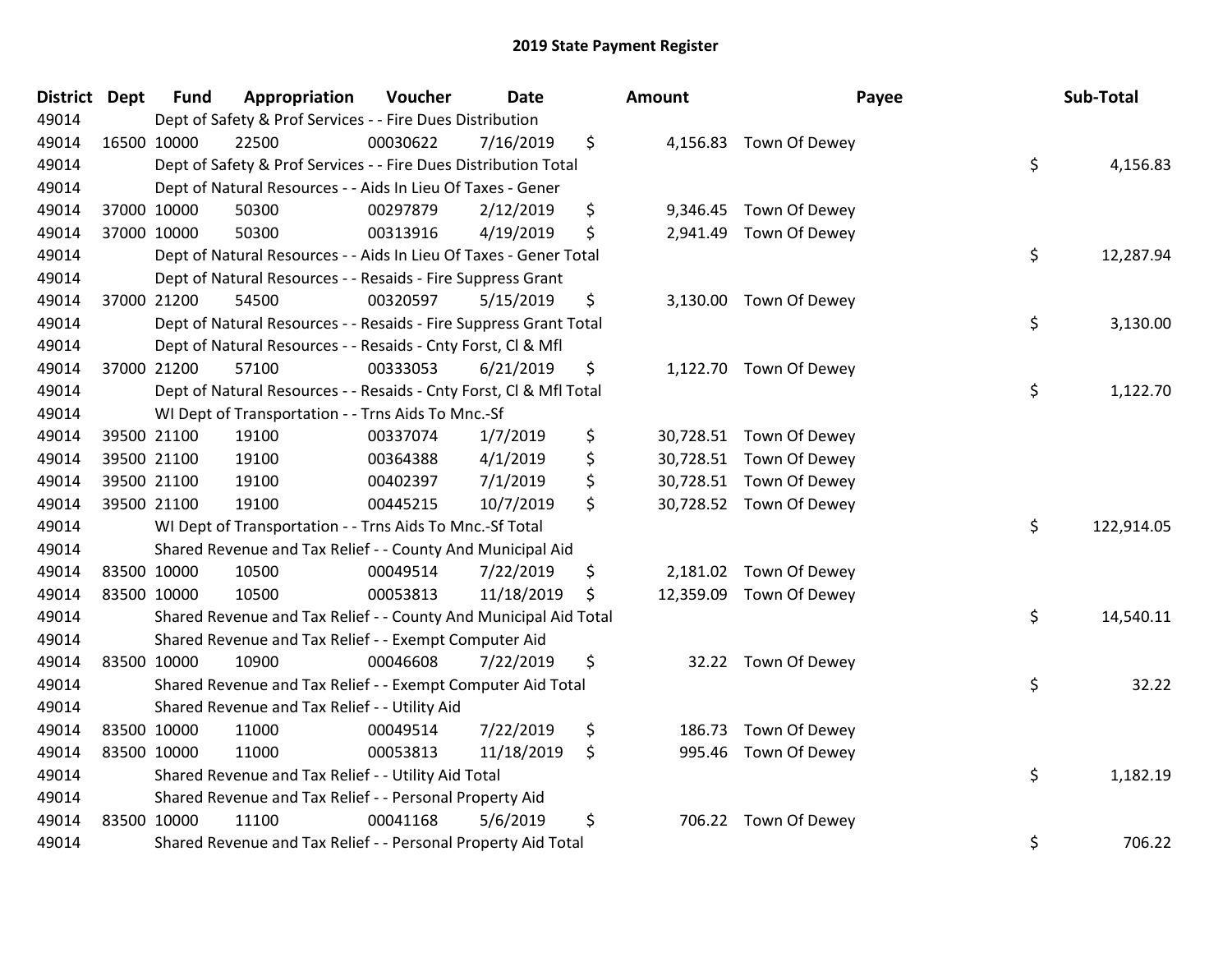| <b>District</b> | Dept | Fund        | Appropriation                                                   | <b>Voucher</b> | Date      | Amount | Payee         | Sub-Total  |
|-----------------|------|-------------|-----------------------------------------------------------------|----------------|-----------|--------|---------------|------------|
| 49014           |      |             | Shared Revenue and Tax Relief - - Lottery & Gaming Credit       |                |           |        |               |            |
| 49014           |      | 83500 52100 | 36300                                                           | 00038439       | 3/25/2019 | 795.23 | Town Of Dewey |            |
| 49014           |      |             | Shared Revenue and Tax Relief - - Lottery & Gaming Credit Total |                | 795.23    |        |               |            |
| 49014 Total     |      |             |                                                                 |                |           |        |               | 160,867.49 |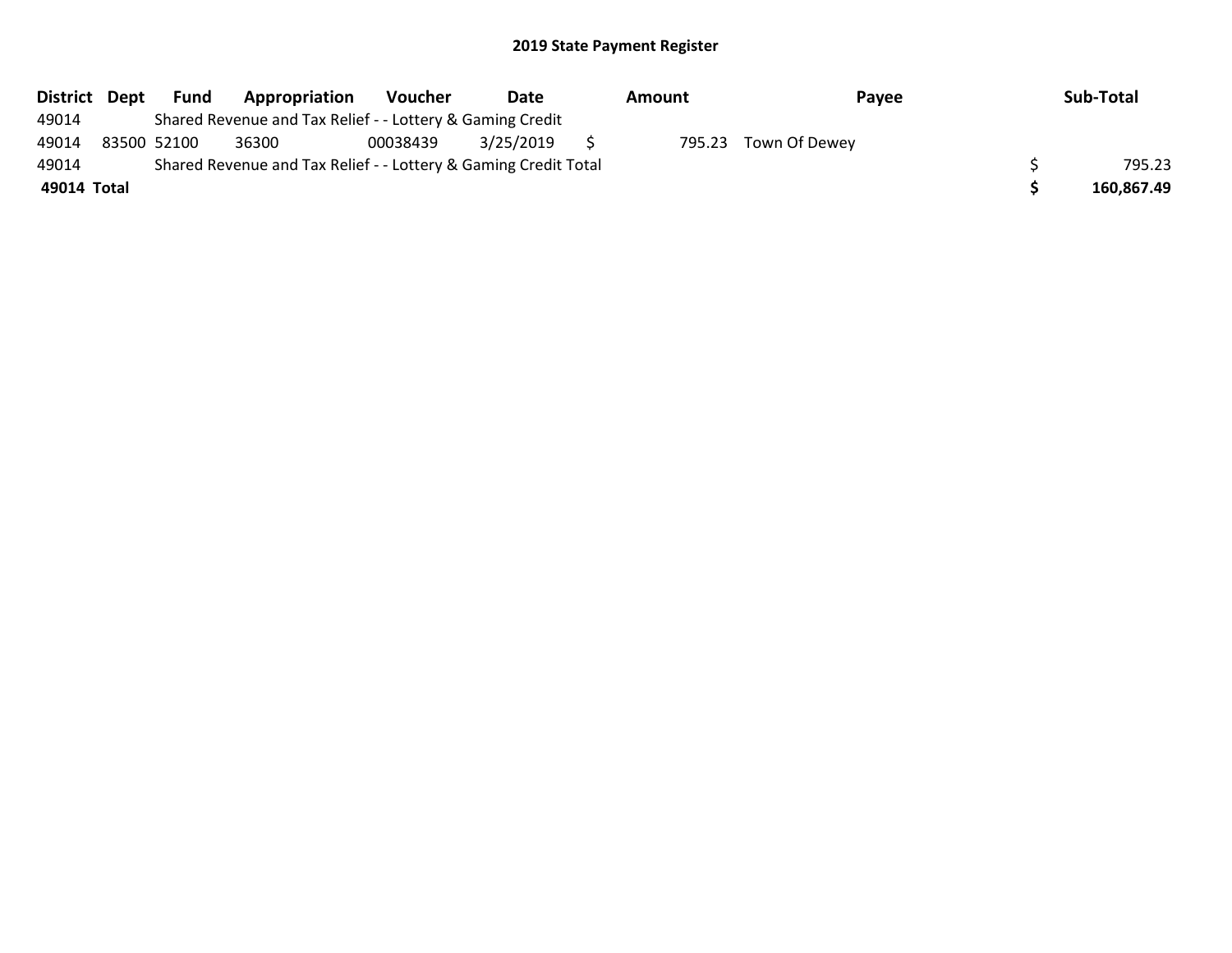| <b>District Dept</b> | <b>Fund</b> | Appropriation                                                      | Voucher  | <b>Date</b> | Amount          | Payee                        | Sub-Total        |
|----------------------|-------------|--------------------------------------------------------------------|----------|-------------|-----------------|------------------------------|------------------|
| 49016                |             | Dept of Safety & Prof Services - - Fire Dues Distribution          |          |             |                 |                              |                  |
| 49016                | 16500 10000 | 22500                                                              | 00030645 | 7/16/2019   | \$              | 3,989.81 Town Of Eau Pleine  |                  |
| 49016                |             | Dept of Safety & Prof Services - - Fire Dues Distribution Total    |          |             |                 |                              | \$<br>3,989.81   |
| 49016                |             | Dept of Natural Resources - - Aids In Lieu Of Taxes - Gener        |          |             |                 |                              |                  |
| 49016                | 37000 10000 | 50300                                                              | 00297868 | 2/12/2019   | \$<br>2,149.48  | Town Of Eau Pleine           |                  |
| 49016                | 37000 10000 | 50300                                                              | 00297869 | 2/12/2019   | \$<br>53,347.97 | Town Of Eau Pleine           |                  |
| 49016                | 37000 10000 | 50300                                                              | 00313856 | 4/19/2019   | \$              | 1,623.30 Town Of Eau Pleine  |                  |
| 49016                |             | Dept of Natural Resources - - Aids In Lieu Of Taxes - Gener Total  |          |             |                 |                              | \$<br>57,120.75  |
| 49016                |             | Dept of Natural Resources - - Resaids - Cnty Forst, Cl & Mfl       |          |             |                 |                              |                  |
| 49016                | 37000 21200 | 57100                                                              | 00333054 | 6/21/2019   | \$              | 237.45 Town Of Eau Pleine    |                  |
| 49016                |             | Dept of Natural Resources - - Resaids - Cnty Forst, CI & Mfl Total |          |             |                 |                              | \$<br>237.45     |
| 49016                |             | Dept of Natural Resources - - Aids In Lieu Of Taxes - Sum S        |          |             |                 |                              |                  |
| 49016                | 37000 21200 | 57900                                                              | 00313857 | 4/19/2019   | \$              | 4,665.57 Town Of Eau Pleine  |                  |
| 49016                |             | Dept of Natural Resources - - Aids In Lieu Of Taxes - Sum S Total  |          |             |                 |                              | \$<br>4,665.57   |
| 49016                |             | Dept of Natural Resources - - Fin Asst For Responsible Units       |          |             |                 |                              |                  |
| 49016                | 37000 27400 | 67000                                                              | 00323456 | 5/22/2019   | \$              | 1,209.31 Town Of Eau Pleine  |                  |
| 49016                |             | Dept of Natural Resources - - Fin Asst For Responsible Units Total |          |             |                 |                              | \$<br>1,209.31   |
| 49016                |             | WI Dept of Transportation - - Trns Aids To Mnc.-Sf                 |          |             |                 |                              |                  |
| 49016                | 39500 21100 | 19100                                                              | 00337075 | 1/7/2019    | \$              | 31,934.95 Town Of Eau Pleine |                  |
| 49016                | 39500 21100 | 19100                                                              | 00364389 | 4/1/2019    | \$              | 31,934.95 Town Of Eau Pleine |                  |
| 49016                | 39500 21100 | 19100                                                              | 00402398 | 7/1/2019    | \$              | 31,934.95 Town Of Eau Pleine |                  |
| 49016                | 39500 21100 | 19100                                                              | 00445216 | 10/7/2019   | \$              | 31,934.98 Town Of Eau Pleine |                  |
| 49016                |             | WI Dept of Transportation - - Trns Aids To Mnc.-Sf Total           |          |             |                 |                              | \$<br>127,739.83 |
| 49016                |             | Shared Revenue and Tax Relief - - County And Municipal Aid         |          |             |                 |                              |                  |
| 49016                | 83500 10000 | 10500                                                              | 00049515 | 7/22/2019   | \$              | 4,208.51 Town Of Eau Pleine  |                  |
| 49016                | 83500 10000 | 10500                                                              | 00053814 | 11/18/2019  | \$              | 23,848.24 Town Of Eau Pleine |                  |
| 49016                |             | Shared Revenue and Tax Relief - - County And Municipal Aid Total   |          |             |                 |                              | \$<br>28,056.75  |
| 49016                |             | Shared Revenue and Tax Relief - - Exempt Computer Aid              |          |             |                 |                              |                  |
| 49016                | 83500 10000 | 10900                                                              | 00046609 | 7/22/2019   | \$              | 60.27 Town Of Eau Pleine     |                  |
| 49016                |             | Shared Revenue and Tax Relief - - Exempt Computer Aid Total        |          |             |                 |                              | \$<br>60.27      |
| 49016                |             | Shared Revenue and Tax Relief - - Utility Aid                      |          |             |                 |                              |                  |
| 49016                | 83500 10000 | 11000                                                              | 00049515 | 7/22/2019   | \$<br>1,911.86  | Town Of Eau Pleine           |                  |
| 49016                | 83500 10000 | 11000                                                              | 00053814 | 11/18/2019  | \$              | 10,779.45 Town Of Eau Pleine |                  |

| nount     | Payee                       | Sub-Total        |
|-----------|-----------------------------|------------------|
| 3,989.81  | Town Of Eau Pleine          | \$<br>3,989.81   |
| 2,149.48  | Town Of Eau Pleine          |                  |
| 53,347.97 | Town Of Eau Pleine          |                  |
| 1,623.30  | Town Of Eau Pleine          |                  |
|           |                             | \$<br>57,120.75  |
| 237.45    | <b>Town Of Eau Pleine</b>   |                  |
|           |                             | \$<br>237.45     |
| 4,665.57  | Town Of Eau Pleine          |                  |
|           |                             | \$<br>4,665.57   |
| 1,209.31  | Town Of Eau Pleine          |                  |
|           |                             | \$<br>1,209.31   |
| 31,934.95 | <b>Town Of Eau Pleine</b>   |                  |
| 31,934.95 | <b>Town Of Eau Pleine</b>   |                  |
| 31,934.95 | Town Of Eau Pleine          |                  |
| 31,934.98 | Town Of Eau Pleine          |                  |
|           |                             | \$<br>127,739.83 |
|           | 4,208.51 Town Of Eau Pleine |                  |
| 23,848.24 | Town Of Eau Pleine          |                  |
|           |                             | \$<br>28,056.75  |
| 60.27     | Town Of Eau Pleine          |                  |
|           |                             | \$<br>60.27      |
| 1,911.86  | <b>Town Of Eau Pleine</b>   |                  |
| 10,779.45 | Town Of Eau Pleine          |                  |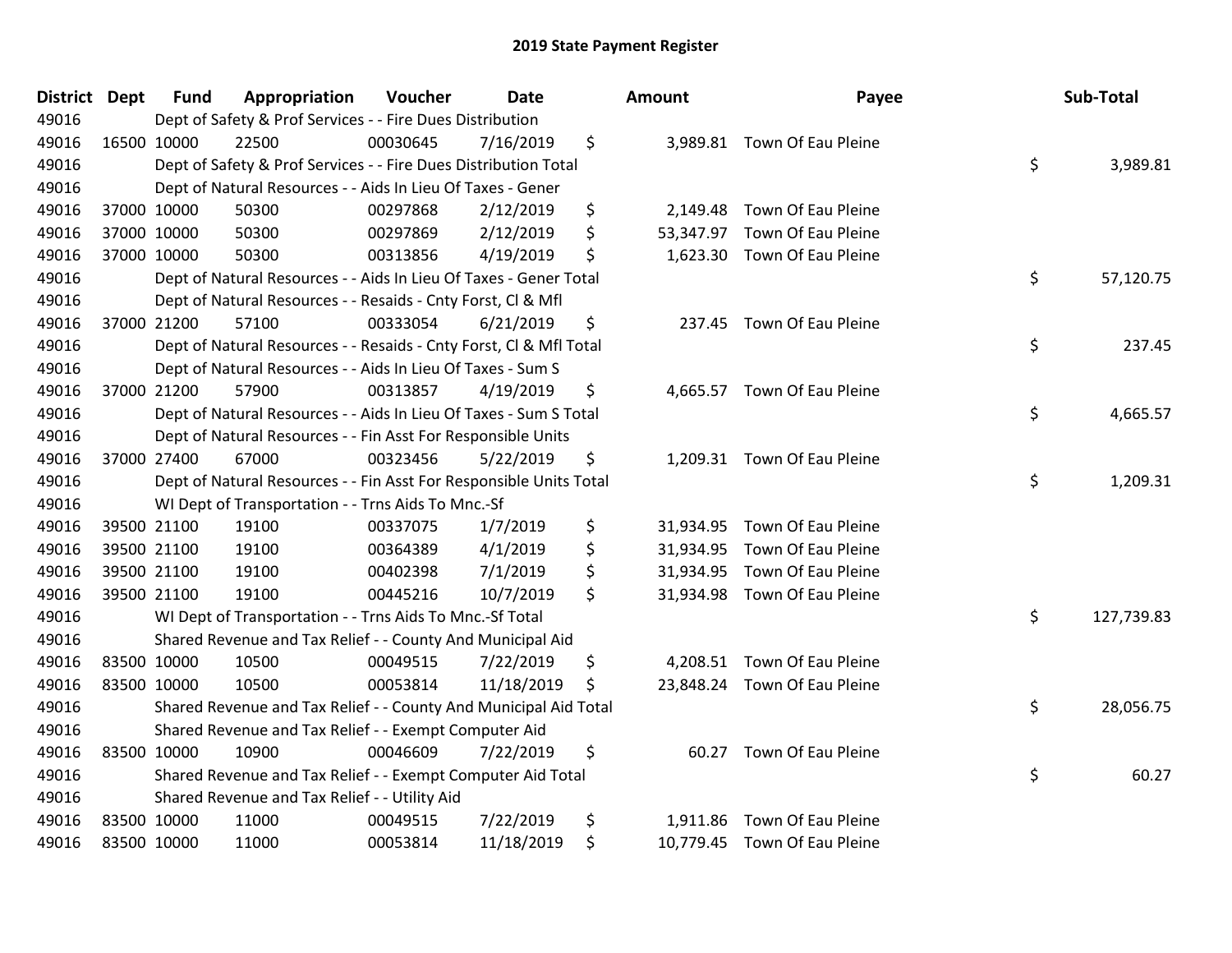| District Dept | Fund        | Appropriation                                                 | Voucher  | Date     | Amount | Payee                     | Sub-Total  |
|---------------|-------------|---------------------------------------------------------------|----------|----------|--------|---------------------------|------------|
| 49016         |             | Shared Revenue and Tax Relief - - Utility Aid Total           |          |          |        |                           | 12,691.31  |
| 49016         |             | Shared Revenue and Tax Relief - - Personal Property Aid       |          |          |        |                           |            |
| 49016         | 83500 10000 | 11100                                                         | 00041169 | 5/6/2019 |        | 385.16 Town Of Eau Pleine |            |
| 49016         |             | Shared Revenue and Tax Relief - - Personal Property Aid Total |          | 385.16   |        |                           |            |
| 49016 Total   |             |                                                               |          |          |        |                           | 236,156.21 |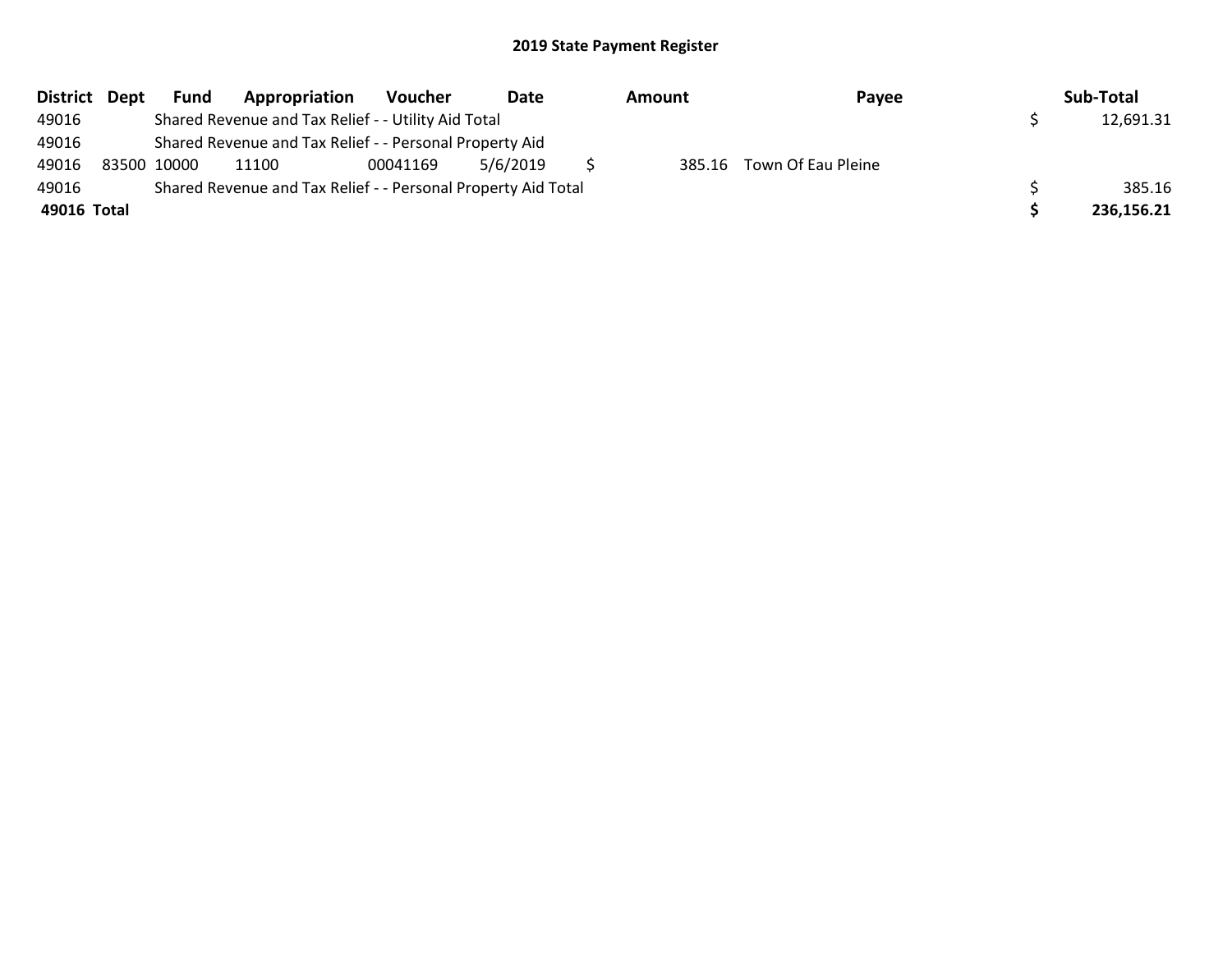| District Dept |             | <b>Fund</b> | Appropriation                                                      | Voucher  | <b>Date</b> | <b>Amount</b> |                         | Payee | Sub-Total  |
|---------------|-------------|-------------|--------------------------------------------------------------------|----------|-------------|---------------|-------------------------|-------|------------|
| 49018         |             |             | Dept of Safety & Prof Services - - Fire Dues Distribution          |          |             |               |                         |       |            |
| 49018         | 16500 10000 |             | 22500                                                              | 00030385 | 7/16/2019   | \$            | 6,425.14 Town Of Grant  |       |            |
| 49018         |             |             | Dept of Safety & Prof Services - - Fire Dues Distribution Total    |          |             |               |                         | \$    | 6,425.14   |
| 49018         |             |             | Dept of Natural Resources - - Aids In Lieu Of Taxes - Gener        |          |             |               |                         |       |            |
| 49018         | 37000 10000 |             | 50300                                                              | 00313299 | 4/19/2019   | \$            | 2,715.48 Town Of Grant  |       |            |
| 49018         |             |             | Dept of Natural Resources - - Aids In Lieu Of Taxes - Gener Total  |          |             |               |                         | \$    | 2,715.48   |
| 49018         |             |             | Dept of Natural Resources - - Resaids - Cnty Forst, Cl & Mfl       |          |             |               |                         |       |            |
| 49018         |             | 37000 21200 | 57100                                                              | 00333055 | 6/21/2019   | \$            | 806.15 Town Of Grant    |       |            |
| 49018         |             |             | Dept of Natural Resources - - Resaids - Cnty Forst, CI & Mfl Total |          |             |               |                         | \$    | 806.15     |
| 49018         |             |             | Dept of Natural Resources - - Fin Asst For Responsible Units       |          |             |               |                         |       |            |
| 49018         |             | 37000 27400 | 67000                                                              | 00323562 | 5/22/2019   | \$            | 1,837.74 Town Of Grant  |       |            |
| 49018         |             |             | Dept of Natural Resources - - Fin Asst For Responsible Units Total |          |             |               |                         | \$    | 1,837.74   |
| 49018         |             |             | Dept of Natural Resources - - Recycling Consolidation Grants       |          |             |               |                         |       |            |
| 49018         | 37000 27400 |             | 67300                                                              | 00323562 | 5/22/2019   | \$            | 490.27 Town Of Grant    |       |            |
| 49018         |             |             | Dept of Natural Resources - - Recycling Consolidation Grants Total |          |             |               |                         | \$    | 490.27     |
| 49018         |             |             | WI Dept of Transportation - - Trns Aids To Mnc.-Sf                 |          |             |               |                         |       |            |
| 49018         |             | 39500 21100 | 19100                                                              | 00337076 | 1/7/2019    | \$            | 69,358.64 Town Of Grant |       |            |
| 49018         |             | 39500 21100 | 19100                                                              | 00364390 | 4/1/2019    | \$            | 69,358.64 Town Of Grant |       |            |
| 49018         | 39500 21100 |             | 19100                                                              | 00402399 | 7/1/2019    | \$            | 69,358.64 Town Of Grant |       |            |
| 49018         | 39500 21100 |             | 19100                                                              | 00445217 | 10/7/2019   | \$            | 69,358.65 Town Of Grant |       |            |
| 49018         |             |             | WI Dept of Transportation - - Trns Aids To Mnc.-Sf Total           |          |             |               |                         | \$    | 277,434.57 |
| 49018         |             |             | WI Dept of Transportation - - Loc Rd Imp Prg St Fd                 |          |             |               |                         |       |            |
| 49018         |             | 39500 21100 | 27800                                                              | 00468839 | 12/10/2019  | \$            | 20,055.05 Town Of Grant |       |            |
| 49018         |             |             | WI Dept of Transportation - - Loc Rd Imp Prg St Fd Total           |          |             |               |                         | \$    | 20,055.05  |
| 49018         |             |             | Elections Commission - - 2018 Hava Election Security               |          |             |               |                         |       |            |
| 49018         | 51000 22000 |             | 18200                                                              | 00002816 | 11/21/2019  | \$            | 1,200.00 Town Of Grant  |       |            |
| 49018         |             |             | Elections Commission - - 2018 Hava Election Security Total         |          |             |               |                         | \$    | 1,200.00   |
| 49018         |             |             | Shared Revenue and Tax Relief - - County And Municipal Aid         |          |             |               |                         |       |            |
| 49018         |             | 83500 10000 | 10500                                                              | 00049516 | 7/22/2019   | \$            | 5,435.50 Town Of Grant  |       |            |
| 49018         | 83500 10000 |             | 10500                                                              | 00053815 | 11/18/2019  | \$            | 30,801.19 Town Of Grant |       |            |
| 49018         |             |             | Shared Revenue and Tax Relief - - County And Municipal Aid Total   |          |             |               |                         | \$    | 36,236.69  |
| 49018         |             |             | Shared Revenue and Tax Relief - - Exempt Computer Aid              |          |             |               |                         |       |            |
| 49018         | 83500 10000 |             | 10900                                                              | 00046610 | 7/22/2019   | \$            | 49.89 Town Of Grant     |       |            |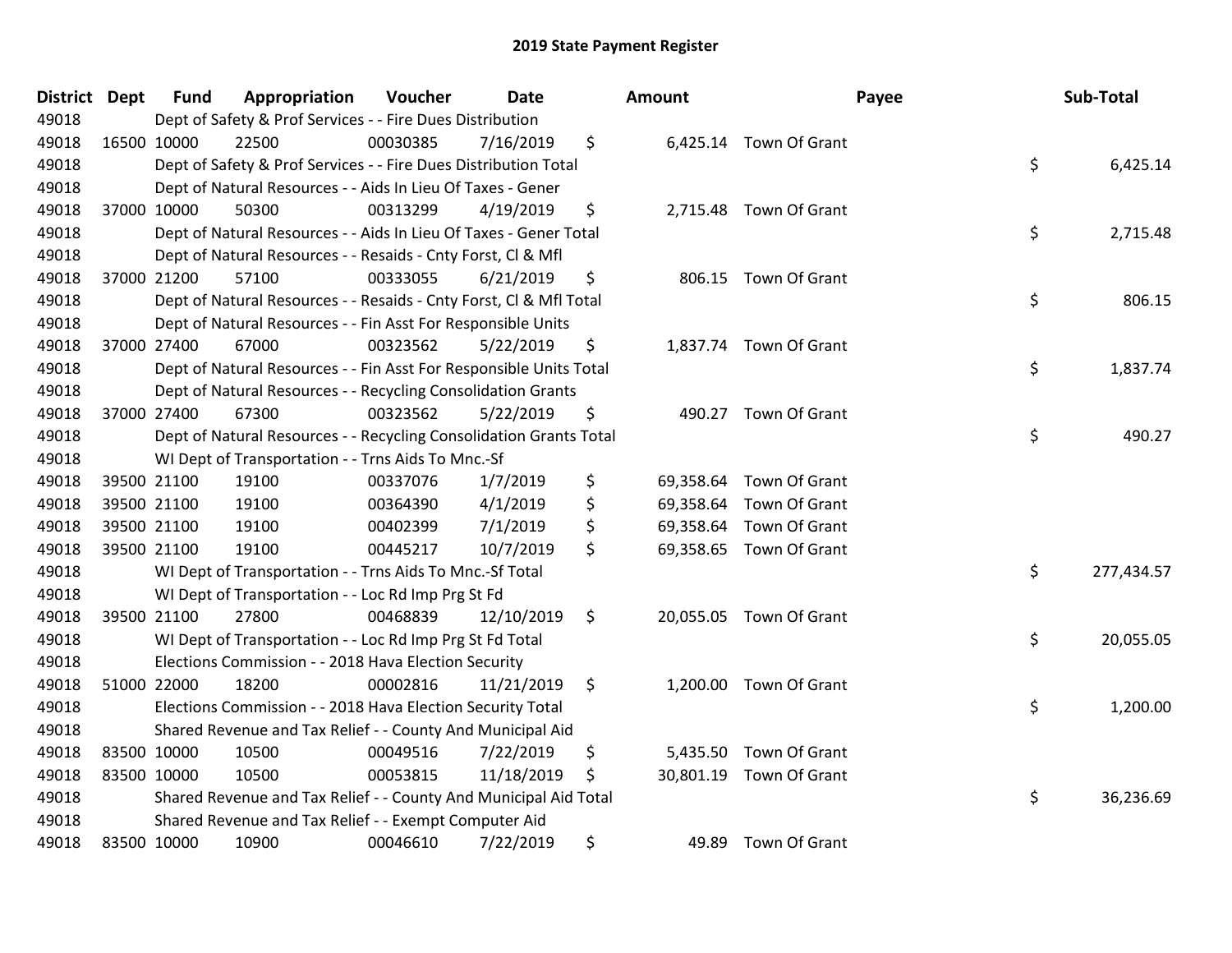| <b>District</b> | <b>Dept</b> | Fund        | Appropriation                                                 | <b>Voucher</b> | Date       |   | Amount |               | Payee | Sub-Total  |
|-----------------|-------------|-------------|---------------------------------------------------------------|----------------|------------|---|--------|---------------|-------|------------|
| 49018           |             |             | Shared Revenue and Tax Relief - - Exempt Computer Aid Total   |                |            |   |        |               |       | 49.89      |
| 49018           |             |             | Shared Revenue and Tax Relief - - Utility Aid                 |                |            |   |        |               |       |            |
| 49018           |             | 83500 10000 | 11000                                                         | 00049516       | 7/22/2019  |   | 67.34  | Town Of Grant |       |            |
| 49018           |             | 83500 10000 | 11000                                                         | 00053815       | 11/18/2019 | S | 363.79 | Town Of Grant |       |            |
| 49018           |             |             | Shared Revenue and Tax Relief - - Utility Aid Total           |                |            |   |        |               |       | 431.13     |
| 49018           |             |             | Shared Revenue and Tax Relief - - Personal Property Aid       |                |            |   |        |               |       |            |
| 49018           |             | 83500 10000 | 11100                                                         | 00041170       | 5/6/2019   |   | 308.97 | Town Of Grant |       |            |
| 49018           |             |             | Shared Revenue and Tax Relief - - Personal Property Aid Total |                |            |   |        |               |       | 308.97     |
| 49018 Total     |             |             |                                                               |                |            |   |        |               |       | 347,991.08 |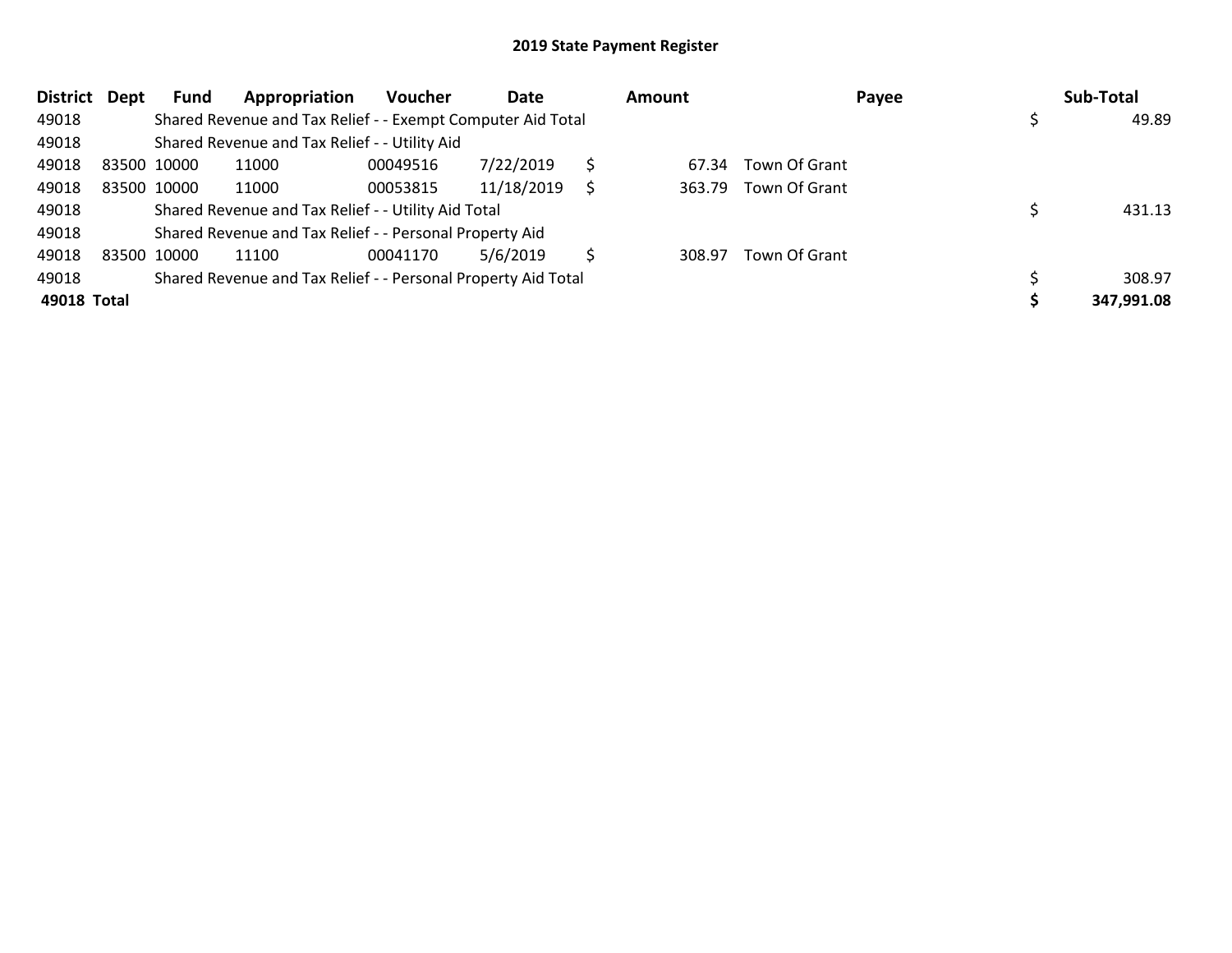| District Dept | <b>Fund</b> | Appropriation                                                      | Voucher  | <b>Date</b> | Amount          |                         | Payee | Sub-Total  |
|---------------|-------------|--------------------------------------------------------------------|----------|-------------|-----------------|-------------------------|-------|------------|
| 49020         |             | Dept of Safety & Prof Services - - Fire Dues Distribution          |          |             |                 |                         |       |            |
| 49020         | 16500 10000 | 22500                                                              | 00030011 | 7/15/2019   | \$              | 19,768.18 Town Of Hull  |       |            |
| 49020         |             | Dept of Safety & Prof Services - - Fire Dues Distribution Total    |          |             |                 |                         | \$    | 19,768.18  |
| 49020         |             | Dept of Natural Resources - - Resaids - Cnty Forst, CI & Mfl       |          |             |                 |                         |       |            |
| 49020         | 37000 21200 | 57100                                                              | 00333056 | 6/21/2019   | \$              | 428.99 Town Of Hull     |       |            |
| 49020         |             | Dept of Natural Resources - - Resaids - Cnty Forst, Cl & Mfl Total |          |             |                 |                         | \$    | 428.99     |
| 49020         |             | WI Dept of Transportation - - Trns Aids To Mnc.-Sf                 |          |             |                 |                         |       |            |
| 49020         | 39500 21100 | 19100                                                              | 00337077 | 1/7/2019    | \$              | 48,293.63 Town Of Hull  |       |            |
| 49020         | 39500 21100 | 19100                                                              | 00364391 | 4/1/2019    | \$              | 48,293.63 Town Of Hull  |       |            |
| 49020         | 39500 21100 | 19100                                                              | 00402400 | 7/1/2019    | \$              | 48,293.63 Town Of Hull  |       |            |
| 49020         | 39500 21100 | 19100                                                              | 00445218 | 10/7/2019   | \$              | 48,293.65 Town Of Hull  |       |            |
| 49020         |             | WI Dept of Transportation - - Trns Aids To Mnc.-Sf Total           |          |             |                 |                         | \$    | 193,174.54 |
| 49020         |             | Elections Commission - - General Program Ops, GPR                  |          |             |                 |                         |       |            |
| 49020         | 51000 10000 | 10100                                                              | 00001662 | 2/12/2019   | \$              | 375.17 Town Of Hull     |       |            |
| 49020         |             | Elections Commission - - General Program Ops, GPR Total            |          |             |                 |                         | \$    | 375.17     |
| 49020         |             | Shared Revenue and Tax Relief - - County And Municipal Aid         |          |             |                 |                         |       |            |
| 49020         | 83500 10000 | 10500                                                              | 00049517 | 7/22/2019   | \$<br>23,325.53 | Town Of Hull            |       |            |
| 49020         | 83500 10000 | 10500                                                              | 00053816 | 11/18/2019  | \$              | 132,178.00 Town Of Hull |       |            |
| 49020         |             | Shared Revenue and Tax Relief - - County And Municipal Aid Total   |          |             |                 |                         | \$    | 155,503.53 |
| 49020         |             | Shared Revenue and Tax Relief - - Exempt Computer Aid              |          |             |                 |                         |       |            |
| 49020         | 83500 10000 | 10900                                                              | 00046611 | 7/22/2019   | \$              | 123.67 Town Of Hull     |       |            |
| 49020         |             | Shared Revenue and Tax Relief - - Exempt Computer Aid Total        |          |             |                 |                         | \$    | 123.67     |
| 49020         |             | Shared Revenue and Tax Relief - - Utility Aid                      |          |             |                 |                         |       |            |
| 49020         | 83500 10000 | 11000                                                              | 00049517 | 7/22/2019   | \$<br>371.06    | Town Of Hull            |       |            |
| 49020         | 83500 10000 | 11000                                                              | 00053816 | 11/18/2019  | \$              | 2,147.63 Town Of Hull   |       |            |
| 49020         |             | Shared Revenue and Tax Relief - - Utility Aid Total                |          |             |                 |                         | \$    | 2,518.69   |
| 49020         |             | Shared Revenue and Tax Relief - - Personal Property Aid            |          |             |                 |                         |       |            |
| 49020         | 83500 10000 | 11100                                                              | 00041171 | 5/6/2019    | \$              | 4,736.71 Town Of Hull   |       |            |
| 49020         |             | Shared Revenue and Tax Relief - - Personal Property Aid Total      |          |             |                 |                         | \$    | 4,736.71   |
| 49020         |             | Shared Revenue and Tax Relief - - Lottery & Gaming Credit          |          |             |                 |                         |       |            |
| 49020         | 83500 52100 | 36300                                                              | 00038440 | 3/25/2019   | \$              | 7,911.72 Town Of Hull   |       |            |
| 49020         |             | Shared Revenue and Tax Relief - - Lottery & Gaming Credit Total    |          |             |                 |                         | \$    | 7,911.72   |
| 49020 Total   |             |                                                                    |          |             |                 |                         | \$    | 384,541.20 |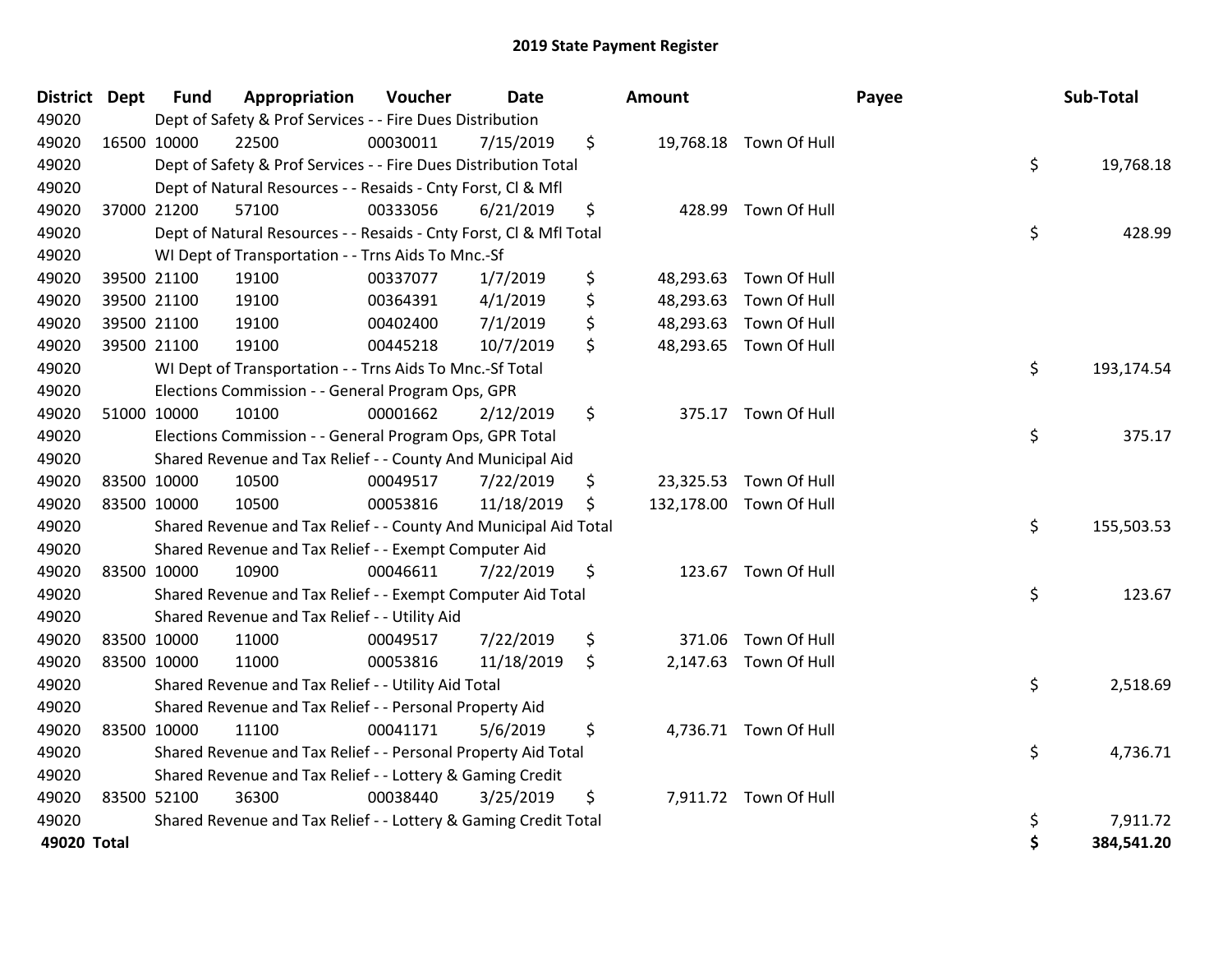| <b>District</b> | <b>Dept</b> | <b>Fund</b> | Appropriation                                                      | Voucher  | <b>Date</b> | <b>Amount</b>  | Payee                    | Sub-Total        |
|-----------------|-------------|-------------|--------------------------------------------------------------------|----------|-------------|----------------|--------------------------|------------------|
| 49022           |             |             | Dept of Safety & Prof Services - - Fire Dues Distribution          |          |             |                |                          |                  |
| 49022           | 16500 10000 |             | 22500                                                              | 00030469 | 7/16/2019   | \$             | 5,375.98 Town Of Lanark  |                  |
| 49022           |             |             | Dept of Safety & Prof Services - - Fire Dues Distribution Total    |          |             |                |                          | \$<br>5,375.98   |
| 49022           |             |             | Dept of Natural Resources - - Aids In Lieu Of Taxes - Gener        |          |             |                |                          |                  |
| 49022           | 37000 10000 |             | 50300                                                              | 00297933 | 2/12/2019   | \$<br>3,277.63 | Town Of Lanark           |                  |
| 49022           | 37000 10000 |             | 50300                                                              | 00314980 | 4/19/2019   | \$<br>20.00    | Town Of Lanark           |                  |
| 49022           | 37000 10000 |             | 50300                                                              | 00314981 | 4/19/2019   | \$<br>37.81    | Town Of Lanark           |                  |
| 49022           |             |             | Dept of Natural Resources - - Aids In Lieu Of Taxes - Gener Total  |          |             |                |                          | \$<br>3,335.44   |
| 49022           |             |             | Dept of Natural Resources - - Resaids - Cnty Forst, Cl & Mfl       |          |             |                |                          |                  |
| 49022           |             | 37000 21200 | 57100                                                              | 00333057 | 6/21/2019   | \$             | 1,012.82 Town Of Lanark  |                  |
| 49022           |             |             | Dept of Natural Resources - - Resaids - Cnty Forst, Cl & Mfl Total |          |             |                |                          | \$<br>1,012.82   |
| 49022           |             |             | WI Dept of Transportation - - Trns Aids To Mnc.-Sf                 |          |             |                |                          |                  |
| 49022           |             | 39500 21100 | 19100                                                              | 00337078 | 1/7/2019    | \$             | 20,575.26 Town Of Lanark |                  |
| 49022           | 39500 21100 |             | 19100                                                              | 00364392 | 4/1/2019    | \$             | 20,575.26 Town Of Lanark |                  |
| 49022           | 39500 21100 |             | 19100                                                              | 00402401 | 7/1/2019    | \$             | 20,575.26 Town Of Lanark |                  |
| 49022           | 39500 21100 |             | 19100                                                              | 00445219 | 10/7/2019   | \$             | 20,575.27 Town Of Lanark |                  |
| 49022           |             |             | WI Dept of Transportation - - Trns Aids To Mnc.-Sf Total           |          |             |                |                          | \$<br>82,301.05  |
| 49022           |             |             | Elections Commission - - 2018 Hava Election Security               |          |             |                |                          |                  |
| 49022           |             | 51000 22000 | 18200                                                              | 00002604 | 11/18/2019  | \$             | 500.00 Town Of Lanark    |                  |
| 49022           |             |             | Elections Commission - - 2018 Hava Election Security Total         |          |             |                |                          | \$<br>500.00     |
| 49022           |             |             | Shared Revenue and Tax Relief - - County And Municipal Aid         |          |             |                |                          |                  |
| 49022           |             | 83500 10000 | 10500                                                              | 00049518 | 7/22/2019   | \$             | 3,251.95 Town Of Lanark  |                  |
| 49022           | 83500 10000 |             | 10500                                                              | 00053817 | 11/18/2019  | \$             | 18,427.71 Town Of Lanark |                  |
| 49022           |             |             | Shared Revenue and Tax Relief - - County And Municipal Aid Total   |          |             |                |                          | \$<br>21,679.66  |
| 49022           |             |             | Shared Revenue and Tax Relief - - Exempt Computer Aid              |          |             |                |                          |                  |
| 49022           |             | 83500 10000 | 10900                                                              | 00046612 | 7/22/2019   | \$<br>3.11     | Town Of Lanark           |                  |
| 49022           |             |             | Shared Revenue and Tax Relief - - Exempt Computer Aid Total        |          |             |                |                          | \$<br>3.11       |
| 49022           |             |             | Shared Revenue and Tax Relief - - Personal Property Aid            |          |             |                |                          |                  |
| 49022           |             | 83500 10000 | 11100                                                              | 00041172 | 5/6/2019    | \$<br>37.05    | Town Of Lanark           |                  |
| 49022           |             |             | Shared Revenue and Tax Relief - - Personal Property Aid Total      |          |             |                |                          | \$<br>37.05      |
| 49022 Total     |             |             |                                                                    |          |             |                |                          | \$<br>114,245.11 |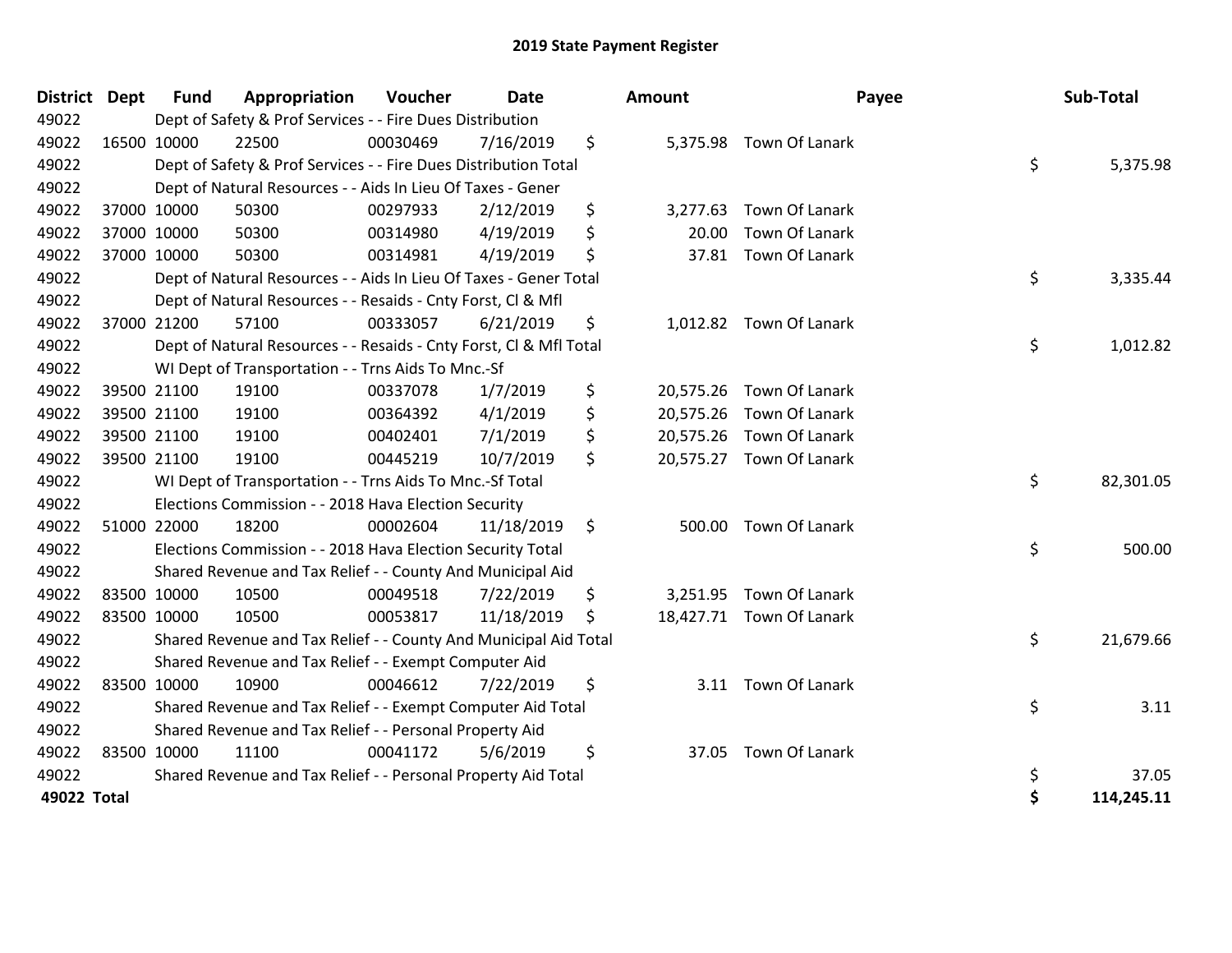| District Dept | <b>Fund</b> | Appropriation                                                       | Voucher  | <b>Date</b> |    | <b>Amount</b> | Payee                     | Sub-Total        |
|---------------|-------------|---------------------------------------------------------------------|----------|-------------|----|---------------|---------------------------|------------------|
| 49024         |             | Dept of Safety & Prof Services - - Fire Dues Distribution           |          |             |    |               |                           |                  |
| 49024         | 16500 10000 | 22500                                                               | 00030609 | 7/16/2019   | \$ |               | 4,257.25 Town Of Linwood  |                  |
| 49024         |             | Dept of Safety & Prof Services - - Fire Dues Distribution Total     |          |             |    |               |                           | \$<br>4,257.25   |
| 49024         |             | Dept of Natural Resources - - Resaids - Cnty Forst, CI & Mfl        |          |             |    |               |                           |                  |
| 49024         | 37000 21200 | 57100                                                               | 00333058 | 6/21/2019   | \$ |               | 690.11 Town Of Linwood    |                  |
| 49024         |             | Dept of Natural Resources - - Resaids - Cnty Forst, Cl & Mfl Total  |          |             |    |               |                           | \$<br>690.11     |
| 49024         |             | WI Dept of Transportation - - Trns Aids To Mnc.-Sf                  |          |             |    |               |                           |                  |
| 49024         | 39500 21100 | 19100                                                               | 00337079 | 1/7/2019    | \$ |               | 24,308.07 Town Of Linwood |                  |
| 49024         | 39500 21100 | 19100                                                               | 00364393 | 4/1/2019    | \$ |               | 24,308.07 Town Of Linwood |                  |
| 49024         | 39500 21100 | 19100                                                               | 00402402 | 7/1/2019    | \$ |               | 24,308.07 Town Of Linwood |                  |
| 49024         | 39500 21100 | 19100                                                               | 00445220 | 10/7/2019   | \$ |               | 24,308.09 Town Of Linwood |                  |
| 49024         |             | WI Dept of Transportation - - Trns Aids To Mnc.-Sf Total            |          |             |    |               |                           | \$<br>97,232.30  |
| 49024         |             | Department of Military Affairs - - Major Disaster Assist; Pif       |          |             |    |               |                           |                  |
| 49024         | 46500 27200 | 36500                                                               | 00067607 | 10/3/2019   | \$ |               | 10,423.85 Town Of Linwood |                  |
| 49024         |             | Department of Military Affairs - - Major Disaster Assist; Pif Total |          |             |    |               |                           | \$<br>10,423.85  |
| 49024         |             | Elections Commission - - 2018 Hava Election Security                |          |             |    |               |                           |                  |
| 49024         | 51000 22000 | 18200                                                               | 00002723 | 11/20/2019  | \$ |               | 1,200.00 Town Of Linwood  |                  |
| 49024         |             | Elections Commission - - 2018 Hava Election Security Total          |          |             |    |               |                           | \$<br>1,200.00   |
| 49024         |             | Shared Revenue and Tax Relief - - County And Municipal Aid          |          |             |    |               |                           |                  |
| 49024         | 83500 10000 | 10500                                                               | 00049519 | 7/22/2019   | \$ |               | 2,946.65 Town Of Linwood  |                  |
| 49024         | 83500 10000 | 10500                                                               | 00053818 | 11/18/2019  | S. |               | 16,697.71 Town Of Linwood |                  |
| 49024         |             | Shared Revenue and Tax Relief - - County And Municipal Aid Total    |          |             |    |               |                           | \$<br>19,644.36  |
| 49024         |             | Shared Revenue and Tax Relief - - Exempt Computer Aid               |          |             |    |               |                           |                  |
| 49024         | 83500 10000 | 10900                                                               | 00046613 | 7/22/2019   | \$ | 14.55         | Town Of Linwood           |                  |
| 49024         |             | Shared Revenue and Tax Relief - - Exempt Computer Aid Total         |          |             |    |               |                           | \$<br>14.55      |
| 49024         |             | Shared Revenue and Tax Relief - - Utility Aid                       |          |             |    |               |                           |                  |
| 49024         | 83500 10000 | 11000                                                               | 00049519 | 7/22/2019   | \$ | 144.29        | Town Of Linwood           |                  |
| 49024         | 83500 10000 | 11000                                                               | 00053818 | 11/18/2019  | \$ |               | 780.82 Town Of Linwood    |                  |
| 49024         |             | Shared Revenue and Tax Relief - - Utility Aid Total                 |          |             |    |               |                           | \$<br>925.11     |
| 49024         |             | Shared Revenue and Tax Relief - - Personal Property Aid             |          |             |    |               |                           |                  |
| 49024         | 83500 10000 | 11100                                                               | 00041173 | 5/6/2019    | \$ | 621.49        | Town Of Linwood           |                  |
| 49024         |             | Shared Revenue and Tax Relief - - Personal Property Aid Total       |          |             |    |               |                           | \$<br>621.49     |
| 49024 Total   |             |                                                                     |          |             |    |               |                           | \$<br>135,009.02 |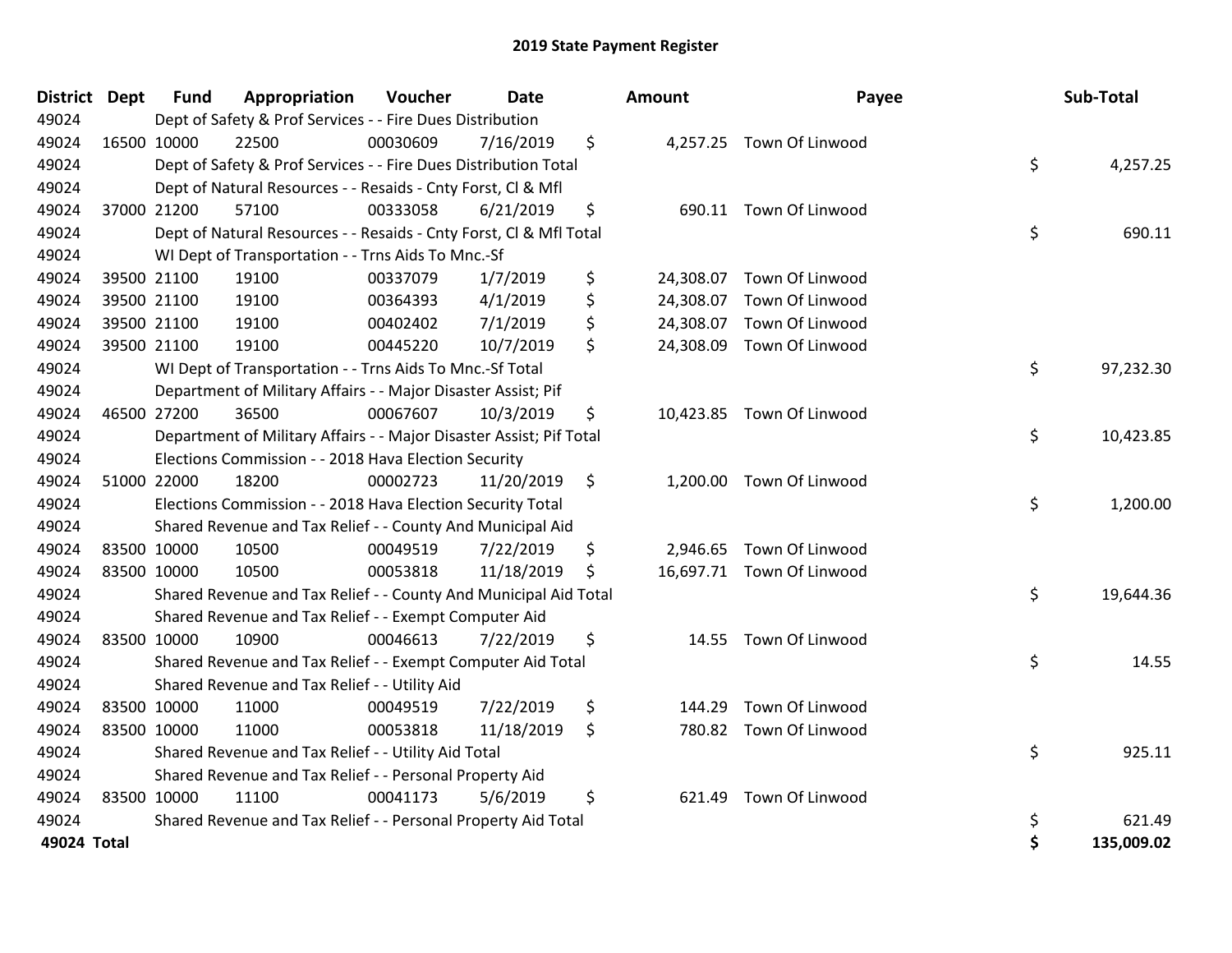| <b>District</b> | <b>Dept</b> | <b>Fund</b> | Appropriation                                                      | Voucher  | <b>Date</b> | Amount          | Payee             | Sub-Total       |
|-----------------|-------------|-------------|--------------------------------------------------------------------|----------|-------------|-----------------|-------------------|-----------------|
| 49026           |             |             | Dept of Safety & Prof Services - - Fire Dues Distribution          |          |             |                 |                   |                 |
| 49026           |             | 16500 10000 | 22500                                                              | 00030794 | 7/17/2019   | \$<br>3,116.46  | New Hope, Town of |                 |
| 49026           |             |             | Dept of Safety & Prof Services - - Fire Dues Distribution Total    |          |             |                 |                   | \$<br>3,116.46  |
| 49026           |             |             | Dept of Natural Resources - - Aids In Lieu Of Taxes - Gener        |          |             |                 |                   |                 |
| 49026           |             | 37000 10000 | 50300                                                              | 00297934 | 2/12/2019   | \$<br>2,287.63  | New Hope, Town of |                 |
| 49026           |             | 37000 10000 | 50300                                                              | 00314988 | 4/19/2019   | \$<br>502.19    | New Hope, Town of |                 |
| 49026           |             | 37000 10000 | 50300                                                              | 00314989 | 4/19/2019   | \$<br>222.56    | New Hope, Town of |                 |
| 49026           |             |             | Dept of Natural Resources - - Aids In Lieu Of Taxes - Gener Total  |          |             |                 |                   | \$<br>3,012.38  |
| 49026           |             |             | Dept of Natural Resources - - Resaids - Cnty Forst, Cl & Mfl       |          |             |                 |                   |                 |
| 49026           |             | 37000 21200 | 57100                                                              | 00333059 | 6/21/2019   | \$<br>597.78    | New Hope, Town of |                 |
| 49026           |             |             | Dept of Natural Resources - - Resaids - Cnty Forst, CI & Mfl Total |          |             |                 |                   | \$<br>597.78    |
| 49026           |             |             | Dept of Natural Resources - - Aids In Lieu Of Taxes - Sum S        |          |             |                 |                   |                 |
| 49026           |             | 37000 21200 | 57900                                                              | 00314987 | 4/19/2019   | \$<br>453.29    | New Hope, Town of |                 |
| 49026           |             |             | Dept of Natural Resources - - Aids In Lieu Of Taxes - Sum S Total  |          |             |                 |                   | \$<br>453.29    |
| 49026           |             |             | Dept of Natural Resources - - Fin Asst For Responsible Units       |          |             |                 |                   |                 |
| 49026           |             | 37000 27400 | 67000                                                              | 00322850 | 5/22/2019   | \$<br>927.98    | New Hope, Town of |                 |
| 49026           |             |             | Dept of Natural Resources - - Fin Asst For Responsible Units Total |          |             |                 |                   | \$<br>927.98    |
| 49026           |             |             | WI Dept of Transportation - - Trns Aids To Mnc.-Sf                 |          |             |                 |                   |                 |
| 49026           |             | 39500 21100 | 19100                                                              | 00337080 | 1/7/2019    | \$<br>21,489.05 | New Hope, Town of |                 |
| 49026           |             | 39500 21100 | 19100                                                              | 00364394 | 4/1/2019    | \$<br>21,489.05 | New Hope, Town of |                 |
| 49026           |             | 39500 21100 | 19100                                                              | 00402403 | 7/1/2019    | \$<br>21,489.05 | New Hope, Town of |                 |
| 49026           |             | 39500 21100 | 19100                                                              | 00445221 | 10/7/2019   | \$<br>21,489.07 | New Hope, Town of |                 |
| 49026           |             |             | WI Dept of Transportation - - Trns Aids To Mnc.-Sf Total           |          |             |                 |                   | \$<br>85,956.22 |
| 49026           |             |             | Elections Commission - - 2018 Hava Election Security               |          |             |                 |                   |                 |
| 49026           |             | 51000 22000 | 18200                                                              | 00002887 | 11/22/2019  | \$<br>1,200.00  | New Hope, Town of |                 |
| 49026           |             |             | Elections Commission - - 2018 Hava Election Security Total         |          |             |                 |                   | \$<br>1,200.00  |
| 49026           |             |             | Shared Revenue and Tax Relief - - County And Municipal Aid         |          |             |                 |                   |                 |
| 49026           |             | 83500 10000 | 10500                                                              | 00049520 | 7/22/2019   | \$<br>1,545.25  | New Hope, Town of |                 |
| 49026           |             | 83500 10000 | 10500                                                              | 00053819 | 11/18/2019  | \$<br>8,756.43  | New Hope, Town of |                 |
| 49026           |             |             | Shared Revenue and Tax Relief - - County And Municipal Aid Total   |          |             |                 |                   | \$<br>10,301.68 |
| 49026           |             |             | Shared Revenue and Tax Relief - - Personal Property Aid            |          |             |                 |                   |                 |
| 49026           |             | 83500 10000 | 11100                                                              | 00041174 | 5/6/2019    | \$<br>35.35     | New Hope, Town of |                 |
| 49026           |             |             | Shared Revenue and Tax Relief - - Personal Property Aid Total      |          |             |                 |                   | \$<br>35.35     |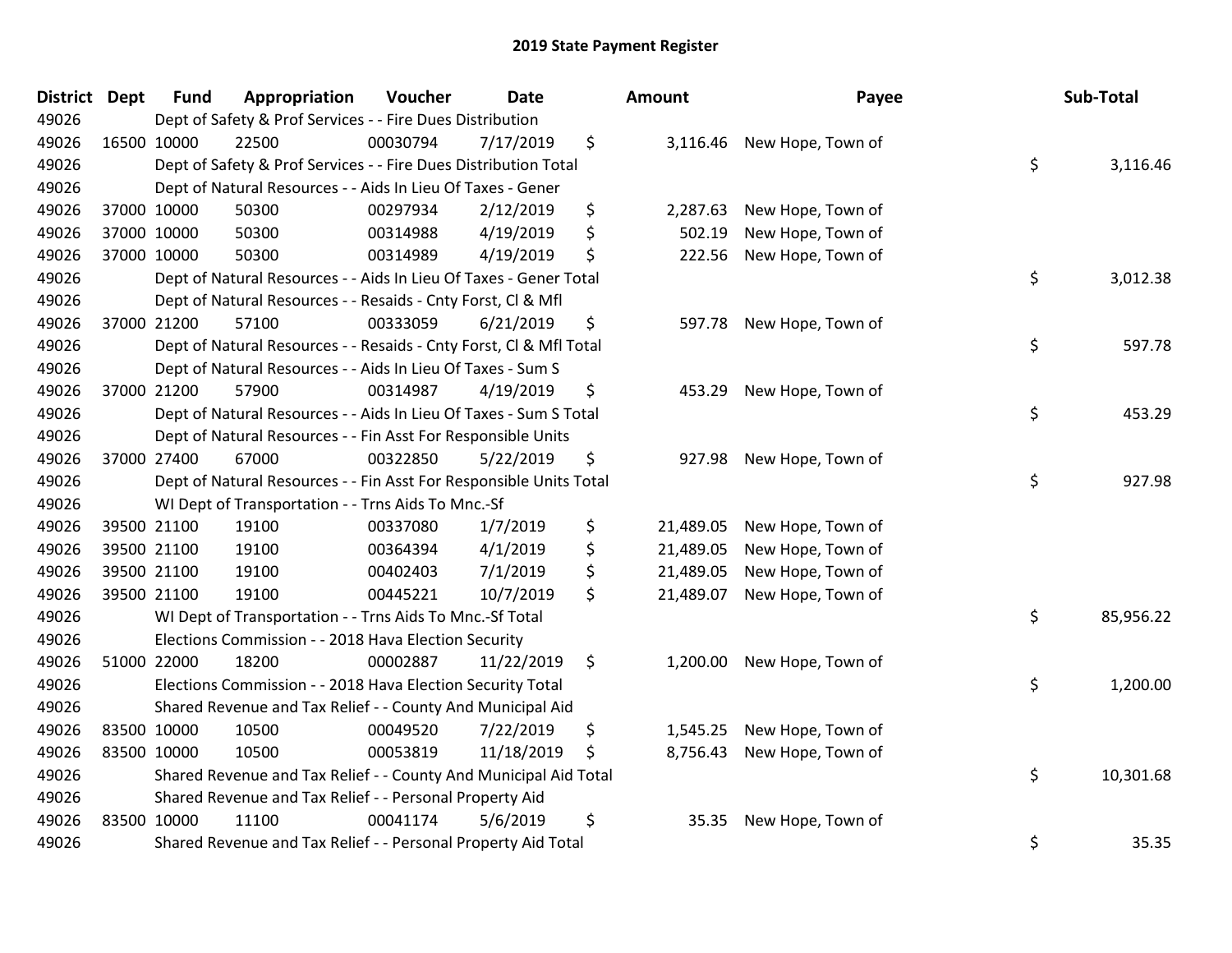| District Dept | Fund        | Appropriation                                                       | Voucher  | Date      | Amount | Pavee             | Sub-Total  |
|---------------|-------------|---------------------------------------------------------------------|----------|-----------|--------|-------------------|------------|
| 49026         |             | Shared Revenue and Tax Relief - - Payments For Municipal Svcs       |          |           |        |                   |            |
| 49026         | 83500 10000 | 50100                                                               | 00038013 | 1/31/2019 | 709.47 | New Hope, Town of |            |
| 49026         |             | Shared Revenue and Tax Relief - - Payments For Municipal Svcs Total |          |           |        |                   | 709.47     |
| 49026 Total   |             |                                                                     |          |           |        |                   | 106,310.61 |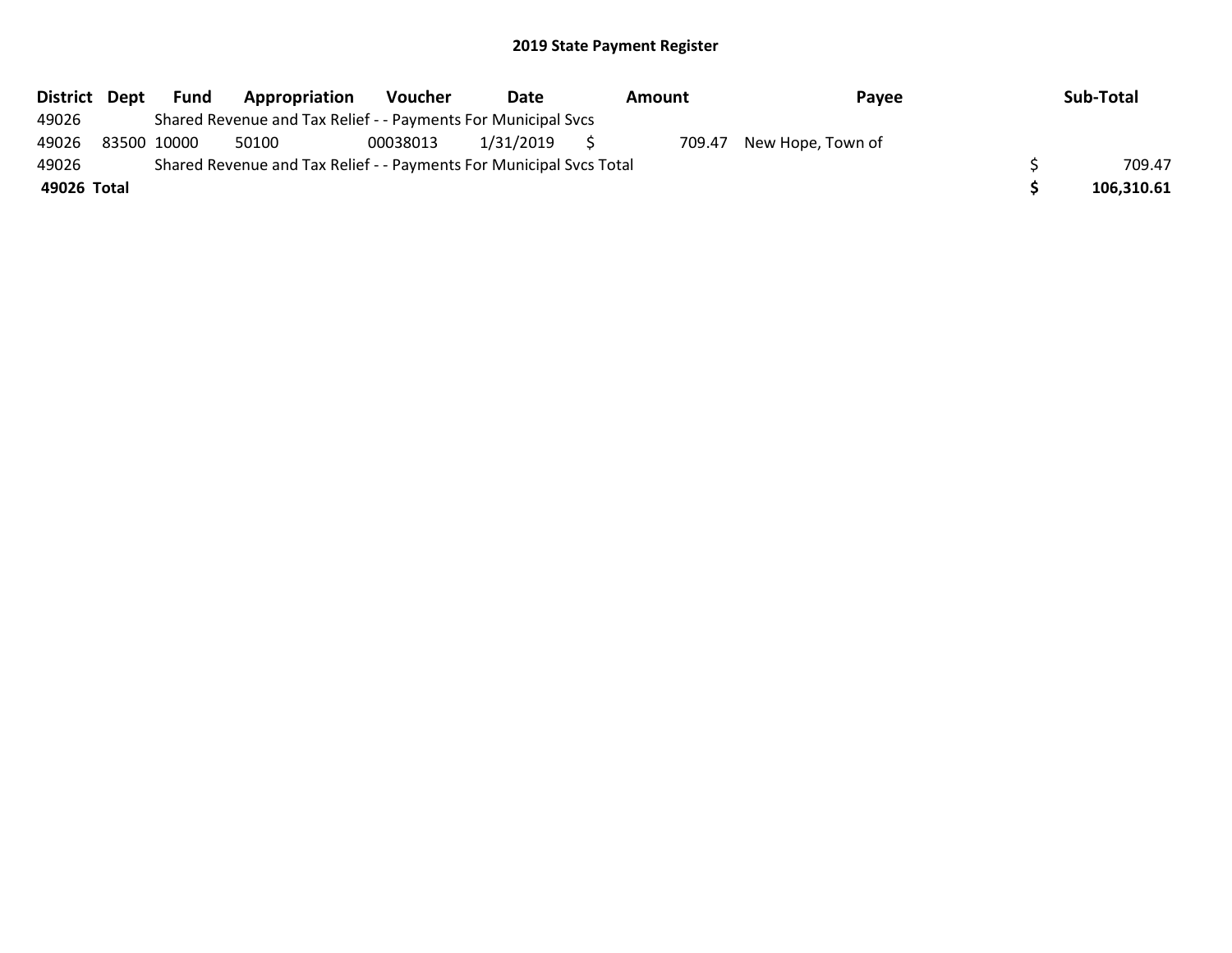| District Dept | <b>Fund</b> | Appropriation                                                      | Voucher  | <b>Date</b> | Amount          | Payee                        | Sub-Total        |
|---------------|-------------|--------------------------------------------------------------------|----------|-------------|-----------------|------------------------------|------------------|
| 49028         |             | Dept of Safety & Prof Services - - Fire Dues Distribution          |          |             |                 |                              |                  |
| 49028         | 16500 10000 | 22500                                                              | 00031079 | 7/17/2019   | \$              | 2,142.51 Town Of Pine Grove  |                  |
| 49028         |             | Dept of Safety & Prof Services - - Fire Dues Distribution Total    |          |             |                 |                              | \$<br>2,142.51   |
| 49028         |             | Dept of Natural Resources - - Aids In Lieu Of Taxes - Gener        |          |             |                 |                              |                  |
| 49028         | 37000 10000 | 50300                                                              | 00297845 | 2/12/2019   | \$              | 34,295.12 Town Of Pine Grove |                  |
| 49028         | 37000 10000 | 50300                                                              | 00313431 | 4/19/2019   | \$<br>50.11     | Town Of Pine Grove           |                  |
| 49028         | 37000 10000 | 50300                                                              | 00313432 | 4/19/2019   | \$<br>1,223.90  | Town Of Pine Grove           |                  |
| 49028         |             | Dept of Natural Resources - - Aids In Lieu Of Taxes - Gener Total  |          |             |                 |                              | \$<br>35,569.13  |
| 49028         |             | Dept of Natural Resources - - Resaids - Cnty Forst, Cl & Mfl       |          |             |                 |                              |                  |
| 49028         | 37000 21200 | 57100                                                              | 00333060 | 6/21/2019   | \$<br>70.56     | Town Of Pine Grove           |                  |
| 49028         |             | Dept of Natural Resources - - Resaids - Cnty Forst, CI & Mfl Total |          |             |                 |                              | \$<br>70.56      |
| 49028         |             | WI Dept of Transportation - - Trns Aids To Mnc.-Sf                 |          |             |                 |                              |                  |
| 49028         | 39500 21100 | 19100                                                              | 00337081 | 1/7/2019    | \$              | 38,008.99 Town Of Pine Grove |                  |
| 49028         | 39500 21100 | 19100                                                              | 00364395 | 4/1/2019    | \$<br>38,008.99 | Town Of Pine Grove           |                  |
| 49028         | 39500 21100 | 19100                                                              | 00402404 | 7/1/2019    | \$              | 38,008.99 Town Of Pine Grove |                  |
| 49028         | 39500 21100 | 19100                                                              | 00445222 | 10/7/2019   | \$              | 38,008.99 Town Of Pine Grove |                  |
| 49028         |             | WI Dept of Transportation - - Trns Aids To Mnc.-Sf Total           |          |             |                 |                              | \$<br>152,035.96 |
| 49028         |             | Elections Commission - - 2018 Hava Election Security               |          |             |                 |                              |                  |
| 49028         | 51000 22000 | 18200                                                              | 00002606 | 11/18/2019  | \$              | 800.00 Town Of Pine Grove    |                  |
| 49028         |             | Elections Commission - - 2018 Hava Election Security Total         |          |             |                 |                              | \$<br>800.00     |
| 49028         |             | Shared Revenue and Tax Relief - - County And Municipal Aid         |          |             |                 |                              |                  |
| 49028         | 83500 10000 | 10500                                                              | 00049521 | 7/22/2019   | \$              | 7,022.25 Town Of Pine Grove  |                  |
| 49028         | 83500 10000 | 10500                                                              | 00053820 | 11/18/2019  | \$              | 39,792.75 Town Of Pine Grove |                  |
| 49028         |             | Shared Revenue and Tax Relief - - County And Municipal Aid Total   |          |             |                 |                              | \$<br>46,815.00  |
| 49028         |             | Shared Revenue and Tax Relief - - Exempt Computer Aid              |          |             |                 |                              |                  |
| 49028         | 83500 10000 | 10900                                                              | 00046614 | 7/22/2019   | \$              | 1,532.90 Town Of Pine Grove  |                  |
| 49028         |             | Shared Revenue and Tax Relief - - Exempt Computer Aid Total        |          |             |                 |                              | \$<br>1,532.90   |
| 49028         |             | Shared Revenue and Tax Relief - - Personal Property Aid            |          |             |                 |                              |                  |
| 49028         | 83500 10000 | 11100                                                              | 00041175 | 5/6/2019    | \$              | 2,947.09 Town Of Pine Grove  |                  |
| 49028         |             | Shared Revenue and Tax Relief - - Personal Property Aid Total      |          |             |                 |                              | \$<br>2,947.09   |
| 49028         |             | Shared Revenue and Tax Relief - - Lottery & Gaming Credit          |          |             |                 |                              |                  |
| 49028         | 83500 52100 | 36300                                                              | 00038441 | 3/25/2019   | \$<br>462.84    | Town Of Pine Grove           |                  |
| 49028         |             | Shared Revenue and Tax Relief - - Lottery & Gaming Credit Total    |          |             |                 |                              | \$<br>462.84     |

| ount      | <b>Payee</b>                 | Sub-Total        |
|-----------|------------------------------|------------------|
| 2,142.51  | Town Of Pine Grove           | \$<br>2,142.51   |
|           | 34,295.12 Town Of Pine Grove |                  |
| 50.11     | Town Of Pine Grove           |                  |
| 1,223.90  | Town Of Pine Grove           |                  |
|           |                              | \$<br>35,569.13  |
| 70.56     | Town Of Pine Grove           |                  |
|           |                              | \$<br>70.56      |
| 38,008.99 | Town Of Pine Grove           |                  |
| 38,008.99 | Town Of Pine Grove           |                  |
| 38,008.99 | <b>Town Of Pine Grove</b>    |                  |
| 38,008.99 | Town Of Pine Grove           |                  |
|           |                              | \$<br>152,035.96 |
| 800.00    | Town Of Pine Grove           |                  |
|           |                              | \$<br>800.00     |
|           | 7,022.25 Town Of Pine Grove  |                  |
| 39,792.75 | Town Of Pine Grove           |                  |
|           |                              | \$<br>46,815.00  |
| 1,532.90  | Town Of Pine Grove           |                  |
|           |                              | \$<br>1,532.90   |
| 2,947.09  | Town Of Pine Grove           |                  |
|           |                              | \$<br>2,947.09   |
| 462.84    | Town Of Pine Grove           |                  |
|           |                              | \$<br>462.84     |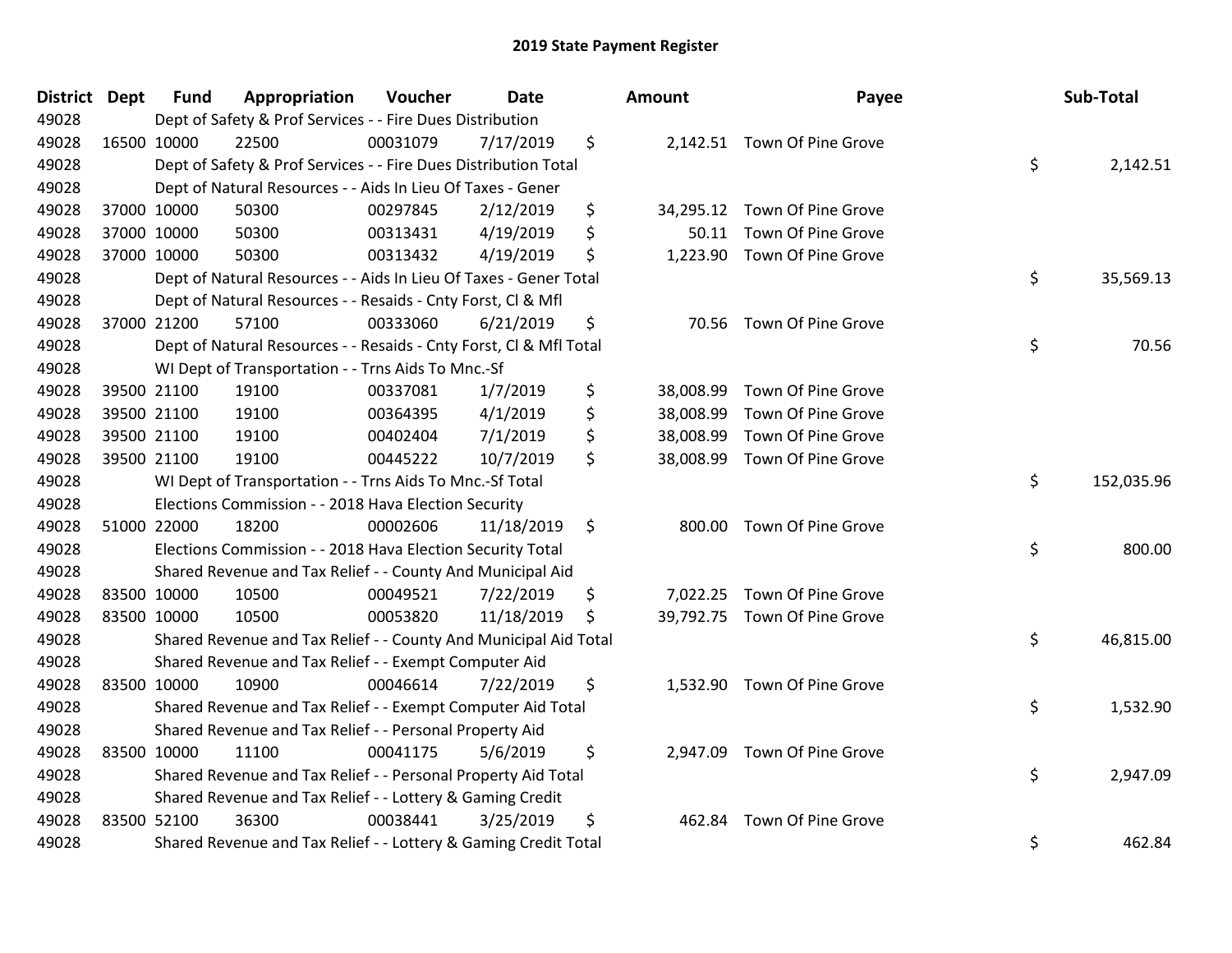| District Dept Fund | Appropriation | Voucher | Date | Amount | Payee | Sub-Total  |
|--------------------|---------------|---------|------|--------|-------|------------|
| 49028 Total        |               |         |      |        |       | 242,375.99 |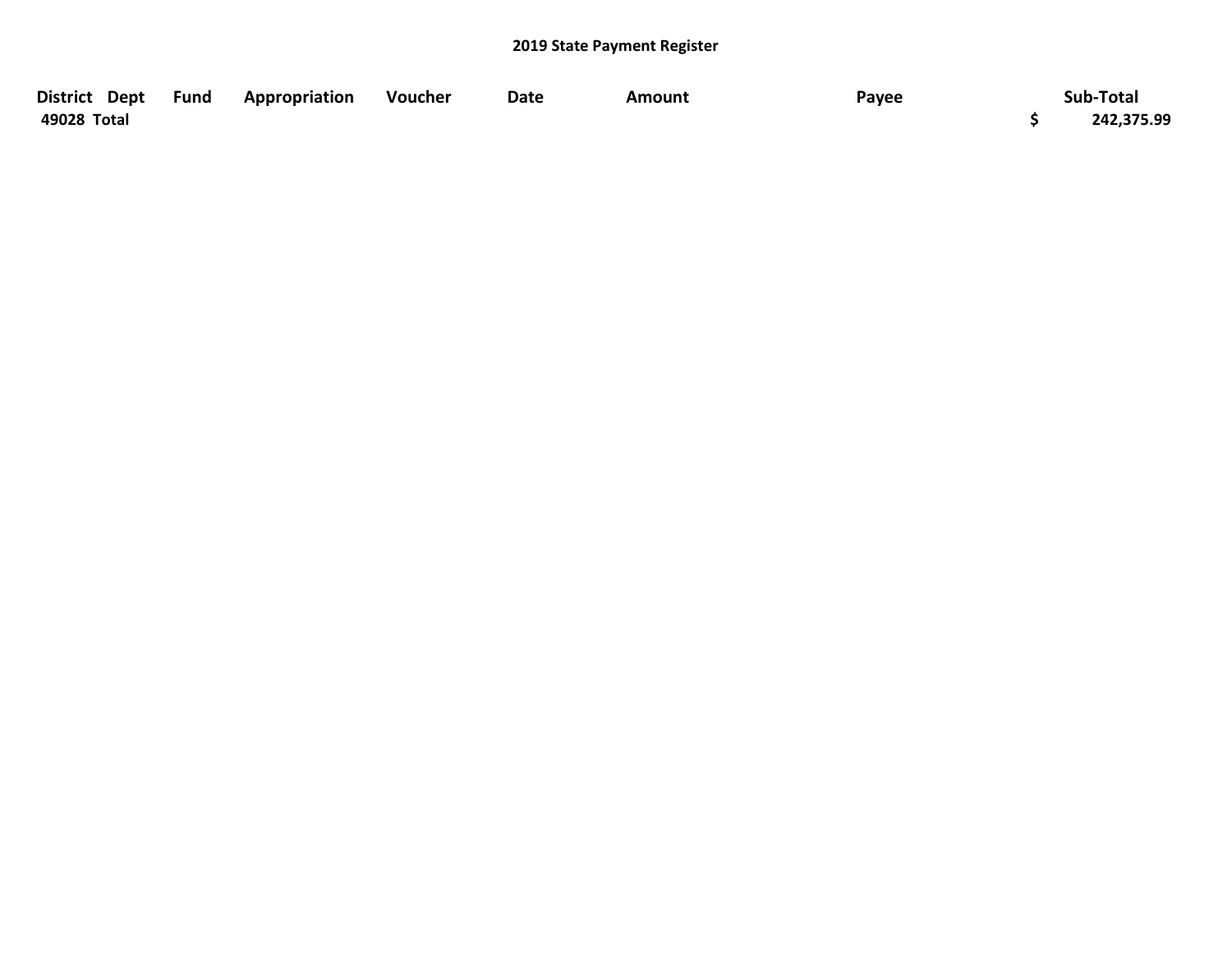| District Dept |             | <b>Fund</b> | Appropriation                                                       | Voucher  | <b>Date</b> | Amount       |                          | Payee | Sub-Total  |
|---------------|-------------|-------------|---------------------------------------------------------------------|----------|-------------|--------------|--------------------------|-------|------------|
| 49030         |             |             | Dept of Safety & Prof Services - - Fire Dues Distribution           |          |             |              |                          |       |            |
| 49030         |             | 16500 10000 | 22500                                                               | 00030285 | 7/15/2019   | \$           | 7,940.13 Town Of Plover  |       |            |
| 49030         |             |             | Dept of Safety & Prof Services - - Fire Dues Distribution Total     |          |             |              |                          | \$    | 7,940.13   |
| 49030         |             |             | Dept of Natural Resources - - Aids In Lieu Of Taxes - Gener         |          |             |              |                          |       |            |
| 49030         |             | 37000 10000 | 50300                                                               | 00314495 | 4/19/2019   | \$           | 178.27 Town Of Plover    |       |            |
| 49030         |             | 37000 10000 | 50300                                                               | 00314496 | 4/19/2019   | \$<br>461.94 | Town Of Plover           |       |            |
| 49030         |             |             | Dept of Natural Resources - - Aids In Lieu Of Taxes - Gener Total   |          |             |              |                          | \$    | 640.21     |
| 49030         |             |             | Dept of Natural Resources - - Resaids - Cnty Forst, Cl & Mfl        |          |             |              |                          |       |            |
| 49030         |             | 37000 21200 | 57100                                                               | 00333061 | 6/21/2019   | \$           | 228.70 Town Of Plover    |       |            |
| 49030         |             |             | Dept of Natural Resources - - Resaids - Cnty Forst, Cl & Mfl Total  |          |             |              |                          | \$    | 228.70     |
| 49030         |             |             | Dept of Natural Resources - - Aids In Lieu Of Taxes - Sum S         |          |             |              |                          |       |            |
| 49030         |             | 37000 21200 | 57900                                                               | 00314497 | 4/19/2019   | \$           | 84.58 Town Of Plover     |       |            |
| 49030         |             |             | Dept of Natural Resources - - Aids In Lieu Of Taxes - Sum S Total   |          |             |              |                          | \$    | 84.58      |
| 49030         |             |             | WI Dept of Transportation - - Trns Aids To Mnc.-Sf                  |          |             |              |                          |       |            |
| 49030         |             | 39500 21100 | 19100                                                               | 00337082 | 1/7/2019    | \$           | 42,100.15 Town Of Plover |       |            |
| 49030         |             | 39500 21100 | 19100                                                               | 00364396 | 4/1/2019    | \$           | 42,100.15 Town Of Plover |       |            |
| 49030         |             | 39500 21100 | 19100                                                               | 00402405 | 7/1/2019    | \$           | 42,100.15 Town Of Plover |       |            |
| 49030         |             | 39500 21100 | 19100                                                               | 00445223 | 10/7/2019   | \$           | 42,100.16 Town Of Plover |       |            |
| 49030         |             |             | WI Dept of Transportation - - Trns Aids To Mnc.-Sf Total            |          |             |              |                          | \$    | 168,400.61 |
| 49030         |             |             | Department of Military Affairs - - Major Disaster Assist; Pif       |          |             |              |                          |       |            |
| 49030         |             | 46500 27200 | 36500                                                               | 00064186 | 7/18/2019   | \$           | 5,608.55 Town Of Plover  |       |            |
| 49030         |             |             | Department of Military Affairs - - Major Disaster Assist; Pif Total |          |             |              |                          | \$    | 5,608.55   |
| 49030         |             |             | Shared Revenue and Tax Relief - - County And Municipal Aid          |          |             |              |                          |       |            |
| 49030         | 83500 10000 |             | 10500                                                               | 00049522 | 7/22/2019   | \$           | 4,582.90 Town Of Plover  |       |            |
| 49030         |             | 83500 10000 | 10500                                                               | 00053821 | 11/18/2019  | \$           | 25,969.74 Town Of Plover |       |            |
| 49030         |             |             | Shared Revenue and Tax Relief - - County And Municipal Aid Total    |          |             |              |                          | \$    | 30,552.64  |
| 49030         |             |             | Shared Revenue and Tax Relief - - Exempt Computer Aid               |          |             |              |                          |       |            |
| 49030         | 83500 10000 |             | 10900                                                               | 00046615 | 7/22/2019   | \$           | 248.38 Town Of Plover    |       |            |
| 49030         |             |             | Shared Revenue and Tax Relief - - Exempt Computer Aid Total         |          |             |              |                          | \$    | 248.38     |
| 49030         |             |             | Shared Revenue and Tax Relief - - Utility Aid                       |          |             |              |                          |       |            |
| 49030         |             | 83500 10000 | 11000                                                               | 00049522 | 7/22/2019   | \$           | 1,227.85 Town Of Plover  |       |            |
| 49030         |             | 83500 10000 | 11000                                                               | 00053821 | 11/18/2019  | \$           | 10,347.31 Town Of Plover |       |            |
| 49030         |             |             | Shared Revenue and Tax Relief - - Utility Aid Total                 |          |             |              |                          | \$    | 11,575.16  |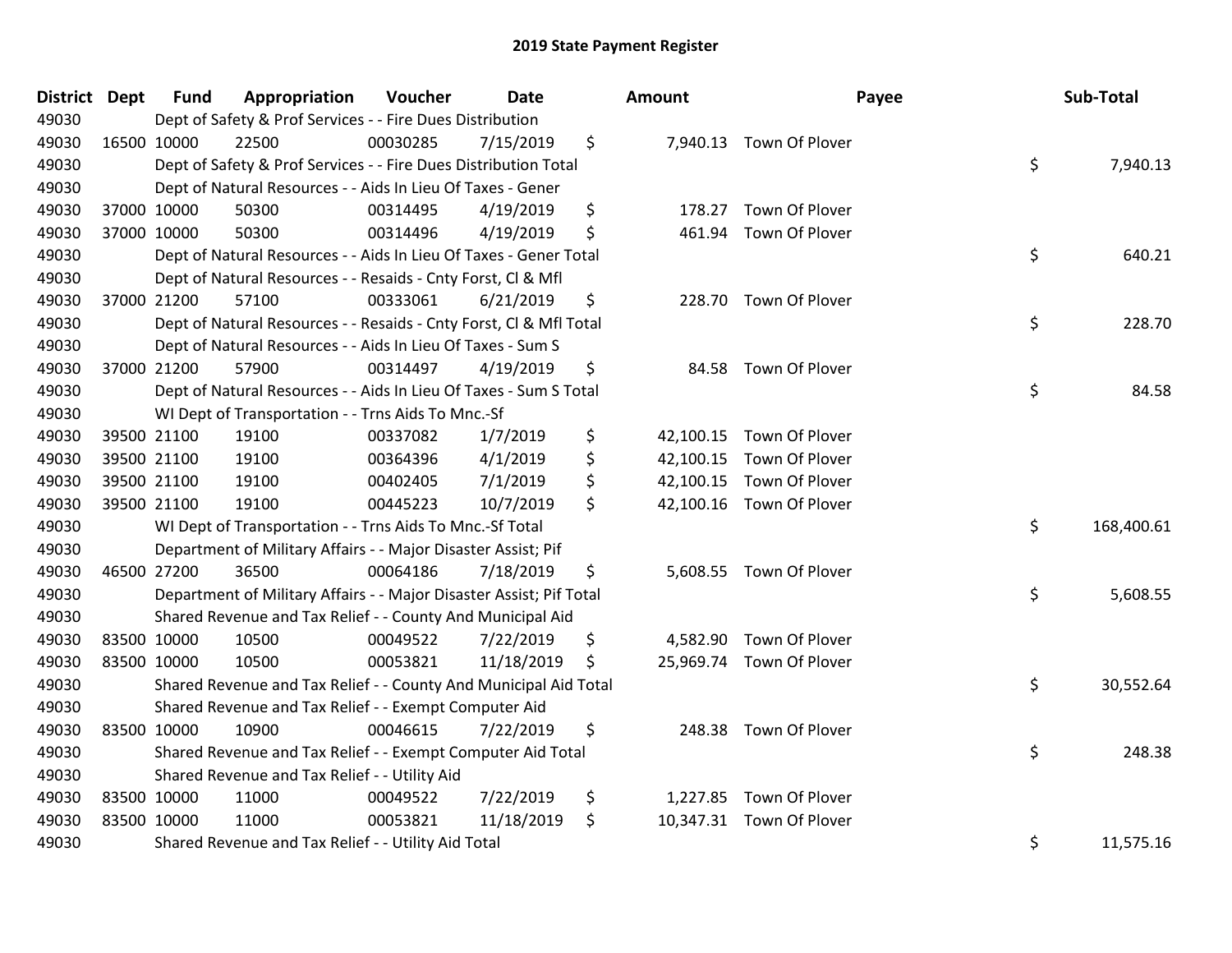| <b>District</b> | <b>Dept</b> | Fund        | Appropriation                                                       | <b>Voucher</b> | Date      | Amount |          | Payee          |   | Sub-Total  |
|-----------------|-------------|-------------|---------------------------------------------------------------------|----------------|-----------|--------|----------|----------------|---|------------|
| 49030           |             |             | Shared Revenue and Tax Relief - - Personal Property Aid             |                |           |        |          |                |   |            |
| 49030           |             | 83500 10000 | 11100                                                               | 00041176       | 5/6/2019  | Ś      | 881.12   | Town Of Plover |   |            |
| 49030           |             |             | Shared Revenue and Tax Relief - - Personal Property Aid Total       |                |           |        |          |                |   | 881.12     |
| 49030           |             |             | Shared Revenue and Tax Relief - - Payments For Municipal Svcs       |                |           |        |          |                |   |            |
| 49030           |             | 83500 10000 | 50100                                                               | 00037923       | 1/31/2019 | Ś      | 88.75    | Town Of Plover |   |            |
| 49030           |             |             | Shared Revenue and Tax Relief - - Payments For Municipal Svcs Total |                |           |        |          |                |   | 88.75      |
| 49030           |             |             | Shared Revenue and Tax Relief - - Lottery & Gaming Credit           |                |           |        |          |                |   |            |
| 49030           |             | 83500 52100 | 36300                                                               | 00038442       | 3/25/2019 | S      | 1.506.26 | Town Of Plover |   |            |
| 49030           |             |             | Shared Revenue and Tax Relief - - Lottery & Gaming Credit Total     |                |           |        |          |                | Ś | 1,506.26   |
| 49030 Total     |             |             |                                                                     |                |           |        |          |                |   | 227,755.09 |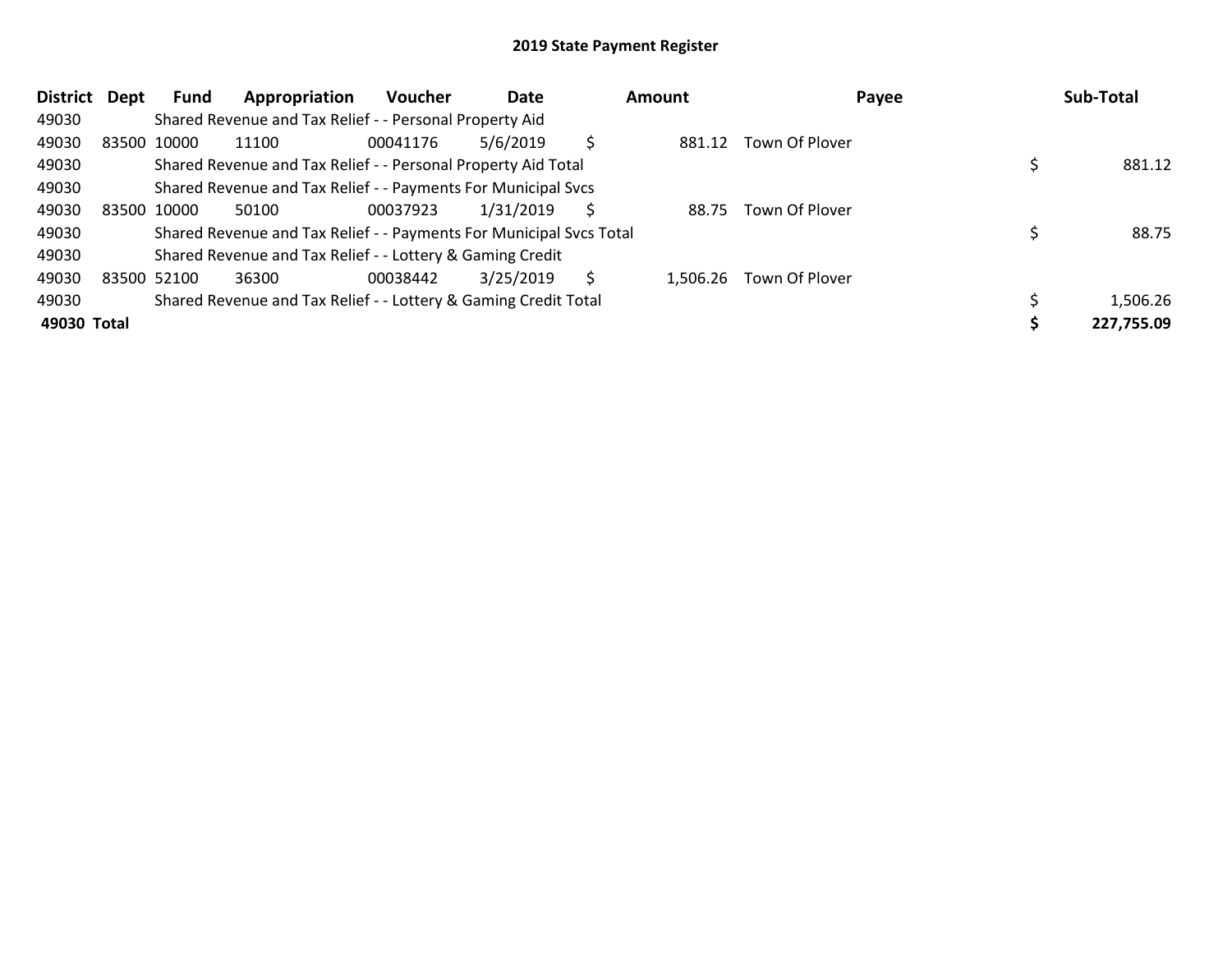| District Dept | <b>Fund</b> | Appropriation                                                      | Voucher  | <b>Date</b> | Amount | Payee                    | Sub-Total        |
|---------------|-------------|--------------------------------------------------------------------|----------|-------------|--------|--------------------------|------------------|
| 49032         |             | Dept of Safety & Prof Services - - Fire Dues Distribution          |          |             |        |                          |                  |
| 49032         | 16500 10000 | 22500                                                              | 00030282 | 7/16/2019   | \$     | 8,046.39 Town Of Sharon  |                  |
| 49032         |             | Dept of Safety & Prof Services - - Fire Dues Distribution Total    |          |             |        |                          | \$<br>8,046.39   |
| 49032         |             | Dept of Natural Resources - - Aids In Lieu Of Taxes - Gener        |          |             |        |                          |                  |
| 49032         | 37000 10000 | 50300                                                              | 00297882 | 2/12/2019   | \$     | 2,479.88 Town Of Sharon  |                  |
| 49032         | 37000 10000 | 50300                                                              | 00313932 | 4/19/2019   | \$     | 141.96 Town Of Sharon    |                  |
| 49032         |             | Dept of Natural Resources - - Aids In Lieu Of Taxes - Gener Total  |          |             |        |                          | \$<br>2,621.84   |
| 49032         |             | Dept of Natural Resources - - Resaids - Cnty Forst, Cl & Mfl       |          |             |        |                          |                  |
| 49032         | 37000 21200 | 57100                                                              | 00333062 | 6/21/2019   | \$     | 1,123.78 Town Of Sharon  |                  |
| 49032         |             | Dept of Natural Resources - - Resaids - Cnty Forst, CI & Mfl Total |          |             |        |                          | \$<br>1,123.78   |
| 49032         |             | Dept of Natural Resources - - Aids In Lieu Of Taxes - Sum S        |          |             |        |                          |                  |
| 49032         | 37000 21200 | 57900                                                              | 00313933 | 4/19/2019   | \$     | 16.49 Town Of Sharon     |                  |
| 49032         |             | Dept of Natural Resources - - Aids In Lieu Of Taxes - Sum S Total  |          |             |        |                          | \$<br>16.49      |
| 49032         |             | WI Dept of Transportation - - Trns Aids To Mnc.-Sf                 |          |             |        |                          |                  |
| 49032         | 39500 21100 | 19100                                                              | 00337083 | 1/7/2019    | \$     | 41,299.83 Town Of Sharon |                  |
| 49032         | 39500 21100 | 19100                                                              | 00364397 | 4/1/2019    | \$     | 41,299.83 Town Of Sharon |                  |
| 49032         | 39500 21100 | 19100                                                              | 00402406 | 7/1/2019    | \$     | 41,299.83 Town Of Sharon |                  |
| 49032         | 39500 21100 | 19100                                                              | 00445224 | 10/7/2019   | \$     | 41,299.86 Town Of Sharon |                  |
| 49032         |             | WI Dept of Transportation - - Trns Aids To Mnc.-Sf Total           |          |             |        |                          | \$<br>165,199.35 |
| 49032         |             | WI Dept of Transportation - - Loc Rd Imp Prg St Fd                 |          |             |        |                          |                  |
| 49032         | 39500 21100 | 27800                                                              | 00411641 | 7/12/2019   | \$     | 48,759.85 Town Of Sharon |                  |
| 49032         |             | WI Dept of Transportation - - Loc Rd Imp Prg St Fd Total           |          |             |        |                          | \$<br>48,759.85  |
| 49032         |             | Shared Revenue and Tax Relief - - County And Municipal Aid         |          |             |        |                          |                  |
| 49032         | 83500 10000 | 10500                                                              | 00049523 | 7/22/2019   | \$     | 5,566.46 Town Of Sharon  |                  |
| 49032         | 83500 10000 | 10500                                                              | 00053822 | 11/18/2019  | \$     | 31,543.28 Town Of Sharon |                  |
| 49032         |             | Shared Revenue and Tax Relief - - County And Municipal Aid Total   |          |             |        |                          | \$<br>37,109.74  |
| 49032         |             | Shared Revenue and Tax Relief - - Exempt Computer Aid              |          |             |        |                          |                  |
| 49032         | 83500 10000 | 10900                                                              | 00046616 | 7/22/2019   | \$     | 11.43 Town Of Sharon     |                  |
| 49032         |             | Shared Revenue and Tax Relief - - Exempt Computer Aid Total        |          |             |        |                          | \$<br>11.43      |
| 49032         |             | Shared Revenue and Tax Relief - - Personal Property Aid            |          |             |        |                          |                  |
| 49032         | 83500 10000 | 11100                                                              | 00041177 | 5/6/2019    | \$     | 416.70 Town Of Sharon    |                  |
| 49032         |             | Shared Revenue and Tax Relief - - Personal Property Aid Total      |          |             |        |                          | \$<br>416.70     |
| 49032 Total   |             |                                                                    |          |             |        |                          | \$<br>263,305.57 |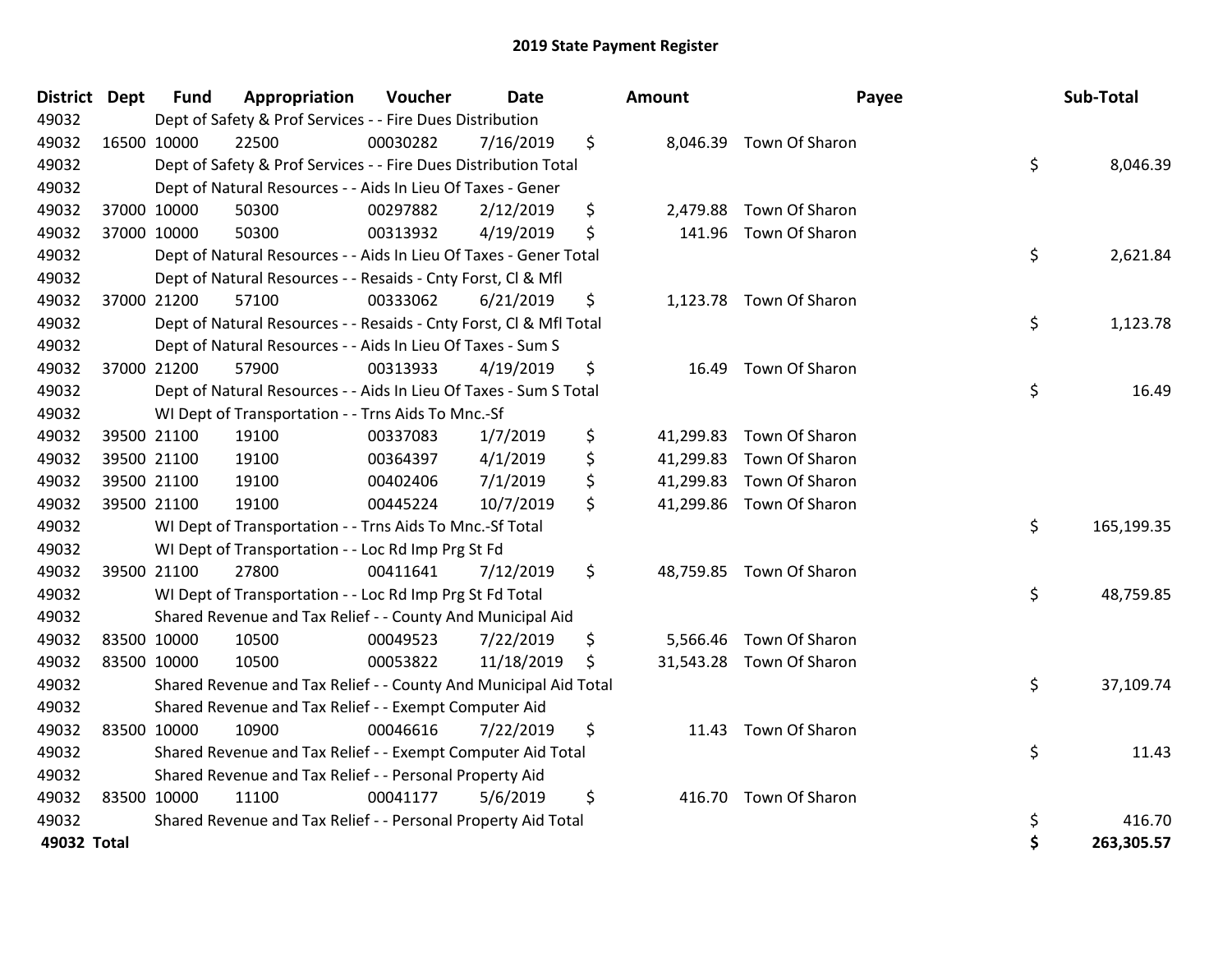| District Dept |             | <b>Fund</b> | Appropriation                                                      | Voucher  | Date       | <b>Amount</b>   | Payee                      | Sub-Total        |
|---------------|-------------|-------------|--------------------------------------------------------------------|----------|------------|-----------------|----------------------------|------------------|
| 49034         |             |             | Dept of Safety & Prof Services - - Fire Dues Distribution          |          |            |                 |                            |                  |
| 49034         |             | 16500 10000 | 22500                                                              | 00030131 | 7/16/2019  | \$              | 12,050.82 Town Of Stockton |                  |
| 49034         |             |             | Dept of Safety & Prof Services - - Fire Dues Distribution Total    |          |            |                 |                            | \$<br>12,050.82  |
| 49034         |             |             | Dept of Natural Resources - - Aids In Lieu Of Taxes - Gener        |          |            |                 |                            |                  |
| 49034         |             | 37000 10000 | 50300                                                              | 00297872 | 2/12/2019  | \$<br>2,992.50  | Town Of Stockton           |                  |
| 49034         |             | 37000 10000 | 50300                                                              | 00313872 | 4/19/2019  | \$<br>37.05     | Town Of Stockton           |                  |
| 49034         |             |             | Dept of Natural Resources - - Aids In Lieu Of Taxes - Gener Total  |          |            |                 |                            | \$<br>3,029.55   |
| 49034         |             |             | Dept of Natural Resources - - Resaids - Cnty Forst, Cl & Mfl       |          |            |                 |                            |                  |
| 49034         |             | 37000 21200 | 57100                                                              | 00333063 | 6/21/2019  | \$              | 362.54 Town Of Stockton    |                  |
| 49034         |             |             | Dept of Natural Resources - - Resaids - Cnty Forst, Cl & Mfl Total |          |            |                 |                            | \$<br>362.54     |
| 49034         |             |             | Dept of Natural Resources - - Aids In Lieu Of Taxes - Sum S        |          |            |                 |                            |                  |
| 49034         |             | 37000 21200 | 57900                                                              | 00313873 | 4/19/2019  | \$<br>26.84     | Town Of Stockton           |                  |
| 49034         |             |             | Dept of Natural Resources - - Aids In Lieu Of Taxes - Sum S Total  |          |            |                 |                            | \$<br>26.84      |
| 49034         |             |             | Dept of Natural Resources - - Fin Asst For Responsible Units       |          |            |                 |                            |                  |
| 49034         |             | 37000 27400 | 67000                                                              | 00322664 | 5/22/2019  | \$<br>5,263.60  | Town Of Stockton           |                  |
| 49034         |             |             | Dept of Natural Resources - - Fin Asst For Responsible Units Total |          |            |                 |                            | \$<br>5,263.60   |
| 49034         |             |             | WI Dept of Transportation - - Trns Aids To Mnc.-Sf                 |          |            |                 |                            |                  |
| 49034         |             | 39500 21100 | 19100                                                              | 00337084 | 1/7/2019   | \$<br>52,086.17 | Town Of Stockton           |                  |
| 49034         |             | 39500 21100 | 19100                                                              | 00364398 | 4/1/2019   | \$              | 52,086.17 Town Of Stockton |                  |
| 49034         |             | 39500 21100 | 19100                                                              | 00402407 | 7/1/2019   | \$<br>52,086.17 | Town Of Stockton           |                  |
| 49034         |             | 39500 21100 | 19100                                                              | 00445225 | 10/7/2019  | \$              | 52,086.18 Town Of Stockton |                  |
| 49034         |             |             | WI Dept of Transportation - - Trns Aids To Mnc.-Sf Total           |          |            |                 |                            | \$<br>208,344.69 |
| 49034         |             |             | Shared Revenue and Tax Relief - - County And Municipal Aid         |          |            |                 |                            |                  |
| 49034         |             | 83500 10000 | 10500                                                              | 00049524 | 7/22/2019  | \$              | 6,741.96 Town Of Stockton  |                  |
| 49034         |             | 83500 10000 | 10500                                                              | 00053823 | 11/18/2019 | \$              | 38,204.43 Town Of Stockton |                  |
| 49034         |             |             | Shared Revenue and Tax Relief - - County And Municipal Aid Total   |          |            |                 |                            | \$<br>44,946.39  |
| 49034         |             |             | Shared Revenue and Tax Relief - - Exempt Computer Aid              |          |            |                 |                            |                  |
| 49034         |             | 83500 10000 | 10900                                                              | 00046617 | 7/22/2019  | \$              | 230.71 Town Of Stockton    |                  |
| 49034         |             |             | Shared Revenue and Tax Relief - - Exempt Computer Aid Total        |          |            |                 |                            | \$<br>230.71     |
| 49034         |             |             | Shared Revenue and Tax Relief - - Utility Aid                      |          |            |                 |                            |                  |
| 49034         | 83500 10000 |             | 11000                                                              | 00049524 | 7/22/2019  | \$<br>1,794.95  | Town Of Stockton           |                  |
| 49034         | 83500 10000 |             | 11000                                                              | 00053823 | 11/18/2019 | \$<br>11,062.49 | Town Of Stockton           |                  |
| 49034         |             |             | Shared Revenue and Tax Relief - - Utility Aid Total                |          |            |                 |                            | \$<br>12,857.44  |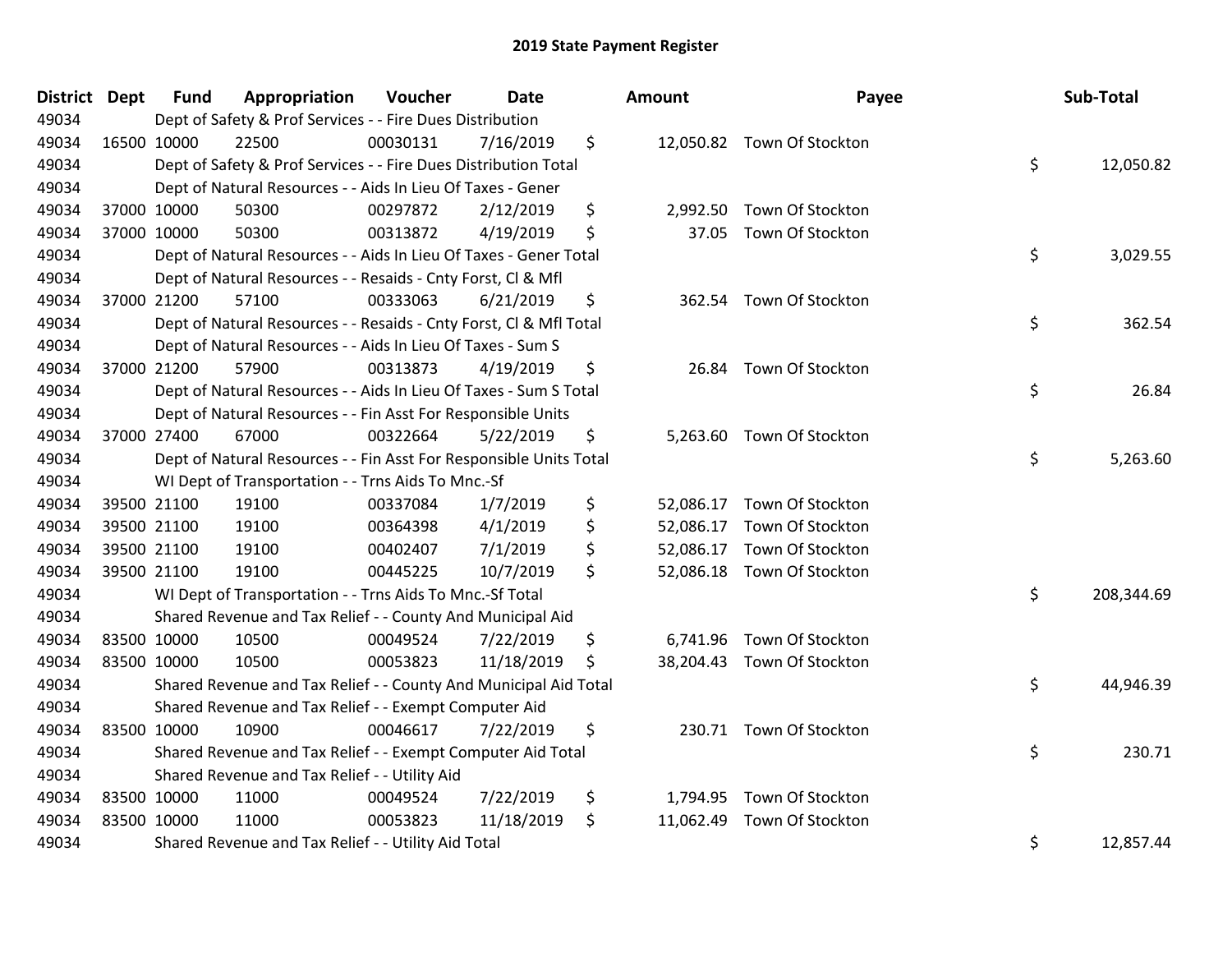| <b>District</b> | Dept | Fund        | Appropriation                                                   | <b>Voucher</b> | Date      | <b>Amount</b> | Payee                     | Sub-Total  |
|-----------------|------|-------------|-----------------------------------------------------------------|----------------|-----------|---------------|---------------------------|------------|
| 49034           |      |             | Shared Revenue and Tax Relief - - Personal Property Aid         |                |           |               |                           |            |
| 49034           |      | 83500 10000 | 11100                                                           | 00041178       | 5/6/2019  |               | 7,327.22 Town Of Stockton |            |
| 49034           |      |             | Shared Revenue and Tax Relief - - Personal Property Aid Total   |                |           |               |                           | 7,327.22   |
| 49034           |      |             | Shared Revenue and Tax Relief - - Lottery & Gaming Credit       |                |           |               |                           |            |
| 49034           |      | 83500 52100 | 36300                                                           | 00038443       | 3/25/2019 | 2,398.20      | Town Of Stockton          |            |
| 49034           |      |             | Shared Revenue and Tax Relief - - Lottery & Gaming Credit Total |                |           |               |                           | 2,398.20   |
| 49034 Total     |      |             |                                                                 |                |           |               |                           | 296,838.00 |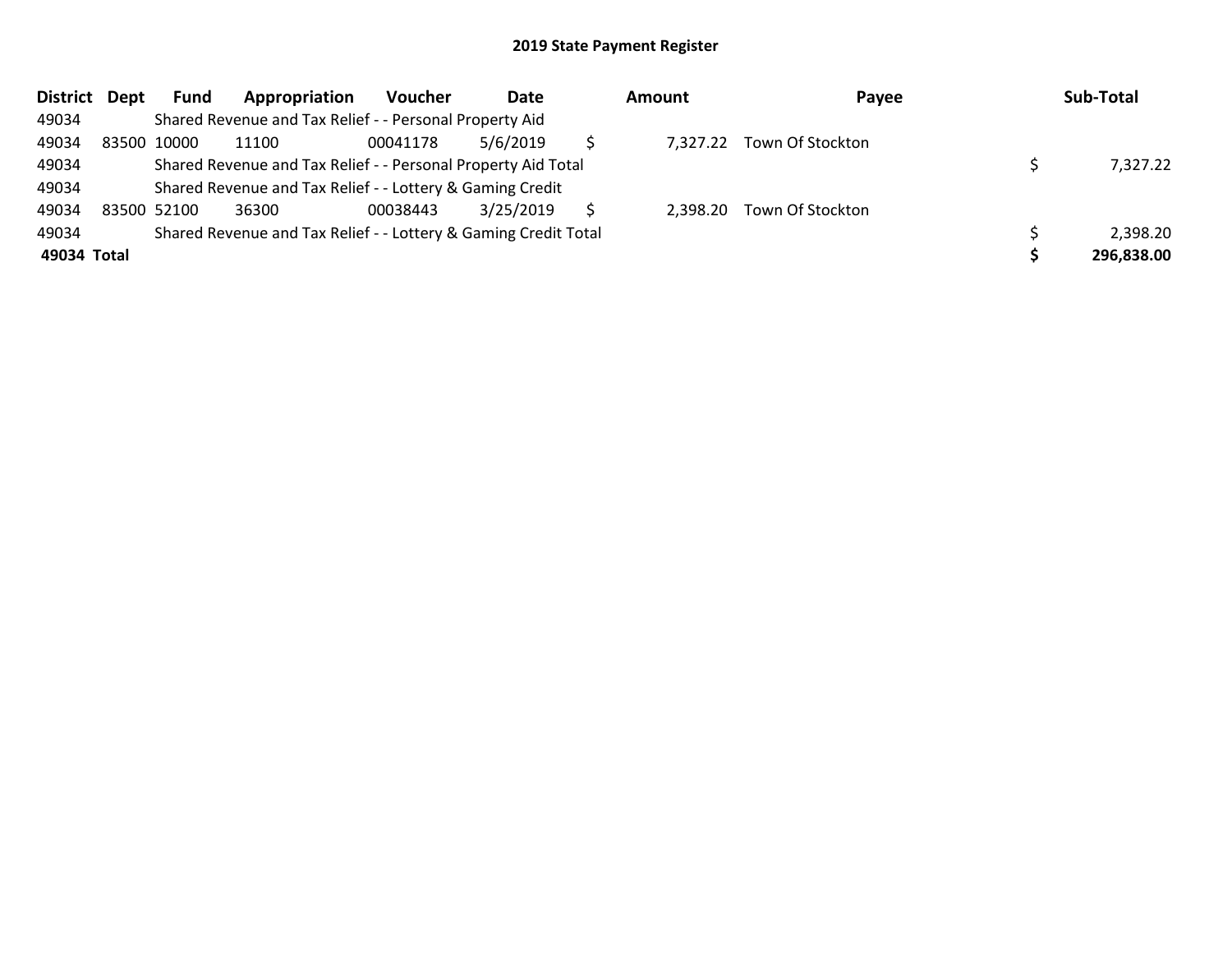| <b>District</b> | Dept | <b>Fund</b> | Appropriation                                                    | Voucher  | Date       |    | <b>Amount</b> | Payee             |    | Sub-Total  |
|-----------------|------|-------------|------------------------------------------------------------------|----------|------------|----|---------------|-------------------|----|------------|
| 49101           |      |             | Dept of Safety & Prof Services - - Fire Dues Distribution        |          |            |    |               |                   |    |            |
| 49101           |      | 16500 10000 | 22500                                                            | 00031443 | 7/18/2019  | \$ | 1,010.97      | Village Of Almond |    |            |
| 49101           |      |             | Dept of Safety & Prof Services - - Fire Dues Distribution Total  |          |            |    |               |                   | \$ | 1,010.97   |
| 49101           |      |             | WI Dept of Transportation - - Trns Aids To Mnc.-Sf               |          |            |    |               |                   |    |            |
| 49101           |      | 39500 21100 | 19100                                                            | 00337085 | 1/7/2019   | \$ | 3,988.51      | Village Of Almond |    |            |
| 49101           |      | 39500 21100 | 19100                                                            | 00364399 | 4/1/2019   | \$ | 3,988.51      | Village Of Almond |    |            |
| 49101           |      | 39500 21100 | 19100                                                            | 00402408 | 7/1/2019   | \$ | 3,988.51      | Village Of Almond |    |            |
| 49101           |      | 39500 21100 | 19100                                                            | 00445226 | 10/7/2019  | \$ | 3,988.52      | Village Of Almond |    |            |
| 49101           |      |             | WI Dept of Transportation - - Trns Aids To Mnc.-Sf Total         |          |            |    |               |                   | \$ | 15,954.05  |
| 49101           |      |             | Shared Revenue and Tax Relief - - County And Municipal Aid       |          |            |    |               |                   |    |            |
| 49101           |      | 83500 10000 | 10500                                                            | 00049525 | 7/22/2019  | \$ | 15,383.76     | Village Of Almond |    |            |
| 49101           |      | 83500 10000 | 10500                                                            | 00053824 | 11/18/2019 | \$ | 87,174.62     | Village Of Almond |    |            |
| 49101           |      |             | Shared Revenue and Tax Relief - - County And Municipal Aid Total |          |            |    |               |                   | \$ | 102,558.38 |
| 49101           |      |             | Shared Revenue and Tax Relief - - Exempt Computer Aid            |          |            |    |               |                   |    |            |
| 49101           |      | 83500 10000 | 10900                                                            | 00046618 | 7/22/2019  | \$ | 398.03        | Village Of Almond |    |            |
| 49101           |      |             | Shared Revenue and Tax Relief - - Exempt Computer Aid Total      |          |            |    |               |                   | \$ | 398.03     |
| 49101           |      |             | Shared Revenue and Tax Relief - - Personal Property Aid          |          |            |    |               |                   |    |            |
| 49101           |      | 83500 10000 | 11100                                                            | 00041179 | 5/6/2019   | \$ | 151.55        | Village Of Almond |    |            |
| 49101           |      |             | Shared Revenue and Tax Relief - - Personal Property Aid Total    |          |            |    |               |                   |    | 151.55     |
| 49101 Total     |      |             |                                                                  |          |            |    |               |                   |    | 120,072.98 |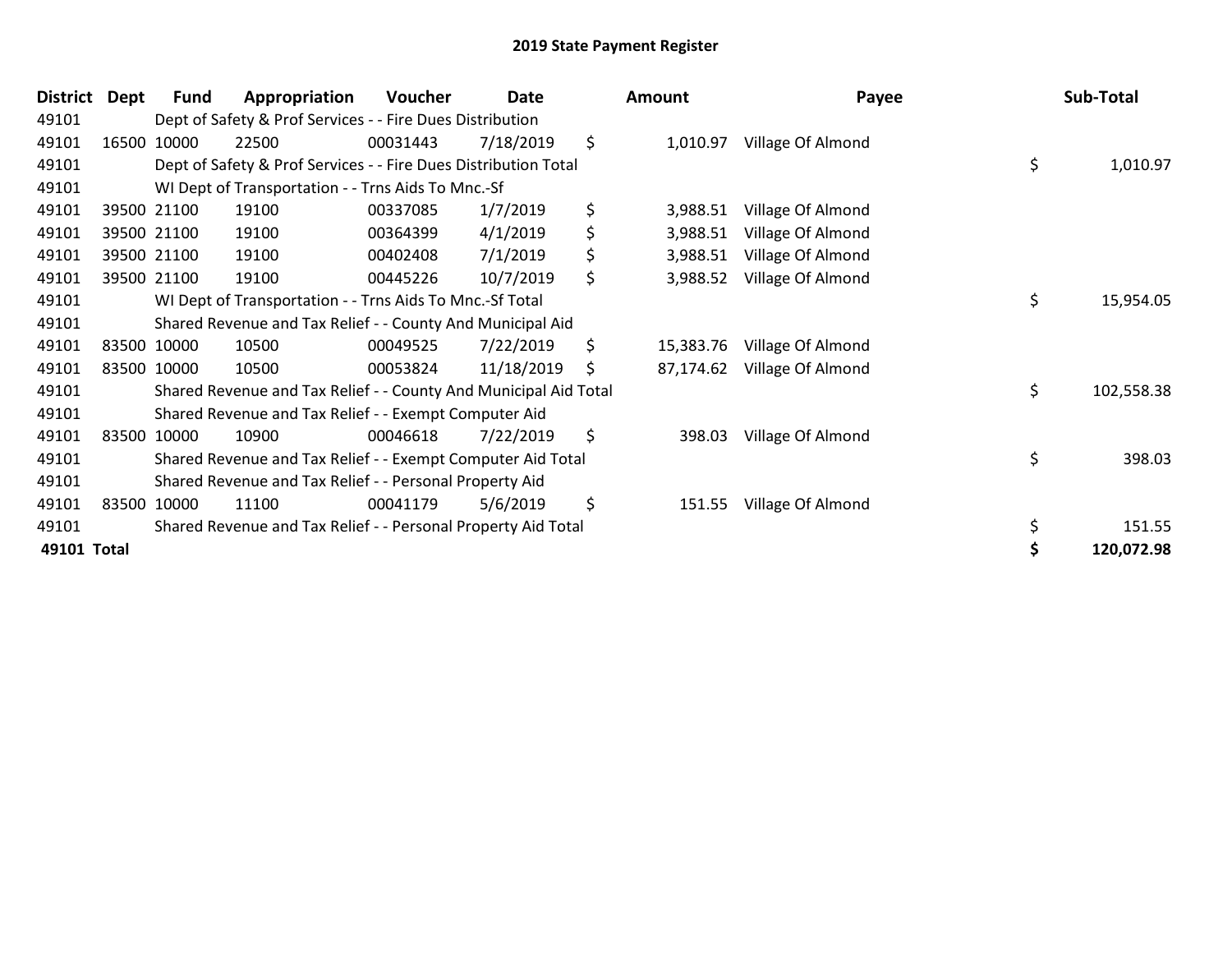| <b>District</b> | <b>Dept</b> | <b>Fund</b> | Appropriation                                                      | Voucher  | <b>Date</b> |    | <b>Amount</b> | Payee                         |    | Sub-Total  |
|-----------------|-------------|-------------|--------------------------------------------------------------------|----------|-------------|----|---------------|-------------------------------|----|------------|
| 49102           |             |             | Dept of Safety & Prof Services - - Fire Dues Distribution          |          |             |    |               |                               |    |            |
| 49102           |             | 16500 10000 | 22500                                                              | 00030785 | 7/17/2019   | \$ | 3,153.59      | Village Of Amherst            |    |            |
| 49102           |             |             | Dept of Safety & Prof Services - - Fire Dues Distribution Total    |          |             |    |               |                               | \$ | 3,153.59   |
| 49102           |             |             | Dept of Natural Resources - - Resaids - Cnty Forst, Cl & Mfl       |          |             |    |               |                               |    |            |
| 49102           |             | 37000 21200 | 57100                                                              | 00333064 | 6/21/2019   | \$ | 3.90          | Village Of Amherst            |    |            |
| 49102           |             |             | Dept of Natural Resources - - Resaids - Cnty Forst, CI & Mfl Total |          |             |    |               |                               | \$ | 3.90       |
| 49102           |             |             | WI Dept of Transportation - - Trns Aids To Mnc.-Sf                 |          |             |    |               |                               |    |            |
| 49102           |             | 39500 21100 | 19100                                                              | 00337086 | 1/7/2019    | \$ | 8,938.37      | Village Of Amherst            |    |            |
| 49102           |             | 39500 21100 | 19100                                                              | 00364400 | 4/1/2019    | \$ | 8,938.37      | Village Of Amherst            |    |            |
| 49102           |             | 39500 21100 | 19100                                                              | 00402409 | 7/1/2019    | \$ | 8,938.37      | Village Of Amherst            |    |            |
| 49102           |             | 39500 21100 | 19100                                                              | 00445227 | 10/7/2019   | \$ | 8,938.39      | Village Of Amherst            |    |            |
| 49102           |             |             | WI Dept of Transportation - - Trns Aids To Mnc.-Sf Total           |          |             |    |               |                               | \$ | 35,753.50  |
| 49102           |             |             | Elections Commission - - 2018 Hava Election Security               |          |             |    |               |                               |    |            |
| 49102           |             | 51000 22000 | 18200                                                              | 00002221 | 11/4/2019   | \$ | 600.00        | Village Of Amherst            |    |            |
| 49102           |             |             | Elections Commission - - 2018 Hava Election Security Total         |          |             |    |               |                               | \$ | 600.00     |
| 49102           |             |             | Shared Revenue and Tax Relief - - County And Municipal Aid         |          |             |    |               |                               |    |            |
| 49102           |             | 83500 10000 | 10500                                                              | 00049526 | 7/22/2019   | \$ | 19,914.53     | Village Of Amherst            |    |            |
| 49102           |             | 83500 10000 | 10500                                                              | 00053825 | 11/18/2019  | \$ |               | 112,849.01 Village Of Amherst |    |            |
| 49102           |             |             | Shared Revenue and Tax Relief - - County And Municipal Aid Total   |          |             |    |               |                               | \$ | 132,763.54 |
| 49102           |             |             | Shared Revenue and Tax Relief - - Exempt Computer Aid              |          |             |    |               |                               |    |            |
| 49102           |             | 83500 10000 | 10900                                                              | 00046619 | 7/22/2019   | \$ | 517.55        | Village Of Amherst            |    |            |
| 49102           |             | 83500 10000 | 10900                                                              | 00047964 | 7/22/2019   | \$ | 6,086.47      | Village Of Amherst            |    |            |
| 49102           |             |             | Shared Revenue and Tax Relief - - Exempt Computer Aid Total        |          |             |    |               |                               | \$ | 6,604.02   |
| 49102           |             |             | Shared Revenue and Tax Relief - - Personal Property Aid            |          |             |    |               |                               |    |            |
| 49102           |             | 83500 10000 | 11100                                                              | 00041180 | 5/6/2019    | \$ | 2,138.47      | Village Of Amherst            |    |            |
| 49102           |             | 83500 10000 | 11100                                                              | 00042715 | 5/6/2019    | \$ | 917.46        | Village Of Amherst            |    |            |
| 49102           |             |             | Shared Revenue and Tax Relief - - Personal Property Aid Total      |          |             |    |               |                               | \$ | 3,055.93   |
| 49102 Total     |             |             |                                                                    |          |             |    |               |                               | \$ | 181,934.48 |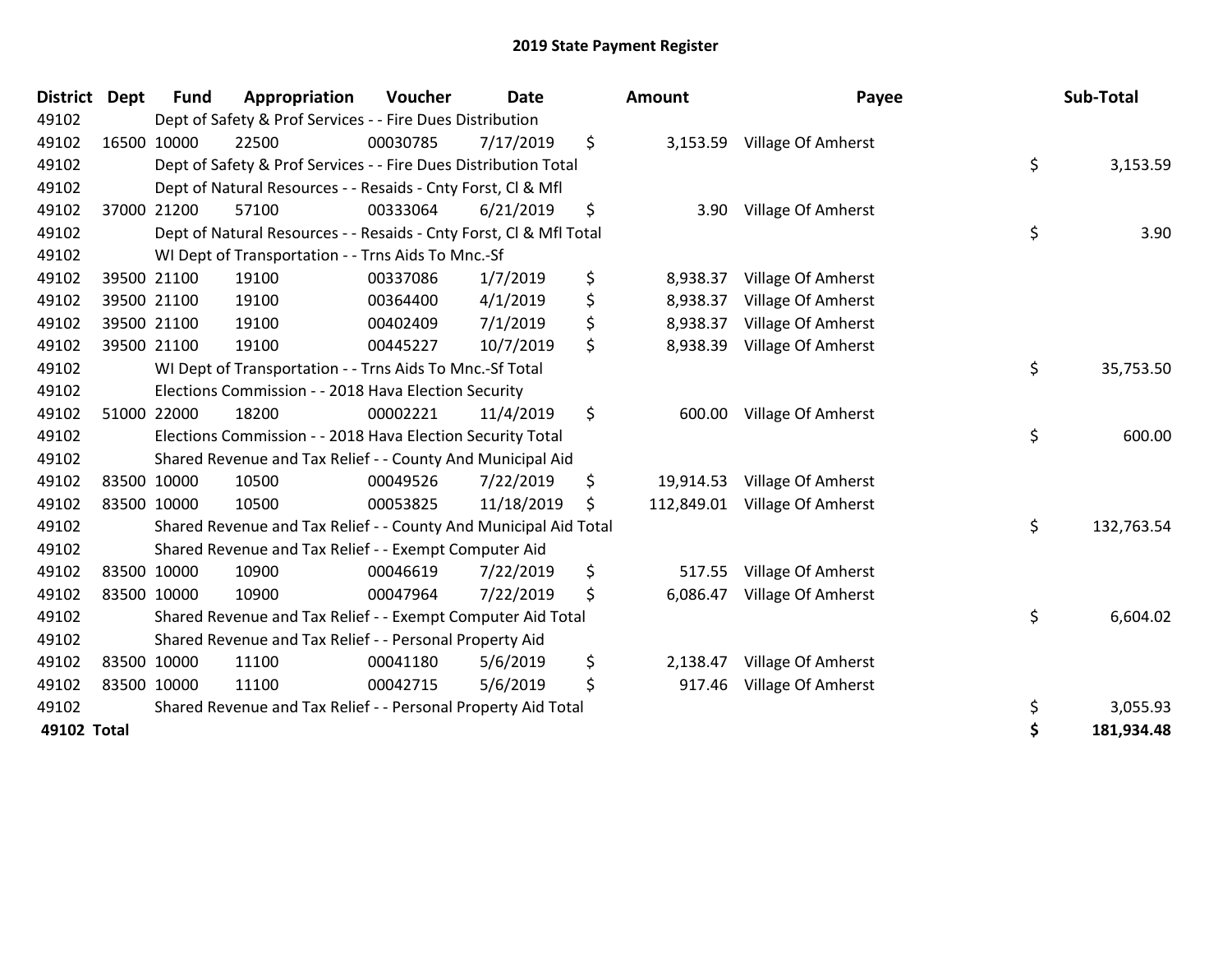| <b>District</b> | <b>Dept</b> | <b>Fund</b> | Appropriation                                                     | Voucher  | <b>Date</b> |    | Amount    | Payee                       |    | Sub-Total |
|-----------------|-------------|-------------|-------------------------------------------------------------------|----------|-------------|----|-----------|-----------------------------|----|-----------|
| 49103           |             |             | Dept of Safety & Prof Services - - Fire Dues Distribution         |          |             |    |           |                             |    |           |
| 49103           |             | 16500 10000 | 22500                                                             | 00031284 | 7/18/2019   | \$ | 1,490.14  | Village of Amherst Junction |    |           |
| 49103           |             |             | Dept of Safety & Prof Services - - Fire Dues Distribution Total   |          |             |    |           |                             | \$ | 1,490.14  |
| 49103           |             |             | Dept of Natural Resources - - Aids In Lieu Of Taxes - Gener       |          |             |    |           |                             |    |           |
| 49103           |             | 37000 10000 | 50300                                                             | 00297932 | 2/12/2019   | \$ | 1,322.66  | Village of Amherst Junction |    |           |
| 49103           |             |             | Dept of Natural Resources - - Aids In Lieu Of Taxes - Gener Total |          |             |    |           |                             | \$ | 1,322.66  |
| 49103           |             |             | WI Dept of Transportation - - Trns Aids To Mnc.-Sf                |          |             |    |           |                             |    |           |
| 49103           |             | 39500 21100 | 19100                                                             | 00337087 | 1/7/2019    | \$ | 2,365.55  | Village of Amherst Junction |    |           |
| 49103           |             | 39500 21100 | 19100                                                             | 00364401 | 4/1/2019    | \$ | 2,365.55  | Village of Amherst Junction |    |           |
| 49103           |             | 39500 21100 | 19100                                                             | 00402410 | 7/1/2019    | \$ | 2,365.55  | Village of Amherst Junction |    |           |
| 49103           |             | 39500 21100 | 19100                                                             | 00445228 | 10/7/2019   | \$ | 2,365.55  | Village of Amherst Junction |    |           |
| 49103           |             |             | WI Dept of Transportation - - Trns Aids To Mnc.-Sf Total          |          |             |    |           |                             | \$ | 9,462.20  |
| 49103           |             |             | Shared Revenue and Tax Relief - - County And Municipal Aid        |          |             |    |           |                             |    |           |
| 49103           |             | 83500 10000 | 10500                                                             | 00049527 | 7/22/2019   | \$ | 2,945.52  | Village of Amherst Junction |    |           |
| 49103           |             | 83500 10000 | 10500                                                             | 00053826 | 11/18/2019  | \$ | 16,691.27 | Village of Amherst Junction |    |           |
| 49103           |             |             | Shared Revenue and Tax Relief - - County And Municipal Aid Total  |          |             |    |           |                             | \$ | 19,636.79 |
| 49103           |             |             | Shared Revenue and Tax Relief - - Exempt Computer Aid             |          |             |    |           |                             |    |           |
| 49103           |             | 83500 10000 | 10900                                                             | 00046620 | 7/22/2019   | \$ | 3.11      | Village of Amherst Junction |    |           |
| 49103           |             |             | Shared Revenue and Tax Relief - - Exempt Computer Aid Total       |          |             |    |           |                             | \$ | 3.11      |
| 49103           |             |             | Shared Revenue and Tax Relief - - Utility Aid                     |          |             |    |           |                             |    |           |
| 49103           |             | 83500 10000 | 11000                                                             | 00049527 | 7/22/2019   | \$ | 224.69    | Village of Amherst Junction |    |           |
| 49103           |             | 83500 10000 | 11000                                                             | 00053826 | 11/18/2019  | \$ | 1,390.46  | Village of Amherst Junction |    |           |
| 49103           |             |             | Shared Revenue and Tax Relief - - Utility Aid Total               |          |             |    |           |                             | \$ | 1,615.15  |
| 49103           |             |             | Shared Revenue and Tax Relief - - Personal Property Aid           |          |             |    |           |                             |    |           |
| 49103           |             | 83500 10000 | 11100                                                             | 00041181 | 5/6/2019    | \$ | 2,637.73  | Village of Amherst Junction |    |           |
| 49103           |             |             | Shared Revenue and Tax Relief - - Personal Property Aid Total     |          |             |    |           |                             | \$ | 2,637.73  |
| 49103 Total     |             |             |                                                                   |          |             |    |           |                             | \$ | 36,167.78 |

| District    | <b>Dept</b> | <b>Fund</b> | Appropriation                                                     | Voucher  | Date       | Amount          | Payee                       | Sub-Total       |
|-------------|-------------|-------------|-------------------------------------------------------------------|----------|------------|-----------------|-----------------------------|-----------------|
| 49103       |             |             | Dept of Safety & Prof Services - - Fire Dues Distribution         |          |            |                 |                             |                 |
| 49103       | 16500 10000 |             | 22500                                                             | 00031284 | 7/18/2019  | \$<br>1,490.14  | Village of Amherst Junction |                 |
| 49103       |             |             | Dept of Safety & Prof Services - - Fire Dues Distribution Total   |          |            |                 |                             | \$<br>1,490.14  |
| 49103       |             |             | Dept of Natural Resources - - Aids In Lieu Of Taxes - Gener       |          |            |                 |                             |                 |
| 49103       |             | 37000 10000 | 50300                                                             | 00297932 | 2/12/2019  | \$<br>1,322.66  | Village of Amherst Junction |                 |
| 49103       |             |             | Dept of Natural Resources - - Aids In Lieu Of Taxes - Gener Total |          |            |                 |                             | \$<br>1,322.66  |
| 49103       |             |             | WI Dept of Transportation - - Trns Aids To Mnc.-Sf                |          |            |                 |                             |                 |
| 49103       |             | 39500 21100 | 19100                                                             | 00337087 | 1/7/2019   | \$<br>2,365.55  | Village of Amherst Junction |                 |
| 49103       |             | 39500 21100 | 19100                                                             | 00364401 | 4/1/2019   | \$<br>2,365.55  | Village of Amherst Junction |                 |
| 49103       |             | 39500 21100 | 19100                                                             | 00402410 | 7/1/2019   | \$<br>2,365.55  | Village of Amherst Junction |                 |
| 49103       |             | 39500 21100 | 19100                                                             | 00445228 | 10/7/2019  | \$<br>2,365.55  | Village of Amherst Junction |                 |
| 49103       |             |             | WI Dept of Transportation - - Trns Aids To Mnc.-Sf Total          |          |            |                 |                             | \$<br>9,462.20  |
| 49103       |             |             | Shared Revenue and Tax Relief - - County And Municipal Aid        |          |            |                 |                             |                 |
| 49103       |             | 83500 10000 | 10500                                                             | 00049527 | 7/22/2019  | \$<br>2,945.52  | Village of Amherst Junction |                 |
| 49103       |             | 83500 10000 | 10500                                                             | 00053826 | 11/18/2019 | \$<br>16,691.27 | Village of Amherst Junction |                 |
| 49103       |             |             | Shared Revenue and Tax Relief - - County And Municipal Aid Total  |          |            |                 |                             | \$<br>19,636.79 |
| 49103       |             |             | Shared Revenue and Tax Relief - - Exempt Computer Aid             |          |            |                 |                             |                 |
| 49103       |             | 83500 10000 | 10900                                                             | 00046620 | 7/22/2019  | \$<br>3.11      | Village of Amherst Junction |                 |
| 49103       |             |             | Shared Revenue and Tax Relief - - Exempt Computer Aid Total       |          |            |                 |                             | \$<br>3.11      |
| 49103       |             |             | Shared Revenue and Tax Relief - - Utility Aid                     |          |            |                 |                             |                 |
| 49103       |             | 83500 10000 | 11000                                                             | 00049527 | 7/22/2019  | \$<br>224.69    | Village of Amherst Junction |                 |
| 49103       |             | 83500 10000 | 11000                                                             | 00053826 | 11/18/2019 | \$<br>1,390.46  | Village of Amherst Junction |                 |
| 49103       |             |             | Shared Revenue and Tax Relief - - Utility Aid Total               |          |            |                 |                             | \$<br>1,615.15  |
| 49103       |             |             | Shared Revenue and Tax Relief - - Personal Property Aid           |          |            |                 |                             |                 |
| 49103       |             | 83500 10000 | 11100                                                             | 00041181 | 5/6/2019   | \$<br>2,637.73  | Village of Amherst Junction |                 |
| 49103       |             |             | Shared Revenue and Tax Relief - - Personal Property Aid Total     |          |            |                 |                             | \$<br>2,637.73  |
| 49103 Total |             |             |                                                                   |          |            |                 |                             | \$<br>36,167.78 |
|             |             |             |                                                                   |          |            |                 |                             |                 |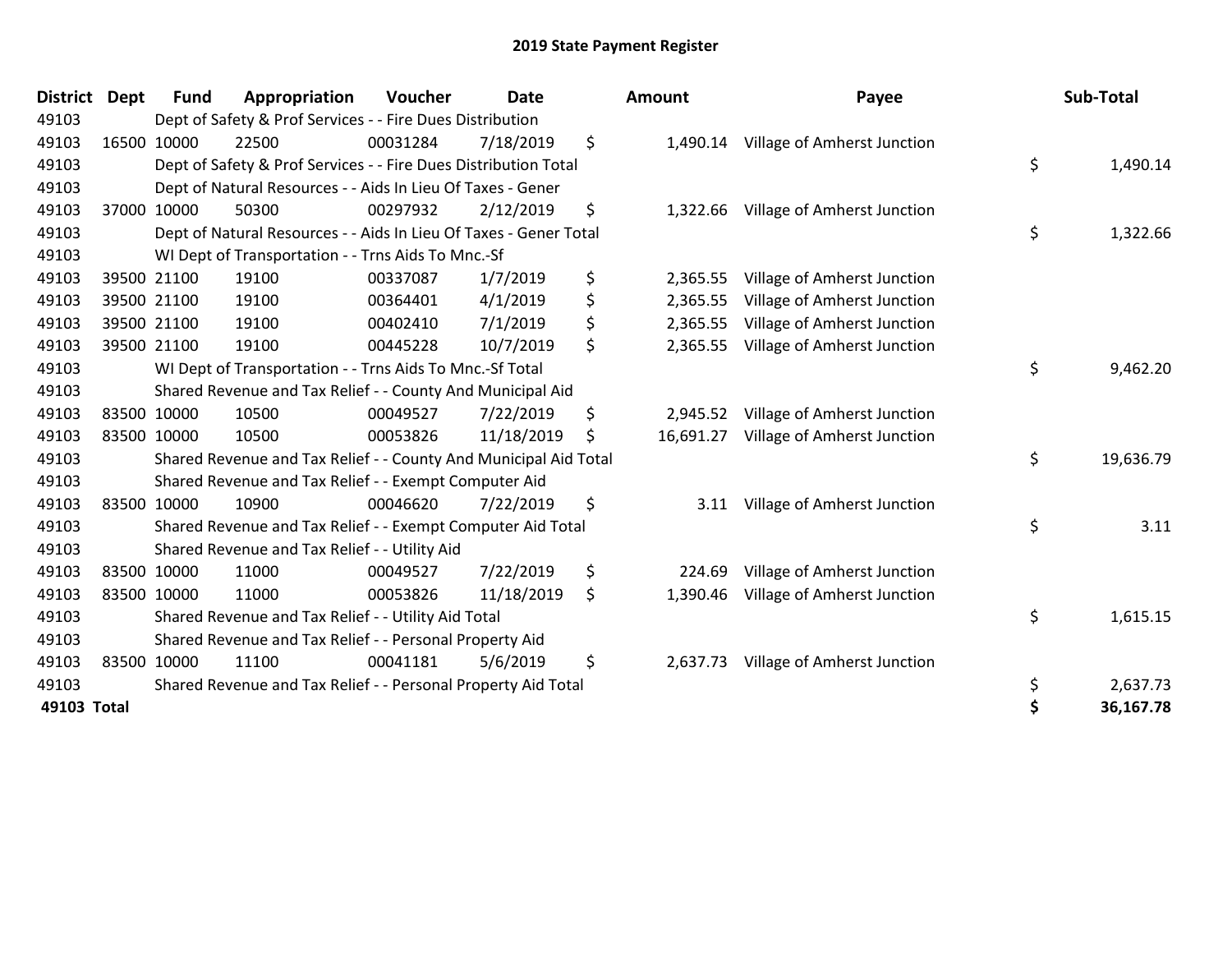| <b>District</b> | <b>Dept</b> | <b>Fund</b> | Appropriation                                                         | Voucher  | <b>Date</b> |    | <b>Amount</b> | Payee                               | Sub-Total        |
|-----------------|-------------|-------------|-----------------------------------------------------------------------|----------|-------------|----|---------------|-------------------------------------|------------------|
| 49141           |             |             | Dept of Safety & Prof Services - - Fire Dues Distribution             |          |             |    |               |                                     |                  |
| 49141           |             | 16500 10000 | 22500                                                                 | 00031477 | 7/18/2019   | \$ |               | 881.99 Village of Junction City     |                  |
| 49141           |             |             | Dept of Safety & Prof Services - - Fire Dues Distribution Total       |          |             |    |               |                                     | \$<br>881.99     |
| 49141           |             |             | Dept of Natural Resources - - Fin Asst For Responsible Units          |          |             |    |               |                                     |                  |
| 49141           |             | 37000 27400 | 67000                                                                 | 00323393 | 5/22/2019   | \$ | 1,794.16      | Village of Junction City            |                  |
| 49141           |             |             | Dept of Natural Resources - - Fin Asst For Responsible Units Total    |          |             |    |               |                                     | \$<br>1,794.16   |
| 49141           |             |             | WI Dept of Transportation - - Trns Aids To Mnc.-Sf                    |          |             |    |               |                                     |                  |
| 49141           |             | 39500 21100 | 19100                                                                 | 00337088 | 1/7/2019    | \$ | 4,210.55      | Village of Junction City            |                  |
| 49141           |             | 39500 21100 | 19100                                                                 | 00364402 | 4/1/2019    | \$ | 4,210.55      | Village of Junction City            |                  |
| 49141           |             | 39500 21100 | 19100                                                                 | 00402411 | 7/1/2019    | \$ | 4,210.55      | Village of Junction City            |                  |
| 49141           |             | 39500 21100 | 19100                                                                 | 00445229 | 10/7/2019   | \$ | 4,210.55      | Village of Junction City            |                  |
| 49141           |             |             | WI Dept of Transportation - - Trns Aids To Mnc.-Sf Total              |          |             |    |               |                                     | \$<br>16,842.20  |
| 49141           |             |             | WI Dept of Transportation - - Loc Rd Imp Prg St Fd                    |          |             |    |               |                                     |                  |
| 49141           |             | 39500 21100 | 27800                                                                 | 00407816 | 7/1/2019    | \$ |               | 10,288.40 Village of Junction City  |                  |
| 49141           |             |             | WI Dept of Transportation - - Loc Rd Imp Prg St Fd Total              |          |             |    |               |                                     | \$<br>10,288.40  |
| 49141           |             |             | Elections Commission - - 2018 Hava Election Security                  |          |             |    |               |                                     |                  |
| 49141           |             | 51000 22000 | 18200                                                                 | 00002623 | 11/18/2019  | \$ | 700.00        | Village of Junction City            |                  |
| 49141           |             |             | Elections Commission - - 2018 Hava Election Security Total            |          |             |    |               |                                     | \$<br>700.00     |
| 49141           |             |             | Shared Revenue and Tax Relief - - Expenditure Restraint Program       |          |             |    |               |                                     |                  |
| 49141           |             | 83500 10000 | 10100                                                                 | 00049528 | 7/22/2019   | S  |               | 508.52 Village of Junction City     |                  |
| 49141           |             |             | Shared Revenue and Tax Relief - - Expenditure Restraint Program Total |          |             |    |               |                                     | \$<br>508.52     |
| 49141           |             |             | Shared Revenue and Tax Relief - - County And Municipal Aid            |          |             |    |               |                                     |                  |
| 49141           |             | 83500 10000 | 10500                                                                 | 00049528 | 7/22/2019   | \$ |               | 22,034.55 Village of Junction City  |                  |
| 49141           |             | 83500 10000 | 10500                                                                 | 00053827 | 11/18/2019  | \$ |               | 124,862.44 Village of Junction City |                  |
| 49141           |             |             | Shared Revenue and Tax Relief - - County And Municipal Aid Total      |          |             |    |               |                                     | \$<br>146,896.99 |
| 49141           |             |             | Shared Revenue and Tax Relief - - Exempt Computer Aid                 |          |             |    |               |                                     |                  |
| 49141           |             | 83500 10000 | 10900                                                                 | 00046621 | 7/22/2019   | \$ | 385.56        | Village of Junction City            |                  |
| 49141           |             |             | Shared Revenue and Tax Relief - - Exempt Computer Aid Total           |          |             |    |               |                                     | \$<br>385.56     |
| 49141           |             |             | Shared Revenue and Tax Relief - - Utility Aid                         |          |             |    |               |                                     |                  |
| 49141           |             | 83500 10000 | 11000                                                                 | 00049528 | 7/22/2019   | \$ | 88.35         | Village of Junction City            |                  |
| 49141           |             | 83500 10000 | 11000                                                                 | 00053827 | 11/18/2019  | \$ | 515.41        | Village of Junction City            |                  |
| 49141           |             |             | Shared Revenue and Tax Relief - - Utility Aid Total                   |          |             |    |               |                                     | \$<br>603.76     |
| 49141           |             |             | Shared Revenue and Tax Relief - - Personal Property Aid               |          |             |    |               |                                     |                  |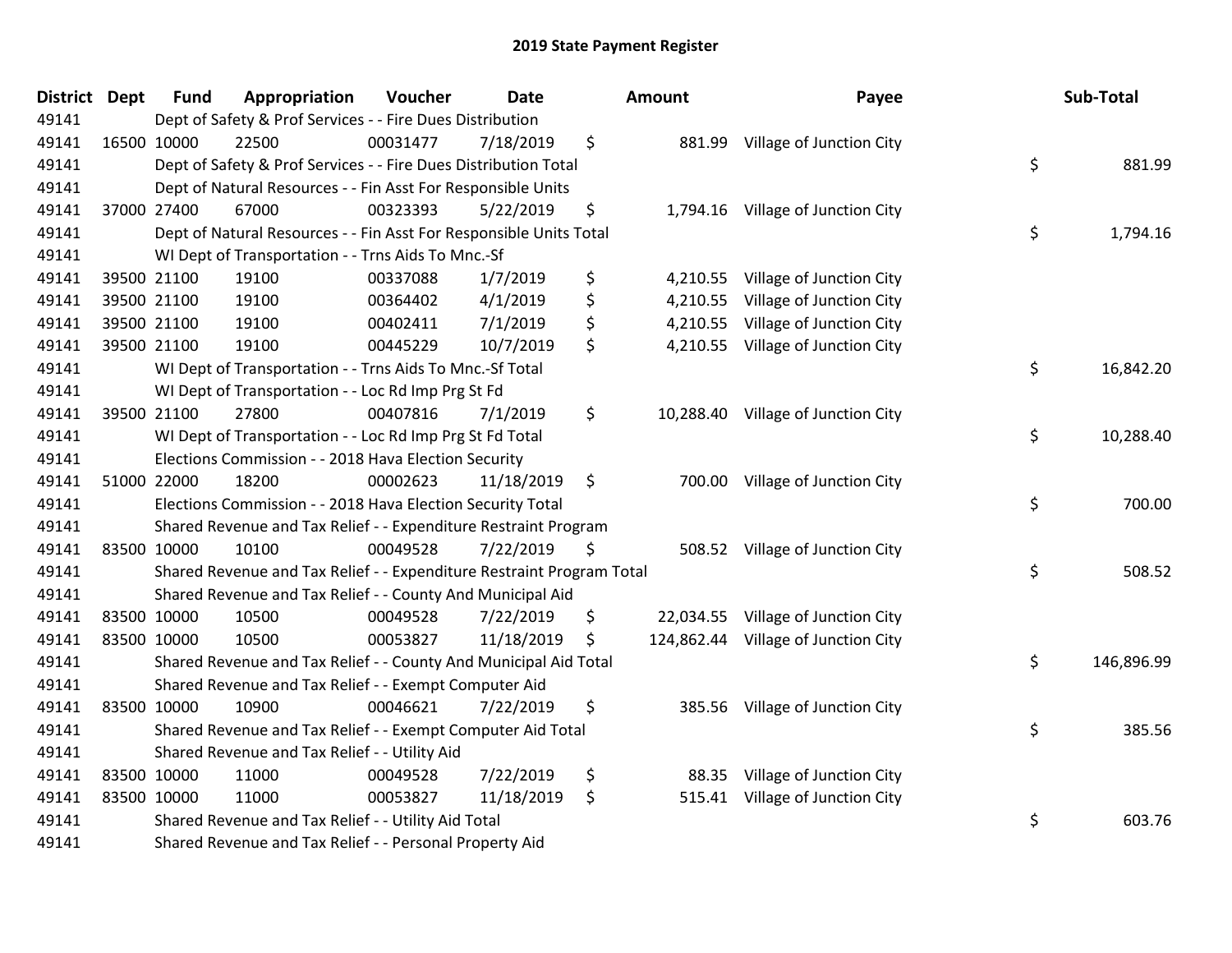| District Dept | <b>Fund</b> | Appropriation                                                   | Voucher  | Date      | Amount | Payee                    | Sub-Total  |
|---------------|-------------|-----------------------------------------------------------------|----------|-----------|--------|--------------------------|------------|
| 49141         | 83500 10000 | 11100                                                           | 00041182 | 5/6/2019  | 887.34 | Village of Junction City |            |
| 49141         | 83500 10000 | 11100                                                           | 00042716 | 5/6/2019  | 108.49 | Village of Junction City |            |
| 49141         |             | Shared Revenue and Tax Relief - - Personal Property Aid Total   |          |           |        |                          | 995.83     |
| 49141         |             | Shared Revenue and Tax Relief - - Lottery & Gaming Credit       |          |           |        |                          |            |
| 49141         | 83500 52100 | 36300                                                           | 00038444 | 3/25/2019 | 211.84 | Village of Junction City |            |
| 49141         |             | Shared Revenue and Tax Relief - - Lottery & Gaming Credit Total |          |           |        |                          | 211.84     |
| 49141 Total   |             |                                                                 |          |           |        |                          | 180,109.25 |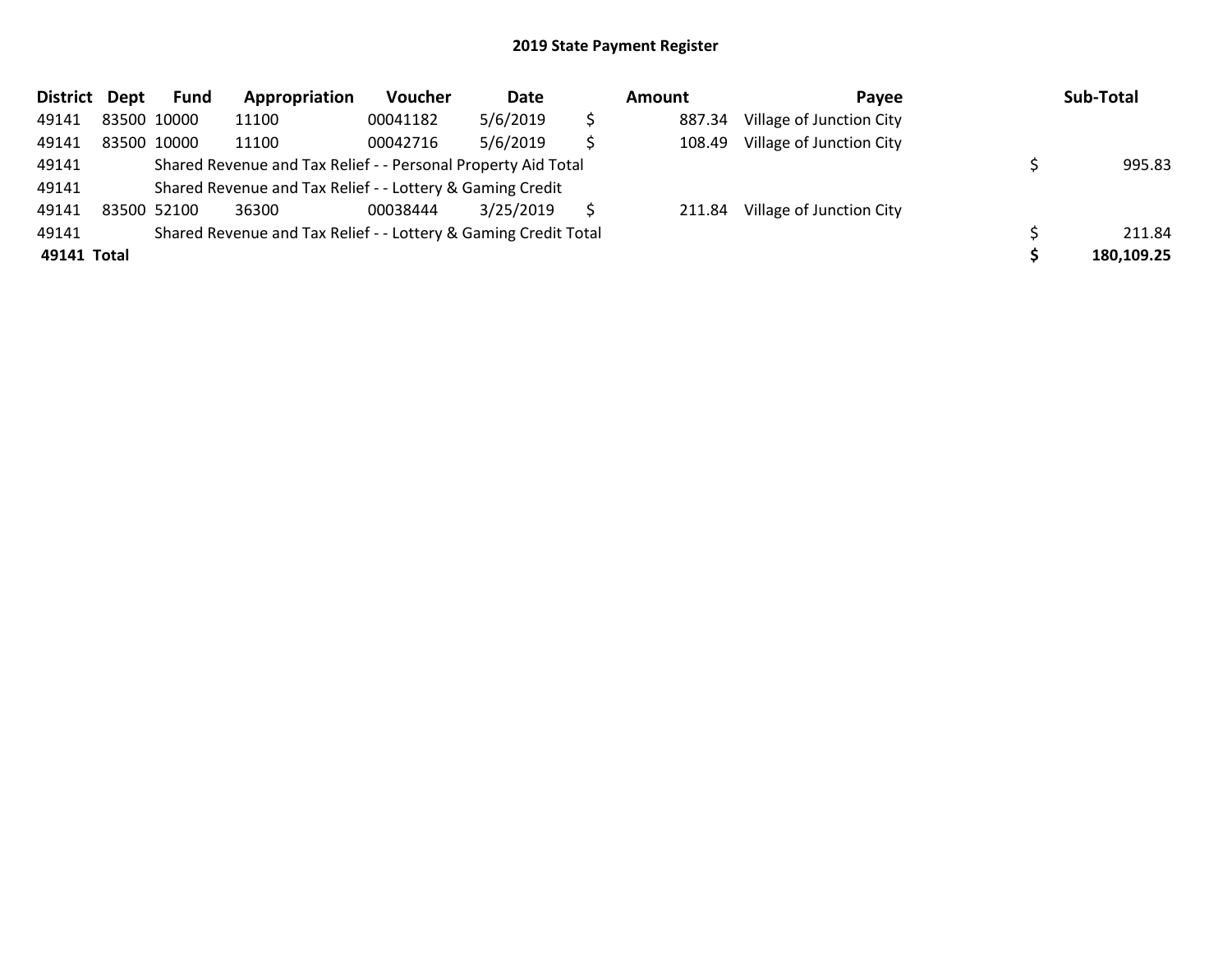| <b>District</b> | <b>Dept</b> | <b>Fund</b> | Appropriation                                                     | Voucher  | <b>Date</b> | Amount          | Payee                   | Sub-Total       |
|-----------------|-------------|-------------|-------------------------------------------------------------------|----------|-------------|-----------------|-------------------------|-----------------|
| 49161           |             |             | Dept of Safety & Prof Services - - Fire Dues Distribution         |          |             |                 |                         |                 |
| 49161           |             | 16500 10000 | 22500                                                             | 00031583 | 7/18/2019   | \$<br>521.99    | Nelsonville, Village of |                 |
| 49161           |             |             | Dept of Safety & Prof Services - - Fire Dues Distribution Total   |          |             |                 |                         | \$<br>521.99    |
| 49161           |             |             | Dept of Natural Resources - - Aids In Lieu Of Taxes - Gener       |          |             |                 |                         |                 |
| 49161           |             | 37000 10000 | 50300                                                             | 00297877 | 2/12/2019   | \$<br>1,066.67  | Nelsonville, Village of |                 |
| 49161           |             | 37000 10000 | 50300                                                             | 00313912 | 4/19/2019   | \$<br>65.60     | Nelsonville, Village of |                 |
| 49161           |             |             | Dept of Natural Resources - - Aids In Lieu Of Taxes - Gener Total |          |             |                 |                         | \$<br>1,132.27  |
| 49161           |             |             | WI Dept of Transportation - - Trns Aids To Mnc.-Sf                |          |             |                 |                         |                 |
| 49161           |             | 39500 21100 | 19100                                                             | 00337089 | 1/7/2019    | \$<br>949.62    | Nelsonville, Village of |                 |
| 49161           |             | 39500 21100 | 19100                                                             | 00364403 | 4/1/2019    | \$<br>949.62    | Nelsonville, Village of |                 |
| 49161           |             | 39500 21100 | 19100                                                             | 00402412 | 7/1/2019    | \$<br>949.62    | Nelsonville, Village of |                 |
| 49161           |             | 39500 21100 | 19100                                                             | 00445230 | 10/7/2019   | \$<br>949.65    | Nelsonville, Village of |                 |
| 49161           |             |             | WI Dept of Transportation - - Trns Aids To Mnc.-Sf Total          |          |             |                 |                         | \$<br>3,798.51  |
| 49161           |             |             | WI Dept of Transportation - - Loc Rd Imp Prg St Fd                |          |             |                 |                         |                 |
| 49161           |             | 39500 21100 | 27800                                                             | 00342417 | 1/15/2019   | \$<br>11,029.05 | Nelsonville, Village of |                 |
| 49161           |             |             | WI Dept of Transportation - - Loc Rd Imp Prg St Fd Total          |          |             |                 |                         | \$<br>11,029.05 |
| 49161           |             |             | Shared Revenue and Tax Relief - - County And Municipal Aid        |          |             |                 |                         |                 |
| 49161           |             | 83500 10000 | 10500                                                             | 00049529 | 7/22/2019   | \$<br>3,652.27  | Nelsonville, Village of |                 |
| 49161           |             | 83500 10000 | 10500                                                             | 00053828 | 11/18/2019  | \$<br>20,696.17 | Nelsonville, Village of |                 |
| 49161           |             |             | Shared Revenue and Tax Relief - - County And Municipal Aid Total  |          |             |                 |                         | \$<br>24,348.44 |
| 49161           |             |             | Shared Revenue and Tax Relief - - Exempt Computer Aid             |          |             |                 |                         |                 |
| 49161           |             | 83500 10000 | 10900                                                             | 00046622 | 7/22/2019   | \$<br>8.32      | Nelsonville, Village of |                 |
| 49161           |             |             | Shared Revenue and Tax Relief - - Exempt Computer Aid Total       |          |             |                 |                         | \$<br>8.32      |
| 49161           |             |             | Shared Revenue and Tax Relief - - Personal Property Aid           |          |             |                 |                         |                 |
| 49161           |             | 83500 10000 | 11100                                                             | 00041183 | 5/6/2019    | \$<br>112.27    | Nelsonville, Village of |                 |
| 49161           |             |             | Shared Revenue and Tax Relief - - Personal Property Aid Total     |          |             |                 |                         | \$<br>112.27    |
| 49161 Total     |             |             |                                                                   |          |             |                 |                         | \$<br>40,950.85 |

| nount                                | Payee                                                                                                    |          | Sub-Total           |
|--------------------------------------|----------------------------------------------------------------------------------------------------------|----------|---------------------|
| 521.99                               | Nelsonville, Village of                                                                                  | \$       | 521.99              |
| 1,066.67<br>65.60                    | Nelsonville, Village of<br>Nelsonville, Village of                                                       | \$       | 1,132.27            |
| 949.62<br>949.62<br>949.62<br>949.65 | Nelsonville, Village of<br>Nelsonville, Village of<br>Nelsonville, Village of<br>Nelsonville, Village of |          |                     |
|                                      |                                                                                                          | \$       | 3,798.51            |
| 11,029.05                            | Nelsonville, Village of                                                                                  | \$       | 11,029.05           |
| 3,652.27<br>20,696.17                | Nelsonville, Village of<br>Nelsonville, Village of                                                       | \$       | 24,348.44           |
| 8.32                                 | Nelsonville, Village of                                                                                  | \$       | 8.32                |
| 112.27                               | Nelsonville, Village of                                                                                  | \$<br>\$ | 112.27<br>40,950.85 |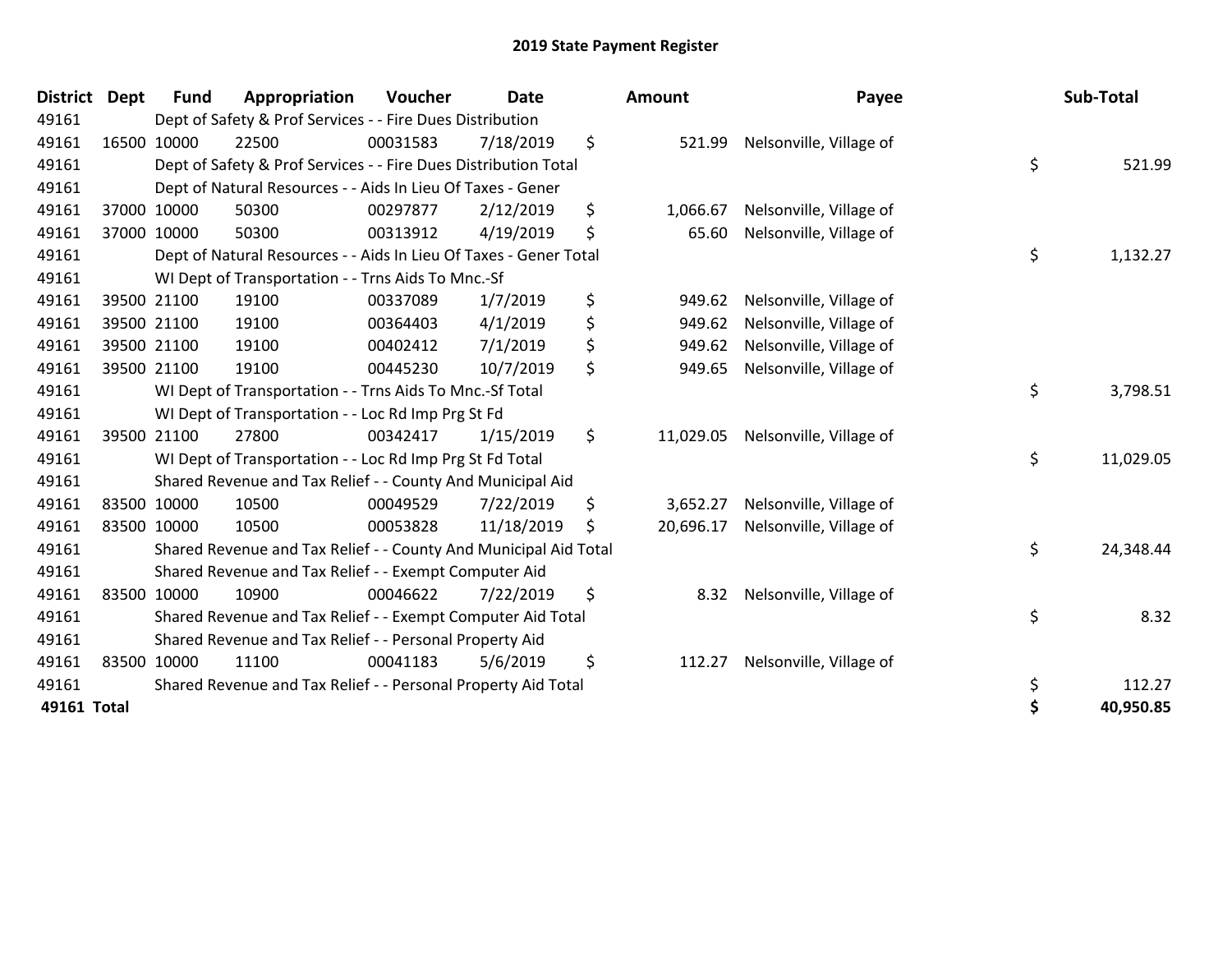| <b>District</b> | <b>Dept</b> | <b>Fund</b> | Appropriation                                                       | <b>Voucher</b> | Date       | <b>Amount</b>   | Payee                 | Sub-Total       |
|-----------------|-------------|-------------|---------------------------------------------------------------------|----------------|------------|-----------------|-----------------------|-----------------|
| 49171           |             |             | Dept of Safety & Prof Services - - Fire Dues Distribution           |                |            |                 |                       |                 |
| 49171           |             | 16500 10000 | 22500                                                               | 00031022       | 7/17/2019  | \$<br>2,305.81  | Village Of Park Ridge |                 |
| 49171           |             |             | Dept of Safety & Prof Services - - Fire Dues Distribution Total     |                |            |                 |                       | \$<br>2,305.81  |
| 49171           |             |             | WI Dept of Transportation - - Trns Aids To Mnc.-Sf                  |                |            |                 |                       |                 |
| 49171           |             | 39500 21100 | 19100                                                               | 00337090       | 1/7/2019   | \$<br>2,801.10  | Village Of Park Ridge |                 |
| 49171           |             | 39500 21100 | 19100                                                               | 00364404       | 4/1/2019   | \$<br>2,801.10  | Village Of Park Ridge |                 |
| 49171           |             | 39500 21100 | 19100                                                               | 00402413       | 7/1/2019   | \$<br>2,801.10  | Village Of Park Ridge |                 |
| 49171           |             | 39500 21100 | 19100                                                               | 00445231       | 10/7/2019  | \$<br>2,801.11  | Village Of Park Ridge |                 |
| 49171           |             |             | WI Dept of Transportation - - Trns Aids To Mnc.-Sf Total            |                |            |                 |                       | \$<br>11,204.41 |
| 49171           |             |             | Department of Military Affairs - - Major Disaster Assist; Pif       |                |            |                 |                       |                 |
| 49171           |             | 46500 27200 | 36500                                                               | 00063121       | 6/26/2019  | \$<br>7,396.62  | Village Of Park Ridge |                 |
| 49171           |             |             | Department of Military Affairs - - Major Disaster Assist; Pif Total |                |            |                 |                       | \$<br>7,396.62  |
| 49171           |             |             | Shared Revenue and Tax Relief - - County And Municipal Aid          |                |            |                 |                       |                 |
| 49171           |             | 83500 10000 | 10500                                                               | 00049530       | 7/22/2019  | \$<br>1,901.49  | Village Of Park Ridge |                 |
| 49171           |             | 83500 10000 | 10500                                                               | 00053829       | 11/18/2019 | \$<br>10,775.30 | Village Of Park Ridge |                 |
| 49171           |             |             | Shared Revenue and Tax Relief - - County And Municipal Aid Total    |                |            |                 |                       | \$<br>12,676.79 |
| 49171           |             |             | Shared Revenue and Tax Relief - - Exempt Computer Aid               |                |            |                 |                       |                 |
| 49171           |             | 83500 10000 | 10900                                                               | 00046623       | 7/22/2019  | \$<br>462.47    | Village Of Park Ridge |                 |
| 49171           |             |             | Shared Revenue and Tax Relief - - Exempt Computer Aid Total         |                |            |                 |                       | \$<br>462.47    |
| 49171           |             |             | Shared Revenue and Tax Relief - - Personal Property Aid             |                |            |                 |                       |                 |
| 49171           |             | 83500 10000 | 11100                                                               | 00041184       | 5/6/2019   | \$<br>269.56    | Village Of Park Ridge |                 |
| 49171           |             |             | Shared Revenue and Tax Relief - - Personal Property Aid Total       |                |            |                 |                       | \$<br>269.56    |
| 49171 Total     |             |             |                                                                     |                |            |                 |                       | \$<br>34,315.66 |

| ount     | Payee                                                                                              |          | Sub-Total           |
|----------|----------------------------------------------------------------------------------------------------|----------|---------------------|
| 2,305.81 | Village Of Park Ridge                                                                              | \$       | 2,305.81            |
|          | 2,801.10 Village Of Park Ridge<br>2,801.10 Village Of Park Ridge<br>2,801.10 Village Of Park Ridge |          |                     |
| 2,801.11 | Village Of Park Ridge                                                                              | \$       | 11,204.41           |
| 7,396.62 | Village Of Park Ridge                                                                              | \$       | 7,396.62            |
|          | 1,901.49 Village Of Park Ridge<br>10,775.30 Village Of Park Ridge                                  | \$       | 12,676.79           |
| 462.47   | Village Of Park Ridge                                                                              | \$       | 462.47              |
| 269.56   | Village Of Park Ridge                                                                              | \$<br>\$ | 269.56<br>34,315.66 |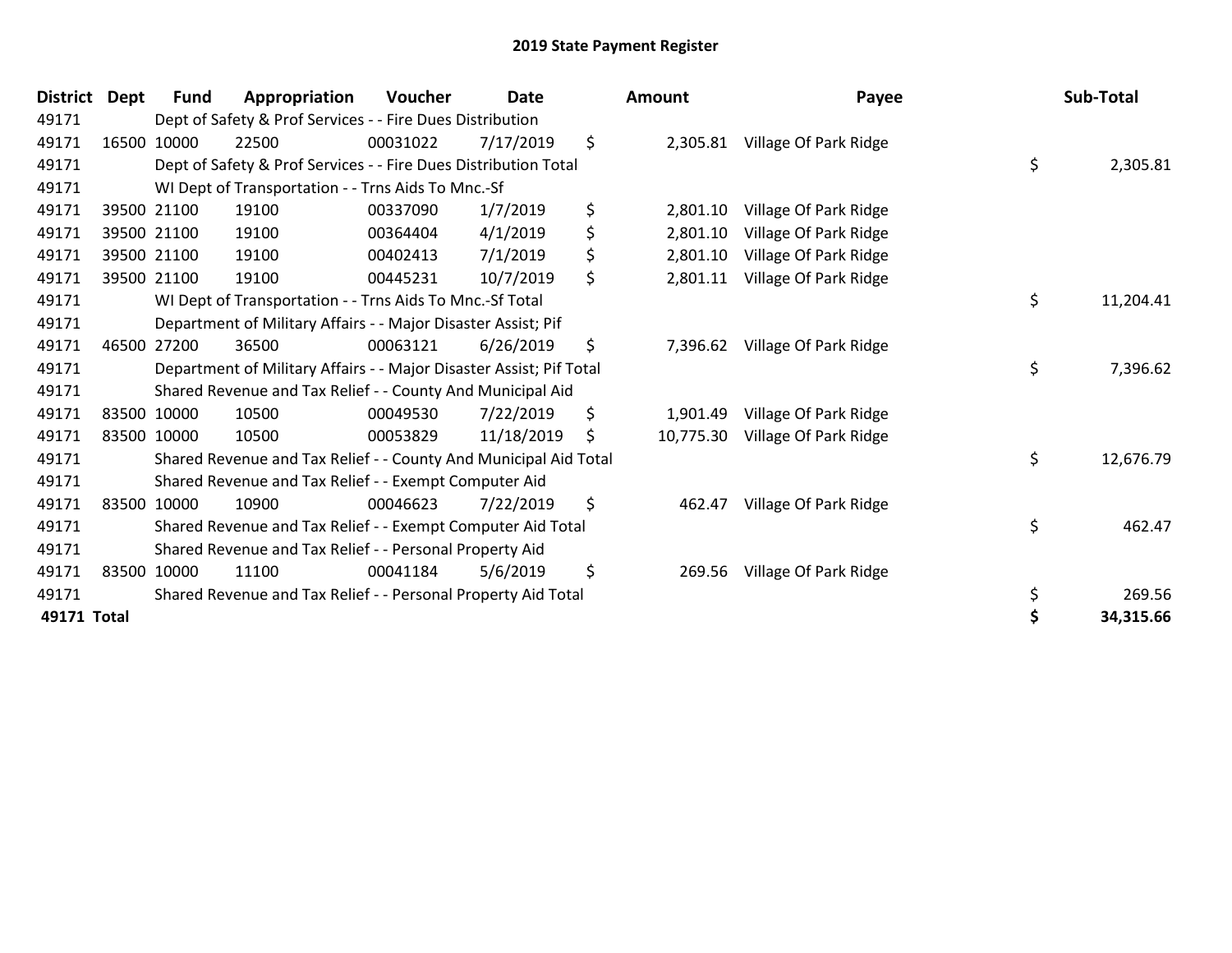| <b>District</b> | <b>Dept</b> | <b>Fund</b> | Appropriation                                                      | Voucher  | <b>Date</b> | Amount          | Payee                       | Sub-Total       |
|-----------------|-------------|-------------|--------------------------------------------------------------------|----------|-------------|-----------------|-----------------------------|-----------------|
| 49173           |             |             | Dept of Safety & Prof Services - - Fire Dues Distribution          |          |             |                 |                             |                 |
| 49173           |             | 16500 10000 | 22500                                                              | 00029887 | 7/12/2019   | \$              | 51,438.39 Village Of Plover |                 |
| 49173           |             |             | Dept of Safety & Prof Services - - Fire Dues Distribution Total    |          |             |                 |                             | \$<br>51,438.39 |
| 49173           |             |             | Dept of Natural Resources - - Aids In Lieu Of Taxes - Gener        |          |             |                 |                             |                 |
| 49173           |             | 37000 10000 | 50300                                                              | 00297851 | 2/12/2019   | \$<br>36.77     | Village Of Plover           |                 |
| 49173           |             | 37000 10000 | 50300                                                              | 00297852 | 2/12/2019   | \$<br>5,072.68  | Village Of Plover           |                 |
| 49173           |             |             | Dept of Natural Resources - - Aids In Lieu Of Taxes - Gener Total  |          |             |                 |                             | \$<br>5,109.45  |
| 49173           |             |             | Dept of Natural Resources - - Wetland Restoration - Fees; Pa       |          |             |                 |                             |                 |
| 49173           |             | 37000 10000 | 93400                                                              | 00292935 | 2/6/2019    | \$              | 77,336.38 Village Of Plover |                 |
| 49173           |             |             | Dept of Natural Resources - - Wetland Restoration - Fees; Pa Total |          |             |                 |                             | \$<br>77,336.38 |
| 49173           |             |             | Dept of Natural Resources - - General Program Operations --        |          |             |                 |                             |                 |
| 49173           |             | 37000 21200 | 25400                                                              | 00290740 | 1/11/2019   | \$<br>159.15    | Village Of Plover           |                 |
| 49173           |             | 37000 21200 | 25400                                                              | 00315027 | 4/19/2019   | \$<br>164.23    | Village Of Plover           |                 |
| 49173           |             | 37000 21200 | 25400                                                              | 00338350 | 7/8/2019    | \$<br>164.23    | Village Of Plover           |                 |
| 49173           |             | 37000 21200 | 25400                                                              | 00364278 | 10/15/2019  | \$<br>164.23    | Village Of Plover           |                 |
| 49173           |             |             | Dept of Natural Resources - - General Program Operations -- Total  |          |             |                 |                             | \$<br>651.84    |
| 49173           |             |             | Dept of Natural Resources - - GPO--State Funds                     |          |             |                 |                             |                 |
| 49173           |             | 37000 21200 | 36100                                                              | 00290740 | 1/11/2019   | \$<br>53.05     | Village Of Plover           |                 |
| 49173           |             | 37000 21200 | 36100                                                              | 00315027 | 4/19/2019   | \$<br>54.74     | Village Of Plover           |                 |
| 49173           |             | 37000 21200 | 36100                                                              | 00338350 | 7/8/2019    | \$<br>54.74     | Village Of Plover           |                 |
| 49173           |             | 37000 21200 | 36100                                                              | 00364278 | 10/15/2019  | \$<br>54.74     | Village Of Plover           |                 |
| 49173           |             |             | Dept of Natural Resources - - GPO--State Funds Total               |          |             |                 |                             | \$<br>217.27    |
| 49173           |             |             | Dept of Natural Resources - - Resaids - Fire Suppress Grant        |          |             |                 |                             |                 |
| 49173           |             | 37000 21200 | 54500                                                              | 00320626 | 5/15/2019   | \$              | 4,853.18 Village Of Plover  |                 |
| 49173           |             |             | Dept of Natural Resources - - Resaids - Fire Suppress Grant Total  |          |             |                 |                             | \$<br>4,853.18  |
| 49173           |             |             | Dept of Natural Resources - - Resaids - Cnty Forst, Cl & Mfl       |          |             |                 |                             |                 |
| 49173           |             | 37000 21200 | 57100                                                              | 00333065 | 6/21/2019   | \$              | 10.14 Village Of Plover     |                 |
| 49173           |             |             | Dept of Natural Resources - - Resaids - Cnty Forst, Cl & Mfl Total |          |             |                 |                             | \$<br>10.14     |
| 49173           |             |             | Dept of Natural Resources - - Village Of Plover Grant              |          |             |                 |                             |                 |
| 49173           |             | 37000 27400 | 66000                                                              | 00309000 | 4/2/2019    | \$              | 28,970.63 Village Of Plover |                 |
| 49173           |             | 37000 27400 | 66000                                                              | 00320649 | 5/16/2019   | \$<br>5,435.00  | Village Of Plover           |                 |
| 49173           |             | 37000 27400 | 66000                                                              | 00337619 | 7/5/2019    | \$<br>14,107.13 | Village Of Plover           |                 |
| 49173           |             |             | Dept of Natural Resources - - Village Of Plover Grant Total        |          |             |                 |                             | \$<br>48,512.76 |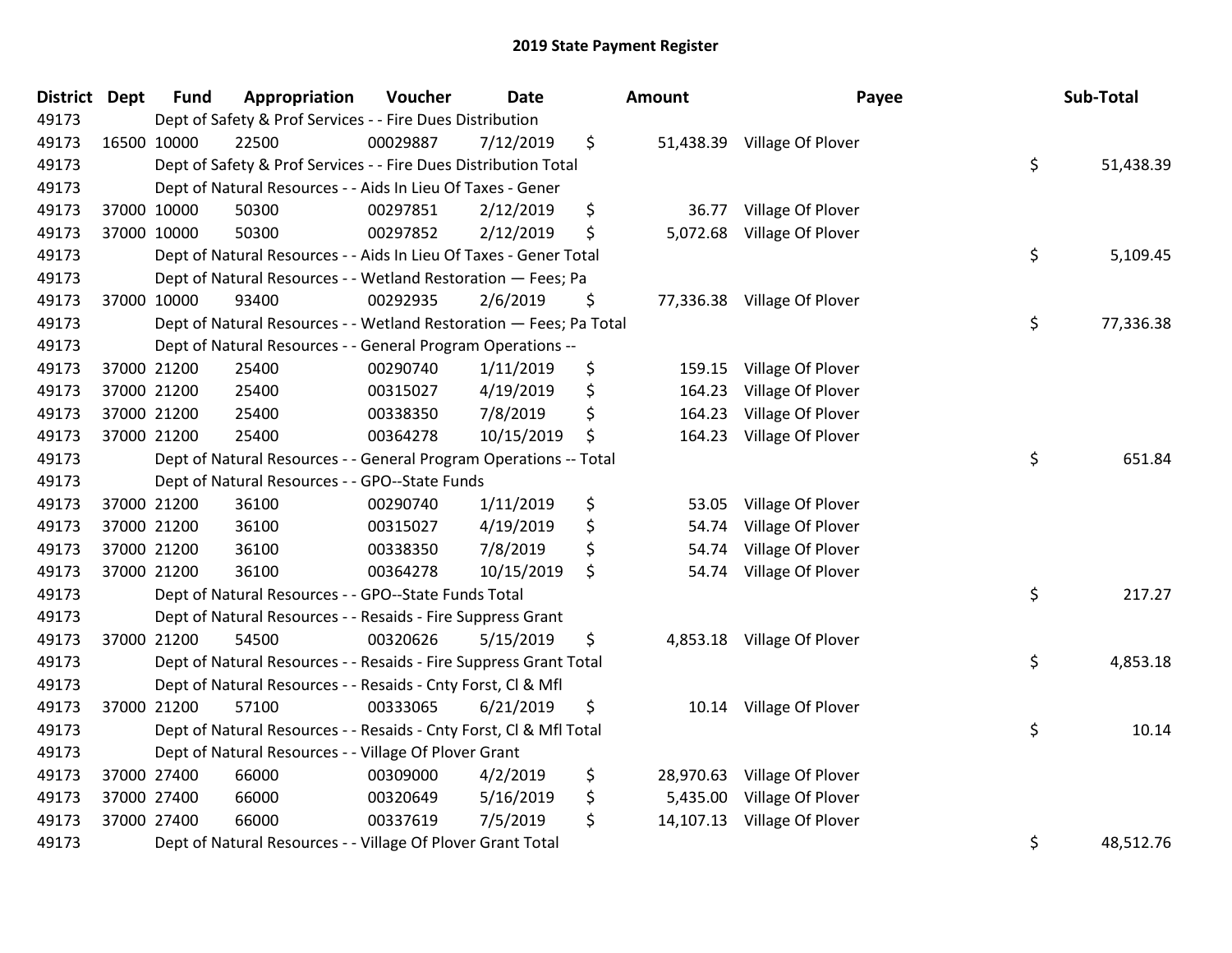| District Dept |             | <b>Fund</b> | Appropriation                                                          | Voucher  | <b>Date</b> | Amount           | Payee                        | Sub-Total        |
|---------------|-------------|-------------|------------------------------------------------------------------------|----------|-------------|------------------|------------------------------|------------------|
| 49173         |             |             | WI Dept of Transportation - - Tc, Trns Oper Aid Sf                     |          |             |                  |                              |                  |
| 49173         |             | 39500 21100 | 17700                                                                  | 00392835 | 6/13/2019   | \$               | 11,731.00 Village Of Plover  |                  |
| 49173         | 39500 21100 |             | 17700                                                                  | 00417112 | 7/31/2019   | \$               | 35,192.00 Village Of Plover  |                  |
| 49173         |             |             | WI Dept of Transportation - - Tc, Trns Oper Aid Sf Total               |          |             |                  |                              | \$<br>46,923.00  |
| 49173         |             |             | WI Dept of Transportation - - Trnst/Trns-Rel Aid F                     |          |             |                  |                              |                  |
| 49173         |             | 39500 21100 | 18200                                                                  | 00353408 | 2/21/2019   | \$<br>20,273.84  | Village Of Plover            |                  |
| 49173         |             | 39500 21100 | 18200                                                                  | 00423918 | 8/15/2019   | \$<br>19,322.44  | Village Of Plover            |                  |
| 49173         | 39500 21100 |             | 18200                                                                  | 00429704 | 9/3/2019    | \$<br>20,031.27  | Village Of Plover            |                  |
| 49173         | 39500 21100 |             | 18200                                                                  | 00470491 | 12/12/2019  | \$<br>20,373.52  | Village Of Plover            |                  |
| 49173         |             |             | WI Dept of Transportation - - Trnst/Trns-Rel Aid F Total               |          |             |                  |                              | \$<br>80,001.07  |
| 49173         |             |             | WI Dept of Transportation - - Trns Aids To Mnc.-Sf                     |          |             |                  |                              |                  |
| 49173         |             | 39500 21100 | 19100                                                                  | 00337091 | 1/7/2019    | \$               | 173,687.45 Village Of Plover |                  |
| 49173         |             | 39500 21100 | 19100                                                                  | 00364405 | 4/1/2019    | \$               | 173,687.45 Village Of Plover |                  |
| 49173         | 39500 21100 |             | 19100                                                                  | 00402414 | 7/1/2019    | \$<br>173,687.45 | Village Of Plover            |                  |
| 49173         | 39500 21100 |             | 19100                                                                  | 00445232 | 10/7/2019   | \$               | 173,687.47 Village Of Plover |                  |
| 49173         |             |             | WI Dept of Transportation - - Trns Aids To Mnc.-Sf Total               |          |             |                  |                              | \$<br>694,749.82 |
| 49173         |             |             | WI Dept of Transportation - - St Hwy Rehab, Sf                         |          |             |                  |                              |                  |
| 49173         |             | 39500 21100 | 36300                                                                  | 00341774 | 1/15/2019   | \$<br>31.75      | Village Of Plover            |                  |
| 49173         |             | 39500 21100 | 36300                                                                  | 00371043 | 4/16/2019   | \$<br>46.90      | Village Of Plover            |                  |
| 49173         | 39500 21100 |             | 36300                                                                  | 00389651 | 6/3/2019    | \$<br>15.98      | Village Of Plover            |                  |
| 49173         |             |             | WI Dept of Transportation - - St Hwy Rehab, Sf Total                   |          |             |                  |                              | \$<br>94.63      |
| 49173         |             |             | Department of Health Services - - Emergency Medical Services, Ai       |          |             |                  |                              |                  |
| 49173         |             | 43500 10000 | 11900                                                                  | 00308031 | 9/4/2019    | \$               | 6,708.56 Village Of Plover   |                  |
| 49173         |             |             | Department of Health Services - - Emergency Medical Services, Ai Total |          |             |                  |                              | \$<br>6,708.56   |
| 49173         |             |             | Department of Justice - - Law Enforcement Train, Local                 |          |             |                  |                              |                  |
| 49173         | 45500 10000 |             | 23100                                                                  | 00074332 | 11/6/2019   | \$               | 2,560.00 Village Of Plover   |                  |
| 49173         |             |             | Department of Justice - - Law Enforcement Train, Local Total           |          |             |                  |                              | \$<br>2,560.00   |
| 49173         |             |             | Department of Military Affairs - - Major Disaster Assist; Pif          |          |             |                  |                              |                  |
| 49173         | 46500 27200 |             | 36500                                                                  | 00063345 | 7/2/2019    | \$               | 39,971.24 Village Of Plover  |                  |
| 49173         |             |             | Department of Military Affairs - - Major Disaster Assist; Pif Total    |          |             |                  |                              | \$<br>39,971.24  |
| 49173         |             |             | Shared Revenue and Tax Relief - - Expenditure Restraint Program        |          |             |                  |                              |                  |
| 49173         | 83500 10000 |             | 10100                                                                  | 00049531 | 7/22/2019   | \$               | 90,593.23 Village Of Plover  |                  |
| 49173         |             |             | Shared Revenue and Tax Relief - - Expenditure Restraint Program Total  |          |             |                  |                              | \$<br>90,593.23  |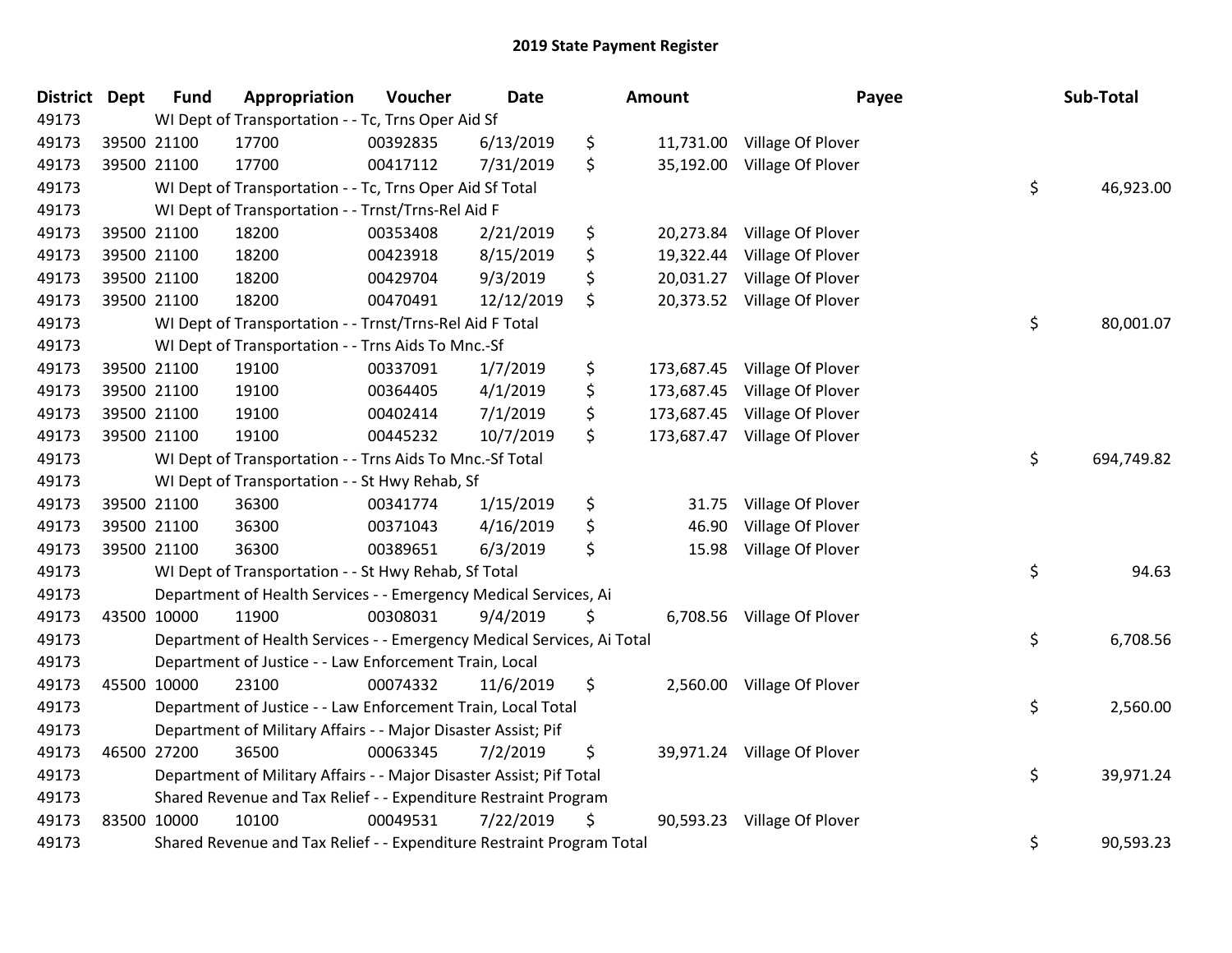| <b>District</b> | <b>Dept</b> | <b>Fund</b> | Appropriation                                                       | <b>Voucher</b> | <b>Date</b> | <b>Amount</b>    | Payee                      | Sub-Total          |
|-----------------|-------------|-------------|---------------------------------------------------------------------|----------------|-------------|------------------|----------------------------|--------------------|
| 49173           |             |             | Shared Revenue and Tax Relief - - County And Municipal Aid          |                |             |                  |                            |                    |
| 49173           |             | 83500 10000 | 10500                                                               | 00049531       | 7/22/2019   | \$<br>81,925.89  | Village Of Plover          |                    |
| 49173           | 83500 10000 |             | 10500                                                               | 00053830       | 11/18/2019  | \$<br>464,246.71 | Village Of Plover          |                    |
| 49173           |             |             | Shared Revenue and Tax Relief - - County And Municipal Aid Total    |                |             |                  |                            | \$<br>546,172.60   |
| 49173           |             |             | Shared Revenue and Tax Relief - - Exempt Computer Aid               |                |             |                  |                            |                    |
| 49173           |             | 83500 10000 | 10900                                                               | 00046624       | 7/22/2019   | \$<br>12,798.43  | Village Of Plover          |                    |
| 49173           |             | 83500 10000 | 10900                                                               | 00047965       | 7/22/2019   | \$<br>8,108.08   | Village Of Plover          |                    |
| 49173           |             |             | Shared Revenue and Tax Relief - - Exempt Computer Aid Total         |                |             |                  |                            | \$<br>20,906.51    |
| 49173           |             |             | Shared Revenue and Tax Relief - - Utility Aid                       |                |             |                  |                            |                    |
| 49173           |             | 83500 10000 | 11000                                                               | 00049531       | 7/22/2019   | \$<br>1,581.92   | Village Of Plover          |                    |
| 49173           | 83500 10000 |             | 11000                                                               | 00053830       | 11/18/2019  | \$<br>15,183.41  | Village Of Plover          |                    |
| 49173           |             |             | Shared Revenue and Tax Relief - - Utility Aid Total                 |                |             |                  |                            | \$<br>16,765.33    |
| 49173           |             |             | Shared Revenue and Tax Relief - - Personal Property Aid             |                |             |                  |                            |                    |
| 49173           | 83500 10000 |             | 11100                                                               | 00041185       | 5/6/2019    | \$<br>66,424.41  | Village Of Plover          |                    |
| 49173           |             | 83500 10000 | 11100                                                               | 00042717       | 5/6/2019    | \$<br>13,913.95  | Village Of Plover          |                    |
| 49173           |             |             | Shared Revenue and Tax Relief - - Personal Property Aid Total       |                |             |                  |                            | \$<br>80,338.36    |
| 49173           |             |             | Shared Revenue and Tax Relief - - Payments For Municipal Svcs       |                |             |                  |                            |                    |
| 49173           |             | 83500 10000 | 50100                                                               | 00037726       | 1/31/2019   | \$               | 2,437.37 Village Of Plover |                    |
| 49173           |             |             | Shared Revenue and Tax Relief - - Payments For Municipal Svcs Total |                |             |                  |                            | \$<br>2,437.37     |
| 49173           |             |             | Shared Revenue and Tax Relief - - Lottery & Gaming Credit           |                |             |                  |                            |                    |
| 49173           |             | 83500 52100 | 36300                                                               | 00038445       | 3/25/2019   | \$<br>9,483.10   | Village Of Plover          |                    |
| 49173           |             |             | Shared Revenue and Tax Relief - - Lottery & Gaming Credit Total     |                |             |                  |                            | \$<br>9,483.10     |
| 49173 Total     |             |             |                                                                     |                |             |                  |                            | \$<br>1,825,834.23 |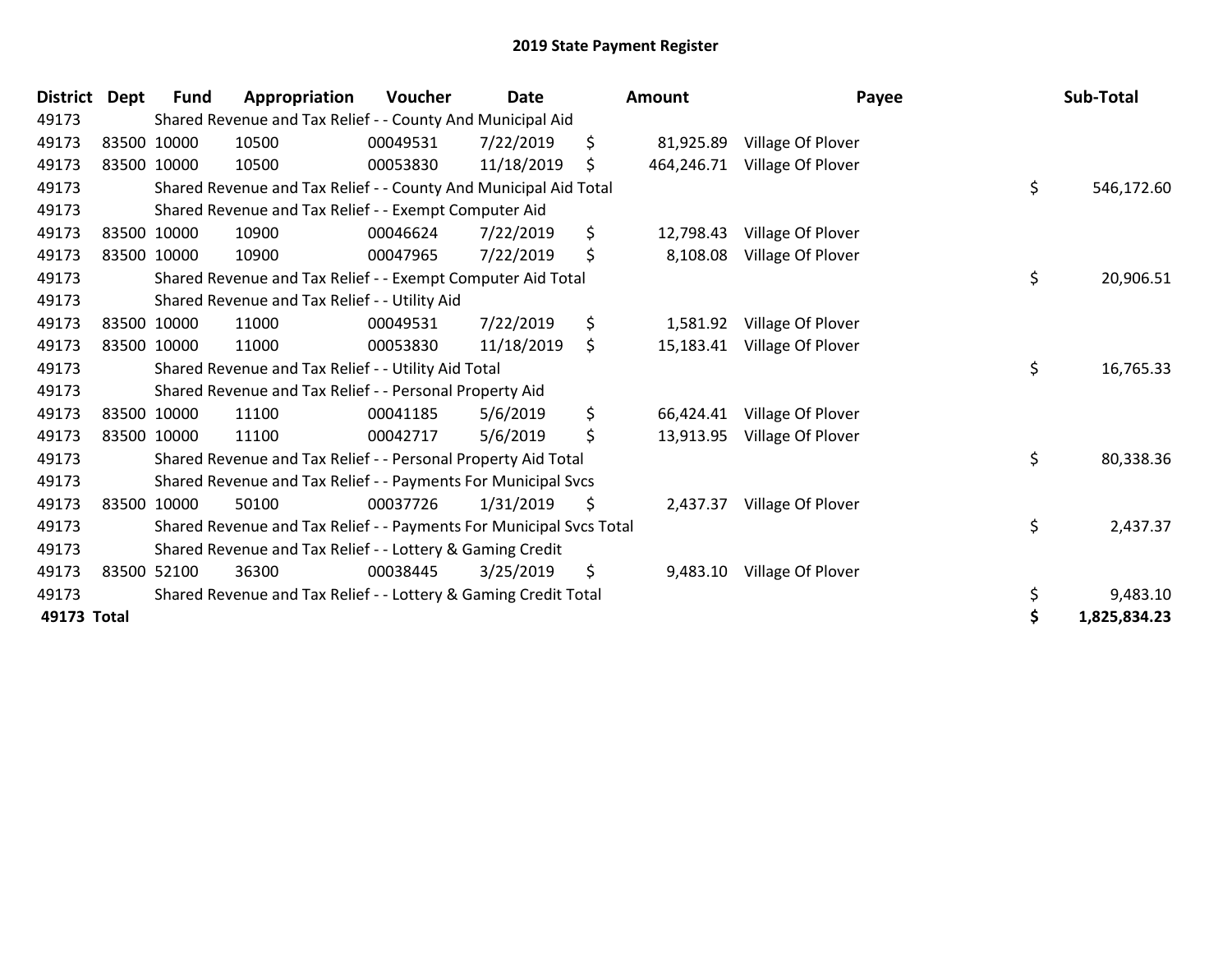| District Dept | <b>Fund</b> | Appropriation                                                         | <b>Voucher</b> | <b>Date</b> |    | <b>Amount</b> | Payee                         | Sub-Total        |
|---------------|-------------|-----------------------------------------------------------------------|----------------|-------------|----|---------------|-------------------------------|------------------|
| 49176         |             | Dept of Safety & Prof Services - - Fire Dues Distribution             |                |             |    |               |                               |                  |
| 49176         | 16500 10000 | 22500                                                                 | 00031409       | 7/18/2019   | \$ |               | 1,095.72 Village Of Rosholt   |                  |
| 49176         |             | Dept of Safety & Prof Services - - Fire Dues Distribution Total       |                |             |    |               |                               | \$<br>1,095.72   |
| 49176         |             | Dept of Natural Resources - - Dnr-Dam Safety Projects                 |                |             |    |               |                               |                  |
| 49176         | 37000 36300 | <b>TX100</b>                                                          | 00291670       | 1/18/2019   | \$ |               | 200,000.00 Village Of Rosholt |                  |
| 49176         |             | Dept of Natural Resources - - Dnr-Dam Safety Projects Total           |                |             |    |               |                               | \$<br>200,000.00 |
| 49176         |             | WI Dept of Transportation - - Trns Aids To Mnc.-Sf                    |                |             |    |               |                               |                  |
| 49176         | 39500 21100 | 19100                                                                 | 00337092       | 1/7/2019    | \$ | 6,796.26      | Village Of Rosholt            |                  |
| 49176         | 39500 21100 | 19100                                                                 | 00364406       | 4/1/2019    | \$ | 6,796.26      | Village Of Rosholt            |                  |
| 49176         | 39500 21100 | 19100                                                                 | 00402415       | 7/1/2019    | \$ | 6,796.26      | Village Of Rosholt            |                  |
| 49176         | 39500 21100 | 19100                                                                 | 00445233       | 10/7/2019   | \$ | 6,796.26      | Village Of Rosholt            |                  |
| 49176         |             | WI Dept of Transportation - - Trns Aids To Mnc.-Sf Total              |                |             |    |               |                               | \$<br>27,185.04  |
| 49176         |             | Shared Revenue and Tax Relief - - Expenditure Restraint Program       |                |             |    |               |                               |                  |
| 49176         | 83500 10000 | 10100                                                                 | 00049532       | 7/22/2019   | \$ |               | 1,275.44 Village Of Rosholt   |                  |
| 49176         |             | Shared Revenue and Tax Relief - - Expenditure Restraint Program Total |                |             |    |               |                               | \$<br>1,275.44   |
| 49176         |             | Shared Revenue and Tax Relief - - County And Municipal Aid            |                |             |    |               |                               |                  |
| 49176         | 83500 10000 | 10500                                                                 | 00049532       | 7/22/2019   | \$ | 12,438.92     | Village Of Rosholt            |                  |
| 49176         | 83500 10000 | 10500                                                                 | 00053831       | 11/18/2019  | S  |               | 70,487.22 Village Of Rosholt  |                  |
| 49176         |             | Shared Revenue and Tax Relief - - County And Municipal Aid Total      |                |             |    |               |                               | \$<br>82,926.14  |
| 49176         |             | Shared Revenue and Tax Relief - - Exempt Computer Aid                 |                |             |    |               |                               |                  |
| 49176         | 83500 10000 | 10900                                                                 | 00046625       | 7/22/2019   | \$ | 525.87        | Village Of Rosholt            |                  |
| 49176         |             | Shared Revenue and Tax Relief - - Exempt Computer Aid Total           |                |             |    |               |                               | \$<br>525.87     |
| 49176         |             | Shared Revenue and Tax Relief - - Personal Property Aid               |                |             |    |               |                               |                  |
| 49176         | 83500 10000 | 11100                                                                 | 00041186       | 5/6/2019    | \$ | 3,549.21      | Village Of Rosholt            |                  |
| 49176         |             | Shared Revenue and Tax Relief - - Personal Property Aid Total         |                |             |    |               |                               | \$<br>3,549.21   |
| 49176 Total   |             |                                                                       |                |             |    |               |                               | \$<br>316,557.42 |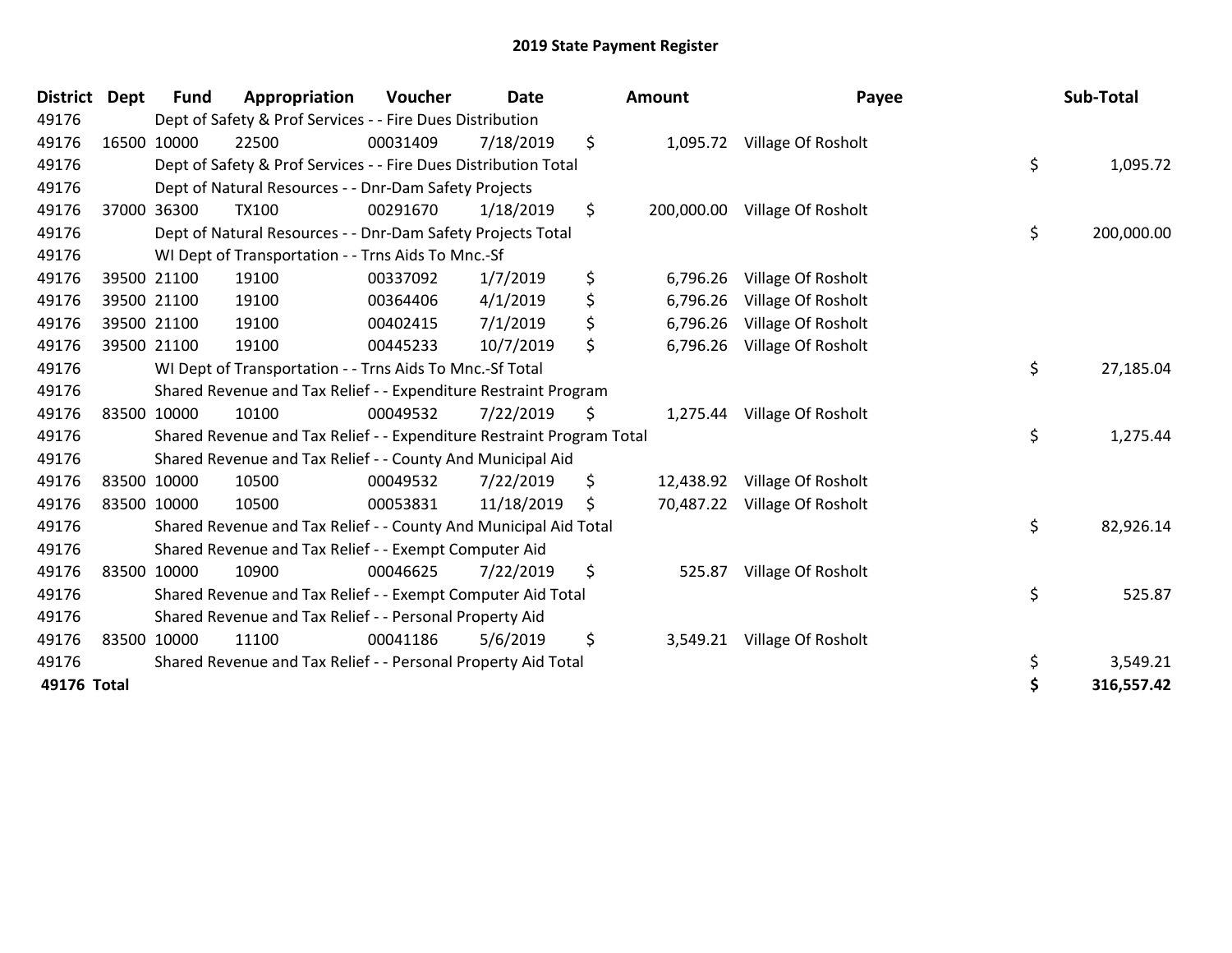| <b>District</b> | <b>Dept</b> | <b>Fund</b> | Appropriation                                                       | Voucher  | <b>Date</b> | <b>Amount</b>   | Payee              | Sub-Total        |
|-----------------|-------------|-------------|---------------------------------------------------------------------|----------|-------------|-----------------|--------------------|------------------|
| 49191           |             |             | Dept of Safety & Prof Services - - Fire Dues Distribution           |          |             |                 |                    |                  |
| 49191           |             | 16500 10000 | 22500                                                               | 00030463 | 7/15/2019   | \$<br>5,566.94  | Village Of Whiting |                  |
| 49191           |             |             | Dept of Safety & Prof Services - - Fire Dues Distribution Total     |          |             |                 |                    | \$<br>5,566.94   |
| 49191           |             |             | WI Dept of Transportation - - Trns Aids To Mnc.-Sf                  |          |             |                 |                    |                  |
| 49191           |             | 39500 21100 | 19100                                                               | 00337093 | 1/7/2019    | \$<br>16,476.85 | Village Of Whiting |                  |
| 49191           |             | 39500 21100 | 19100                                                               | 00364407 | 4/1/2019    | \$<br>16,476.85 | Village Of Whiting |                  |
| 49191           |             | 39500 21100 | 19100                                                               | 00402416 | 7/1/2019    | \$<br>16,476.85 | Village Of Whiting |                  |
| 49191           |             | 39500 21100 | 19100                                                               | 00445234 | 10/7/2019   | \$<br>16,476.86 | Village Of Whiting |                  |
| 49191           |             |             | WI Dept of Transportation - - Trns Aids To Mnc.-Sf Total            |          |             |                 |                    | \$<br>65,907.41  |
| 49191           |             |             | Shared Revenue and Tax Relief - - County And Municipal Aid          |          |             |                 |                    |                  |
| 49191           |             | 83500 10000 | 10500                                                               | 00049533 | 7/22/2019   | \$<br>10,919.83 | Village Of Whiting |                  |
| 49191           |             | 83500 10000 | 10500                                                               | 00053832 | 11/18/2019  | \$<br>61,879.03 | Village Of Whiting |                  |
| 49191           |             |             | Shared Revenue and Tax Relief - - County And Municipal Aid Total    |          |             |                 |                    | \$<br>72,798.86  |
| 49191           |             |             | Shared Revenue and Tax Relief - - Exempt Computer Aid               |          |             |                 |                    |                  |
| 49191           |             | 83500 10000 | 10900                                                               | 00046626 | 7/22/2019   | \$<br>1,661.77  | Village Of Whiting |                  |
| 49191           |             |             | Shared Revenue and Tax Relief - - Exempt Computer Aid Total         |          |             |                 |                    | \$<br>1,661.77   |
| 49191           |             |             | Shared Revenue and Tax Relief - - Utility Aid                       |          |             |                 |                    |                  |
| 49191           |             | 83500 10000 | 11000                                                               | 00049533 | 7/22/2019   | \$<br>2,892.56  | Village Of Whiting |                  |
| 49191           |             | 83500 10000 | 11000                                                               | 00053832 | 11/18/2019  | \$<br>16,290.45 | Village Of Whiting |                  |
| 49191           |             |             | Shared Revenue and Tax Relief - - Utility Aid Total                 |          |             |                 |                    | \$<br>19,183.01  |
| 49191           |             |             | Shared Revenue and Tax Relief - - Personal Property Aid             |          |             |                 |                    |                  |
| 49191           |             | 83500 10000 | 11100                                                               | 00041187 | 5/6/2019    | \$<br>2,544.96  | Village Of Whiting |                  |
| 49191           |             | 83500 10000 | 11100                                                               | 00042718 | 5/6/2019    | \$<br>65.45     | Village Of Whiting |                  |
| 49191           |             |             | Shared Revenue and Tax Relief - - Personal Property Aid Total       |          |             |                 |                    | \$<br>2,610.41   |
| 49191           |             |             | Shared Revenue and Tax Relief - - Payments For Municipal Svcs       |          |             |                 |                    |                  |
| 49191           |             | 83500 10000 | 50100                                                               | 00037735 | 1/31/2019   | \$<br>118.97    | Village Of Whiting |                  |
| 49191           |             |             | Shared Revenue and Tax Relief - - Payments For Municipal Svcs Total |          |             |                 |                    | \$<br>118.97     |
| 49191 Total     |             |             |                                                                     |          |             |                 |                    | \$<br>167,847.37 |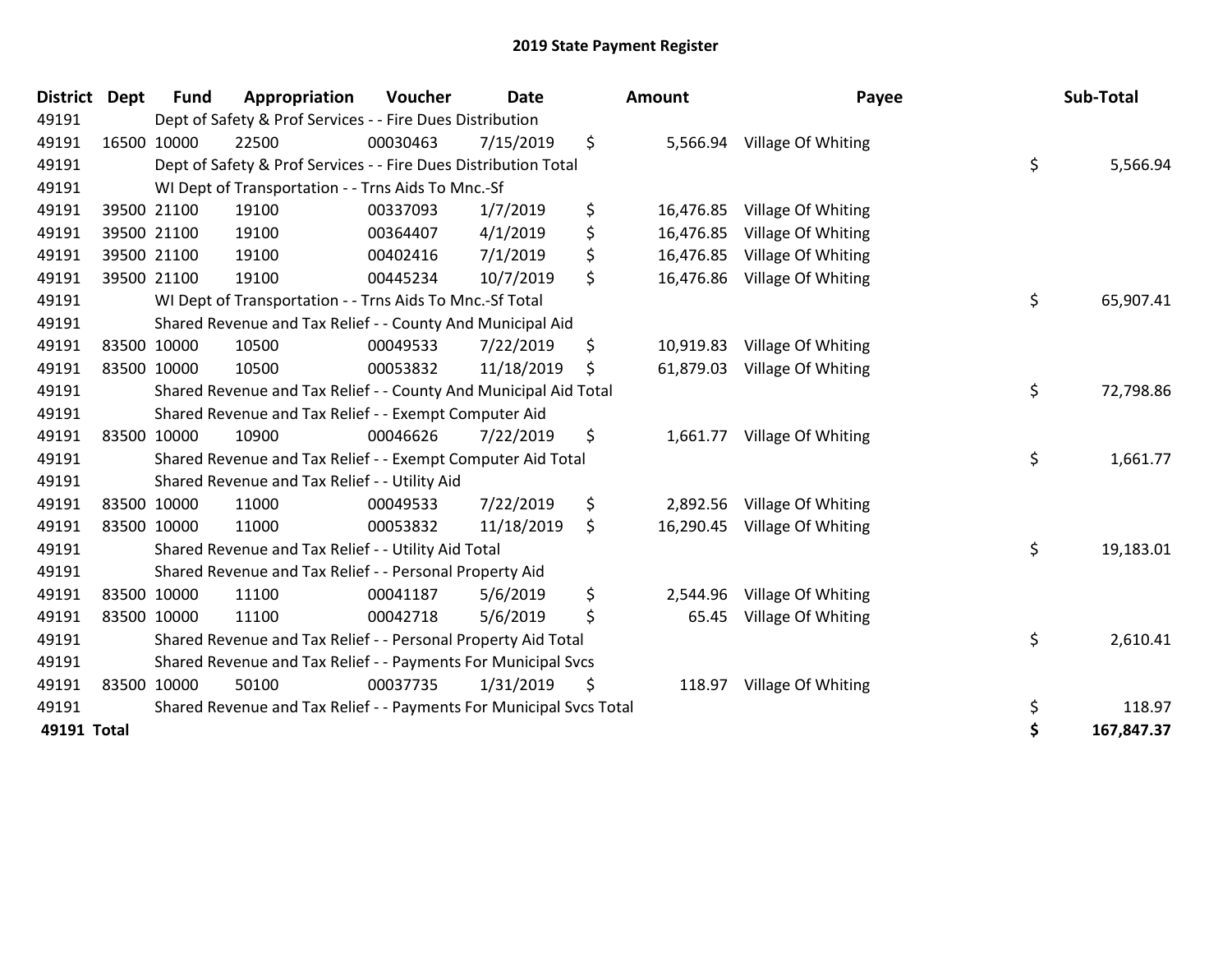| <b>District Dept</b> | <b>Fund</b> | Appropriation                                                      | Voucher  | <b>Date</b> | Amount           | Payee                        | Sub-Total        |
|----------------------|-------------|--------------------------------------------------------------------|----------|-------------|------------------|------------------------------|------------------|
| 49281                |             | Dept of Safety & Prof Services - - Fire Dues Distribution          |          |             |                  |                              |                  |
| 49281                | 16500 10000 | 22500                                                              | 00029790 | 7/3/2019    | \$<br>86,840.25  | City Of Stevens Point        |                  |
| 49281                |             | Dept of Safety & Prof Services - - Fire Dues Distribution Total    |          |             |                  |                              | \$<br>86,840.25  |
| 49281                |             | Dept of Natural Resources - - Wildlife Abat & Control Grants       |          |             |                  |                              |                  |
| 49281                | 37000 21200 | 58000                                                              | 00298856 | 2/19/2019   | \$<br>1,264.00   | City Of Stevens Point        |                  |
| 49281                | 37000 21200 | 58000                                                              | 00321129 | 5/16/2019   | \$<br>1,264.00   | City Of Stevens Point        |                  |
| 49281                |             | Dept of Natural Resources - - Wildlife Abat & Control Grants Total |          |             |                  |                              | \$<br>2,528.00   |
| 49281                |             | Dept of Natural Resources - - Rec & Resource Aids, Fed             |          |             |                  |                              |                  |
| 49281                | 37000 21200 | 58300                                                              | 00368937 | 10/30/2019  | \$<br>61,250.00  | City Of Stevens Point        |                  |
| 49281                |             | Dept of Natural Resources - - Rec & Resource Aids, Fed Total       |          |             |                  |                              | \$<br>61,250.00  |
| 49281                |             | Dept of Natural Resources - - Ea - Urban Nonpoint Source           |          |             |                  |                              |                  |
| 49281                | 37000 27400 | 65800                                                              | 00345504 | 8/1/2019    | \$<br>24,160.24  | City Of Stevens Point        |                  |
| 49281                |             | Dept of Natural Resources - - Ea - Urban Nonpoint Source Total     |          |             |                  |                              | \$<br>24,160.24  |
| 49281                |             | WI Dept of Transportation - - Conn Hwy Aids St Fds                 |          |             |                  |                              |                  |
| 49281                | 39500 21100 | 16200                                                              | 00337773 | 1/7/2019    | \$<br>26,004.98  | City Of Stevens Point        |                  |
| 49281                | 39500 21100 | 16200                                                              | 00365087 | 4/1/2019    | \$<br>26,004.98  | City Of Stevens Point        |                  |
| 49281                | 39500 21100 | 16200                                                              | 00403096 | 7/1/2019    | \$<br>26,004.98  | City Of Stevens Point        |                  |
| 49281                | 39500 21100 | 16200                                                              | 00445914 | 10/7/2019   | \$<br>26,004.99  | City Of Stevens Point        |                  |
| 49281                |             | WI Dept of Transportation - - Conn Hwy Aids St Fds Total           |          |             |                  |                              | \$<br>104,019.93 |
| 49281                |             | WI Dept of Transportation - - Paratransit Aids, Sf                 |          |             |                  |                              |                  |
| 49281                | 39500 21100 | 17500                                                              | 00371385 | 4/15/2019   | \$<br>22,137.00  | City Of Stevens Point        |                  |
| 49281                |             | WI Dept of Transportation - - Paratransit Aids, Sf Total           |          |             |                  |                              | \$<br>22,137.00  |
| 49281                |             | WI Dept of Transportation - - Tc, Trns Oper Aid Sf                 |          |             |                  |                              |                  |
| 49281                | 39500 21100 | 17700                                                              | 00392802 | 6/12/2019   | \$<br>73,781.00  | City Of Stevens Point        |                  |
| 49281                | 39500 21100 | 17700                                                              | 00417084 | 7/30/2019   | \$<br>221,345.00 | City Of Stevens Point        |                  |
| 49281                |             | WI Dept of Transportation - - Tc, Trns Oper Aid Sf Total           |          |             |                  |                              | \$<br>295,126.00 |
| 49281                |             | WI Dept of Transportation - - Trnst/Trns-Rel Aid F                 |          |             |                  |                              |                  |
| 49281                | 39500 21100 | 18200                                                              | 00353856 | 2/21/2019   | \$<br>239,226.00 | <b>City Of Stevens Point</b> |                  |
| 49281                | 39500 21100 | 18200                                                              | 00359019 | 3/8/2019    | \$<br>368,000.00 | City Of Stevens Point        |                  |
| 49281                | 39500 21100 | 18200                                                              | 00359020 | 3/8/2019    | \$<br>368,000.00 | City Of Stevens Point        |                  |
| 49281                | 39500 21100 | 18200                                                              | 00359021 | 3/8/2019    | \$<br>300,000.00 | City Of Stevens Point        |                  |
| 49281                | 39500 21100 | 18200                                                              | 00359022 | 3/8/2019    | \$<br>563,210.00 | City Of Stevens Point        |                  |
| 49281                | 39500 21100 | 18200                                                              | 00423899 | 8/15/2019   | \$<br>220,543.50 | City Of Stevens Point        |                  |
|                      |             |                                                                    |          |             |                  |                              |                  |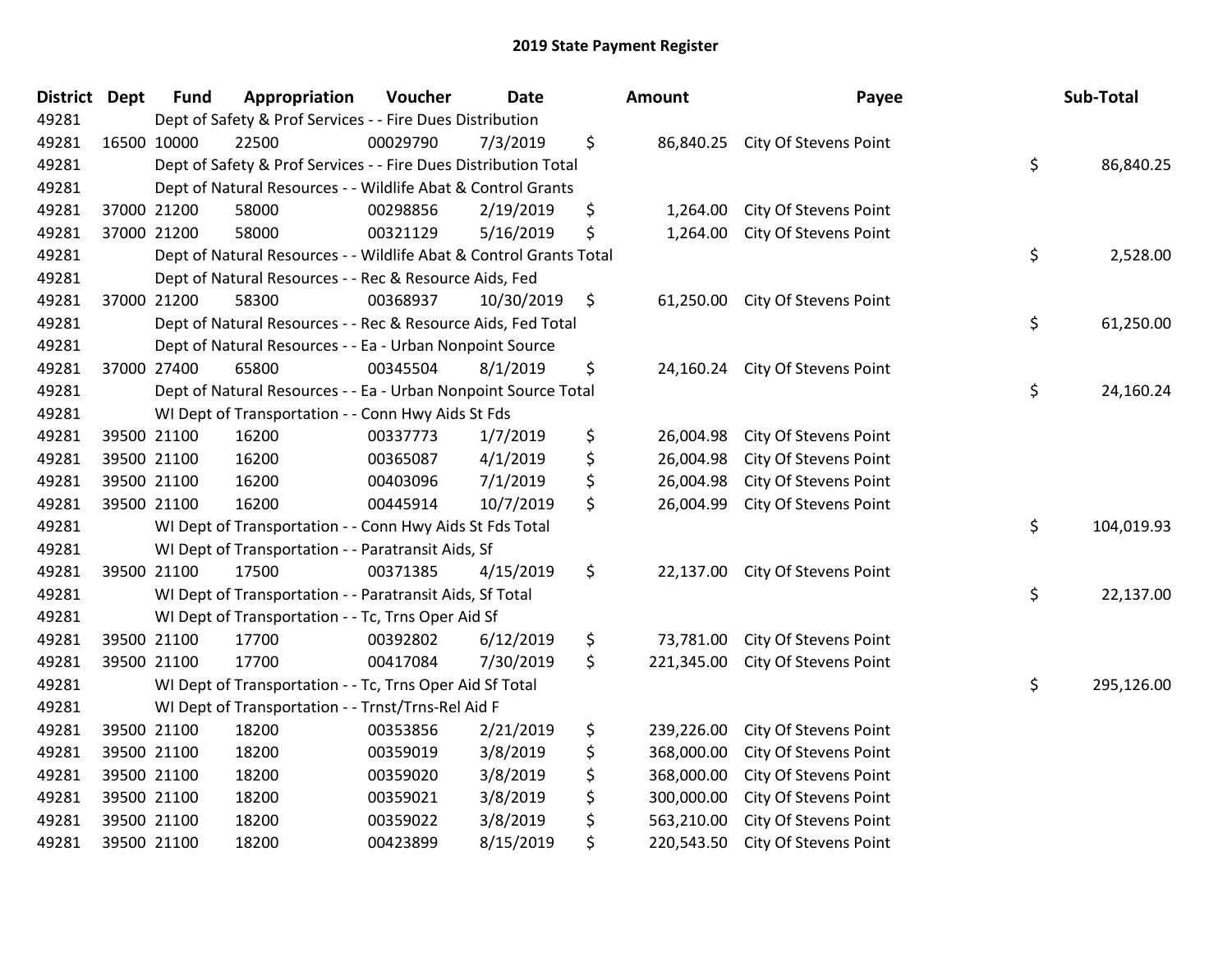| <b>District</b> | <b>Dept</b> | <b>Fund</b> | Appropriation                                                | Voucher  | Date       | Amount           | Payee                        | Sub-Total          |
|-----------------|-------------|-------------|--------------------------------------------------------------|----------|------------|------------------|------------------------------|--------------------|
| 49281           |             | 39500 21100 | 18200                                                        | 00424868 | 8/16/2019  | \$<br>201,415.00 | City Of Stevens Point        |                    |
| 49281           |             | 39500 21100 | 18200                                                        | 00440580 | 10/2/2019  | \$<br>24,200.00  | City Of Stevens Point        |                    |
| 49281           |             | 39500 21100 | 18200                                                        | 00470493 | 12/12/2019 | \$<br>197,014.50 | City Of Stevens Point        |                    |
| 49281           |             |             | WI Dept of Transportation - - Trnst/Trns-Rel Aid F Total     |          |            |                  |                              | \$<br>2,481,609.00 |
| 49281           |             |             | WI Dept of Transportation - - Eldly&Disa Aid Fd Fd           |          |            |                  |                              |                    |
| 49281           |             | 39500 21100 | 18300                                                        | 00354576 | 2/22/2019  | \$<br>32,014.40  | City Of Stevens Point        |                    |
| 49281           |             | 39500 21100 | 18300                                                        | 00354577 | 2/22/2019  | \$<br>4,024.00   | City Of Stevens Point        |                    |
| 49281           |             | 39500 21100 | 18300                                                        | 00418869 | 8/2/2019   | \$<br>31,861.60  | City Of Stevens Point        |                    |
| 49281           |             | 39500 21100 | 18300                                                        | 00418871 | 8/2/2019   | \$<br>20,943.00  | City Of Stevens Point        |                    |
| 49281           |             | 39500 21100 | 18300                                                        | 00435123 | 9/18/2019  | \$<br>37,544.00  | <b>City Of Stevens Point</b> |                    |
| 49281           |             | 39500 21100 | 18300                                                        | 00435124 | 9/18/2019  | \$<br>29,894.50  | City Of Stevens Point        |                    |
| 49281           |             | 39500 21100 | 18300                                                        | 00461555 | 11/14/2019 | \$<br>36,928.00  | City Of Stevens Point        |                    |
| 49281           |             | 39500 21100 | 18300                                                        | 00461556 | 11/14/2019 | \$<br>28,305.00  | City Of Stevens Point        |                    |
| 49281           |             |             | WI Dept of Transportation - - Eldly&Disa Aid Fd Fd Total     |          |            |                  |                              | \$<br>221,514.50   |
| 49281           |             |             | WI Dept of Transportation - - Trns Aids To Mnc.-Sf           |          |            |                  |                              |                    |
| 49281           |             | 39500 21100 | 19100                                                        | 00337094 | 1/7/2019   | \$<br>375,397.70 | City Of Stevens Point        |                    |
| 49281           |             | 39500 21100 | 19100                                                        | 00364408 | 4/1/2019   | \$<br>375,397.70 | City Of Stevens Point        |                    |
| 49281           |             | 39500 21100 | 19100                                                        | 00402417 | 7/1/2019   | \$<br>375,397.70 | City Of Stevens Point        |                    |
| 49281           |             | 39500 21100 | 19100                                                        | 00445235 | 10/7/2019  | \$<br>375,397.73 | City Of Stevens Point        |                    |
| 49281           |             |             | WI Dept of Transportation - - Trns Aids To Mnc.-Sf Total     |          |            |                  |                              | \$<br>1,501,590.83 |
| 49281           |             |             | WI Dept of Transportation - - Trnsprt Alternats Lf           |          |            |                  |                              |                    |
| 49281           |             | 39500 21100 | 22600                                                        | 00358281 | 3/6/2019   | \$<br>0.00       | City Of Stevens Point        |                    |
| 49281           |             | 39500 21100 | 22600                                                        | 00388096 | 5/30/2019  | \$<br>0.00       | City Of Stevens Point        |                    |
| 49281           |             |             | WI Dept of Transportation - - Trnsprt Alternats Lf Total     |          |            |                  |                              | \$<br>0.01         |
| 49281           |             |             | WI Dept of Transportation - - Trnsprt Alternats Ff           |          |            |                  |                              |                    |
| 49281           |             | 39500 21100 | 22700                                                        | 00358281 | 3/6/2019   | \$<br>8,476.66   | City Of Stevens Point        |                    |
| 49281           |             | 39500 21100 | 22700                                                        | 00388096 | 5/30/2019  | \$<br>7,690.21   | City Of Stevens Point        |                    |
| 49281           |             | 39500 21100 | 22700                                                        | 00432695 | 9/11/2019  | \$<br>9,590.06   | City Of Stevens Point        |                    |
| 49281           |             |             | WI Dept of Transportation - - Trnsprt Alternats Ff Total     |          |            |                  |                              | \$<br>25,756.93    |
| 49281           |             |             | WI Dept of Transportation - - Demand Management              |          |            |                  |                              |                    |
| 49281           |             | 39500 27200 | 46400                                                        | 00447970 | 10/11/2019 | \$<br>30,580.00  | City Of Stevens Point        |                    |
| 49281           |             |             | WI Dept of Transportation - - Demand Management Total        |          |            |                  |                              | \$<br>30,580.00    |
| 49281           |             |             | Department of Corrections - - Purchased Services For Offende |          |            |                  |                              |                    |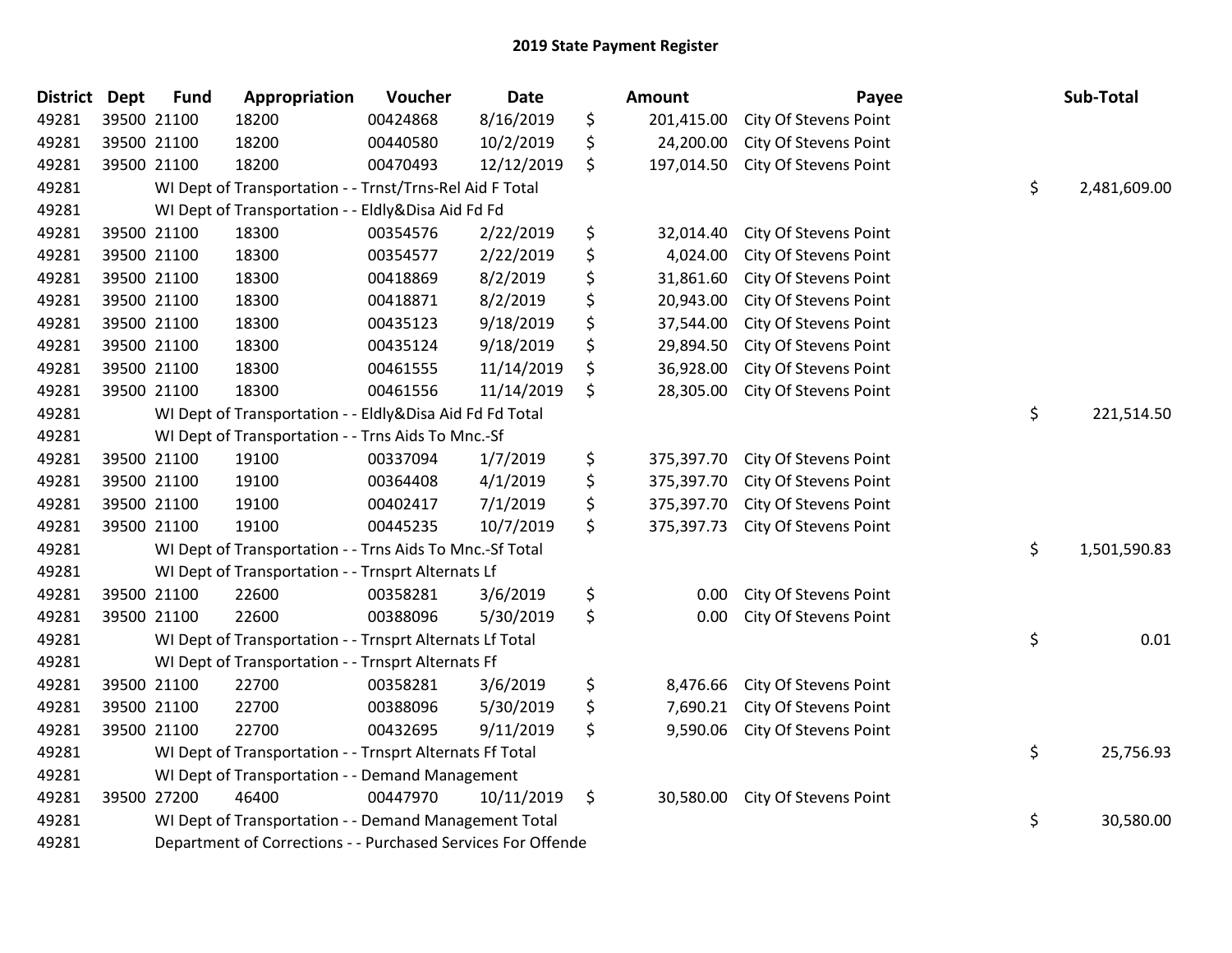| District Dept |             | <b>Fund</b> | Appropriation                                                          | Voucher  | <b>Date</b> |     | <b>Amount</b> | Payee                        | Sub-Total       |
|---------------|-------------|-------------|------------------------------------------------------------------------|----------|-------------|-----|---------------|------------------------------|-----------------|
| 49281         | 41000 10000 |             | 11100                                                                  | 00290719 | 6/7/2019    | \$  | 1,000.00      | City Of Stevens Point        |                 |
| 49281         |             |             | Department of Corrections - - Purchased Services For Offende Total     |          |             |     |               |                              | \$<br>1,000.00  |
| 49281         |             |             | Department of Health Services - - Emergency Medical Services, Ai       |          |             |     |               |                              |                 |
| 49281         |             | 43500 10000 | 11900                                                                  | 00307984 | 9/4/2019    | \$. | 12,381.00     | <b>City Of Stevens Point</b> |                 |
| 49281         |             |             | Department of Health Services - - Emergency Medical Services, Ai Total |          |             |     |               |                              | \$<br>12,381.00 |
| 49281         |             |             | Dept of Workforce Development - - Title Ib Aids State GPR              |          |             |     |               |                              |                 |
| 49281         |             | 44500 10000 | 50900                                                                  | 00212468 | 3/6/2019    | \$  | 4.26          | City Of Stevens Point        |                 |
| 49281         |             | 44500 10000 | 50900                                                                  | 00213906 | 3/11/2019   | \$  | 4.26          | City Of Stevens Point        |                 |
| 49281         | 44500 10000 |             | 50900                                                                  | 00216160 | 3/27/2019   | \$  | 4.26          | City Of Stevens Point        |                 |
| 49281         |             | 44500 10000 | 50900                                                                  | 00216161 | 3/27/2019   | \$  | 4.26          | <b>City Of Stevens Point</b> |                 |
| 49281         |             | 44500 10000 | 50900                                                                  | 00224101 | 5/9/2019    | \$  | 4.26          | City Of Stevens Point        |                 |
| 49281         |             | 44500 10000 | 50900                                                                  | 00224102 | 5/9/2019    | \$  | 4.26          | City Of Stevens Point        |                 |
| 49281         |             | 44500 10000 | 50900                                                                  | 00227684 | 6/3/2019    | \$  | 4.26          | City Of Stevens Point        |                 |
| 49281         |             | 44500 10000 | 50900                                                                  | 00227685 | 6/3/2019    | \$  | 4.26          | City Of Stevens Point        |                 |
| 49281         | 44500 10000 |             | 50900                                                                  | 00233146 | 7/5/2019    | \$  | 4.26          | City Of Stevens Point        |                 |
| 49281         |             | 44500 10000 | 50900                                                                  | 00233147 | 7/5/2019    | \$  | 4.26          | City Of Stevens Point        |                 |
| 49281         | 44500 10000 |             | 50900                                                                  | 00233148 | 7/10/2019   | \$  | 4.26          | City Of Stevens Point        |                 |
| 49281         |             | 44500 10000 | 50900                                                                  | 00235451 | 7/17/2019   | \$  | 12.78         | City Of Stevens Point        |                 |
| 49281         |             | 44500 10000 | 50900                                                                  | 00235693 | 7/24/2019   | \$  | 4.26          | City Of Stevens Point        |                 |
| 49281         | 44500 10000 |             | 50900                                                                  | 00235694 | 7/24/2019   | \$  | 4.26          | City Of Stevens Point        |                 |
| 49281         |             | 44500 10000 | 50900                                                                  | 00238236 | 7/30/2019   | \$  | 4.26          | City Of Stevens Point        |                 |
| 49281         |             | 44500 10000 | 50900                                                                  | 00241787 | 8/28/2019   | \$  | 4.26          | City Of Stevens Point        |                 |
| 49281         |             | 44500 10000 | 50900                                                                  | 00241788 | 8/28/2019   | \$  | 4.26          | City Of Stevens Point        |                 |
| 49281         |             | 44500 10000 | 50900                                                                  | 00248076 | 10/7/2019   | \$  | 4.26          | City Of Stevens Point        |                 |
| 49281         | 44500 10000 |             | 50900                                                                  | 00250421 | 10/8/2019   | \$  | 4.26          | City Of Stevens Point        |                 |
| 49281         |             | 44500 10000 | 50900                                                                  | 00258637 | 12/4/2019   | \$  | 4.26          | City Of Stevens Point        |                 |
| 49281         | 44500 10000 |             | 50900                                                                  | 00262635 | 12/23/2019  | \$  | 4.26          | City Of Stevens Point        |                 |
| 49281         | 44500 10000 |             | 50900                                                                  | 00262636 | 12/23/2019  | \$  | 4.26          | City Of Stevens Point        |                 |
| 49281         |             |             | Dept of Workforce Development - - Title Ib Aids State GPR Total        |          |             |     |               |                              | \$<br>102.24    |
| 49281         |             |             | Dept of Workforce Development - - Title Ib Aids Federal Prf            |          |             |     |               |                              |                 |
| 49281         | 44500 10000 |             | 54400                                                                  | 00212468 | 3/6/2019    | \$  | 15.74         | City Of Stevens Point        |                 |
| 49281         |             | 44500 10000 | 54400                                                                  | 00213906 | 3/11/2019   | \$  | 15.74         | City Of Stevens Point        |                 |
| 49281         | 44500 10000 |             | 54400                                                                  | 00216160 | 3/27/2019   | \$  | 15.74         | City Of Stevens Point        |                 |
|               |             |             |                                                                        |          |             |     |               |                              |                 |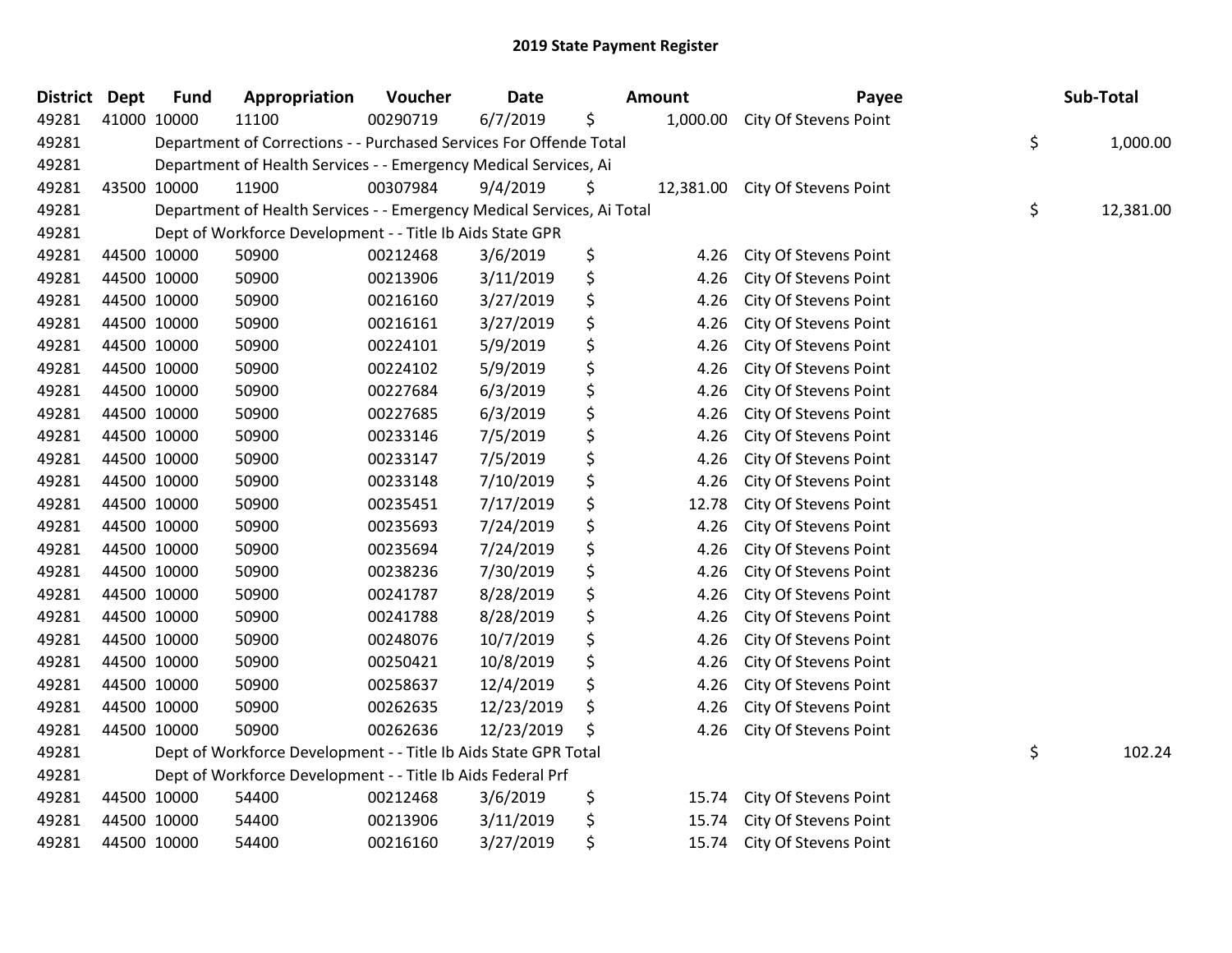| <b>District Dept</b> |             | <b>Fund</b> | Appropriation                                                         | Voucher  | Date       | Amount           | Payee                        | Sub-Total        |
|----------------------|-------------|-------------|-----------------------------------------------------------------------|----------|------------|------------------|------------------------------|------------------|
| 49281                |             | 44500 10000 | 54400                                                                 | 00216161 | 3/27/2019  | \$<br>15.74      | City Of Stevens Point        |                  |
| 49281                | 44500 10000 |             | 54400                                                                 | 00224101 | 5/9/2019   | \$<br>15.74      | City Of Stevens Point        |                  |
| 49281                | 44500 10000 |             | 54400                                                                 | 00224102 | 5/9/2019   | \$<br>15.74      | City Of Stevens Point        |                  |
| 49281                |             | 44500 10000 | 54400                                                                 | 00227684 | 6/3/2019   | \$<br>15.74      | City Of Stevens Point        |                  |
| 49281                |             | 44500 10000 | 54400                                                                 | 00227685 | 6/3/2019   | \$<br>15.74      | City Of Stevens Point        |                  |
| 49281                |             | 44500 10000 | 54400                                                                 | 00233146 | 7/5/2019   | \$<br>15.74      | City Of Stevens Point        |                  |
| 49281                |             | 44500 10000 | 54400                                                                 | 00233147 | 7/5/2019   | \$<br>15.74      | City Of Stevens Point        |                  |
| 49281                |             | 44500 10000 | 54400                                                                 | 00233148 | 7/10/2019  | \$<br>15.74      | City Of Stevens Point        |                  |
| 49281                |             | 44500 10000 | 54400                                                                 | 00235451 | 7/17/2019  | \$<br>47.22      | City Of Stevens Point        |                  |
| 49281                |             | 44500 10000 | 54400                                                                 | 00235693 | 7/24/2019  | \$<br>15.74      | City Of Stevens Point        |                  |
| 49281                |             | 44500 10000 | 54400                                                                 | 00235694 | 7/24/2019  | \$<br>15.74      | <b>City Of Stevens Point</b> |                  |
| 49281                | 44500 10000 |             | 54400                                                                 | 00238236 | 7/30/2019  | \$<br>15.74      | City Of Stevens Point        |                  |
| 49281                |             | 44500 10000 | 54400                                                                 | 00241787 | 8/28/2019  | \$<br>15.74      | City Of Stevens Point        |                  |
| 49281                |             | 44500 10000 | 54400                                                                 | 00241788 | 8/28/2019  | \$<br>15.74      | City Of Stevens Point        |                  |
| 49281                |             | 44500 10000 | 54400                                                                 | 00248076 | 10/7/2019  | \$<br>15.74      | City Of Stevens Point        |                  |
| 49281                |             | 44500 10000 | 54400                                                                 | 00250421 | 10/8/2019  | \$<br>15.74      | City Of Stevens Point        |                  |
| 49281                |             | 44500 10000 | 54400                                                                 | 00258637 | 12/4/2019  | \$<br>15.74      | City Of Stevens Point        |                  |
| 49281                |             | 44500 10000 | 54400                                                                 | 00262635 | 12/23/2019 | \$<br>15.74      | City Of Stevens Point        |                  |
| 49281                |             | 44500 10000 | 54400                                                                 | 00262636 | 12/23/2019 | \$<br>15.74      | City Of Stevens Point        |                  |
| 49281                |             |             | Dept of Workforce Development - - Title Ib Aids Federal Prf Total     |          |            |                  |                              | \$<br>377.76     |
| 49281                |             |             | Department of Justice - - Law Enforcement Train, Local                |          |            |                  |                              |                  |
| 49281                |             | 45500 10000 | 23100                                                                 | 00063481 | 4/17/2019  | \$<br>6,720.00   | City Of Stevens Point        |                  |
| 49281                |             |             | Department of Justice - - Law Enforcement Train, Local Total          |          |            |                  |                              | \$<br>6,720.00   |
| 49281                |             |             | Department of Justice - - Federal Aid, State Operations               |          |            |                  |                              |                  |
| 49281                |             | 45500 10000 | 24100                                                                 | 00061008 | 3/11/2019  | \$<br>4,222.00   | City Of Stevens Point        |                  |
| 49281                |             |             | Department of Justice - - Federal Aid, State Operations Total         |          |            |                  |                              | \$<br>4,222.00   |
| 49281                |             |             | Elections Commission - - General Program Ops, GPR                     |          |            |                  |                              |                  |
| 49281                |             | 51000 10000 | 10100                                                                 | 00001480 | 1/25/2019  | \$<br>180.00     | City Of Stevens Point        |                  |
| 49281                |             |             | Elections Commission - - General Program Ops, GPR Total               |          |            |                  |                              | \$<br>180.00     |
| 49281                |             |             | Shared Revenue and Tax Relief - - Expenditure Restraint Program       |          |            |                  |                              |                  |
| 49281                |             | 83500 10000 | 10100                                                                 | 00049534 | 7/22/2019  | \$<br>499,673.17 | City Of Stevens Point        |                  |
| 49281                |             |             | Shared Revenue and Tax Relief - - Expenditure Restraint Program Total |          |            |                  |                              | \$<br>499,673.17 |
| 49281                |             |             | Shared Revenue and Tax Relief - - County And Municipal Aid            |          |            |                  |                              |                  |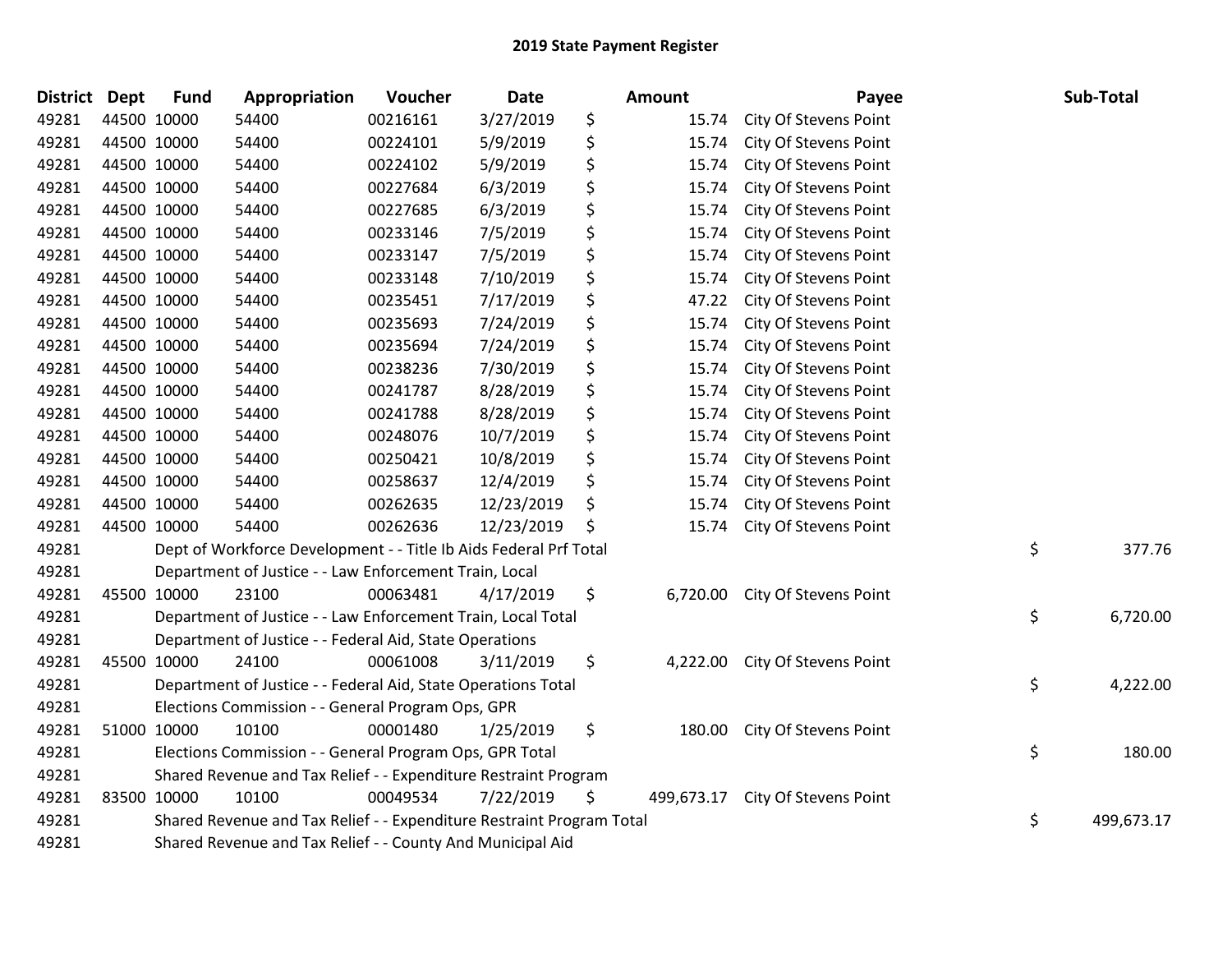| District    | <b>Dept</b> | <b>Fund</b> | Appropriation                                                         | Voucher  | <b>Date</b> | Amount             | Payee                            | Sub-Total           |
|-------------|-------------|-------------|-----------------------------------------------------------------------|----------|-------------|--------------------|----------------------------------|---------------------|
| 49281       |             | 83500 10000 | 10500                                                                 | 00049534 | 7/22/2019   | \$<br>487,298.12   | City Of Stevens Point            |                     |
| 49281       |             | 83500 10000 | 10500                                                                 | 00053833 | 11/18/2019  | \$<br>2,761,356.00 | City Of Stevens Point            |                     |
| 49281       |             |             | Shared Revenue and Tax Relief - - County And Municipal Aid Total      |          |             |                    |                                  | \$<br>3,248,654.12  |
| 49281       |             |             | Shared Revenue and Tax Relief - - Exempt Computer Aid                 |          |             |                    |                                  |                     |
| 49281       |             | 83500 10000 | 10900                                                                 | 00046627 | 7/22/2019   | \$<br>342,658.21   | City Of Stevens Point            |                     |
| 49281       |             | 83500 10000 | 10900                                                                 | 00047966 | 7/22/2019   | \$<br>100,568.23   | City Of Stevens Point            |                     |
| 49281       |             |             | Shared Revenue and Tax Relief - - Exempt Computer Aid Total           |          |             |                    |                                  | \$<br>443,226.44    |
| 49281       |             |             | Shared Revenue and Tax Relief - - Utility Aid                         |          |             |                    |                                  |                     |
| 49281       |             | 83500 10000 | 11000                                                                 | 00049534 | 7/22/2019   | \$<br>13,984.32    | City Of Stevens Point            |                     |
| 49281       |             | 83500 10000 | 11000                                                                 | 00053833 | 11/18/2019  | \$<br>78,181.37    | City Of Stevens Point            |                     |
| 49281       |             |             | Shared Revenue and Tax Relief - - Utility Aid Total                   |          |             |                    |                                  | \$<br>92,165.69     |
| 49281       |             |             | Shared Revenue and Tax Relief - - Personal Property Aid               |          |             |                    |                                  |                     |
| 49281       |             | 83500 10000 | 11100                                                                 | 00041188 | 5/6/2019    | \$<br>157,098.37   | City Of Stevens Point            |                     |
| 49281       |             | 83500 10000 | 11100                                                                 | 00042719 | 5/6/2019    | \$<br>23,141.63    | City Of Stevens Point            |                     |
| 49281       |             |             | Shared Revenue and Tax Relief - - Personal Property Aid Total         |          |             |                    |                                  | \$<br>180,240.00    |
| 49281       |             |             | Shared Revenue and Tax Relief - - School Lvy Tx/First Dollar Cr       |          |             |                    |                                  |                     |
| 49281       |             | 83500 10000 | 30200                                                                 | 00045312 | 7/22/2019   | \$<br>2,615,015.07 | City Of Stevens Point            |                     |
| 49281       |             | 83500 10000 | 30200                                                                 | 00048195 | 7/22/2019   | \$<br>442,663.19   | City Of Stevens Point            |                     |
| 49281       |             |             | Shared Revenue and Tax Relief - - School Lvy Tx/First Dollar Cr Total |          |             |                    |                                  | \$<br>3,057,678.26  |
| 49281       |             |             | Shared Revenue and Tax Relief - - Payments For Municipal Svcs         |          |             |                    |                                  |                     |
| 49281       |             | 83500 10000 | 50100                                                                 | 00037860 | 1/31/2019   | \$                 | 453,476.11 City Of Stevens Point |                     |
| 49281       |             |             | Shared Revenue and Tax Relief - - Payments For Municipal Svcs Total   |          |             |                    |                                  | \$<br>453,476.11    |
| 49281       |             |             | Shared Revenue and Tax Relief - - Lottery & Gaming Credit             |          |             |                    |                                  |                     |
| 49281       |             | 83500 52100 | 36300                                                                 | 00038446 | 3/25/2019   | \$<br>16,517.88    | City Of Stevens Point            |                     |
| 49281       |             | 83500 52100 | 36300                                                                 | 00038681 | 3/25/2019   | \$<br>701,369.12   | <b>City Of Stevens Point</b>     |                     |
| 49281       |             |             | Shared Revenue and Tax Relief - - Lottery & Gaming Credit Total       |          |             |                    |                                  | \$<br>717,887.00    |
| 49281       |             |             | Miscellaneous Appropriations - - Terminal Tax Distribution            |          |             |                    |                                  |                     |
| 49281       |             | 85500 21100 | 46100                                                                 | 00001070 | 12/12/2019  | \$<br>887.73       | City Of Stevens Point            |                     |
| 49281       |             |             | Miscellaneous Appropriations - - Terminal Tax Distribution Total      |          |             |                    |                                  | \$<br>887.73        |
| 49281 Total |             |             |                                                                       |          |             |                    |                                  | \$<br>13,575,984.20 |